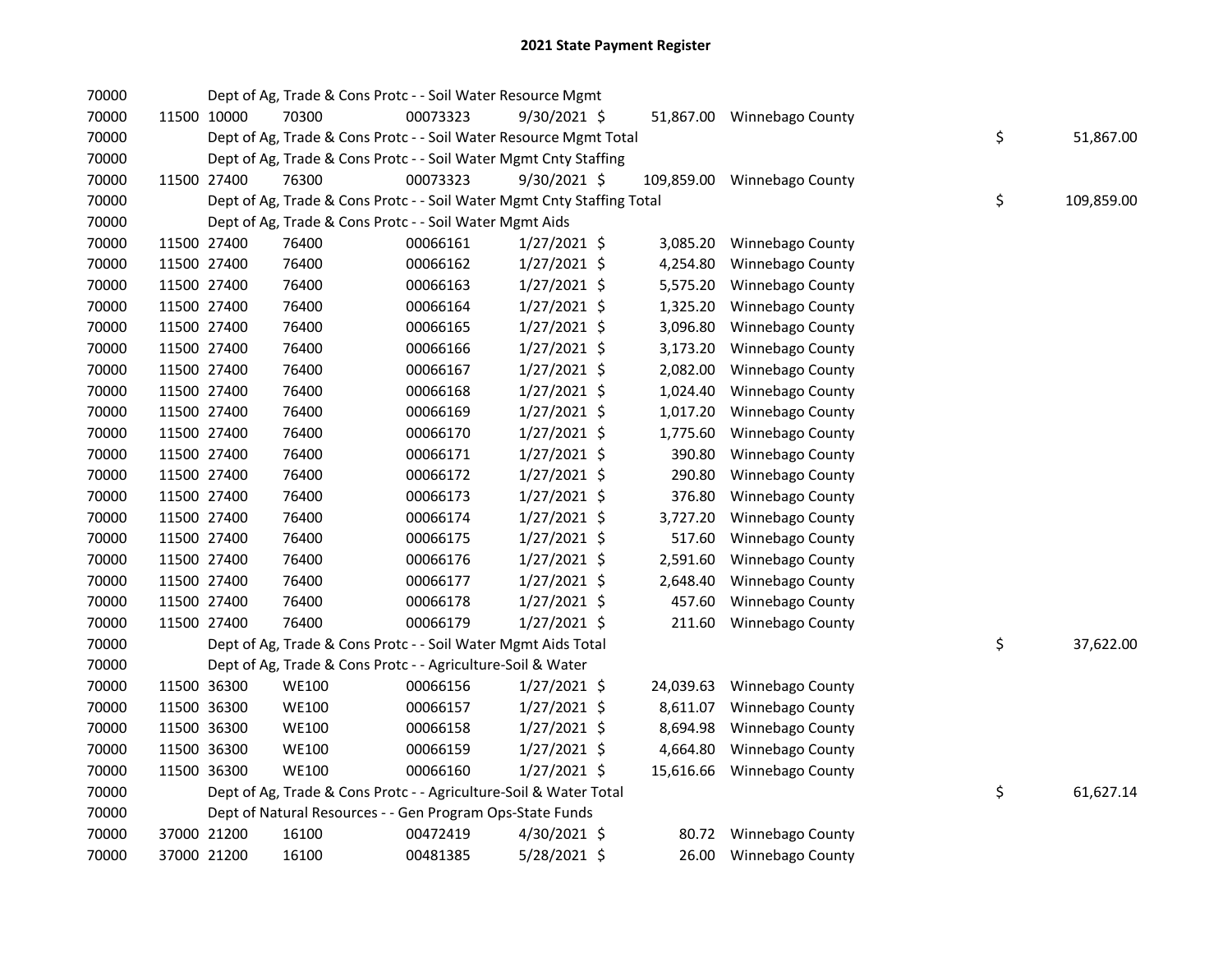| 70000 |             |             | Dept of Natural Resources - - Gen Program Ops-State Funds Total    |          |                |           |                            | \$ | 106.72    |
|-------|-------------|-------------|--------------------------------------------------------------------|----------|----------------|-----------|----------------------------|----|-----------|
| 70000 |             |             | Dept of Natural Resources - - GPO -Federal Funds                   |          |                |           |                            |    |           |
| 70000 |             | 37000 21200 | 38100                                                              | 00466903 | 3/12/2021 \$   |           | 17,634.75 Winnebago County |    |           |
| 70000 |             |             | Dept of Natural Resources - - GPO -Federal Funds Total             |          |                |           |                            | \$ | 17,634.75 |
| 70000 |             |             | Dept of Natural Resources - - Venison Processing                   |          |                |           |                            |    |           |
| 70000 | 37000 21200 |             | 54900                                                              | 00466379 | 3/5/2021 \$    |           | 1,360.00 Winnebago County  |    |           |
| 70000 |             |             | Dept of Natural Resources - - Venison Processing Total             |          |                |           |                            | \$ | 1,360.00  |
| 70000 |             |             | Dept of Natural Resources - - Enf A - Boating Enforcement          |          |                |           |                            |    |           |
| 70000 |             | 37000 21200 | 55000                                                              | 00466903 | 3/12/2021 \$   |           | 36,328.25 Winnebago County |    |           |
| 70000 |             |             | Dept of Natural Resources - - Enf A - Boating Enforcement Total    |          |                |           |                            | \$ | 36,328.25 |
| 70000 |             |             | Dept of Natural Resources - - Enf A - Snow Enforcement             |          |                |           |                            |    |           |
| 70000 |             | 37000 21200 | 55200                                                              | 00509642 | $9/20/2021$ \$ |           | 6,767.34 Winnebago County  |    |           |
| 70000 |             |             | Dept of Natural Resources - - Enf A - Snow Enforcement Total       |          |                |           |                            | \$ | 6,767.34  |
| 70000 |             |             | Dept of Natural Resources - - Wildlife Damage Claims & Abat        |          |                |           |                            |    |           |
| 70000 |             | 37000 21200 | 55300                                                              | 00466379 | $3/5/2021$ \$  |           | 9,830.19 Winnebago County  |    |           |
| 70000 |             |             | Dept of Natural Resources - - Wildlife Damage Claims & Abat Total  |          |                |           |                            | \$ | 9,830.19  |
| 70000 |             |             | Dept of Natural Resources - - Resaids - County Cons Aids           |          |                |           |                            |    |           |
| 70000 | 37000 21200 |             | 56300                                                              | 00487244 | $6/10/2021$ \$ |           | 275.89 Winnebago County    |    |           |
| 70000 |             |             | Dept of Natural Resources - - Resaids - County Cons Aids Total     |          |                |           |                            | \$ | 275.89    |
| 70000 |             |             | Dept of Natural Resources - - Ra- Cnty Snow Trail & Area Aid       |          |                |           |                            |    |           |
| 70000 |             | 37000 21200 | 57400                                                              | 00457996 | $1/22/2021$ \$ | 1,410.00  | Winnebago County           |    |           |
| 70000 | 37000 21200 |             | 57400                                                              | 00517637 | 11/9/2021 \$   | 41,250.00 | Winnebago County           |    |           |
| 70000 |             |             | Dept of Natural Resources - - Ra- Cnty Snow Trail & Area Aid Total |          |                |           |                            | \$ | 42,660.00 |
| 70000 |             |             | Dept of Natural Resources - - Ra- Snowmobile Trail Areas           |          |                |           |                            |    |           |
| 70000 |             | 37000 21200 | 57500                                                              | 00457996 | $1/22/2021$ \$ |           | 39,840.00 Winnebago County |    |           |
| 70000 |             |             | Dept of Natural Resources - - Ra- Snowmobile Trail Areas Total     |          |                |           |                            | \$ | 39,840.00 |
| 70000 |             |             | Dept of Natural Resources - - GPO--State Funds                     |          |                |           |                            |    |           |
| 70000 |             | 37000 21200 | 86100                                                              | 00460200 | $2/1/2021$ \$  | 1,457.50  | <b>Winnebago County</b>    |    |           |
| 70000 | 37000 21200 |             | 86100                                                              | 00461585 | $2/4/2021$ \$  | 21.45     | Winnebago County           |    |           |
| 70000 | 37000 21200 |             | 86100                                                              | 00461591 | 2/4/2021 \$    | 24.17     | Winnebago County           |    |           |
| 70000 | 37000 21200 |             | 86100                                                              | 00461593 | $2/4/2021$ \$  | 119.36    | Winnebago County           |    |           |
| 70000 | 37000 21200 |             | 86100                                                              | 00464960 | 2/26/2021 \$   | 1,457.50  | Winnebago County           |    |           |
| 70000 | 37000 21200 |             | 86100                                                              | 00471246 | $4/1/2021$ \$  | 1,457.50  | Winnebago County           |    |           |
| 70000 | 37000 21200 |             | 86100                                                              | 00471988 | $4/8/2021$ \$  | 66.12     | <b>Winnebago County</b>    |    |           |
| 70000 | 37000 21200 |             | 86100                                                              | 00471993 | $4/8/2021$ \$  | 126.54    | Winnebago County           |    |           |
| 70000 |             | 37000 21200 | 86100                                                              | 00471995 | $4/8/2021$ \$  | 38.99     | <b>Winnebago County</b>    |    |           |
| 70000 | 37000 21200 |             | 86100                                                              | 00471998 | 4/8/2021 \$    | 189.83    | Winnebago County           |    |           |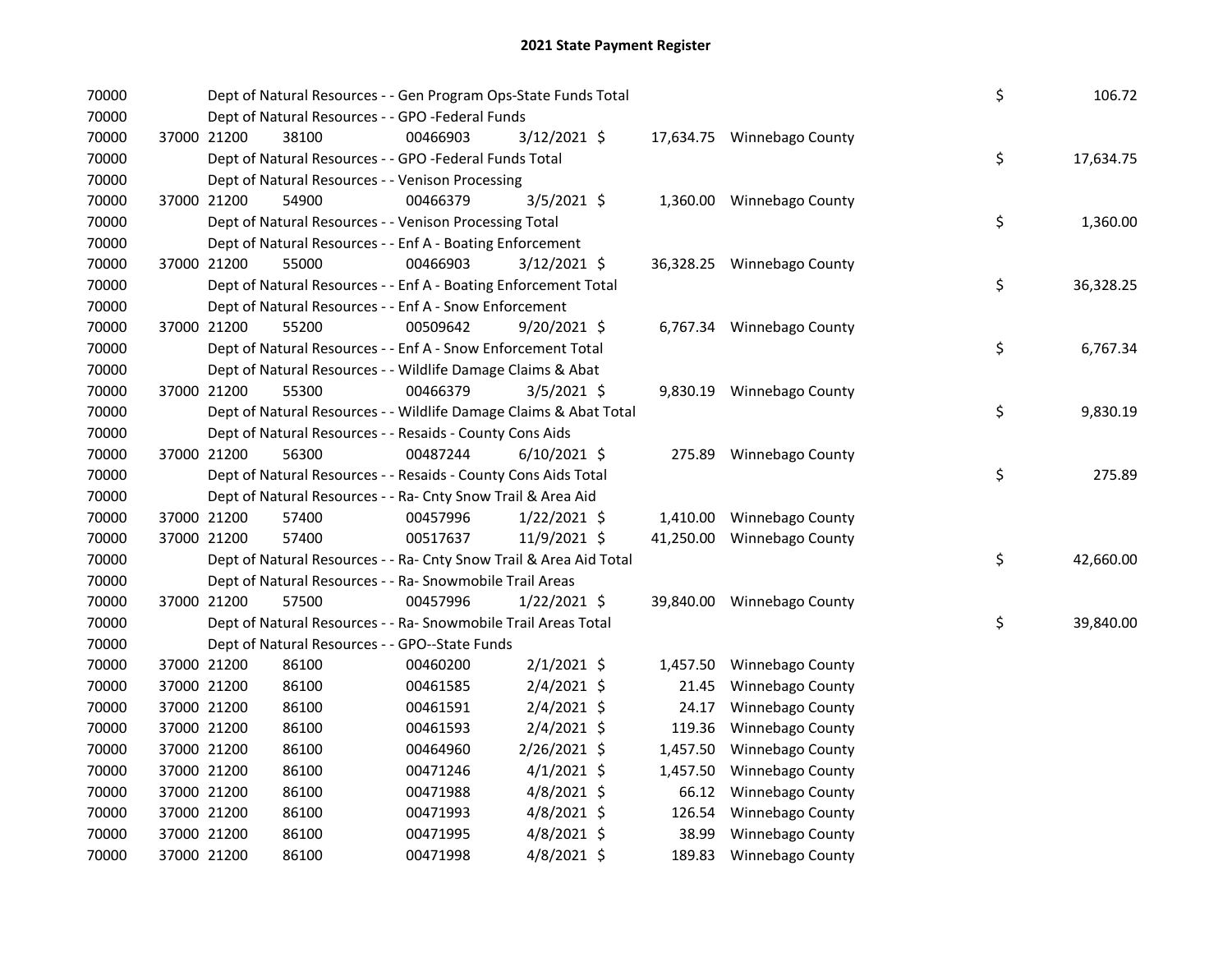| 70000 | 37000 21200 |             | 86100                                                             | 00471999 | 4/8/2021 \$    | 174.97   | Winnebago County            |                  |
|-------|-------------|-------------|-------------------------------------------------------------------|----------|----------------|----------|-----------------------------|------------------|
| 70000 | 37000 21200 |             | 86100                                                             | 00478157 | 4/29/2021 \$   | 1,457.50 | Winnebago County            |                  |
| 70000 | 37000 21200 |             | 86100                                                             | 00482903 | 5/28/2021 \$   | 34.47    | Winnebago County            |                  |
| 70000 | 37000 21200 |             | 86100                                                             | 00484851 | 5/27/2021 \$   | 1,457.50 | Winnebago County            |                  |
| 70000 | 37000 21200 |             | 86100                                                             | 00490226 | 6/30/2021 \$   | 240.36   | Winnebago County            |                  |
| 70000 | 37000 21200 |             | 86100                                                             | 00493587 | 7/8/2021 \$    | 1,457.50 | Winnebago County            |                  |
| 70000 | 37000 21200 |             | 86100                                                             | 00498784 | 7/30/2021 \$   | 67.16    | Winnebago County            |                  |
| 70000 | 37000 21200 |             | 86100                                                             | 00499659 | 7/29/2021 \$   | 1,457.50 | Winnebago County            |                  |
| 70000 | 37000 21200 |             | 86100                                                             | 00504152 | 8/30/2021 \$   | 112.95   | Winnebago County            |                  |
| 70000 |             | 37000 21200 | 86100                                                             | 00506016 | 8/31/2021 \$   | 1,457.50 | Winnebago County            |                  |
| 70000 |             | 37000 21200 | 86100                                                             | 00510269 | 9/30/2021 \$   | 124.25   | Winnebago County            |                  |
| 70000 | 37000 21200 |             | 86100                                                             | 00511993 | 9/30/2021 \$   | 1,457.50 | Winnebago County            |                  |
| 70000 | 37000 21200 |             | 86100                                                             | 00515021 | 10/29/2021 \$  | 167.84   | Winnebago County            |                  |
| 70000 | 37000 21200 |             | 86100                                                             | 00517130 | 10/28/2021 \$  | 1,457.50 | Winnebago County            |                  |
| 70000 | 37000 21200 |             | 86100                                                             | 00519999 | 11/30/2021 \$  | 115.53   | Winnebago County            |                  |
| 70000 | 37000 21200 |             | 86100                                                             | 00522393 | $12/1/2021$ \$ | 1,457.50 | Winnebago County            |                  |
| 70000 | 37000 21200 |             | 86100                                                             | 00526235 | 12/29/2021 \$  | 1,457.50 | Winnebago County            |                  |
| 70000 | 37000 21200 |             | 86100                                                             | 00526522 | 12/30/2021 \$  | 104.37   | Winnebago County            |                  |
| 70000 |             |             | Dept of Natural Resources - - GPO--State Funds Total              |          |                |          |                             | \$<br>19,218.36  |
| 70000 |             |             | Dept of Natural Resources - - GPO - Sd Water Loan Prog, Fed       |          |                |          |                             |                  |
| 70000 | 37000 57300 |             | 48200                                                             | 00457846 | $1/21/2021$ \$ | 6,332.00 | Winnebago County            |                  |
| 70000 | 37000 57300 |             | 48200                                                             | 00468676 | 3/31/2021 \$   | 5,164.50 | Winnebago County            |                  |
| 70000 | 37000 57300 |             | 48200                                                             | 00491920 | 7/16/2021 \$   | 5,164.50 | Winnebago County            |                  |
| 70000 | 37000 57300 |             | 48200                                                             | 00515599 | 11/12/2021 \$  | 5,164.50 | Winnebago County            |                  |
| 70000 |             |             | Dept of Natural Resources - - GPO - Sd Water Loan Prog, Fed Total |          |                |          |                             | \$<br>21,825.50  |
| 70000 |             |             | WI Dept of Transportation - - Eldly&Disa Co/Aid Sf                |          |                |          |                             |                  |
| 70000 | 39500 21100 |             | 16800                                                             | 00650596 | 2/8/2021 \$    |          | 441,016.00 Winnebago County |                  |
| 70000 |             |             | WI Dept of Transportation - - Eldly&Disa Co/Aid Sf Total          |          |                |          |                             | \$<br>441,016.00 |
| 70000 |             |             | WI Dept of Transportation - - Hwy Sfty Loc Aid Ffd                |          |                |          |                             |                  |
| 70000 | 39500 21100 |             | 18500                                                             | 00655971 | $2/22/2021$ \$ | 7,546.03 | Winnebago County            |                  |
| 70000 | 39500 21100 |             | 18500                                                             | 00655972 | $2/22/2021$ \$ | 3,180.36 | Winnebago County            |                  |
| 70000 | 39500 21100 |             | 18500                                                             | 00657287 | 2/23/2021 \$   | 8,698.05 | Winnebago County            |                  |
| 70000 | 39500 21100 |             | 18500                                                             | 00657288 | $2/23/2021$ \$ |          | 3,506.92 Winnebago County   |                  |
| 70000 | 39500 21100 |             | 18500                                                             | 00670567 | 3/25/2021 \$   | 8,801.45 | Winnebago County            |                  |
| 70000 | 39500 21100 |             | 18500                                                             | 00670568 | 3/25/2021 \$   | 4,181.50 | Winnebago County            |                  |
| 70000 | 39500 21100 |             | 18500                                                             | 00681036 | $4/19/2021$ \$ | 6,069.27 | Winnebago County            |                  |
| 70000 | 39500 21100 |             | 18500                                                             | 00681039 | $4/19/2021$ \$ |          | 4,866.52 Winnebago County   |                  |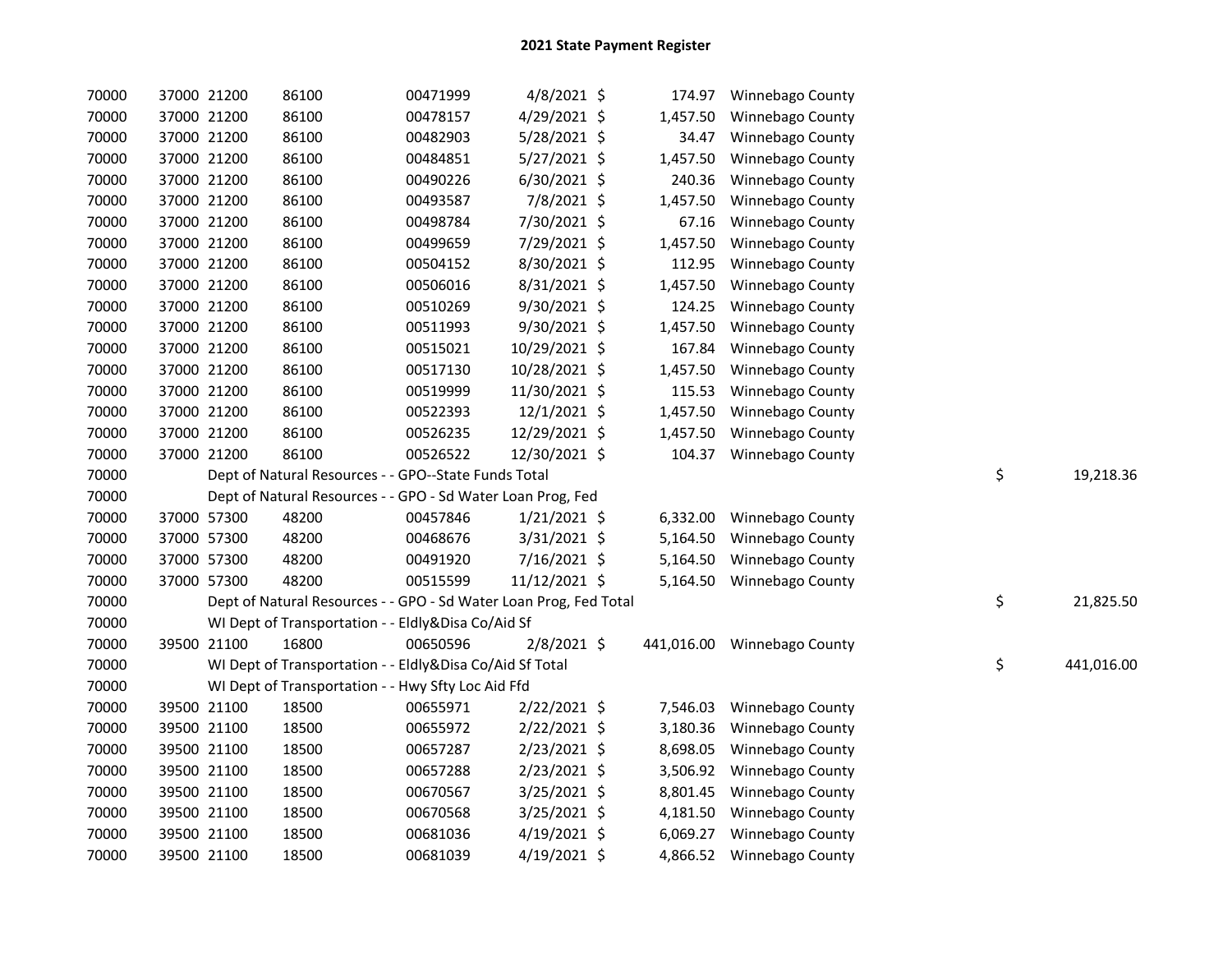| 70000 |             | 39500 21100 | 18500                                                    | 00694786 | 5/18/2021 \$   |              | 6,902.64 Winnebago County   |    |              |
|-------|-------------|-------------|----------------------------------------------------------|----------|----------------|--------------|-----------------------------|----|--------------|
| 70000 |             | 39500 21100 | 18500                                                    | 00694787 | 5/18/2021 \$   | 4,146.67     | Winnebago County            |    |              |
| 70000 |             | 39500 21100 | 18500                                                    | 00706749 | $6/15/2021$ \$ | 5,666.98     | Winnebago County            |    |              |
| 70000 | 39500 21100 |             | 18500                                                    | 00706750 | $6/15/2021$ \$ | 4,658.60     | Winnebago County            |    |              |
| 70000 | 39500 21100 |             | 18500                                                    | 00723576 | 7/21/2021 \$   | 5,738.44     | Winnebago County            |    |              |
| 70000 | 39500 21100 |             | 18500                                                    | 00723580 | 7/21/2021 \$   | 4,239.68     | Winnebago County            |    |              |
| 70000 | 39500 21100 |             | 18500                                                    | 00723595 | 7/21/2021 \$   | 8,950.30     | Winnebago County            |    |              |
| 70000 | 39500 21100 |             | 18500                                                    | 00737462 | 8/24/2021 \$   | 4,367.49     | Winnebago County            |    |              |
| 70000 | 39500 21100 |             | 18500                                                    | 00737463 | 8/24/2021 \$   | 3,758.09     | Winnebago County            |    |              |
| 70000 | 39500 21100 |             | 18500                                                    | 00737473 | 8/24/2021 \$   | 7,904.91     | Winnebago County            |    |              |
| 70000 | 39500 21100 |             | 18500                                                    | 00747633 | 9/17/2021 \$   | 5,399.06     | Winnebago County            |    |              |
| 70000 | 39500 21100 |             | 18500                                                    | 00747636 | $9/17/2021$ \$ | 3,703.79     | Winnebago County            |    |              |
| 70000 | 39500 21100 |             | 18500                                                    | 00748776 | $9/21/2021$ \$ | 8,406.43     | Winnebago County            |    |              |
| 70000 |             | 39500 21100 | 18500                                                    | 00763426 | 10/19/2021 \$  | 4,963.66     | Winnebago County            |    |              |
| 70000 |             | 39500 21100 | 18500                                                    | 00763429 | 10/19/2021 \$  | 2,850.49     | Winnebago County            |    |              |
| 70000 |             | 39500 21100 | 18500                                                    | 00777828 | 11/26/2021 \$  | 806.62       | Winnebago County            |    |              |
| 70000 |             | 39500 21100 | 18500                                                    | 00777830 | 11/26/2021 \$  | 1,280.52     | Winnebago County            |    |              |
| 70000 | 39500 21100 |             | 18500                                                    | 00784656 | 12/17/2021 \$  | 5,855.46     | Winnebago County            |    |              |
| 70000 | 39500 21100 |             | 18500                                                    | 00784661 | 12/17/2021 \$  | 3,885.03     | Winnebago County            |    |              |
| 70000 |             |             | WI Dept of Transportation - - Hwy Sfty Loc Aid Ffd Total |          |                |              |                             | \$ | 140,334.96   |
| 70000 |             |             | WI Dept of Transportation - - Trans Aids To Co.-Sf       |          |                |              |                             |    |              |
| 70000 | 39500 21100 |             | 19000                                                    | 00631669 | $1/4/2021$ \$  |              | 517,958.32 Winnebago County |    |              |
| 70000 | 39500 21100 |             | 19000                                                    | 00710764 | 7/6/2021 \$    | 1,035,916.64 | Winnebago County            |    |              |
| 70000 | 39500 21100 |             | 19000                                                    | 00751323 | 10/4/2021 \$   |              | 517,958.34 Winnebago County |    |              |
| 70000 |             |             | WI Dept of Transportation - - Trans Aids To Co.-Sf Total |          |                |              |                             | \$ | 2,071,833.30 |
| 70000 |             |             | WI Dept of Transportation - - Loc Rd Imp Prg St Fd       |          |                |              |                             |    |              |
| 70000 | 39500 21100 |             | 27800                                                    | 00676773 | $4/8/2021$ \$  |              | 155,980.32 Winnebago County |    |              |
| 70000 | 39500 21100 |             | 27800                                                    | 00777790 | 12/1/2021 \$   |              | 5,113.18 Winnebago County   |    |              |
| 70000 |             |             | WI Dept of Transportation - - Loc Rd Imp Prg St Fd Total |          |                |              |                             | \$ | 161,093.50   |
| 70000 |             |             | WI Dept of Transportation - - Maj Hwy Dev St Fd          |          |                |              |                             |    |              |
| 70000 | 39500 21100 |             | 36200                                                    | 00748211 | $9/27/2021$ \$ | 39,578.96    | Winnebago County            |    |              |
| 70000 |             |             | WI Dept of Transportation - - Maj Hwy Dev St Fd Total    |          |                |              |                             | \$ | 39,578.96    |
| 70000 |             |             | WI Dept of Transportation - - St Hwy Rehab, Sf           |          |                |              |                             |    |              |
| 70000 |             | 39500 21100 | 36300                                                    | 00676265 | $4/8/2021$ \$  |              | 2,050.54 Winnebago County   |    |              |
| 70000 |             |             | WI Dept of Transportation - - St Hwy Rehab, Sf Total     |          |                |              |                             | \$ | 2,050.54     |
| 70000 |             |             | WI Dept of Transportation - - Hwy Mgmt & Opers Sf        |          |                |              |                             |    |              |
| 70000 | 39500 21100 |             | 36500                                                    | 00653825 | $2/16/2021$ \$ |              | 945.00 Winnebago County     |    |              |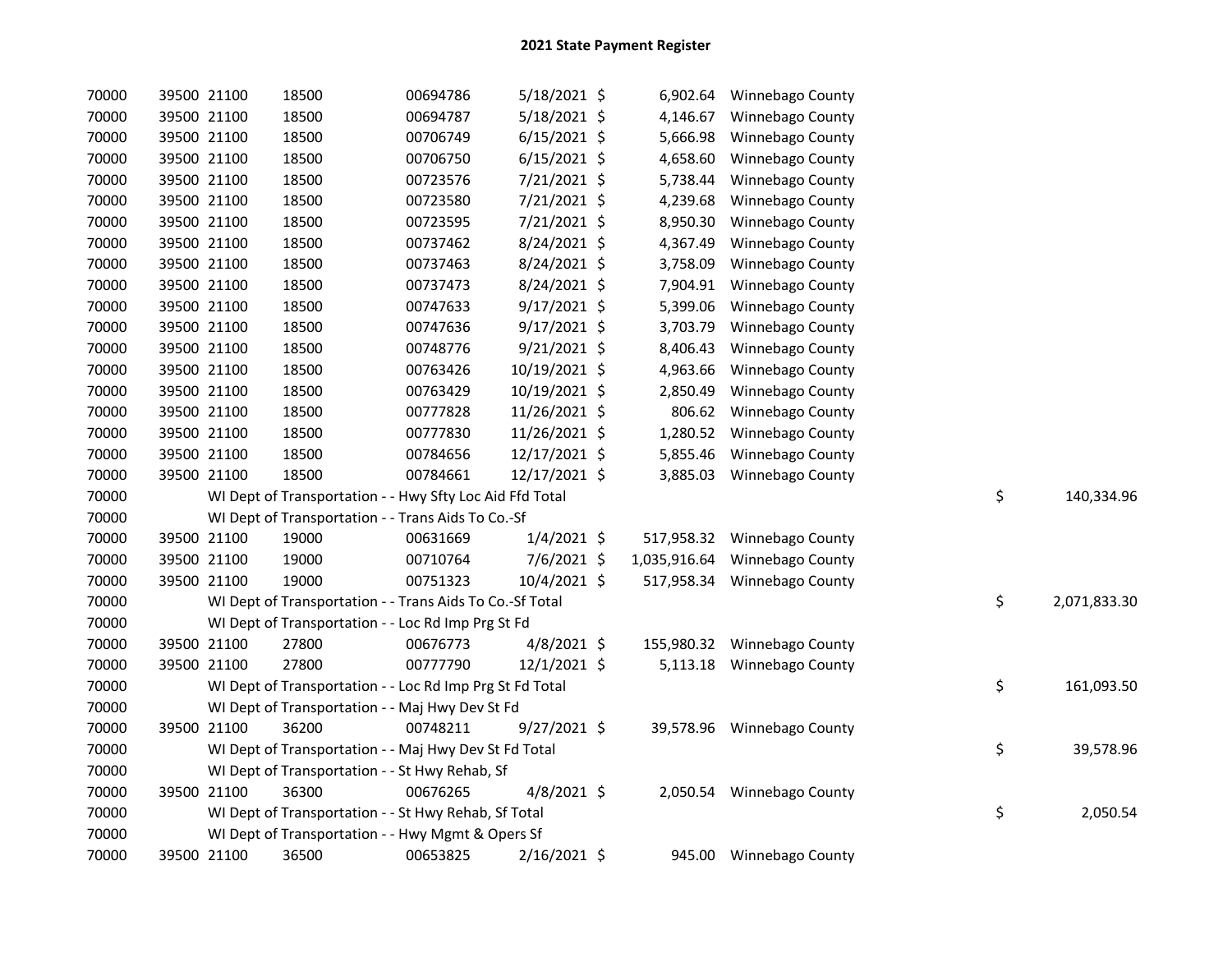| 70000 |             | 39500 21100 | 36500                                                    | 00656010 | 2/22/2021 \$   | 972.00     | Winnebago County |                    |
|-------|-------------|-------------|----------------------------------------------------------|----------|----------------|------------|------------------|--------------------|
| 70000 |             | 39500 21100 | 36500                                                    | 00676265 | 4/8/2021 \$    | 972.00     | Winnebago County |                    |
| 70000 |             | 39500 21100 | 36500                                                    | 00678433 | $4/13/2021$ \$ | 1,586.89   | Winnebago County |                    |
| 70000 |             | 39500 21100 | 36500                                                    | 00696357 | 5/20/2021 \$   | 972.00     | Winnebago County |                    |
| 70000 | 39500 21100 |             | 36500                                                    | 00714117 | $6/28/2021$ \$ | 972.00     | Winnebago County |                    |
| 70000 | 39500 21100 |             | 36500                                                    | 00721902 | 7/16/2021 \$   | 972.00     | Winnebago County |                    |
| 70000 | 39500 21100 |             | 36500                                                    | 00747195 | $9/16/2021$ \$ | 972.00     | Winnebago County |                    |
| 70000 |             | 39500 21100 | 36500                                                    | 00748211 | $9/27/2021$ \$ | 1,270.51   | Winnebago County |                    |
| 70000 |             | 39500 21100 | 36500                                                    | 00765081 | 10/22/2021 \$  | 972.00     | Winnebago County |                    |
| 70000 | 39500 21100 |             | 36500                                                    | 00782057 | 12/9/2021 \$   | 1,825.59   | Winnebago County |                    |
| 70000 |             |             | WI Dept of Transportation - - Hwy Mgmt & Opers Sf Total  |          |                |            |                  | \$<br>12,431.99    |
| 70000 |             |             | WI Dept of Transportation - - Wi Lift Brdg Op/M Sf       |          |                |            |                  |                    |
| 70000 | 39500 21100 |             | 36600                                                    | 00645469 | 1/26/2021 \$   | 51,755.06  | Winnebago County |                    |
| 70000 | 39500 21100 |             | 36600                                                    | 00653821 | $2/16/2021$ \$ | 30,621.07  | Winnebago County |                    |
| 70000 | 39500 21100 |             | 36600                                                    | 00654779 | $2/17/2021$ \$ | 93,711.60  | Winnebago County |                    |
| 70000 | 39500 21100 |             | 36600                                                    | 00669261 | 3/23/2021 \$   | 19,410.17  | Winnebago County |                    |
| 70000 | 39500 21100 |             | 36600                                                    | 00685115 | $4/27/2021$ \$ | 31,728.16  | Winnebago County |                    |
| 70000 | 39500 21100 |             | 36600                                                    | 00693690 | $5/14/2021$ \$ | 227,202.95 | Winnebago County |                    |
| 70000 |             | 39500 21100 | 36600                                                    | 00714137 | $6/28/2021$ \$ | 116,064.78 | Winnebago County |                    |
| 70000 |             | 39500 21100 | 36600                                                    | 00722600 | 7/20/2021 \$   | 102,550.08 | Winnebago County |                    |
| 70000 |             | 39500 21100 | 36600                                                    | 00737420 | 8/20/2021 \$   | 151,050.98 | Winnebago County |                    |
| 70000 | 39500 21100 |             | 36600                                                    | 00774982 | 11/17/2021 \$  | 95,320.89  | Winnebago County |                    |
| 70000 | 39500 21100 |             | 36600                                                    | 00774983 | 11/17/2021 \$  | 139,683.36 | Winnebago County |                    |
| 70000 | 39500 21100 |             | 36600                                                    | 00774984 | 11/17/2021 \$  | 71,773.31  | Winnebago County |                    |
| 70000 |             |             | WI Dept of Transportation - - Wi Lift Brdg Op/M Sf Total |          |                |            |                  | \$<br>1,130,872.41 |
| 70000 |             |             | WI Dept of Transportation - - Routine Maint Sf           |          |                |            |                  |                    |
| 70000 |             | 39500 21100 | 36800                                                    | 00637314 | 1/29/2021 \$   | 580.00     | Winnebago County |                    |
| 70000 |             | 39500 21100 | 36800                                                    | 00641636 | $1/19/2021$ \$ | 77,137.28  | Winnebago County |                    |
| 70000 |             | 39500 21100 | 36800                                                    | 00641637 | 1/20/2021 \$   | 29,370.14  | Winnebago County |                    |
| 70000 |             | 39500 21100 | 36800                                                    | 00641638 | $1/20/2021$ \$ | 3,700.73   | Winnebago County |                    |
| 70000 | 39500 21100 |             | 36800                                                    | 00641639 | $1/19/2021$ \$ | 15,224.99  | Winnebago County |                    |
| 70000 | 39500 21100 |             | 36800                                                    | 00647598 | $2/2/2021$ \$  | 56,602.80  | Winnebago County |                    |
| 70000 | 39500 21100 |             | 36800                                                    | 00649596 | $2/4/2021$ \$  | 257,227.08 | Winnebago County |                    |
| 70000 | 39500 21100 |             | 36800                                                    | 00651895 | $3/2/2021$ \$  | 585.80     | Winnebago County |                    |
| 70000 | 39500 21100 |             | 36800                                                    | 00652600 | $2/11/2021$ \$ | 113.35     | Winnebago County |                    |
| 70000 |             | 39500 21100 | 36800                                                    | 00653825 | $2/16/2021$ \$ | 50,154.26  | Winnebago County |                    |
| 70000 |             | 39500 21100 | 36800                                                    | 00654916 | 2/17/2021 \$   | 334.67     | Winnebago County |                    |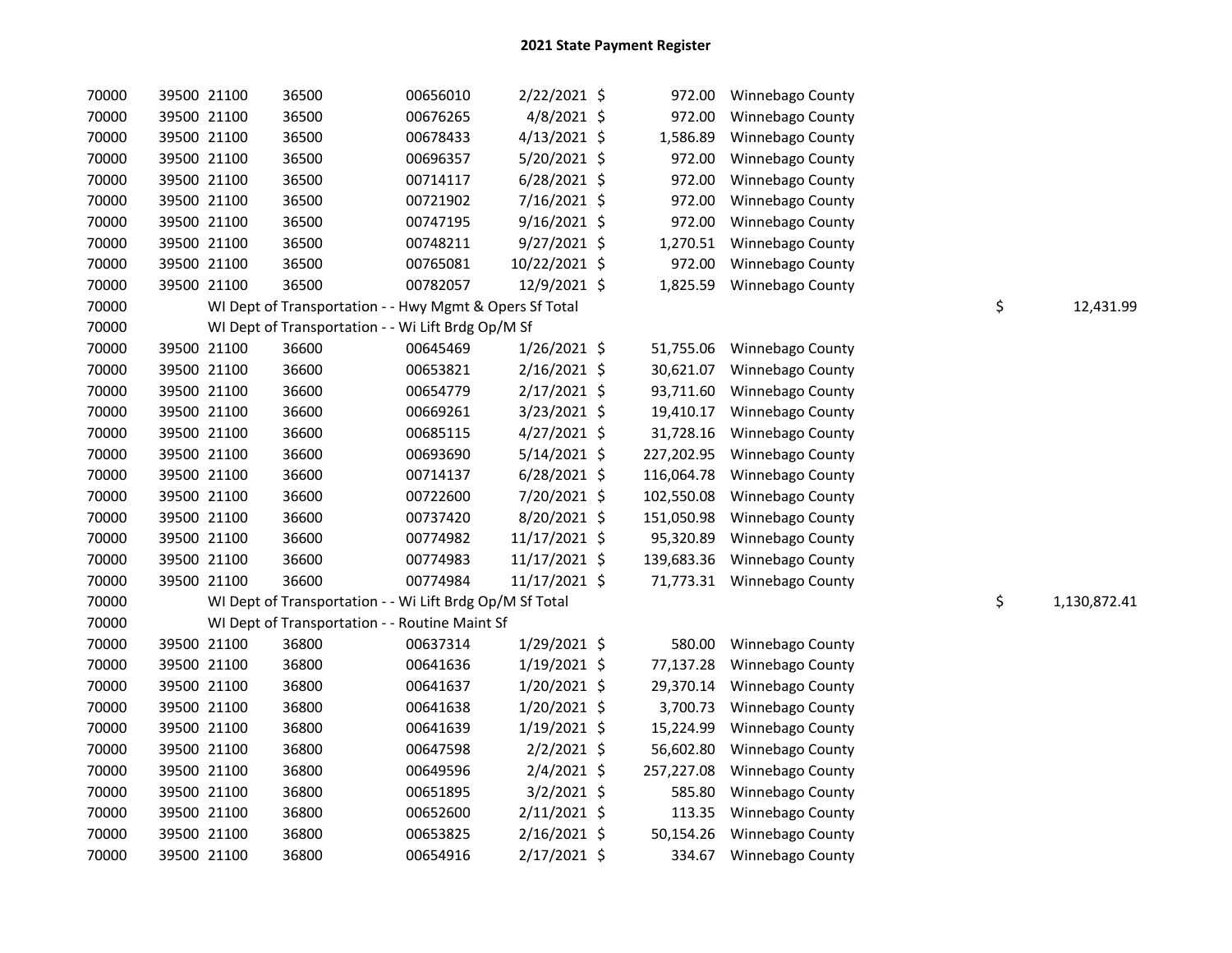| 70000 | 39500 21100 | 36800 | 00655356 | 2/17/2021 \$  | 251,632.23 | Winnebago County |
|-------|-------------|-------|----------|---------------|------------|------------------|
| 70000 | 39500 21100 | 36800 | 00656010 | 2/22/2021 \$  | 29,755.29  | Winnebago County |
| 70000 | 39500 21100 | 36800 | 00662307 | 3/30/2021 \$  | 585.80     | Winnebago County |
| 70000 | 39500 21100 | 36800 | 00666648 | 3/19/2021 \$  | 505.70     | Winnebago County |
| 70000 | 39500 21100 | 36800 | 00673625 | 4/2/2021 \$   | 380,832.55 | Winnebago County |
| 70000 | 39500 21100 | 36800 | 00674430 | 4/5/2021 \$   | 31,276.60  | Winnebago County |
| 70000 | 39500 21100 | 36800 | 00676240 | 4/30/2021 \$  | 585.80     | Winnebago County |
| 70000 | 39500 21100 | 36800 | 00676265 | 4/8/2021 \$   | 20,688.72  | Winnebago County |
| 70000 | 39500 21100 | 36800 | 00678433 | 4/13/2021 \$  | 39,061.76  | Winnebago County |
| 70000 | 39500 21100 | 36800 | 00682347 | 4/20/2021 \$  | 536.38     | Winnebago County |
| 70000 | 39500 21100 | 36800 | 00683078 | 4/23/2021 \$  | 289,063.44 | Winnebago County |
| 70000 | 39500 21100 | 36800 | 00689169 | 5/28/2021 \$  | 585.80     | Winnebago County |
| 70000 | 39500 21100 | 36800 | 00692015 | 5/11/2021 \$  | 226.23     | Winnebago County |
| 70000 | 39500 21100 | 36800 | 00693595 | 5/14/2021 \$  | 207,697.14 | Winnebago County |
| 70000 | 39500 21100 | 36800 | 00696357 | 5/20/2021 \$  | 5,625.54   | Winnebago County |
| 70000 | 39500 21100 | 36800 | 00703567 | 6/30/2021 \$  | 585.80     | Winnebago County |
| 70000 | 39500 21100 | 36800 | 00706065 | 6/11/2021 \$  | 561.91     | Winnebago County |
| 70000 | 39500 21100 | 36800 | 00714117 | 6/28/2021 \$  | 1,097.45   | Winnebago County |
| 70000 | 39500 21100 | 36800 | 00714742 | 7/1/2021 \$   | 70,390.26  | Winnebago County |
| 70000 | 39500 21100 | 36800 | 00714748 | 7/1/2021 \$   | 62,662.80  | Winnebago County |
| 70000 | 39500 21100 | 36800 | 00717891 | 7/7/2021 \$   | 68,192.56  | Winnebago County |
| 70000 | 39500 21100 | 36800 | 00718893 | 7/30/2021 \$  | 585.80     | Winnebago County |
| 70000 | 39500 21100 | 36800 | 00721276 | 7/15/2021 \$  | 194.69     | Winnebago County |
| 70000 | 39500 21100 | 36800 | 00721902 | 7/16/2021 \$  | 9,452.85   | Winnebago County |
| 70000 | 39500 21100 | 36800 | 00723686 | 7/22/2021 \$  | 72,764.89  | Winnebago County |
| 70000 | 39500 21100 | 36800 | 00726882 | 7/29/2021 \$  | 101,193.78 | Winnebago County |
| 70000 | 39500 21100 | 36800 | 00730830 | 8/30/2021 \$  | 585.80     | Winnebago County |
| 70000 | 39500 21100 | 36800 | 00733528 | 8/12/2021 \$  | 428.29     | Winnebago County |
| 70000 | 39500 21100 | 36800 | 00744738 | 9/30/2021 \$  | 585.80     | Winnebago County |
| 70000 | 39500 21100 | 36800 | 00746601 | 9/15/2021 \$  | 36,354.92  | Winnebago County |
| 70000 | 39500 21100 | 36800 | 00746614 | 9/15/2021 \$  | 160,973.36 | Winnebago County |
| 70000 | 39500 21100 | 36800 | 00747195 | 9/16/2021 \$  | 5,091.40   | Winnebago County |
| 70000 | 39500 21100 | 36800 | 00748211 | 9/27/2021 \$  | 12,583.42  | Winnebago County |
| 70000 | 39500 21100 | 36800 | 00758044 | 10/5/2021 \$  | 78,644.42  | Winnebago County |
| 70000 | 39500 21100 | 36800 | 00758046 | 10/5/2021 \$  | 261,865.98 | Winnebago County |
| 70000 | 39500 21100 | 36800 | 00758261 | 10/6/2021 \$  | 959.58     | Winnebago County |
| 70000 | 39500 21100 | 36800 | 00758896 | 10/29/2021 \$ | 585.80     | Winnebago County |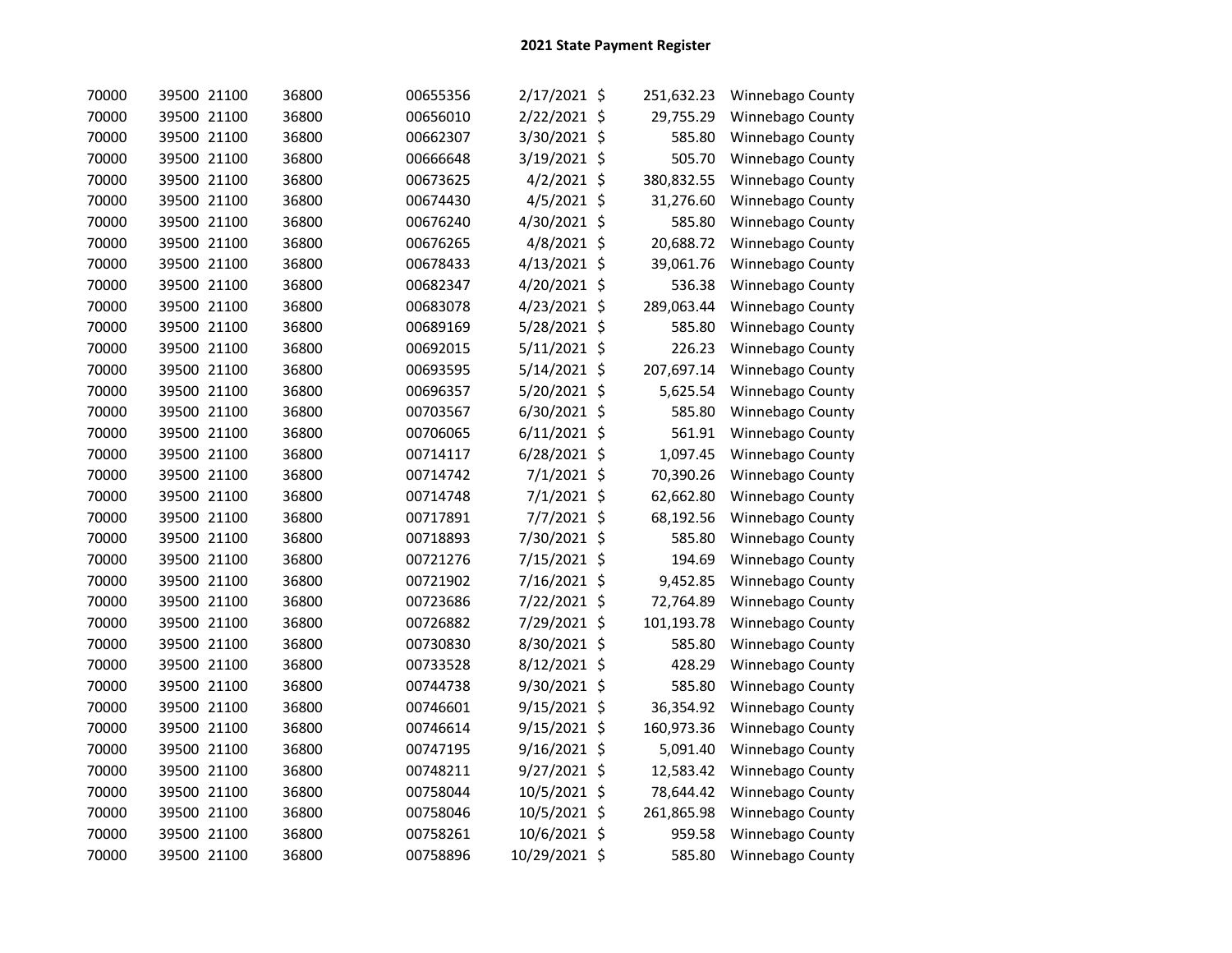| 70000 |             | 39500 21100 | 36800                                                              | 00761522 | 10/13/2021 \$  | 346.63     | Winnebago County           |                    |
|-------|-------------|-------------|--------------------------------------------------------------------|----------|----------------|------------|----------------------------|--------------------|
| 70000 |             | 39500 21100 | 36800                                                              | 00765035 | 10/22/2021 \$  | 49,926.44  | Winnebago County           |                    |
| 70000 | 39500 21100 |             | 36800                                                              | 00765037 | 10/22/2021 \$  | 355,804.14 | Winnebago County           |                    |
| 70000 | 39500 21100 |             | 36800                                                              | 00765081 | 10/22/2021 \$  | 22,799.89  | Winnebago County           |                    |
| 70000 | 39500 21100 |             | 36800                                                              | 00770519 | 12/3/2021 \$   | 585.80     | Winnebago County           |                    |
| 70000 | 39500 21100 |             | 36800                                                              | 00771879 | 11/9/2021 \$   | 417.57     | Winnebago County           |                    |
| 70000 | 39500 21100 |             | 36800                                                              | 00780561 | 12/6/2021 \$   | 255,516.35 | Winnebago County           |                    |
| 70000 | 39500 21100 |             | 36800                                                              | 00781571 | 12/30/2021 \$  | 585.80     | Winnebago County           |                    |
| 70000 |             | 39500 21100 | 36800                                                              | 00782057 | 12/9/2021 \$   | 3,404.06   | Winnebago County           |                    |
| 70000 |             |             | WI Dept of Transportation - - Routine Maint Sf Total               |          |                |            |                            | \$<br>3,385,418.32 |
| 70000 |             |             | Department of Corrections - - General Program Operations           |          |                |            |                            |                    |
| 70000 | 41000 10000 |             | 10100                                                              | 00403926 | 1/20/2021 \$   | 6,557.10   | Winnebago County           |                    |
| 70000 | 41000 10000 |             | 10100                                                              | 00408728 | $2/8/2021$ \$  | 6,050.00   | Winnebago County           |                    |
| 70000 | 41000 10000 |             | 10100                                                              | 00409106 | $2/11/2021$ \$ | 1,025.00   | Winnebago County           |                    |
| 70000 | 41000 10000 |             | 10100                                                              | 00411943 | 2/24/2021 \$   | 825.00     | Winnebago County           |                    |
| 70000 | 41000 10000 |             | 10100                                                              | 00415199 | $4/2/2021$ \$  | 4,550.00   | Winnebago County           |                    |
| 70000 | 41000 10000 |             | 10100                                                              | 00458948 | 10/27/2021 \$  | 3,600.00   | Winnebago County           |                    |
| 70000 |             |             | Department of Corrections - - General Program Operations Total     |          |                |            |                            | \$<br>22,607.10    |
| 70000 |             |             | Department of Corrections - - Institutional Repair And Maint       |          |                |            |                            |                    |
| 70000 | 41000 10000 |             | 11000                                                              | 00405847 | 1/29/2021 \$   | 1,274.99   | Winnebago County           |                    |
| 70000 | 41000 10000 |             | 11000                                                              | 00411459 | $3/2/2021$ \$  | 2,476.84   | Winnebago County           |                    |
| 70000 | 41000 10000 |             | 11000                                                              | 00415196 | 3/30/2021 \$   | 2,698.00   | Winnebago County           |                    |
| 70000 | 41000 10000 |             | 11000                                                              | 00426267 | 5/28/2021 \$   | 303.29     | Winnebago County           |                    |
| 70000 | 41000 10000 |             | 11000                                                              | 00426269 | 5/28/2021 \$   | 110.86     | Winnebago County           |                    |
| 70000 |             |             | Department of Corrections - - Institutional Repair And Maint Total |          |                |            |                            | \$<br>6,863.98     |
| 70000 |             |             | Department of Corrections - - Corrections Contracts And Agre       |          |                |            |                            |                    |
| 70000 | 41000 10000 |             | 11400                                                              | 00402619 | $1/6/2021$ \$  | 73,124.66  | Winnebago County           |                    |
| 70000 | 41000 10000 |             | 11400                                                              | 00406419 | $1/27/2021$ \$ | 56,245.78  | Winnebago County           |                    |
| 70000 | 41000 10000 |             | 11400                                                              | 00406454 | $1/26/2021$ \$ | 9,931.78   | Winnebago County           |                    |
| 70000 | 41000 10000 |             | 11400                                                              | 00406457 | $1/26/2021$ \$ | 8,182.14   | Winnebago County           |                    |
| 70000 | 41000 10000 |             | 11400                                                              | 00407937 | $2/2/2021$ \$  | 37,926.02  | Winnebago County           |                    |
| 70000 | 41000 10000 |             | 11400                                                              | 00407941 | $2/2/2021$ \$  | 28,714.68  | Winnebago County           |                    |
| 70000 | 41000 10000 |             | 11400                                                              | 00407945 | $2/2/2021$ \$  |            | 17,084.72 Winnebago County |                    |
| 70000 | 41000 10000 |             | 11400                                                              | 00411451 | 2/23/2021 \$   | 6,381.04   | Winnebago County           |                    |
| 70000 | 41000 10000 |             | 11400                                                              | 00411455 | 2/23/2021 \$   | 9,571.56   | Winnebago County           |                    |
| 70000 | 41000 10000 |             | 11400                                                              | 00411951 | $2/25/2021$ \$ | 44,101.22  | Winnebago County           |                    |
| 70000 | 41000 10000 |             | 11400                                                              | 00412825 | 3/1/2021 \$    |            | 16,981.80 Winnebago County |                    |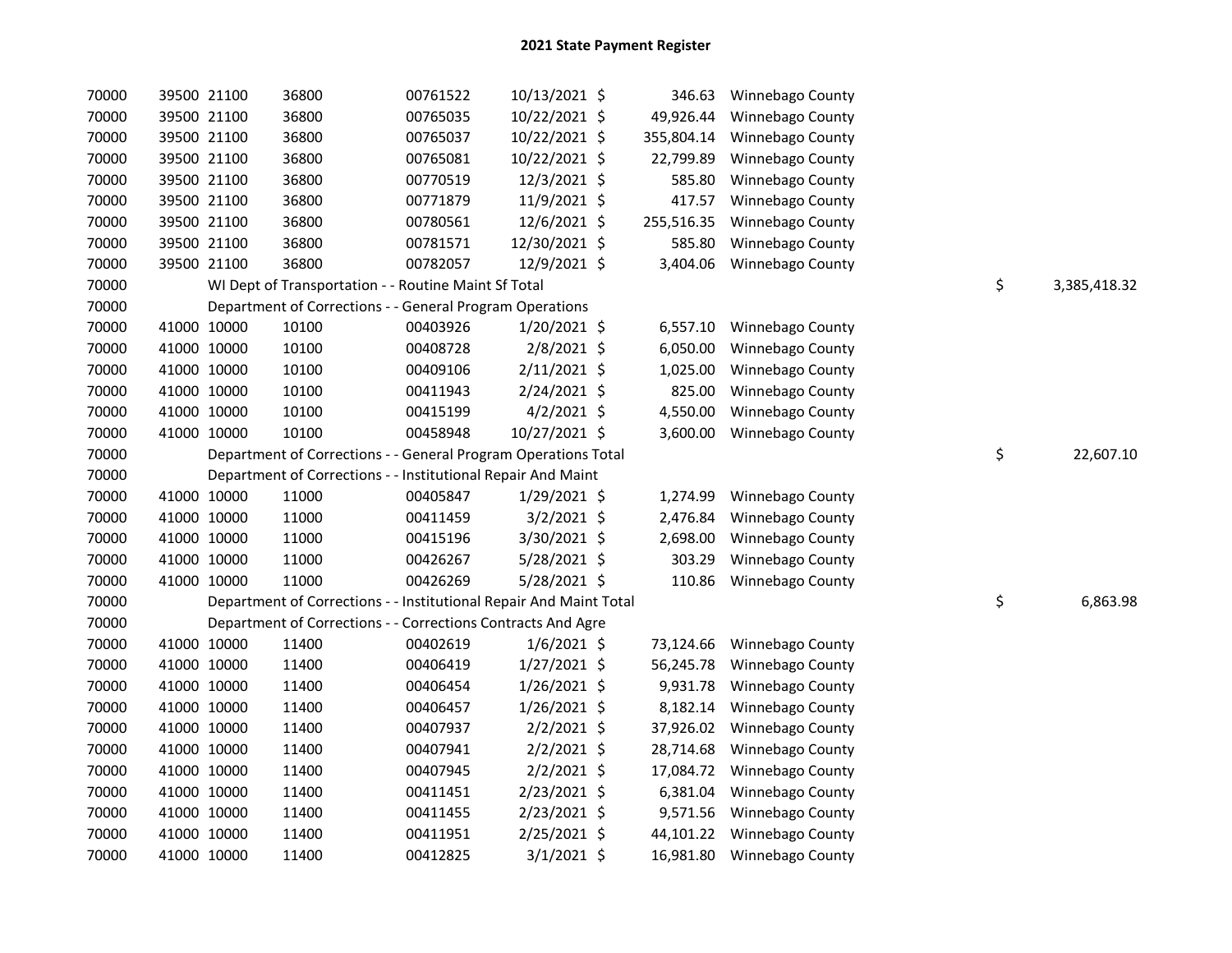| 70000 | 41000 10000 | 11400                                                              | 00416250 | 3/18/2021 \$   | 55,628.26 | Winnebago County                                                                                              |                    |
|-------|-------------|--------------------------------------------------------------------|----------|----------------|-----------|---------------------------------------------------------------------------------------------------------------|--------------------|
| 70000 | 41000 10000 | 11400                                                              | 00417141 | 3/23/2021 \$   | 4,785.78  | Winnebago County                                                                                              |                    |
| 70000 | 41000 10000 | 11400                                                              | 00417142 | 3/23/2021 \$   | 12,813.54 | Winnebago County                                                                                              |                    |
| 70000 | 41000 10000 | 11400                                                              | 00417149 | 3/22/2021 \$   | 35,816.16 | Winnebago County                                                                                              |                    |
| 70000 | 41000 10000 | 11400                                                              | 00419204 | $4/5/2021$ \$  | 35,044.26 | Winnebago County                                                                                              |                    |
| 70000 | 41000 10000 | 11400                                                              | 00419307 | 4/23/2021 \$   | 11,835.80 | Winnebago County                                                                                              |                    |
| 70000 | 41000 10000 | 11400                                                              | 00419377 | $4/23/2021$ \$ | 2,367.16  | Winnebago County                                                                                              |                    |
| 70000 | 41000 10000 | 11400                                                              | 00420565 | $4/15/2021$ \$ | 70,500.20 | Winnebago County                                                                                              |                    |
| 70000 | 41000 10000 | 11400                                                              | 00426588 | 5/17/2021 \$   | 78,682.34 | Winnebago County                                                                                              |                    |
| 70000 | 41000 10000 | 11400                                                              | 00427083 | 5/18/2021 \$   | 53,106.72 | Winnebago County                                                                                              |                    |
| 70000 | 41000 10000 | 11400                                                              | 00428821 | 5/25/2021 \$   | 1,543.80  | Winnebago County                                                                                              |                    |
| 70000 | 41000 10000 | 11400                                                              | 00428826 | $5/25/2021$ \$ | 8,027.76  | Winnebago County                                                                                              |                    |
| 70000 | 41000 10000 | 11400                                                              | 00432446 | $6/16/2021$ \$ | 87,173.24 | Winnebago County                                                                                              |                    |
| 70000 | 41000 10000 | 11400                                                              | 00433192 | $6/17/2021$ \$ | 52,283.36 | Winnebago County                                                                                              |                    |
| 70000 | 41000 10000 | 11400                                                              | 00434101 | $6/23/2021$ \$ | 1,595.26  | Winnebago County                                                                                              |                    |
| 70000 | 41000 10000 | 11400                                                              | 00434105 | $6/23/2021$ \$ | 6,895.64  | Winnebago County                                                                                              |                    |
| 70000 | 41000 10000 | 11400                                                              | 00437363 | $7/12/2021$ \$ | 58,098.34 | Winnebago County                                                                                              |                    |
| 70000 | 41000 10000 | 11400                                                              | 00438255 | 7/15/2021 \$   | 71,580.86 | Winnebago County                                                                                              |                    |
| 70000 | 41000 10000 | 11400                                                              | 00438802 | 7/15/2021 \$   | 1,543.80  | Winnebago County                                                                                              |                    |
| 70000 | 41000 10000 | 11400                                                              | 00439066 | 7/14/2021 \$   | 60,825.72 | Winnebago County                                                                                              |                    |
| 70000 | 41000 10000 | 11400                                                              | 00439108 | 7/14/2021 \$   | 13,791.28 | Winnebago County                                                                                              |                    |
| 70000 | 41000 10000 | 11400                                                              | 00444342 | 8/23/2021 \$   | 17,547.86 | Winnebago County                                                                                              |                    |
| 70000 | 41000 10000 | 11400                                                              | 00444347 | 8/23/2021 \$   | 257.30    | Winnebago County                                                                                              |                    |
| 70000 | 41000 10000 | 11400                                                              | 00444964 | 8/17/2021 \$   | 69,650.30 | Winnebago County                                                                                              |                    |
| 70000 | 41000 10000 | 11400                                                              | 00449667 | 9/23/2021 \$   | 16,364.28 | Winnebago County                                                                                              |                    |
| 70000 | 41000 10000 | 11400                                                              | 00451283 | 9/20/2021 \$   | 83,901.48 | Winnebago County                                                                                              |                    |
| 70000 | 41000 10000 | 11400                                                              | 00453374 | 9/29/2021 \$   | 54,599.06 | Winnebago County                                                                                              |                    |
| 70000 | 41000 10000 | 11400                                                              | 00455914 | 10/22/2021 \$  | 12,144.56 | Winnebago County                                                                                              |                    |
| 70000 | 41000 10000 | 11400                                                              | 00456095 | 10/14/2021 \$  | 82,027.24 | Winnebago County                                                                                              |                    |
| 70000 | 41000 10000 | 11400                                                              | 00459140 | 10/28/2021 \$  | 25,832.92 | Winnebago County                                                                                              |                    |
| 70000 | 41000 10000 | 11400                                                              | 00461376 | 11/10/2021 \$  | 67,155.30 | Winnebago County                                                                                              |                    |
| 70000 | 41000 10000 | 11400                                                              | 00462276 | 11/15/2021 \$  | 8,285.06  | Winnebago County                                                                                              |                    |
| 70000 | 41000 10000 | 11400                                                              | 00467617 | 12/14/2021 \$  |           | 46,262.54 Winnebago County                                                                                    |                    |
| 70000 |             | Department of Corrections - - Corrections Contracts And Agre Total |          |                |           |                                                                                                               | \$<br>1,516,212.58 |
| 70000 |             |                                                                    |          |                |           | Department of Corrections - - Reimbursing Counties For Probation, Extended Supervision And Parole Holds       |                    |
| 70000 | 41000 10000 | 11600                                                              | 00459551 | 10/29/2021 \$  |           | 47,200.00 Winnebago County                                                                                    |                    |
| 70000 |             |                                                                    |          |                |           | Department of Corrections - - Reimbursing Counties For Probation, Extended Supervision And Parole Holds Total | \$<br>47,200.00    |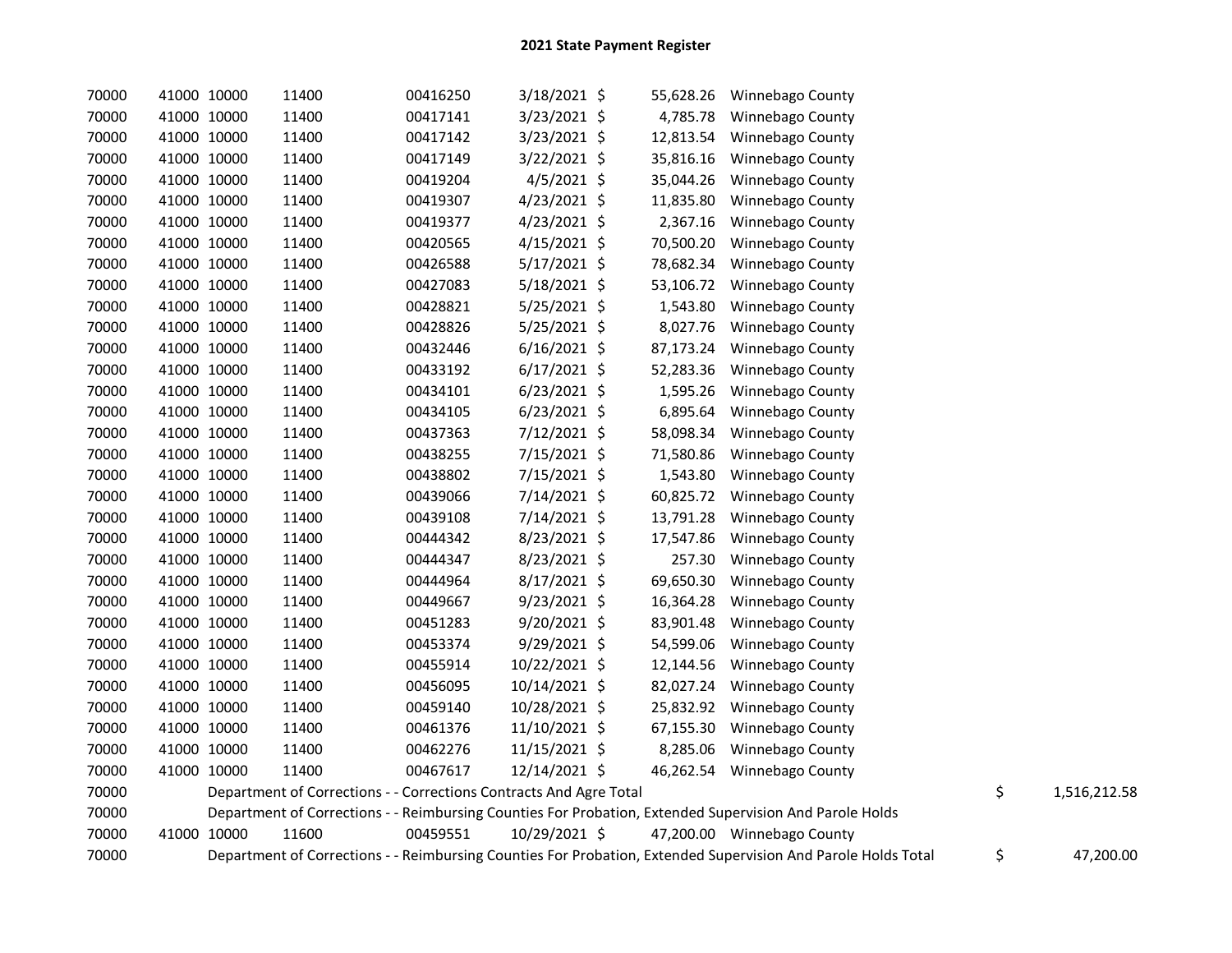| 70000 |             |             | Department of Corrections - - Correctional Institution Enter           |          |                |              |                         |    |               |
|-------|-------------|-------------|------------------------------------------------------------------------|----------|----------------|--------------|-------------------------|----|---------------|
| 70000 |             | 41000 10000 | 16600                                                                  | 00433396 | $6/18/2021$ \$ |              | 584.00 Winnebago County |    |               |
| 70000 |             |             | Department of Corrections - - Correctional Institution Enter Total     |          |                |              |                         | \$ | 584.00        |
| 70000 |             |             | Department of Corrections - - General Operations                       |          |                |              |                         |    |               |
| 70000 |             | 41000 10000 | 18500                                                                  | 00406098 | 1/29/2021 \$   | 151.70       | Winnebago County        |    |               |
| 70000 |             | 41000 10000 | 18500                                                                  | 00415781 | 3/30/2021 \$   | 146.14       | <b>Winnebago County</b> |    |               |
| 70000 |             |             | Department of Corrections - - General Operations Total                 |          |                |              |                         | \$ | 297.84        |
| 70000 |             |             | Department of Health Services - - State/Federal Aids                   |          |                |              |                         |    |               |
| 70000 |             | 43500 10000 | 00000                                                                  | 92106    | $1/4/2021$ \$  | 622,476.00   | Winnebago County        |    |               |
| 70000 |             | 43500 10000 | 00000                                                                  | 92107    | $2/1/2021$ \$  | 1,495,440.00 | Winnebago County        |    |               |
| 70000 |             | 43500 10000 | 00000                                                                  | 92108    | $3/1/2021$ \$  | 943,320.00   | Winnebago County        |    |               |
| 70000 |             | 43500 10000 | 00000                                                                  | 92109    | $4/1/2021$ \$  | 516,043.00   | Winnebago County        |    |               |
| 70000 |             | 43500 10000 | 00000                                                                  | 92110    | $5/3/2021$ \$  | 896,376.00   | Winnebago County        |    |               |
| 70000 |             | 43500 10000 | 00000                                                                  | 92111    | $6/1/2021$ \$  | 548,852.00   | Winnebago County        |    |               |
| 70000 |             | 43500 10000 | 00000                                                                  | 92112    | $6/16/2021$ \$ | 373,291.00   | Winnebago County        |    |               |
| 70000 |             | 43500 10000 | 00000                                                                  | 92200    | 7/1/2021 \$    | 456,395.00   | Winnebago County        |    |               |
| 70000 |             | 43500 10000 | 00000                                                                  | 92201    | 8/2/2021 \$    | 2,079,996.00 | Winnebago County        |    |               |
| 70000 |             | 43500 10000 | 00000                                                                  | 92202    | $9/1/2021$ \$  | 1,076,474.00 | Winnebago County        |    |               |
| 70000 |             | 43500 10000 | 00000                                                                  | 92204    | 10/1/2021 \$   | 1,270,407.00 | Winnebago County        |    |               |
| 70000 |             | 43500 10000 | 00000                                                                  | 92206    | $11/1/2021$ \$ | 1,040,122.00 | Winnebago County        |    |               |
| 70000 |             | 43500 10000 | 00000                                                                  | 92207    | 12/1/2021 \$   | 708,138.00   | Winnebago County        |    |               |
| 70000 |             |             | Department of Health Services - - State/Federal Aids Total             |          |                |              |                         | \$ | 12,027,330.00 |
| 70000 |             |             | Department of Health Services - - Federal Project Aids                 |          |                |              |                         |    |               |
| 70000 |             | 43500 10000 | 15000                                                                  | 00406462 | $2/17/2021$ \$ | 61,124.38    | Winnebago County        |    |               |
| 70000 |             | 43500 10000 | 15000                                                                  | 00406489 | $2/17/2021$ \$ | 16,850.00    | Winnebago County        |    |               |
| 70000 |             | 43500 10000 | 15000                                                                  | 00421344 | 4/30/2021 \$   | 18,562.83    | Winnebago County        |    |               |
| 70000 |             | 43500 10000 | 15000                                                                  | 00427492 | 5/28/2021 \$   | 12,174.84    | Winnebago County        |    |               |
| 70000 |             | 43500 10000 | 15000                                                                  | 00444358 | $8/13/2021$ \$ | 12,235.48    | Winnebago County        |    |               |
| 70000 |             | 43500 10000 | 15000                                                                  | 00444360 | $8/13/2021$ \$ | 16,200.00    | <b>Winnebago County</b> |    |               |
| 70000 |             |             | Department of Health Services - - Federal Project Aids Total           |          |                |              |                         | \$ | 137,147.53    |
| 70000 |             |             | Department of Health Services - - Emergency Dispatcher Cardiopul       |          |                |              |                         |    |               |
| 70000 |             | 43500 10000 | 18500                                                                  | 00434839 | $7/2/2021$ \$  | 1,933.00     | Winnebago County        |    |               |
| 70000 |             |             | Department of Health Services - - Emergency Dispatcher Cardiopul Total |          |                |              |                         | \$ | 1,933.00      |
| 70000 |             |             | Department of Health Services - - General Program Operations           |          |                |              |                         |    |               |
| 70000 |             | 43500 10000 | 40100                                                                  | 00402598 | $1/12/2021$ \$ | 1.50         | Winnebago County        |    |               |
| 70000 |             | 43500 10000 | 40100                                                                  | 00408031 | $2/3/2021$ \$  | 1.50         | Winnebago County        |    |               |
| 70000 | 43500 10000 |             | 40100                                                                  | 00408036 | $2/3/2021$ \$  | 1.50         | <b>Winnebago County</b> |    |               |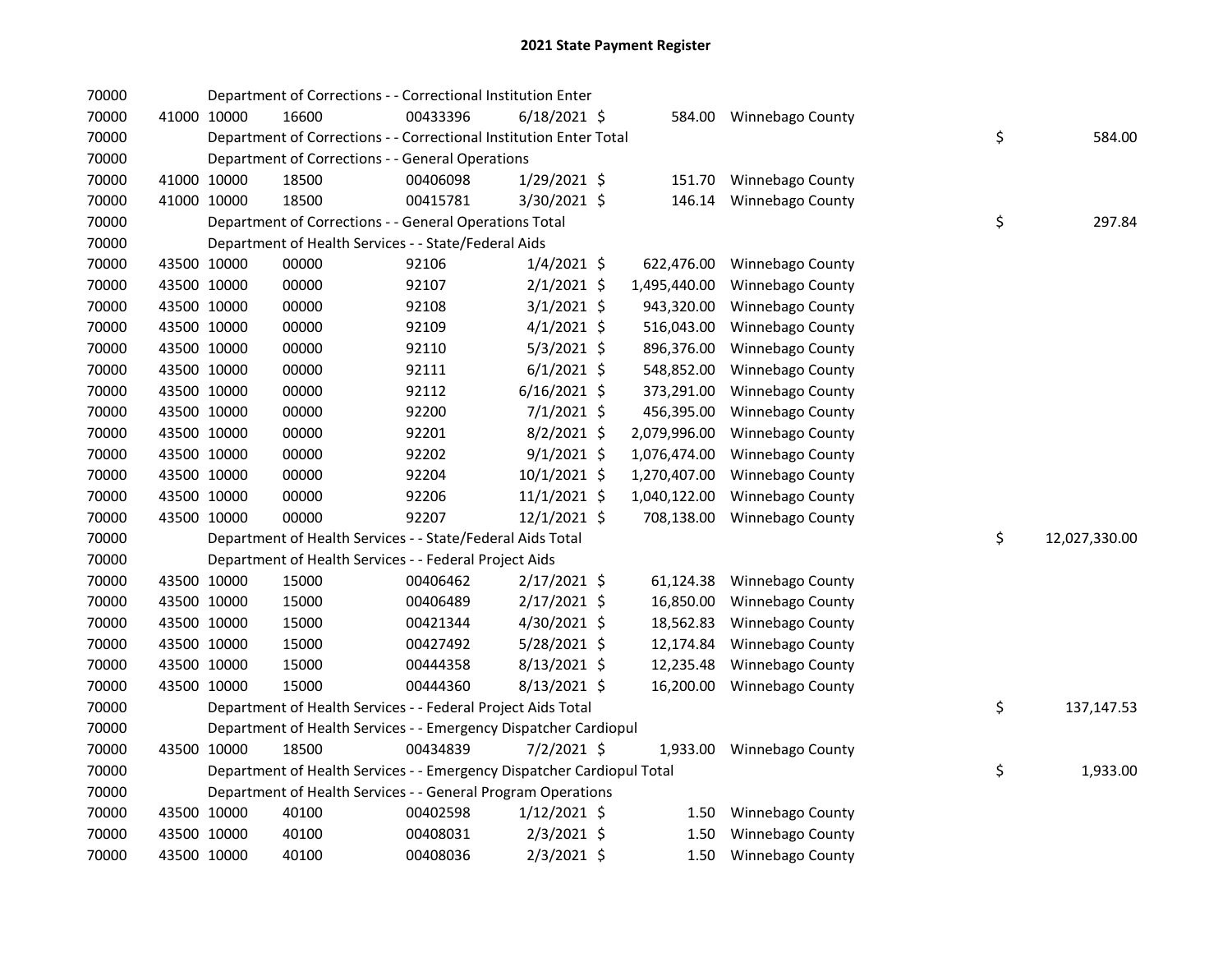| 70000 | 43500 10000 | 40100                                                              | 00417220 | 3/24/2021 \$   | 1.50  | Winnebago County |             |
|-------|-------------|--------------------------------------------------------------------|----------|----------------|-------|------------------|-------------|
| 70000 | 43500 10000 | 40100                                                              | 00417240 | 3/24/2021 \$   | 1.50  | Winnebago County |             |
| 70000 | 43500 10000 | 40100                                                              | 00419573 | $4/6/2021$ \$  | 1.50  | Winnebago County |             |
| 70000 | 43500 10000 | 40100                                                              | 00422431 | 4/20/2021 \$   | 15.00 | Winnebago County |             |
| 70000 | 43500 10000 | 40100                                                              | 00423917 | 4/27/2021 \$   | 1.50  | Winnebago County |             |
| 70000 | 43500 10000 | 40100                                                              | 00426301 | $5/11/2021$ \$ | 15.00 | Winnebago County |             |
| 70000 | 43500 10000 | 40100                                                              | 00426305 | $5/11/2021$ \$ | 1.50  | Winnebago County |             |
| 70000 | 43500 10000 | 40100                                                              | 00434658 | $6/23/2021$ \$ | 1.50  | Winnebago County |             |
| 70000 | 43500 10000 | 40100                                                              | 00434660 | $6/23/2021$ \$ | 1.50  | Winnebago County |             |
| 70000 | 43500 10000 | 40100                                                              | 00434670 | $6/23/2021$ \$ | 1.50  | Winnebago County |             |
| 70000 | 43500 10000 | 40100                                                              | 00437369 | 7/7/2021 \$    | 1.50  | Winnebago County |             |
| 70000 | 43500 10000 | 40100                                                              | 00438746 | 7/13/2021 \$   | 1.50  | Winnebago County |             |
| 70000 | 43500 10000 | 40100                                                              | 00441674 | $8/2/2021$ \$  | 1.50  | Winnebago County |             |
| 70000 | 43500 10000 | 40100                                                              | 00448505 | 9/8/2021 \$    | 1.50  | Winnebago County |             |
| 70000 | 43500 10000 | 40100                                                              | 00455405 | 10/13/2021 \$  | 1.50  | Winnebago County |             |
| 70000 | 43500 10000 | 40100                                                              | 00457156 | 10/19/2021 \$  | 1.50  | Winnebago County |             |
| 70000 | 43500 10000 | 40100                                                              | 00462778 | 11/16/2021 \$  | 15.00 | Winnebago County |             |
| 70000 |             | Department of Health Services - - General Program Operations Total |          |                |       |                  | \$<br>70.50 |
| 70000 |             | Department of Health Services - - Medical Assistance State Admin   |          |                |       |                  |             |
| 70000 | 43500 10000 | 44000                                                              | 00402598 | 1/12/2021 \$   | 1.50  | Winnebago County |             |
| 70000 | 43500 10000 | 44000                                                              | 00408031 | 2/3/2021 \$    | 1.50  | Winnebago County |             |
| 70000 | 43500 10000 | 44000                                                              | 00408036 | $2/3/2021$ \$  | 1.50  | Winnebago County |             |
| 70000 | 43500 10000 | 44000                                                              | 00417220 | $3/24/2021$ \$ | 1.50  | Winnebago County |             |
| 70000 | 43500 10000 | 44000                                                              | 00417240 | $3/24/2021$ \$ | 1.50  | Winnebago County |             |
| 70000 | 43500 10000 | 44000                                                              | 00419573 | 4/6/2021 \$    | 1.50  | Winnebago County |             |
| 70000 | 43500 10000 | 44000                                                              | 00422431 | 4/20/2021 \$   | 15.00 | Winnebago County |             |
| 70000 | 43500 10000 | 44000                                                              | 00423917 | 4/27/2021 \$   | 1.50  | Winnebago County |             |
| 70000 | 43500 10000 | 44000                                                              | 00426301 | $5/11/2021$ \$ | 15.00 | Winnebago County |             |
| 70000 | 43500 10000 | 44000                                                              | 00426305 | $5/11/2021$ \$ | 1.50  | Winnebago County |             |
| 70000 | 43500 10000 | 44000                                                              | 00434658 | $6/23/2021$ \$ | 1.50  | Winnebago County |             |
| 70000 | 43500 10000 | 44000                                                              | 00434660 | $6/23/2021$ \$ | 1.50  | Winnebago County |             |
| 70000 | 43500 10000 | 44000                                                              | 00434670 | $6/23/2021$ \$ | 1.50  | Winnebago County |             |
| 70000 | 43500 10000 | 44000                                                              | 00437369 | 7/7/2021 \$    | 1.50  | Winnebago County |             |
| 70000 | 43500 10000 | 44000                                                              | 00438746 | 7/13/2021 \$   | 1.50  | Winnebago County |             |
| 70000 | 43500 10000 | 44000                                                              | 00441674 | $8/2/2021$ \$  | 1.50  | Winnebago County |             |
| 70000 | 43500 10000 | 44000                                                              | 00448505 | $9/8/2021$ \$  | 1.50  | Winnebago County |             |
| 70000 | 43500 10000 | 44000                                                              | 00455405 | 10/13/2021 \$  | 1.50  | Winnebago County |             |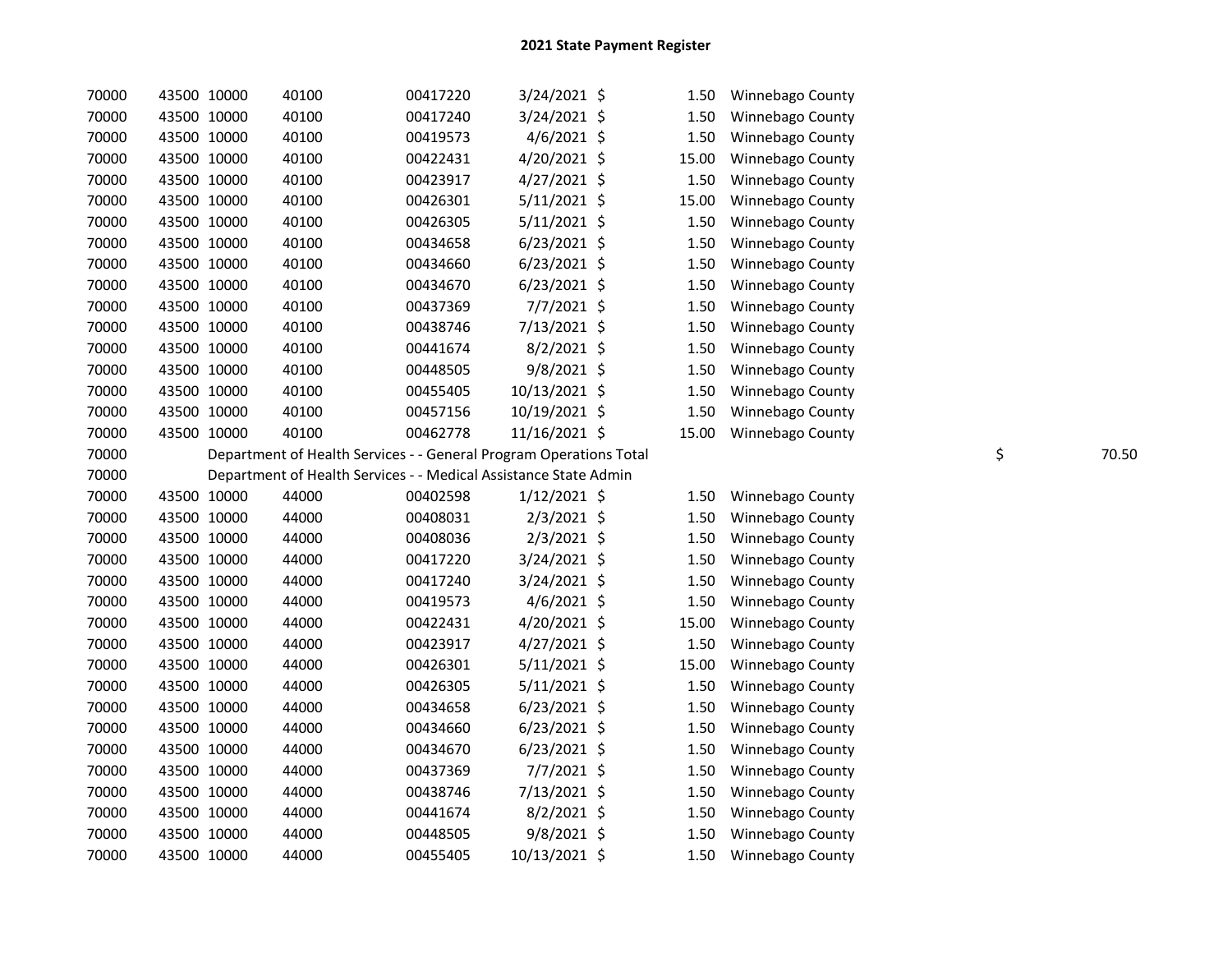| 70000 | 43500 10000 | 44000                                                                  | 00457156 | 10/19/2021 \$  |            | 1.50 Winnebago County     |    |            |
|-------|-------------|------------------------------------------------------------------------|----------|----------------|------------|---------------------------|----|------------|
| 70000 | 43500 10000 | 44000                                                                  | 00462778 | 11/16/2021 \$  | 15.00      | Winnebago County          |    |            |
| 70000 |             | Department of Health Services - - Medical Assistance State Admin Total |          |                |            |                           | \$ | 70.50      |
| 70000 |             | Department of Health Services - - Reimbursements To Local Units        |          |                |            |                           |    |            |
| 70000 | 43500 10000 | 57400                                                                  | 00444053 | 8/12/2021 \$   | 130,845.84 | Winnebago County          |    |            |
| 70000 |             | Department of Health Services - - Reimbursements To Local Units Total  |          |                |            |                           | \$ | 130,845.84 |
| 70000 |             | Department of Health Services - - General Program Operations           |          |                |            |                           |    |            |
| 70000 | 43500 14200 | 20100                                                                  | 00428331 | $6/1/2021$ \$  | 78.28      | Winnebago County          |    |            |
| 70000 | 43500 14200 | 20100                                                                  | 00443860 | 8/30/2021 \$   | 9.86       | Winnebago County          |    |            |
| 70000 | 43500 14200 | 20100                                                                  | 00467338 | 12/30/2021 \$  | 10.85      | Winnebago County          |    |            |
| 70000 |             | Department of Health Services - - General Program Operations Total     |          |                |            |                           | \$ | 98.99      |
| 70000 |             | Department of Health Services - - Institute Operations                 |          |                |            |                           |    |            |
| 70000 | 43500 14200 | 22900                                                                  | 00428331 | $6/1/2021$ \$  | 127.72     | <b>Winnebago County</b>   |    |            |
| 70000 | 43500 14200 | 22900                                                                  | 00443860 | 8/30/2021 \$   | 19.14      | Winnebago County          |    |            |
| 70000 | 43500 14200 | 22900                                                                  | 00467338 | 12/30/2021 \$  | 21.05      | Winnebago County          |    |            |
| 70000 |             | Department of Health Services - - Institute Operations Total           |          |                |            |                           | \$ | 167.91     |
| 70000 |             | Dept of Children and Families - - Fees For Administrative Servic       |          |                |            |                           |    |            |
| 70000 | 43700 10000 | 23100                                                                  | 00080607 | $2/16/2021$ \$ | 175.00     | Winnebago County          |    |            |
| 70000 | 43700 10000 | 23100                                                                  | 00083465 | $4/20/2021$ \$ | 215.00     | Winnebago County          |    |            |
| 70000 | 43700 10000 | 23100                                                                  | 00087348 | 7/23/2021 \$   | 165.00     | Winnebago County          |    |            |
| 70000 | 43700 10000 | 23100                                                                  | 00090963 | 11/2/2021 \$   | 120.00     | Winnebago County          |    |            |
| 70000 | 43700 10000 | 23100                                                                  | 00090965 | 11/2/2021 \$   | 165.00     | Winnebago County          |    |            |
| 70000 |             | Dept of Children and Families - - Fees For Administrative Servic Total |          |                |            |                           | \$ | 840.00     |
| 70000 |             | Dept of Children and Families - - General Aids                         |          |                |            |                           |    |            |
| 70000 | 43700 10000 | 99000                                                                  | 00079043 | $1/5/2021$ \$  | 84,239.60  | Winnebago County          |    |            |
| 70000 | 43700 10000 | 99000                                                                  | 00079814 | $1/29/2021$ \$ | 344,288.72 | Winnebago County          |    |            |
| 70000 | 43700 10000 | 99000                                                                  | 00079978 | $2/1/2021$ \$  | 349.61     | Winnebago County          |    |            |
| 70000 | 43700 10000 | 99000                                                                  | 00080200 | $2/5/2021$ \$  | 78,953.74  | Winnebago County          |    |            |
| 70000 | 43700 10000 | 99000                                                                  | 00080312 | $2/5/2021$ \$  | 284.08     | Winnebago County          |    |            |
| 70000 | 43700 10000 | 99000                                                                  | 00081269 | $3/5/2021$ \$  | 580,582.00 | Winnebago County          |    |            |
| 70000 | 43700 10000 | 99000                                                                  | 00081353 | 3/5/2021 \$    | 1,876.50   | Winnebago County          |    |            |
| 70000 | 43700 10000 | 99000                                                                  | 00081432 | 3/8/2021 \$    | 7,605.00   | Winnebago County          |    |            |
| 70000 | 43700 10000 | 99000                                                                  | 00081995 | $3/22/2021$ \$ | 5,744.34   | Winnebago County          |    |            |
| 70000 | 43700 10000 | 99000                                                                  | 00082699 | 4/5/2021 \$    | 968,503.33 | Winnebago County          |    |            |
| 70000 | 43700 10000 | 99000                                                                  | 00083931 | 4/30/2021 \$   | 447,204.93 | Winnebago County          |    |            |
| 70000 | 43700 10000 | 99000                                                                  | 00084148 | $5/5/2021$ \$  | 379,354.12 | <b>Winnebago County</b>   |    |            |
| 70000 | 43700 10000 | 99000                                                                  | 00084947 | 5/18/2021 \$   |            | 7,095.00 Winnebago County |    |            |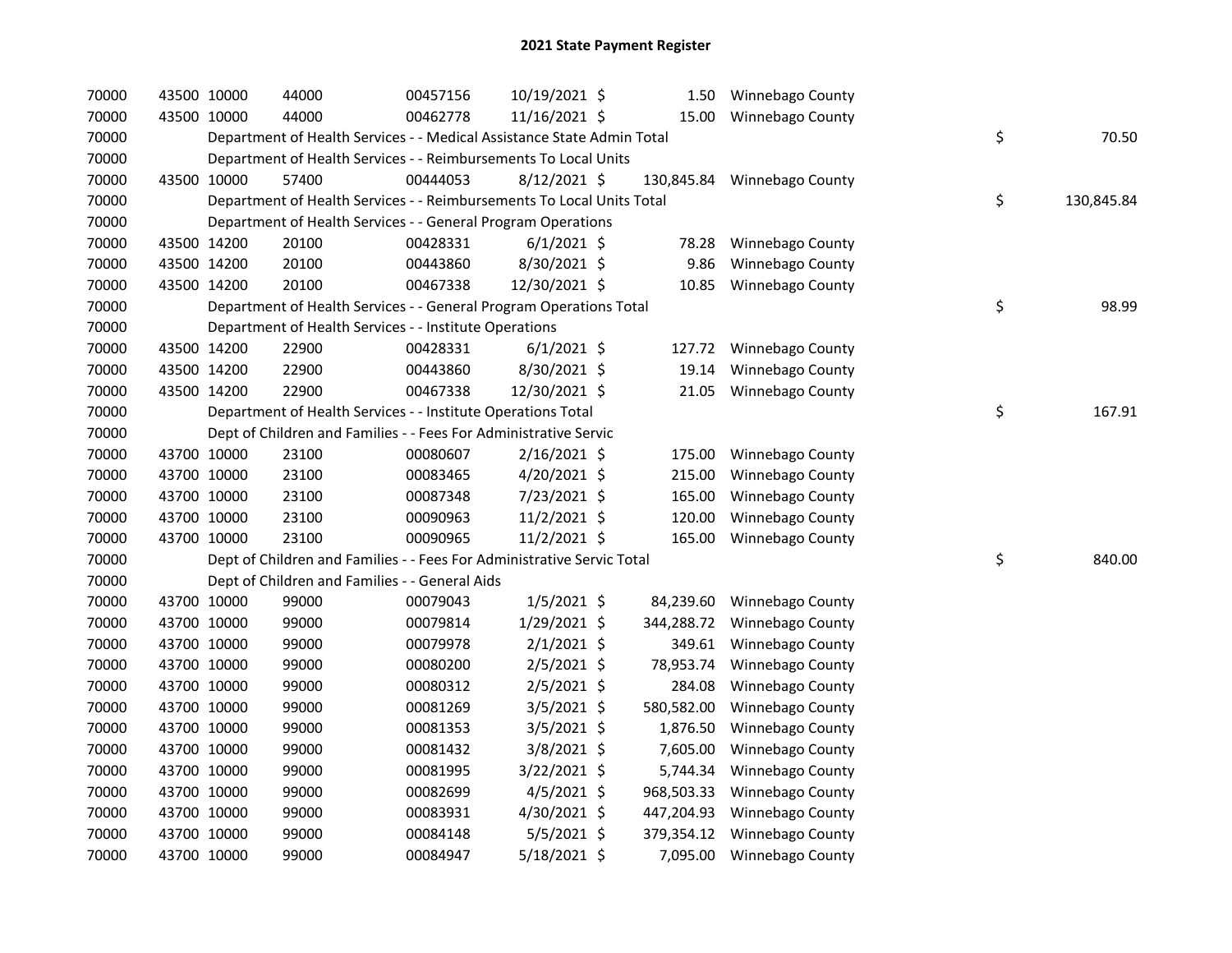| 70000 |             | 43700 10000 | 99000 | 00085451                                                   | $6/1/2021$ \$ | 104,248.02   | Winnebago County |    |              |
|-------|-------------|-------------|-------|------------------------------------------------------------|---------------|--------------|------------------|----|--------------|
| 70000 |             | 43700 10000 | 99000 | 00085567                                                   | $6/4/2021$ \$ | 31,471.00    | Winnebago County |    |              |
| 70000 |             | 43700 10000 | 99000 | 00085661                                                   | $6/7/2021$ \$ | 92,991.81    | Winnebago County |    |              |
| 70000 |             | 43700 10000 | 99000 | 00086591                                                   | 7/1/2021 \$   | 14,639.00    | Winnebago County |    |              |
| 70000 |             | 43700 10000 | 99000 | 00086719                                                   | 7/8/2021 \$   | 90,176.50    | Winnebago County |    |              |
| 70000 |             | 43700 10000 | 99000 | 00086925                                                   | 7/9/2021 \$   | 55,967.79    | Winnebago County |    |              |
| 70000 |             | 43700 10000 | 99000 | 00087105                                                   | 7/19/2021 \$  | 8,648.00     | Winnebago County |    |              |
| 70000 |             | 43700 10000 | 99000 | 00087595                                                   | 7/30/2021 \$  | 341,187.56   | Winnebago County |    |              |
| 70000 |             | 43700 10000 | 99000 | 00087731                                                   | 7/30/2021 \$  | 116,207.00   | Winnebago County |    |              |
| 70000 |             | 43700 10000 | 99000 | 00087963                                                   | 8/5/2021 \$   | 113,462.96   | Winnebago County |    |              |
| 70000 |             | 43700 10000 | 99000 | 00088968                                                   | $9/7/2021$ \$ | 3,507,419.90 | Winnebago County |    |              |
| 70000 |             | 43700 10000 | 99000 | 00089148                                                   | 9/10/2021 \$  | 122,441.04   | Winnebago County |    |              |
| 70000 |             | 43700 10000 | 99000 | 00089862                                                   | 10/1/2021 \$  | 51,672.75    | Winnebago County |    |              |
| 70000 |             | 43700 10000 | 99000 | 00089941                                                   | 10/5/2021 \$  | 94,871.68    | Winnebago County |    |              |
| 70000 |             | 43700 10000 | 99000 | 00090788                                                   | 10/29/2021 \$ | 369,177.13   | Winnebago County |    |              |
| 70000 |             | 43700 10000 | 99000 | 00090895                                                   | 11/3/2021 \$  | 12,561.31    | Winnebago County |    |              |
| 70000 |             | 43700 10000 | 99000 | 00091058                                                   | 11/5/2021 \$  | 91,211.04    | Winnebago County |    |              |
| 70000 |             | 43700 10000 | 99000 | 00092141                                                   | 12/3/2021 \$  | 50,089.00    | Winnebago County |    |              |
| 70000 |             | 43700 10000 | 99000 | 00092250                                                   | 12/6/2021 \$  | 80,347.92    | Winnebago County |    |              |
| 70000 |             |             |       | Dept of Children and Families - - General Aids Total       |               |              |                  | \$ | 8,254,872.38 |
| 70000 |             |             |       | Dept of Workforce Development - - Auxiliary Services       |               |              |                  |    |              |
| 70000 |             | 44500 10000 | 13000 | 00310385                                                   | $1/4/2021$ \$ | 170.00       | Winnebago County |    |              |
| 70000 |             | 44500 10000 | 13000 | 00313474                                                   | $2/2/2021$ \$ | 235.00       | Winnebago County |    |              |
| 70000 |             | 44500 10000 | 13000 | 00317105                                                   | 3/2/2021 \$   | 205.00       | Winnebago County |    |              |
| 70000 |             | 44500 10000 | 13000 | 00320913                                                   | $4/2/2021$ \$ | 200.00       | Winnebago County |    |              |
| 70000 |             | 44500 10000 | 13000 | 00324458                                                   | $5/4/2021$ \$ | 155.00       | Winnebago County |    |              |
| 70000 |             | 44500 10000 | 13000 | 00327651                                                   | $6/2/2021$ \$ | 160.00       | Winnebago County |    |              |
| 70000 |             | 44500 10000 | 13000 | 00331435                                                   | 7/2/2021 \$   | 170.00       | Winnebago County |    |              |
| 70000 |             | 44500 10000 | 13000 | 00335333                                                   | 8/3/2021 \$   | 140.00       | Winnebago County |    |              |
| 70000 |             | 44500 10000 | 13000 | 00339127                                                   | $9/2/2021$ \$ | 140.00       | Winnebago County |    |              |
| 70000 |             | 44500 10000 | 13000 | 00343114                                                   | 10/4/2021 \$  | 165.00       | Winnebago County |    |              |
| 70000 |             | 44500 10000 | 13000 | 00347154                                                   | 11/2/2021 \$  | 160.00       | Winnebago County |    |              |
| 70000 | 44500 10000 |             | 13000 | 00350800                                                   | 12/2/2021 \$  | 115.00       | Winnebago County |    |              |
| 70000 |             |             |       | Dept of Workforce Development - - Auxiliary Services Total |               |              |                  | \$ | 2,015.00     |
| 70000 |             |             |       | Dept of Workforce Development - - Ui Admin Fed             |               |              |                  |    |              |
| 70000 |             | 44500 10000 | 15100 | 00344308                                                   | 10/12/2021 \$ | 75.00        | Winnebago County |    |              |
| 70000 |             |             |       | Dept of Workforce Development - - Ui Admin Fed Total       |               |              |                  | \$ | 75.00        |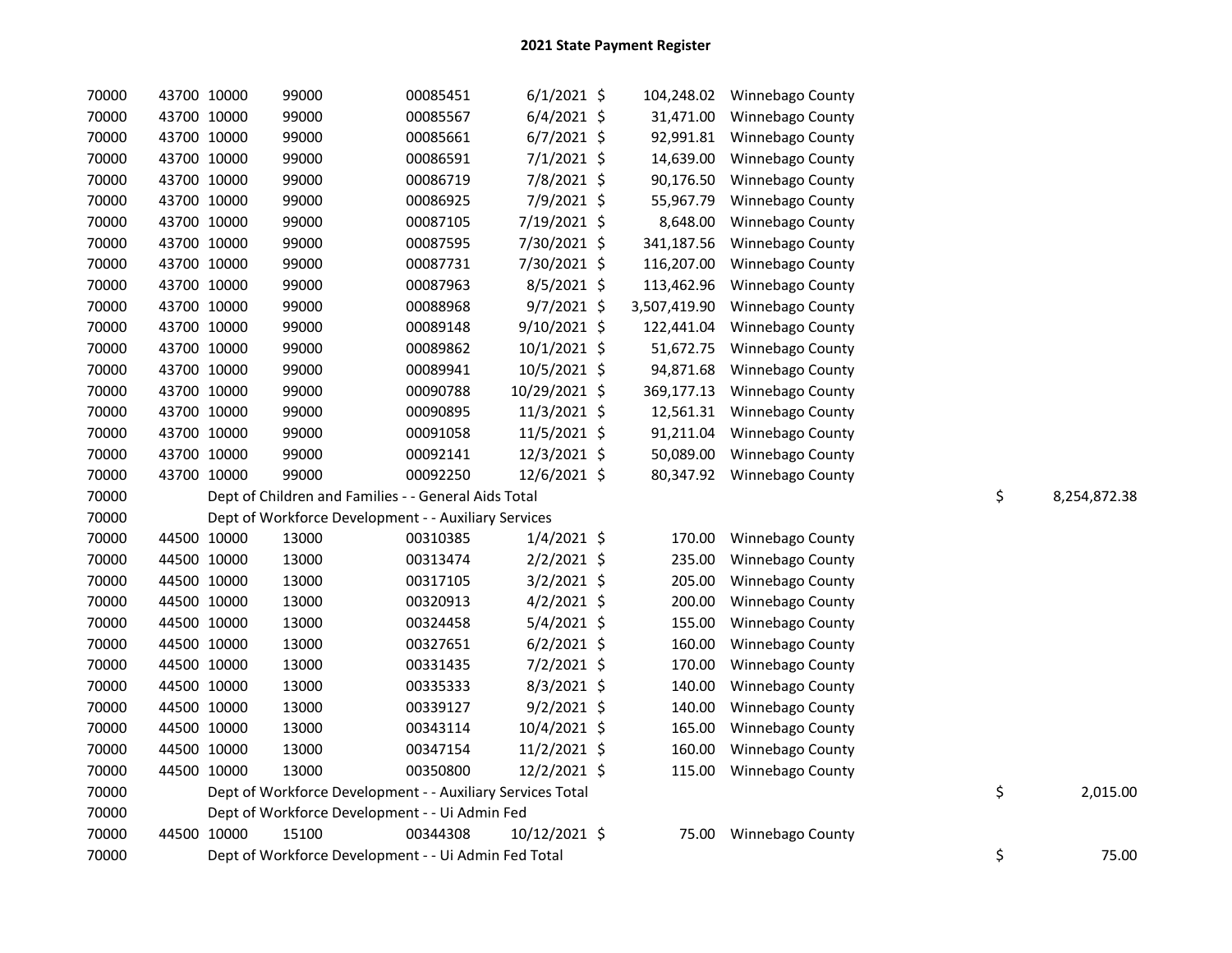| 70000 |             |       | Dept of Workforce Development - - Title Ib Aids State GPR             |                |           |                            |                 |
|-------|-------------|-------|-----------------------------------------------------------------------|----------------|-----------|----------------------------|-----------------|
| 70000 | 44500 10000 | 50900 | 00310972                                                              | $1/8/2021$ \$  | 0.75      | Winnebago County           |                 |
| 70000 | 44500 10000 | 50900 | 00310973                                                              | $1/8/2021$ \$  | 2.12      | Winnebago County           |                 |
| 70000 | 44500 10000 | 50900 | 00320703                                                              | 3/31/2021 \$   | 0.32      | Winnebago County           |                 |
| 70000 | 44500 10000 | 50900 | 00320800                                                              | $4/1/2021$ \$  | 0.91      | Winnebago County           |                 |
| 70000 | 44500 10000 | 50900 | 00321217                                                              | $4/6/2021$ \$  | 1.69      | Winnebago County           |                 |
| 70000 | 44500 10000 | 50900 | 00328207                                                              | $6/7/2021$ \$  | 1.06      | Winnebago County           |                 |
| 70000 | 44500 10000 | 50900 | 00328208                                                              | $6/7/2021$ \$  | 0.05      | Winnebago County           |                 |
| 70000 | 44500 10000 | 50900 | 00337869                                                              | 8/25/2021 \$   | 0.85      | Winnebago County           |                 |
| 70000 | 44500 10000 | 50900 | 00337870                                                              | 8/25/2021 \$   | 0.59      | Winnebago County           |                 |
| 70000 |             |       | Dept of Workforce Development - - Title Ib Aids State GPR Total       |                |           |                            | \$<br>8.34      |
| 70000 |             |       | Dept of Workforce Development - - Title Ib Aids Federal Prf           |                |           |                            |                 |
| 70000 | 44500 10000 | 54400 | 00310972                                                              | $1/8/2021$ \$  | 2.75      | Winnebago County           |                 |
| 70000 | 44500 10000 | 54400 | 00310973                                                              | $1/8/2021$ \$  | 7.83      | Winnebago County           |                 |
| 70000 | 44500 10000 | 54400 | 00320703                                                              | 3/31/2021 \$   | 1.18      | Winnebago County           |                 |
| 70000 | 44500 10000 | 54400 | 00320800                                                              | $4/1/2021$ \$  | 3.34      | Winnebago County           |                 |
| 70000 | 44500 10000 | 54400 | 00321217                                                              | $4/6/2021$ \$  | 6.26      | Winnebago County           |                 |
| 70000 | 44500 10000 | 54400 | 00328207                                                              | $6/7/2021$ \$  | 3.94      | Winnebago County           |                 |
| 70000 | 44500 10000 | 54400 | 00328208                                                              | $6/7/2021$ \$  | 0.20      | Winnebago County           |                 |
| 70000 | 44500 10000 | 54400 | 00337869                                                              | 8/25/2021 \$   | 3.15      | Winnebago County           |                 |
| 70000 | 44500 10000 | 54400 | 00337870                                                              | 8/25/2021 \$   | 2.16      | Winnebago County           |                 |
| 70000 |             |       | Dept of Workforce Development - - Title Ib Aids Federal Prf Total     |                |           |                            | \$<br>30.81     |
| 70000 |             |       | Dept of Workforce Development - - Wc Ops Uninsured Emplyr Admin       |                |           |                            |                 |
| 70000 | 44500 22700 | 17700 | 00322335                                                              | 4/19/2021 \$   | 60.00     | Winnebago County           |                 |
| 70000 | 44500 22700 | 17700 | 00322336                                                              | $4/19/2021$ \$ | 20.00     | Winnebago County           |                 |
| 70000 | 44500 22700 | 17700 | 00336229                                                              | $8/12/2021$ \$ | 20.00     | Winnebago County           |                 |
| 70000 |             |       | Dept of Workforce Development - - Wc Ops Uninsured Emplyr Admin Total |                |           |                            | \$<br>100.00    |
| 70000 |             |       | Department of Justice - - Drug Trafficking Resp Grants                |                |           |                            |                 |
| 70000 | 45500 10000 | 20800 | 00094883                                                              | $2/19/2021$ \$ |           | 34,337.12 Winnebago County |                 |
| 70000 | 45500 10000 | 20800 | 00097859                                                              | $5/13/2021$ \$ | 1,078.00  | Winnebago County           |                 |
| 70000 | 45500 10000 | 20800 | 00101352                                                              | 8/30/2021 \$   | 5,202.00  | <b>Winnebago County</b>    |                 |
| 70000 |             |       | Department of Justice - - Drug Trafficking Resp Grants Total          |                |           |                            | \$<br>40,617.12 |
| 70000 |             |       | Department of Justice - - Crime Laboratories, Dna                     |                |           |                            |                 |
| 70000 | 45500 10000 | 22100 | 00100392                                                              | 7/14/2021 \$   | 5,020.00  | <b>Winnebago County</b>    |                 |
| 70000 |             |       | Department of Justice - - Crime Laboratories, Dna Total               |                |           |                            | \$<br>5,020.00  |
| 70000 |             |       | Department of Justice - - Drug Crimes Enforcement, Local              |                |           |                            |                 |
| 70000 | 45500 10000 | 22500 | 00094196                                                              | 2/9/2021 \$    | 54,498.00 | Winnebago County           |                 |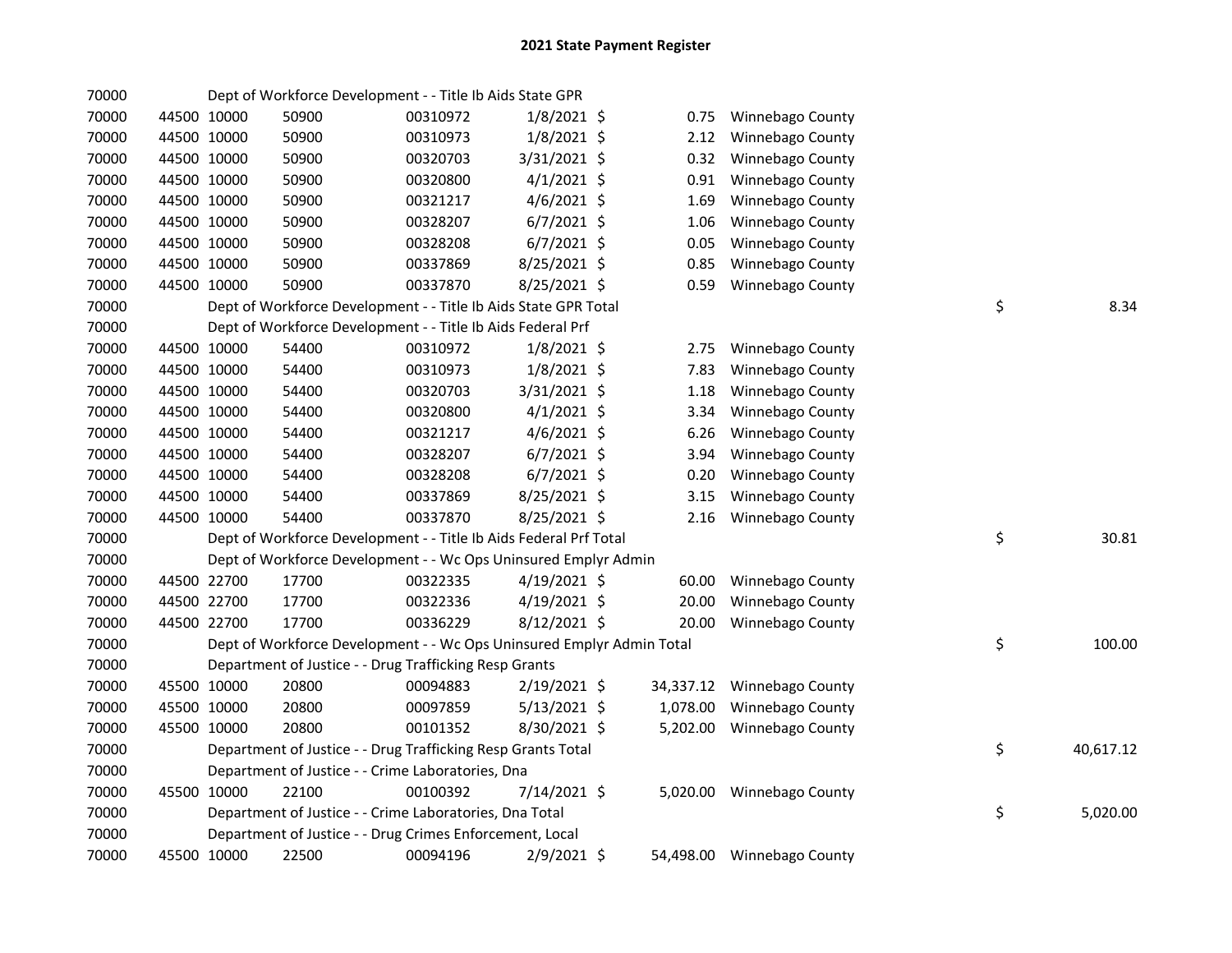| 70000 |             |             | Department of Justice - - Drug Crimes Enforcement, Local Total |          |                |           |                            | \$ | 54,498.00  |
|-------|-------------|-------------|----------------------------------------------------------------|----------|----------------|-----------|----------------------------|----|------------|
| 70000 |             |             | Department of Justice - - Law Enforcement Train, Local         |          |                |           |                            |    |            |
| 70000 |             | 45500 10000 | 23100                                                          | 00105982 | 11/26/2021 \$  | 320.00    | Winnebago County           |    |            |
| 70000 | 45500 10000 |             | 23100                                                          | 00105983 | 11/30/2021 \$  | 23,360.00 | Winnebago County           |    |            |
| 70000 |             |             | Department of Justice - - Law Enforcement Train, Local Total   |          |                |           |                            | \$ | 23,680.00  |
| 70000 |             |             | Department of Justice - - Federal Aid, Local Assistance        |          |                |           |                            |    |            |
| 70000 |             | 45500 10000 | 25100                                                          | 00094241 | 2/8/2021 \$    | 9,735.67  | Winnebago County           |    |            |
| 70000 |             | 45500 10000 | 25100                                                          | 00094919 | 2/19/2021 \$   | 14,882.20 | Winnebago County           |    |            |
| 70000 |             | 45500 10000 | 25100                                                          | 00096073 | 3/19/2021 \$   | 54.00     | Winnebago County           |    |            |
| 70000 |             | 45500 10000 | 25100                                                          | 00098225 | 5/18/2021 \$   | 19,092.28 | Winnebago County           |    |            |
| 70000 |             | 45500 10000 | 25100                                                          | 00100919 | $8/4/2021$ \$  | 946.54    | Winnebago County           |    |            |
| 70000 |             | 45500 10000 | 25100                                                          | 00101191 | 8/11/2021 \$   | 19,270.64 | Winnebago County           |    |            |
| 70000 | 45500 10000 |             | 25100                                                          | 00101216 | 8/24/2021 \$   | 18,076.23 | Winnebago County           |    |            |
| 70000 |             | 45500 10000 | 25100                                                          | 00101572 | 8/27/2021 \$   | 19,458.87 | Winnebago County           |    |            |
| 70000 |             | 45500 10000 | 25100                                                          | 00104371 | 10/28/2021 \$  | 1,142.12  | Winnebago County           |    |            |
| 70000 |             | 45500 10000 | 25100                                                          | 00104638 | 11/5/2021 \$   | 6,427.55  | Winnebago County           |    |            |
| 70000 |             | 45500 10000 | 25100                                                          | 00104757 | 11/5/2021 \$   | 3,254.52  | Winnebago County           |    |            |
| 70000 |             | 45500 10000 | 25100                                                          | 00104904 | 11/26/2021 \$  | 22,837.87 | Winnebago County           |    |            |
| 70000 |             | 45500 10000 | 25100                                                          | 00106196 | 12/8/2021 \$   | 3,027.76  | Winnebago County           |    |            |
| 70000 |             | 45500 10000 | 25100                                                          | 00106229 | 12/8/2021 \$   | 6,648.82  | Winnebago County           |    |            |
| 70000 |             |             | Department of Justice - - Federal Aid, Local Assistance Total  |          |                |           |                            | \$ | 144,855.07 |
| 70000 |             |             | Department of Justice - - Internet Crimes Against Childr       |          |                |           |                            |    |            |
| 70000 |             | 45500 10000 | 28400                                                          | 00098655 | $6/1/2021$ \$  | 2,282.44  | Winnebago County           |    |            |
| 70000 |             | 45500 10000 | 28400                                                          | 00098662 | $6/1/2021$ \$  | 1,676.12  | Winnebago County           |    |            |
| 70000 |             | 45500 10000 | 28400                                                          | 00098672 | $6/2/2021$ \$  | 1,423.37  | Winnebago County           |    |            |
| 70000 |             | 45500 10000 | 28400                                                          | 00098681 | $6/3/2021$ \$  | 1,489.88  | Winnebago County           |    |            |
| 70000 | 45500 10000 |             | 28400                                                          | 00098835 | $6/3/2021$ \$  | 1,258.83  | Winnebago County           |    |            |
| 70000 |             | 45500 10000 | 28400                                                          | 00100958 | $8/12/2021$ \$ | 1,622.90  | Winnebago County           |    |            |
| 70000 |             | 45500 10000 | 28400                                                          | 00101388 | $8/12/2021$ \$ | 1,303.64  | Winnebago County           |    |            |
| 70000 |             | 45500 10000 | 28400                                                          | 00101886 | $9/3/2021$ \$  | 2,394.45  | Winnebago County           |    |            |
| 70000 |             | 45500 10000 | 28400                                                          | 00104787 | 11/10/2021 \$  | 3,492.38  | Winnebago County           |    |            |
| 70000 |             | 45500 10000 | 28400                                                          | 00104798 | 11/10/2021 \$  | 2,128.40  | Winnebago County           |    |            |
| 70000 |             | 45500 10000 | 28400                                                          | 00106604 | 12/10/2021 \$  | 2,075.19  | Winnebago County           |    |            |
| 70000 |             |             | Department of Justice - - Internet Crimes Against Childr Total |          |                |           |                            | \$ | 21,147.60  |
| 70000 |             |             | Department of Justice - - Crime Victim Witness Assist          |          |                |           |                            |    |            |
| 70000 |             | 45500 10000 | 53200                                                          | 00095484 | $3/5/2021$ \$  | 40,931.54 | <b>Winnebago County</b>    |    |            |
| 70000 |             | 45500 10000 | 53200                                                          | 00100578 | 7/15/2021 \$   |           | 55,060.56 Winnebago County |    |            |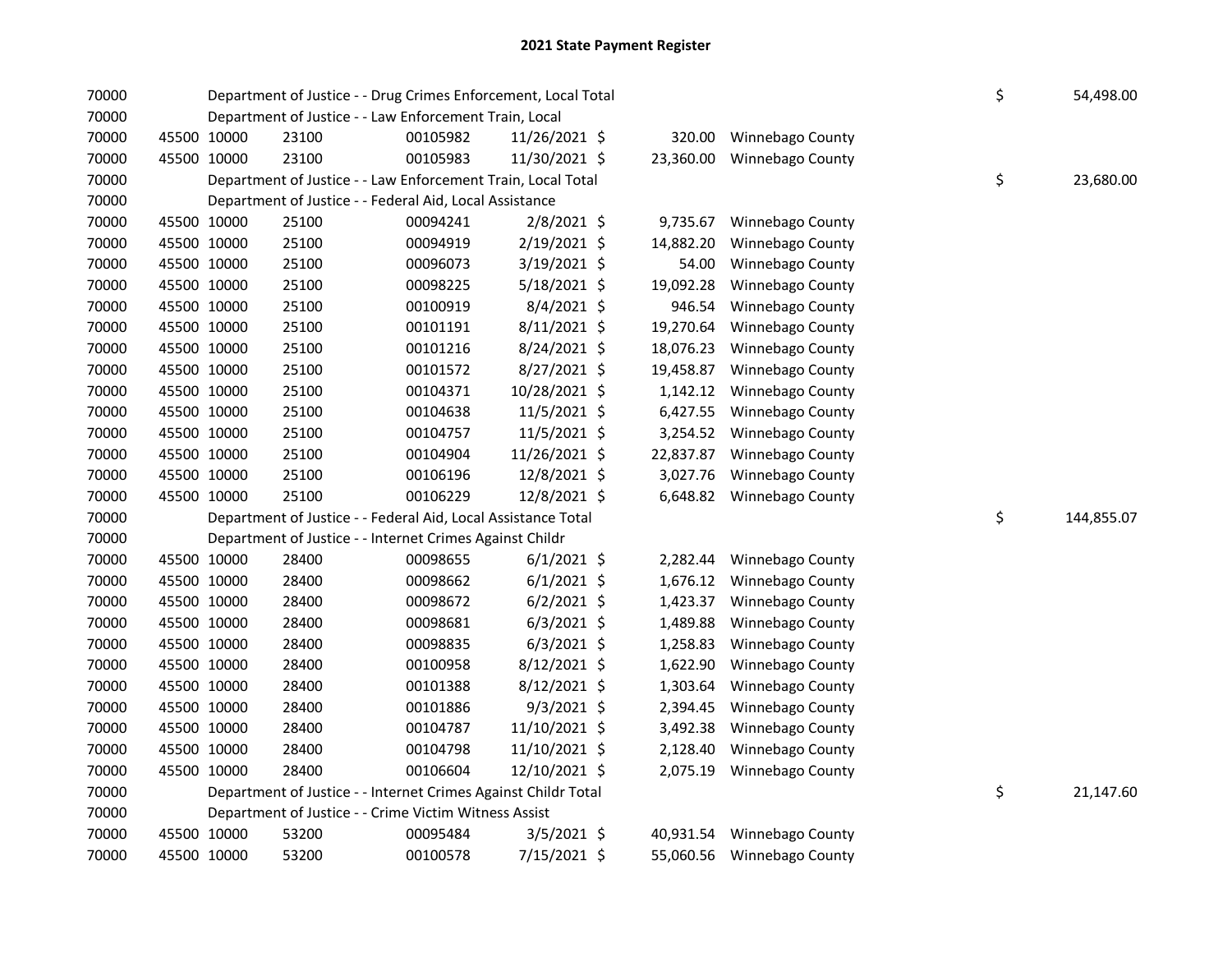| 70000 |             | Department of Justice - - Crime Victim Witness Assist Total             |          |                |           |                             | \$ | 95,992.10  |
|-------|-------------|-------------------------------------------------------------------------|----------|----------------|-----------|-----------------------------|----|------------|
| 70000 |             | Department of Military Affairs - - Emergency Response Equipment         |          |                |           |                             |    |            |
| 70000 | 46500 10000 | 30800                                                                   | 00088931 | $2/1/2021$ \$  |           | 7,324.92 Winnebago County   |    |            |
| 70000 | 46500 10000 | 30800                                                                   | 00102612 | 11/12/2021 \$  | 7,528.60  | Winnebago County            |    |            |
| 70000 |             | Department of Military Affairs - - Emergency Response Equipment Total   |          |                |           |                             | \$ | 14,853.52  |
| 70000 |             | Department of Military Affairs - - Federal Aid, Local Assistance        |          |                |           |                             |    |            |
| 70000 | 46500 10000 | 34200                                                                   | 00089173 | $2/4/2021$ \$  | 90,310.49 | Winnebago County            |    |            |
| 70000 | 46500 10000 | 34200                                                                   | 00093697 | $5/10/2021$ \$ | 26,974.56 | Winnebago County            |    |            |
| 70000 | 46500 10000 | 34200                                                                   | 00102629 | 11/10/2021 \$  |           | 131,891.39 Winnebago County |    |            |
| 70000 |             | Department of Military Affairs - - Federal Aid, Local Assistance Total  |          |                |           |                             | \$ | 249,176.44 |
| 70000 |             | Department of Military Affairs - - Federal Aid, Homeland Security       |          |                |           |                             |    |            |
| 70000 | 46500 10000 | 35000                                                                   | 00087335 | $1/5/2021$ \$  | 20,833.00 | Winnebago County            |    |            |
| 70000 | 46500 10000 | 35000                                                                   | 00089563 | $2/8/2021$ \$  | 44,790.00 | Winnebago County            |    |            |
| 70000 | 46500 10000 | 35000                                                                   | 00089564 | $2/8/2021$ \$  | 13,500.00 | Winnebago County            |    |            |
| 70000 | 46500 10000 | 35000                                                                   | 00090165 | 2/18/2021 \$   | 20,000.00 | Winnebago County            |    |            |
| 70000 | 46500 10000 | 35000                                                                   | 00090346 | 2/22/2021 \$   | 15,325.85 | Winnebago County            |    |            |
| 70000 | 46500 10000 | 35000                                                                   | 00099560 | $9/1/2021$ \$  |           | 1,463.02 Winnebago County   |    |            |
| 70000 |             | Department of Military Affairs - - Federal Aid, Homeland Security Total |          |                |           |                             | \$ | 115,911.87 |
| 70000 |             | Department of Military Affairs - - St Emerg Response Bd Grant Pif       |          |                |           |                             |    |            |
| 70000 | 46500 27200 | 36400                                                                   | 00089306 | $2/5/2021$ \$  |           | 45,366.12 Winnebago County  |    |            |
| 70000 |             | Department of Military Affairs - - St Emerg Response Bd Grant Pif Total |          |                |           |                             | \$ | 45,366.12  |
| 70000 |             | Department of Veterans Affairs - - County Grants                        |          |                |           |                             |    |            |
| 70000 | 48500 58200 | 26700                                                                   | 00091474 | 3/12/2021 \$   |           | 13,000.00 Winnebago County  |    |            |
| 70000 |             | Department of Veterans Affairs - - County Grants Total                  |          |                |           |                             | \$ | 13,000.00  |
| 70000 |             | Department of Veterans Affairs - - Veterans Transportation Grant        |          |                |           |                             |    |            |
| 70000 | 48500 58200 | 28000                                                                   | 00102998 | 12/3/2021 \$   |           | 495.32 Winnebago County     |    |            |
| 70000 |             | Department of Veterans Affairs - - Veterans Transportation Grant Total  |          |                |           |                             | \$ | 495.32     |
| 70000 |             | Department of Administration - - Gifts, Grants And Bequests             |          |                |           |                             |    |            |
| 70000 | 50500 10000 | 13100                                                                   | 00140717 | $2/11/2021$ \$ |           | 3,050.00 Winnebago County   |    |            |
| 70000 |             | Department of Administration - - Gifts, Grants And Bequests Total       |          |                |           |                             | \$ | 3,050.00   |
| 70000 |             | Department of Administration - - Federal Aid, Local Assistance          |          |                |           |                             |    |            |
| 70000 | 50500 10000 | 15500                                                                   | 00138418 | $1/15/2021$ \$ | 9,008.38  | Winnebago County            |    |            |
| 70000 | 50500 10000 | 15500                                                                   | 00139961 | $1/29/2021$ \$ | 21,939.05 | Winnebago County            |    |            |
| 70000 | 50500 10000 | 15500                                                                   | 00141625 | $3/2/2021$ \$  | 19,496.54 | Winnebago County            |    |            |
| 70000 | 50500 10000 | 15500                                                                   | 00143155 | 3/30/2021 \$   | 13,853.41 | Winnebago County            |    |            |
| 70000 | 50500 10000 | 15500                                                                   | 00145244 | $5/7/2021$ \$  | 15,410.32 | Winnebago County            |    |            |
| 70000 | 50500 10000 | 15500                                                                   | 00146452 | $6/1/2021$ \$  | 9,619.70  | <b>Winnebago County</b>     |    |            |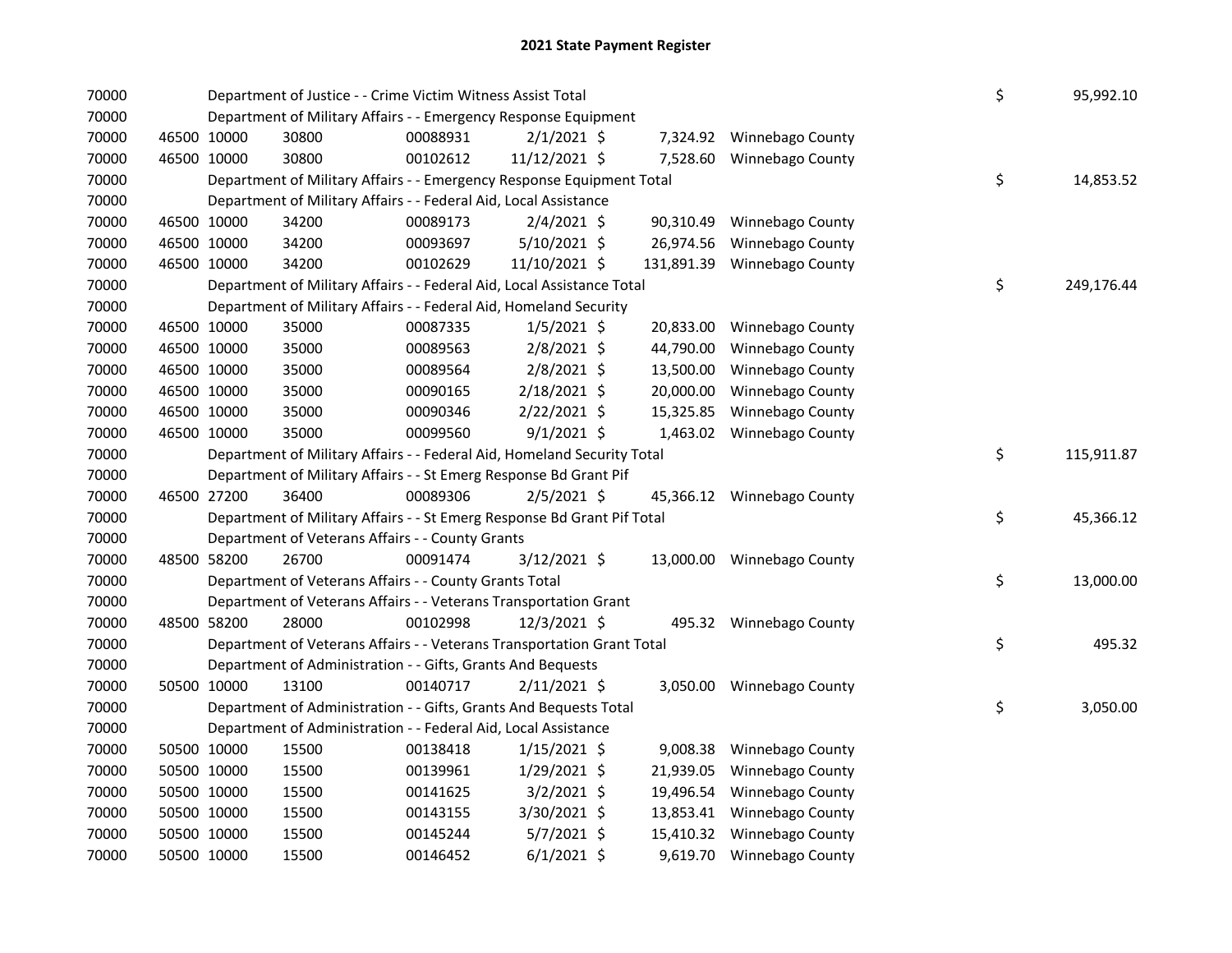| 70000 | 50500 10000 | 15500                                                                                             | 00147832 | $6/29/2021$ \$ |            | 33,620.20 Winnebago County                                                                              |    |            |
|-------|-------------|---------------------------------------------------------------------------------------------------|----------|----------------|------------|---------------------------------------------------------------------------------------------------------|----|------------|
| 70000 | 50500 10000 | 15500                                                                                             | 00150598 | 8/17/2021 \$   |            | 21,782.14 Winnebago County                                                                              |    |            |
| 70000 |             | Department of Administration - - Federal Aid, Local Assistance Total                              |          |                |            |                                                                                                         | \$ | 144,729.74 |
| 70000 |             | Department of Administration - - Low-Income Assistance Grants                                     |          |                |            |                                                                                                         |    |            |
| 70000 | 50500 23500 | 37100                                                                                             | 00138418 | $1/15/2021$ \$ | 1,502.54   | Winnebago County                                                                                        |    |            |
| 70000 | 50500 23500 | 37100                                                                                             | 00139961 | 1/29/2021 \$   | 1,117.90   | Winnebago County                                                                                        |    |            |
| 70000 | 50500 23500 | 37100                                                                                             | 00141625 | $3/2/2021$ \$  | 7,734.38   | Winnebago County                                                                                        |    |            |
| 70000 | 50500 23500 | 37100                                                                                             | 00143155 | 3/30/2021 \$   | 4,320.81   | Winnebago County                                                                                        |    |            |
| 70000 | 50500 23500 | 37100                                                                                             | 00145244 | $5/7/2021$ \$  | 5,768.11   | Winnebago County                                                                                        |    |            |
| 70000 | 50500 23500 | 37100                                                                                             | 00146452 | $6/1/2021$ \$  | 3,765.69   | Winnebago County                                                                                        |    |            |
| 70000 | 50500 23500 | 37100                                                                                             | 00147832 | $6/29/2021$ \$ | 12,354.49  | Winnebago County                                                                                        |    |            |
| 70000 | 50500 23500 | 37100                                                                                             | 00150598 | $8/17/2021$ \$ | 7,908.87   | Winnebago County                                                                                        |    |            |
| 70000 |             | Department of Administration - - Low-Income Assistance Grants Total                               |          |                |            |                                                                                                         | \$ | 44,472.79  |
| 70000 |             | Department of Administration - - Land Information Program; Loca                                   |          |                |            |                                                                                                         |    |            |
| 70000 | 50500 26900 | 17300                                                                                             | 00137317 | $1/11/2021$ \$ |            | 20,000.00 Winnebago County                                                                              |    |            |
| 70000 | 50500 26900 | 17300                                                                                             | 00139234 | 1/29/2021 \$   | 1,000.00   | Winnebago County                                                                                        |    |            |
| 70000 | 50500 26900 | 17300                                                                                             | 00146904 | $6/15/2021$ \$ | 25,000.00  | <b>Winnebago County</b>                                                                                 |    |            |
| 70000 |             | Department of Administration - - Land Information Program; Loca Total                             |          |                |            |                                                                                                         | \$ | 46,000.00  |
| 70000 |             | Public Defender Board - - Trial Representation                                                    |          |                |            |                                                                                                         |    |            |
| 70000 | 55000 10000 | 10300                                                                                             | 00304898 | 8/25/2021 \$   | 23.00      | Winnebago County                                                                                        |    |            |
| 70000 | 55000 10000 | 10300                                                                                             | 00315323 | 12/3/2021 \$   | 3.00       | <b>Winnebago County</b>                                                                                 |    |            |
| 70000 |             | Public Defender Board - - Trial Representation Total                                              |          |                |            |                                                                                                         | \$ | 26.00      |
| 70000 |             | Public Defender Board - - Transcript, Discovery and Records Provided to the Public Defender Board |          |                |            |                                                                                                         |    |            |
| 70000 | 55000 10000 | 10600                                                                                             | 00291332 | 5/21/2021 \$   |            | 16.75 Winnebago County                                                                                  |    |            |
| 70000 |             |                                                                                                   |          |                |            | Public Defender Board - - Transcript, Discovery and Records Provided to the Public Defender Board Total | \$ | 16.75      |
| 70000 |             | Department of Revenue - - GPR Earned                                                              |          |                |            |                                                                                                         |    |            |
| 70000 | 56600 10000 | 100GE                                                                                             | 00189251 | $1/8/2021$ \$  | 3.00       | Winnebago County                                                                                        |    |            |
| 70000 | 56600 10000 | 100GE                                                                                             | 00205500 | $6/10/2021$ \$ | 3.00       | Winnebago County                                                                                        |    |            |
| 70000 | 56600 10000 | 100GE                                                                                             | 00220293 | 11/17/2021 \$  | 3.00       | Winnebago County                                                                                        |    |            |
| 70000 |             | Department of Revenue - - GPR Earned Total                                                        |          |                |            |                                                                                                         | \$ | 9.00       |
| 70000 |             | Department of Revenue - - Warrants and Satisfactions                                              |          |                |            |                                                                                                         |    |            |
| 70000 | 56600 10000 | 10100                                                                                             | 00191281 | $2/12/2021$ \$ | 2,050.00   | Winnebago County                                                                                        |    |            |
| 70000 | 56600 10000 | 10100                                                                                             | 00211190 | $8/13/2021$ \$ | 1,730.00   | Winnebago County                                                                                        |    |            |
| 70000 |             | Department of Revenue - - Warrants and Satisfactions Total                                        |          |                |            |                                                                                                         | \$ | 3,780.00   |
| 70000 |             | Department of Revenue - - Misc Revenue Holding Clearing                                           |          |                |            |                                                                                                         |    |            |
| 70000 | 56600 10000 | 99500                                                                                             | 00189086 | $1/8/2021$ \$  | 153,387.07 | Winnebago County                                                                                        |    |            |
| 70000 | 56600 10000 | 99500                                                                                             | 00189087 | $1/8/2021$ \$  |            | 19,251.52 Winnebago County                                                                              |    |            |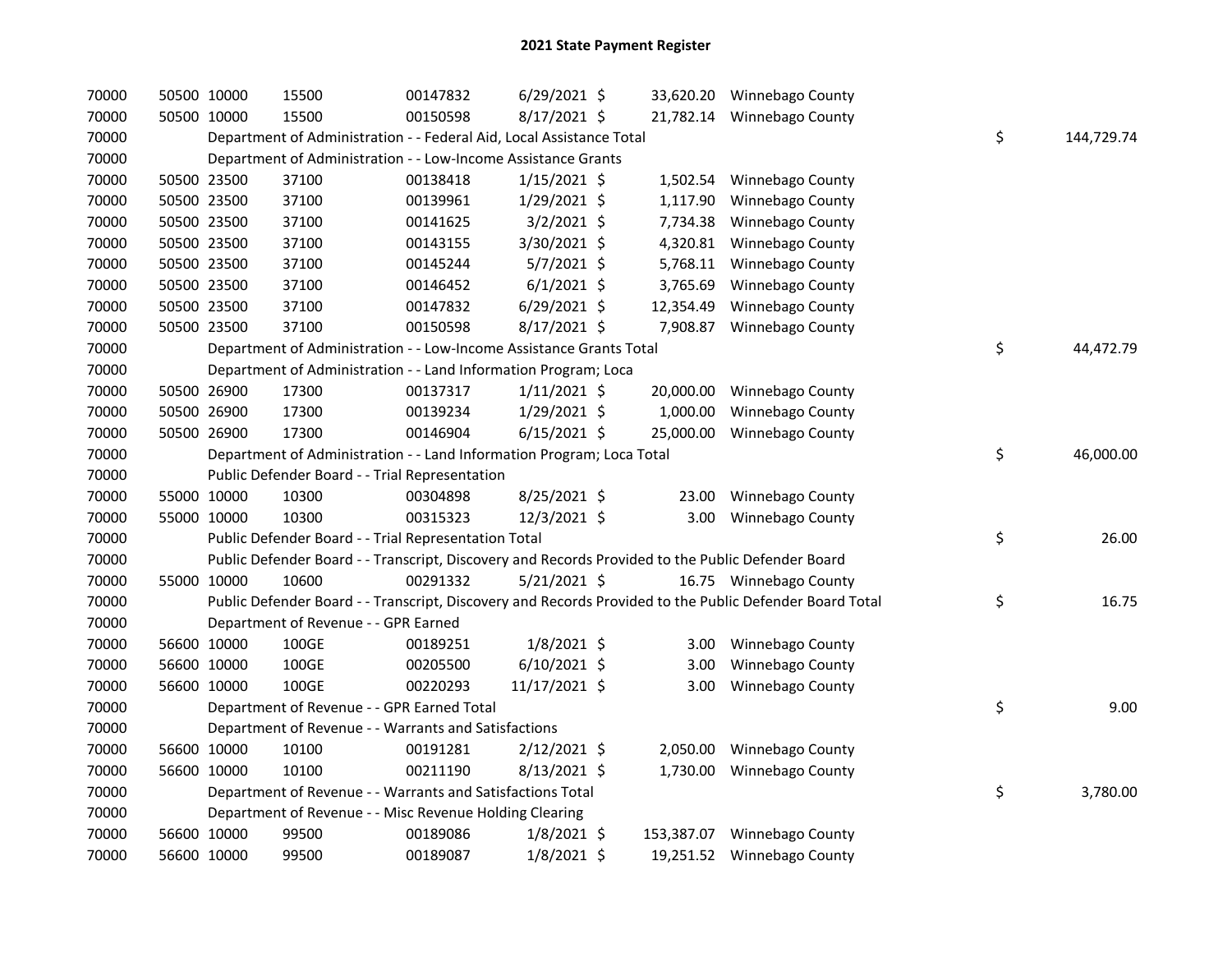| 70000 | 56600 10000 | 99500 | 00189689 | 1/19/2021 \$ | 79.89      | Winnebago County |
|-------|-------------|-------|----------|--------------|------------|------------------|
| 70000 | 56600 10000 | 99500 | 00191157 | 2/5/2021 \$  | 143,797.46 | Winnebago County |
| 70000 | 56600 10000 | 99500 | 00191158 | 2/5/2021 \$  | 12,832.38  | Winnebago County |
| 70000 | 56600 10000 | 99500 | 00191663 | 2/16/2021 \$ | 211.90     | Winnebago County |
| 70000 | 56600 10000 | 99500 | 00192073 | 2/22/2021 \$ | 31.36      | Winnebago County |
| 70000 | 56600 10000 | 99500 | 00193071 | 3/1/2021 \$  | 60,121.22  | Winnebago County |
| 70000 | 56600 10000 | 99500 | 00193072 | 3/1/2021 \$  | 6,719.37   | Winnebago County |
| 70000 | 56600 10000 | 99500 | 00193793 | 3/5/2021 \$  | 385,178.89 | Winnebago County |
| 70000 | 56600 10000 | 99500 | 00193794 | 3/5/2021 \$  | 38,099.22  | Winnebago County |
| 70000 | 56600 10000 | 99500 | 00194410 | 3/8/2021 \$  | 16,631.55  | Winnebago County |
| 70000 | 56600 10000 | 99500 | 00194411 | 3/8/2021 \$  | 765.18     | Winnebago County |
| 70000 | 56600 10000 | 99500 | 00195274 | 3/15/2021 \$ | 15,416.17  | Winnebago County |
| 70000 | 56600 10000 | 99500 | 00195275 | 3/15/2021 \$ | 1,163.71   | Winnebago County |
| 70000 | 56600 10000 | 99500 | 00196062 | 3/22/2021 \$ | 7,762.41   | Winnebago County |
| 70000 | 56600 10000 | 99500 | 00196063 | 3/22/2021 \$ | 511.65     | Winnebago County |
| 70000 | 56600 10000 | 99500 | 00196734 | 3/29/2021 \$ | 5,615.84   | Winnebago County |
| 70000 | 56600 10000 | 99500 | 00196735 | 3/29/2021 \$ | 923.26     | Winnebago County |
| 70000 | 56600 10000 | 99500 | 00197477 | 4/5/2021 \$  | 7,411.71   | Winnebago County |
| 70000 | 56600 10000 | 99500 | 00197478 | 4/5/2021 \$  | 489.88     | Winnebago County |
| 70000 | 56600 10000 | 99500 | 00198080 | 4/7/2021 \$  | 392,870.16 | Winnebago County |
| 70000 | 56600 10000 | 99500 | 00198081 | 4/7/2021 \$  | 77,208.46  | Winnebago County |
| 70000 | 56600 10000 | 99500 | 00198653 | 4/12/2021 \$ | 11,573.14  | Winnebago County |
| 70000 | 56600 10000 | 99500 | 00198654 | 4/12/2021 \$ | 255.78     | Winnebago County |
| 70000 | 56600 10000 | 99500 | 00199396 | 4/20/2021 \$ | 10,547.21  | Winnebago County |
| 70000 | 56600 10000 | 99500 | 00199397 | 4/20/2021 \$ | 978.64     | Winnebago County |
| 70000 | 56600 10000 | 99500 | 00200046 | 4/26/2021 \$ | 4,532.21   | Winnebago County |
| 70000 | 56600 10000 | 99500 | 00200047 | 4/26/2021 \$ | 728.02     | Winnebago County |
| 70000 | 56600 10000 | 99500 | 00200615 | 5/3/2021 \$  | 3,920.54   | Winnebago County |
| 70000 | 56600 10000 | 99500 | 00200616 | 5/3/2021 \$  | 559.36     | Winnebago County |
| 70000 | 56600 10000 | 99500 | 00201428 | 5/7/2021 \$  | 279,633.70 | Winnebago County |
| 70000 | 56600 10000 | 99500 | 00201429 | 5/7/2021 \$  | 20,214.34  | Winnebago County |
| 70000 | 56600 10000 | 99500 | 00201794 | 5/10/2021 \$ | 5,455.52   | Winnebago County |
| 70000 | 56600 10000 | 99500 | 00201795 | 5/10/2021 \$ | 221.54     | Winnebago County |
| 70000 | 56600 10000 | 99500 | 00202459 | 5/17/2021 \$ | 4,273.25   | Winnebago County |
| 70000 | 56600 10000 | 99500 | 00202460 | 5/17/2021 \$ | 136.13     | Winnebago County |
| 70000 | 56600 10000 | 99500 | 00203210 | 5/24/2021 \$ | 9,052.13   | Winnebago County |
| 70000 | 56600 10000 | 99500 | 00203211 | 5/24/2021 \$ | 793.51     | Winnebago County |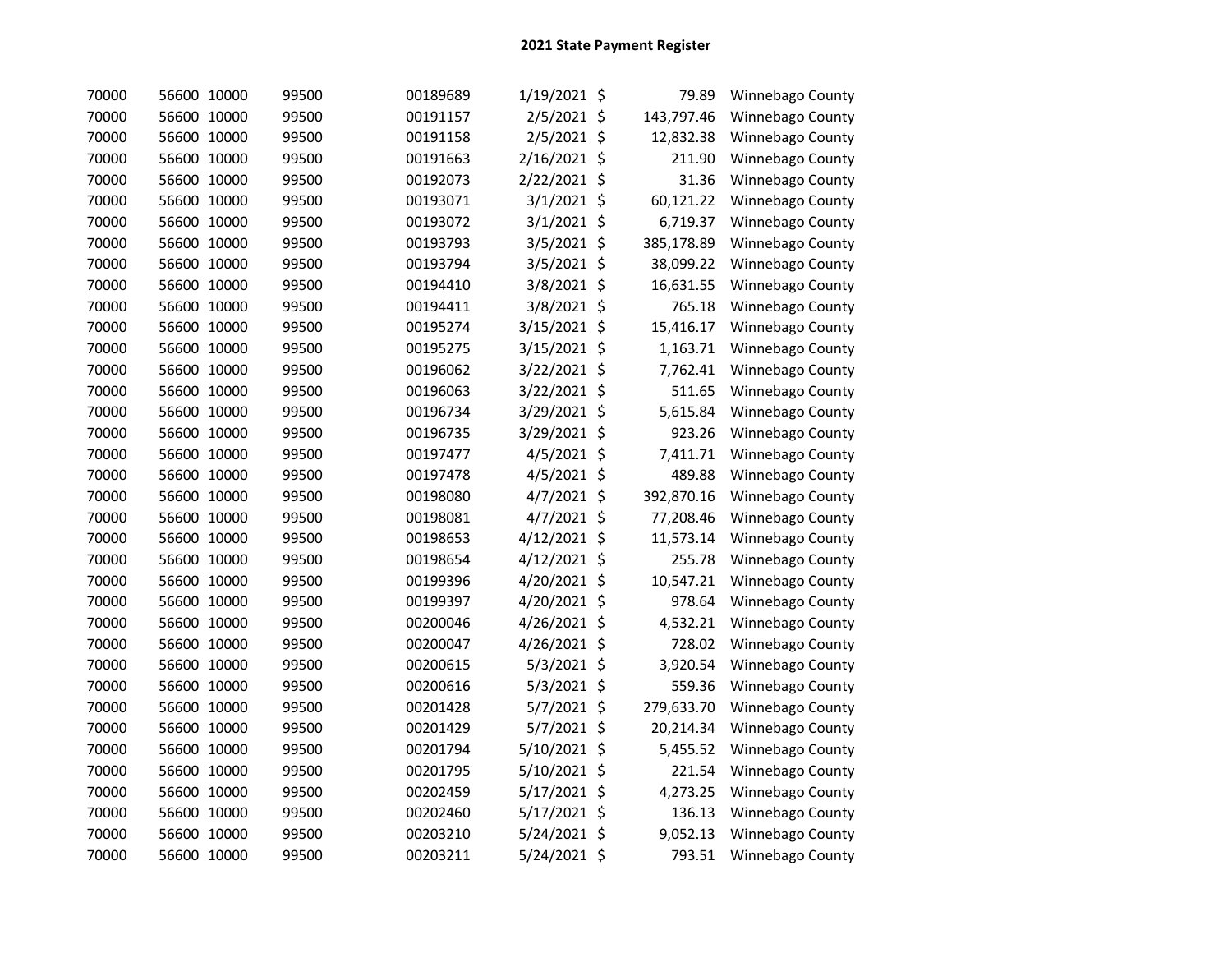| 70000 | 56600 10000 | 99500 | 00203885 | $6/1/2021$ \$  |         | 9,029.51   | Winnebago County |
|-------|-------------|-------|----------|----------------|---------|------------|------------------|
| 70000 | 56600 10000 | 99500 | 00203886 | $6/1/2021$ \$  |         | 340.64     | Winnebago County |
| 70000 | 56600 10000 | 99500 | 00204655 | 6/7/2021 \$    |         | 269,594.97 | Winnebago County |
| 70000 | 56600 10000 | 99500 | 00204656 | $6/7/2021$ \$  |         | 14,981.81  | Winnebago County |
| 70000 | 56600 10000 | 99500 | 00204868 | $6/7/2021$ \$  |         | 657.88     | Winnebago County |
| 70000 | 56600 10000 | 99500 | 00204869 | 6/7/2021 \$    |         | 236.58     | Winnebago County |
| 70000 | 56600 10000 | 99500 | 00205490 | $6/14/2021$ \$ |         | 1,586.57   | Winnebago County |
| 70000 | 56600 10000 | 99500 | 00205491 | $6/14/2021$ \$ |         | 77.39      | Winnebago County |
| 70000 | 56600 10000 | 99500 | 00205975 | 6/21/2021 \$   |         | 2,859.47   | Winnebago County |
| 70000 | 56600 10000 | 99500 | 00205976 | 6/21/2021 \$   |         | 137.97     | Winnebago County |
| 70000 | 56600 10000 | 99500 | 00208189 | 6/28/2021 \$   |         | 835.59     | Winnebago County |
| 70000 | 56600 10000 | 99500 | 00208190 | 6/28/2021 \$   |         | 169.19     | Winnebago County |
| 70000 | 56600 10000 | 99500 | 00208613 | 7/6/2021 \$    |         | 386.38     | Winnebago County |
| 70000 | 56600 10000 | 99500 | 00208614 | 7/6/2021 \$    |         | 42.34      | Winnebago County |
| 70000 | 56600 10000 | 99500 | 00209223 | 7/8/2021 \$    |         | 243,786.32 | Winnebago County |
| 70000 | 56600 10000 | 99500 | 00209224 | 7/8/2021 \$    |         | 24,874.66  | Winnebago County |
| 70000 | 56600 10000 | 99500 | 00209476 | 7/12/2021 \$   |         | 1,125.45   | Winnebago County |
| 70000 | 56600 10000 | 99500 | 00209477 | 7/12/2021 \$   |         | 160.82     | Winnebago County |
| 70000 | 56600 10000 | 99500 | 00210276 | 7/19/2021 \$   |         | 29.00      | Winnebago County |
| 70000 | 56600 10000 | 99500 | 00210277 | 7/19/2021 \$   |         | 21.60      | Winnebago County |
| 70000 | 56600 10000 | 99500 | 00210892 | 7/26/2021 \$   |         | 821.00     | Winnebago County |
| 70000 | 56600 10000 | 99500 | 00210893 | 7/26/2021 \$   |         | 53.05      | Winnebago County |
| 70000 | 56600 10000 | 99500 | 00211959 | 8/6/2021 \$    |         | 150,106.23 | Winnebago County |
| 70000 | 56600 10000 | 99500 | 00211960 | 8/6/2021 \$    |         | 11,846.81  | Winnebago County |
| 70000 | 56600 10000 | 99500 | 00212256 | 8/9/2021 \$    |         | 401.26     | Winnebago County |
| 70000 | 56600 10000 | 99500 | 00212257 | 8/9/2021       | $\zeta$ | 43.87      | Winnebago County |
| 70000 | 56600 10000 | 99500 | 00212737 | 8/16/2021      | \$      | 758.84     | Winnebago County |
| 70000 | 56600 10000 | 99500 | 00212738 | 8/16/2021 \$   |         | 136.70     | Winnebago County |
| 70000 | 56600 10000 | 99500 | 00213183 | 8/23/2021 \$   |         | 112.99     | Winnebago County |
| 70000 | 56600 10000 | 99500 | 00213606 | 8/30/2021 \$   |         | 579.20     | Winnebago County |
| 70000 | 56600 10000 | 99500 | 00214050 | 9/7/2021 \$    |         | 103.00     | Winnebago County |
| 70000 | 56600 10000 | 99500 | 00214580 | 9/8/2021 \$    |         | 159,724.58 | Winnebago County |
| 70000 | 56600 10000 | 99500 | 00214581 | 9/8/2021 \$    |         | 12,303.37  | Winnebago County |
| 70000 | 56600 10000 | 99500 | 00214834 | 9/13/2021 \$   |         | 25.00      | Winnebago County |
| 70000 | 56600 10000 | 99500 | 00215367 | 9/20/2021 \$   |         | 241.00     | Winnebago County |
| 70000 | 56600 10000 | 99500 | 00215724 | 9/27/2021 \$   |         | 67.60      | Winnebago County |
| 70000 | 56600 10000 | 99500 | 00216832 | 10/7/2021 \$   |         | 193,472.99 | Winnebago County |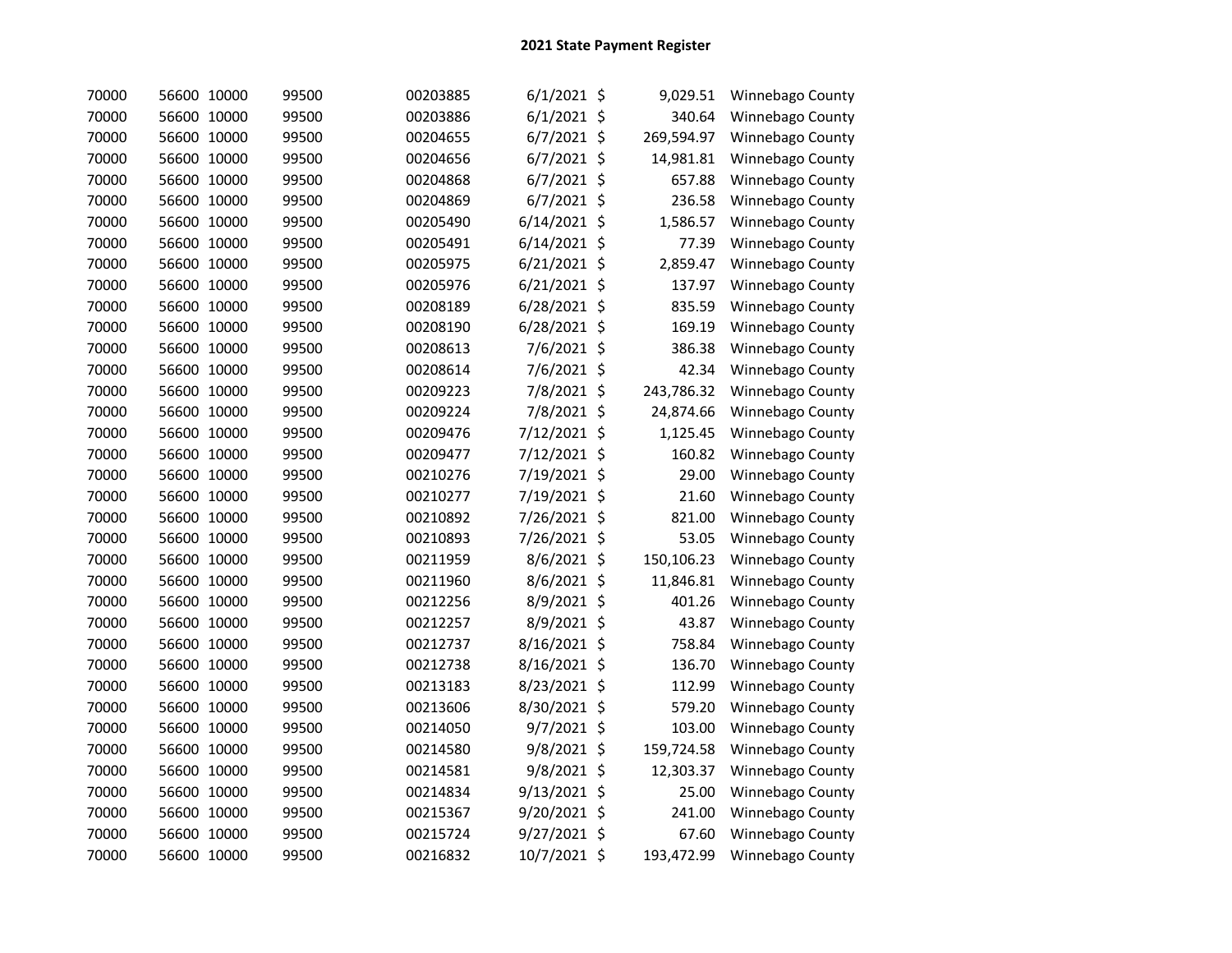| 70000 | 56600 10000 | 99500                                                         | 00216833 | 10/7/2021 \$   |            | 18,602.15 Winnebago County |    |              |
|-------|-------------|---------------------------------------------------------------|----------|----------------|------------|----------------------------|----|--------------|
| 70000 | 56600 10000 | 99500                                                         | 00217089 | 10/12/2021 \$  | 173.40     | Winnebago County           |    |              |
| 70000 | 56600 10000 | 99500                                                         | 00217090 | 10/12/2021 \$  | 96.62      | Winnebago County           |    |              |
| 70000 | 56600 10000 | 99500                                                         | 00217533 | 10/18/2021 \$  | 440.33     | Winnebago County           |    |              |
| 70000 | 56600 10000 | 99500                                                         | 00218178 | 10/25/2021 \$  | 177.07     | Winnebago County           |    |              |
| 70000 | 56600 10000 | 99500                                                         | 00218179 | 10/25/2021 \$  | 68.81      | Winnebago County           |    |              |
| 70000 | 56600 10000 | 99500                                                         | 00219421 | 11/5/2021 \$   | 156,348.40 | Winnebago County           |    |              |
| 70000 | 56600 10000 | 99500                                                         | 00219422 | 11/5/2021 \$   | 32,492.63  | Winnebago County           |    |              |
| 70000 | 56600 10000 | 99500                                                         | 00219575 | 11/8/2021 \$   | 44.60      | Winnebago County           |    |              |
| 70000 | 56600 10000 | 99500                                                         | 00221572 | $12/7/2021$ \$ | 146,677.51 | Winnebago County           |    |              |
| 70000 | 56600 10000 | 99500                                                         | 00221573 | $12/7/2021$ \$ | 14,329.80  | Winnebago County           |    |              |
| 70000 |             | Department of Revenue - - Misc Revenue Holding Clearing Total |          |                |            |                            | \$ | 3,170,538.23 |
| 70000 |             | Circuit Courts - - Circuit Court Costs                        |          |                |            |                            |    |              |
| 70000 | 62500 10000 | 10500                                                         | 00002147 | $2/1/2021$ \$  | 258,747.00 | <b>Winnebago County</b>    |    |              |
| 70000 | 62500 10000 | 10500                                                         | 00002280 | 7/26/2021 \$   | 456,152.00 | <b>Winnebago County</b>    |    |              |
| 70000 |             | Circuit Courts - - Circuit Court Costs Total                  |          |                |            |                            | \$ | 714,899.00   |
| 70000 |             | Supreme Court - - General Program Operations                  |          |                |            |                            |    |              |
| 70000 | 68000 10000 | 20100                                                         | 00011839 | $1/25/2021$ \$ | 701.25     | Winnebago County           |    |              |
| 70000 | 68000 10000 | 20100                                                         | 00011927 | $1/29/2021$ \$ | 6.58       | Winnebago County           |    |              |
| 70000 | 68000 10000 | 20100                                                         | 00012037 | $2/25/2021$ \$ | 701.25     | Winnebago County           |    |              |
| 70000 | 68000 10000 | 20100                                                         | 00012192 | 3/25/2021 \$   | 701.25     | Winnebago County           |    |              |
| 70000 | 68000 10000 | 20100                                                         | 00012477 | 4/26/2021 \$   | 701.25     | Winnebago County           |    |              |
| 70000 | 68000 10000 | 20100                                                         | 00012720 | 5/25/2021 \$   | 701.25     | Winnebago County           |    |              |
| 70000 | 68000 10000 | 20100                                                         | 00012762 | $5/28/2021$ \$ | 8.48       | Winnebago County           |    |              |
| 70000 | 68000 10000 | 20100                                                         | 00012945 | $6/30/2021$ \$ | 20.23      | Winnebago County           |    |              |
| 70000 | 68000 10000 | 20100                                                         | 00013103 | 7/6/2021 \$    | 701.25     | Winnebago County           |    |              |
| 70000 | 68000 10000 | 20100                                                         | 00013341 | 7/23/2021 \$   | 701.25     | Winnebago County           |    |              |
| 70000 | 68000 10000 | 20100                                                         | 00013544 | 8/25/2021 \$   | 701.25     | Winnebago County           |    |              |
| 70000 | 68000 10000 | 20100                                                         | 00013769 | $9/27/2021$ \$ | 701.25     | Winnebago County           |    |              |
| 70000 | 68000 10000 | 20100                                                         | 00014003 | 10/25/2021 \$  | 701.25     | Winnebago County           |    |              |
| 70000 | 68000 10000 | 20100                                                         | 00014197 | 11/26/2021 \$  | 701.25     | Winnebago County           |    |              |
| 70000 | 68000 10000 | 20100                                                         | 00014427 | 12/23/2021 \$  | 701.25     | Winnebago County           |    |              |
| 70000 |             | Supreme Court - - General Program Operations Total            |          |                |            |                            | \$ | 8,450.29     |
| 70000 |             | Supreme Court - - Court Interpreter Training And              |          |                |            |                            |    |              |
| 70000 | 68000 10000 | 23000                                                         | 00012824 | $6/18/2021$ \$ | 1,000.00   | <b>Winnebago County</b>    |    |              |
| 70000 |             | Supreme Court - - Court Interpreter Training And Total        |          |                |            |                            | \$ | 1,000.00     |
| 70000 |             | Shared Revenue and Tax Relief - - County And Municipal Aid    |          |                |            |                            |    |              |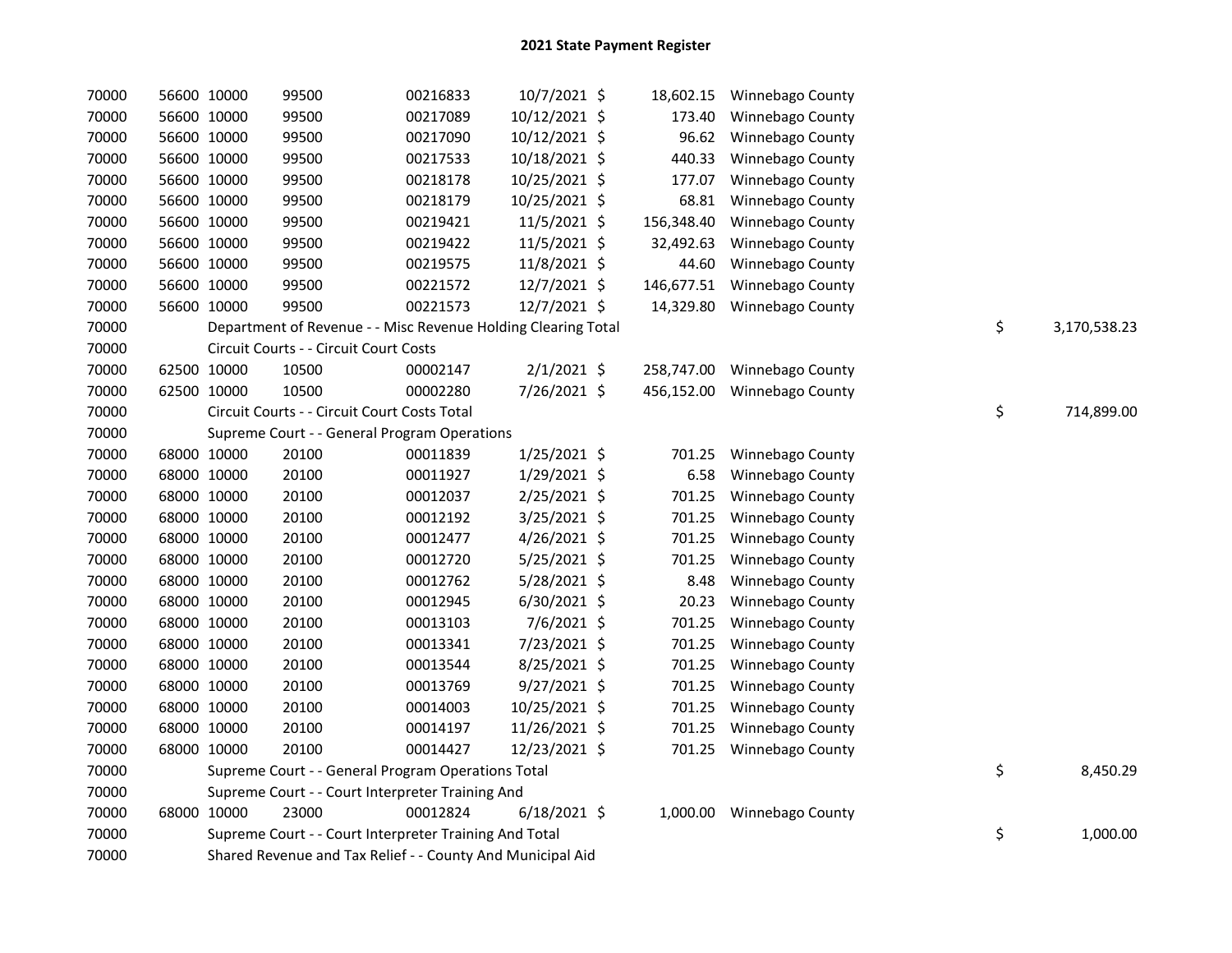| 70000       |       | 83500 10000 | 10500                                                                 | 00082586 | 7/26/2021 \$   | 327,133.88   | Winnebago County |    |               |
|-------------|-------|-------------|-----------------------------------------------------------------------|----------|----------------|--------------|------------------|----|---------------|
| 70000       |       | 83500 10000 | 10500                                                                 | 00089689 | 11/15/2021 \$  | 1,853,758.63 | Winnebago County |    |               |
| 70000       |       |             | Shared Revenue and Tax Relief - - County And Municipal Aid Total      |          |                |              |                  | \$ | 2,180,892.51  |
| 70000       |       |             | Shared Revenue and Tax Relief - - Exempt Computer Aid                 |          |                |              |                  |    |               |
| 70000       |       | 83500 10000 | 10900                                                                 | 00083384 | $7/26/2021$ \$ | 641,587.65   | Winnebago County |    |               |
| 70000       |       |             | Shared Revenue and Tax Relief - - Exempt Computer Aid Total           |          |                |              |                  | \$ | 641,587.65    |
| 70000       |       |             | Shared Revenue and Tax Relief - - Utility Aid                         |          |                |              |                  |    |               |
| 70000       |       | 83500 10000 | 11000                                                                 | 00082586 | 7/26/2021 \$   | 112,864.99   | Winnebago County |    |               |
| 70000       | 83500 | 10000       | 11000                                                                 | 00089689 | 11/15/2021 \$  | 401,918.33   | Winnebago County |    |               |
| 70000       |       |             | Shared Revenue and Tax Relief - - Utility Aid Total                   |          |                |              |                  | \$ | 514,783.32    |
| 70000       |       |             | Shared Revenue and Tax Relief - - Personal Property Aid               |          |                |              |                  |    |               |
| 70000       | 83500 | 10000       | 11100                                                                 | 00076570 | $5/3/2021$ \$  | 303,441.62   | Winnebago County |    |               |
| 70000       |       |             | Shared Revenue and Tax Relief - - Personal Property Aid Total         |          |                |              |                  | \$ | 303,441.62    |
| 70000       |       |             | Shared Revenue and Tax Relief - - School Lvy Tx/First Dollar Cr       |          |                |              |                  |    |               |
| 70000       |       | 83500 10000 | 30200                                                                 | 00082777 | $7/26/2021$ \$ | 7,206,408.04 | Winnebago County |    |               |
| 70000       |       | 83500 10000 | 30200                                                                 | 00086172 | $7/26/2021$ \$ | 1,166,314.98 | Winnebago County |    |               |
| 70000       |       |             | Shared Revenue and Tax Relief - - School Lvy Tx/First Dollar Cr Total |          |                |              |                  | \$ | 8,372,723.02  |
| 70000       |       |             | Shared Revenue and Tax Relief - - Lottery & Gaming Credit             |          |                |              |                  |    |               |
| 70000       |       | 83500 52100 | 36300                                                                 | 00074653 | $3/22/2021$ \$ | 2,120,467.15 | Winnebago County |    |               |
| 70000       |       |             | Shared Revenue and Tax Relief - - Lottery & Gaming Credit Total       |          |                |              |                  | \$ | 2,120,467.15  |
| 70000 Total |       |             |                                                                       |          |                |              |                  | \$ | 49,086,303.65 |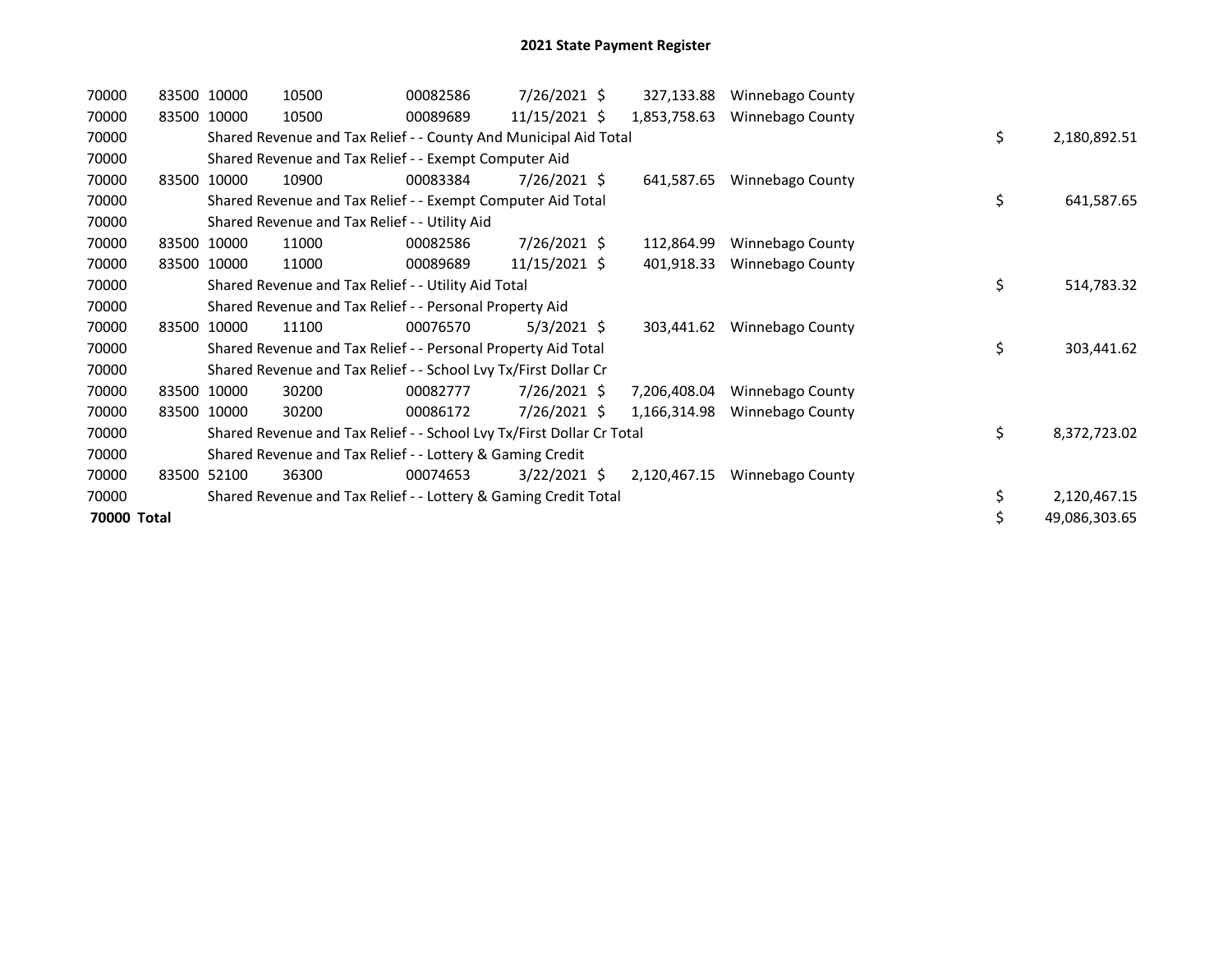| 70002       |             |             | Dept of Safety & Prof Services - - Fire Dues Distribution                     |          |                |  |                           |    |            |
|-------------|-------------|-------------|-------------------------------------------------------------------------------|----------|----------------|--|---------------------------|----|------------|
| 70002       |             | 16500 10000 | 22500                                                                         | 00042008 | 7/16/2021 \$   |  | 31,037.10 Town Of Algoma  |    |            |
| 70002       |             |             | Dept of Safety & Prof Services - - Fire Dues Distribution Total               |          |                |  |                           | \$ | 31,037.10  |
| 70002       |             |             | Dept of Natural Resources - - Resaids - Cnty Forst, CI & Mfl                  |          |                |  |                           |    |            |
| 70002       |             | 37000 21200 | 57100                                                                         | 00488627 | $6/14/2021$ \$ |  | 6.46 Town Of Algoma       |    |            |
| 70002       |             |             | Dept of Natural Resources - - Resaids - Cnty Forst, Cl & Mfl Total            |          |                |  |                           | \$ | 6.46       |
| 70002       |             |             | Dept of Natural Resources - - Fin Asst For Responsible Units                  |          |                |  |                           |    |            |
| 70002       |             | 37000 27400 | 67000                                                                         | 00483801 | $5/21/2021$ \$ |  | 10,774.12 Town Of Algoma  |    |            |
| 70002       |             |             | Dept of Natural Resources - - Fin Asst For Responsible Units Total            |          |                |  |                           | \$ | 10,774.12  |
| 70002       |             |             | WI Dept of Transportation - - Trns Aids To Mnc.-Sf                            |          |                |  |                           |    |            |
| 70002       |             | 39500 21100 | 19100                                                                         | 00633464 | $1/4/2021$ \$  |  | 26,654.49 Town Of Algoma  |    |            |
| 70002       |             | 39500 21100 | 19100                                                                         | 00669071 | $4/5/2021$ \$  |  | 26,654.49 Town Of Algoma  |    |            |
| 70002       |             | 39500 21100 | 19100                                                                         | 00712559 | 7/6/2021 \$    |  | 26,654.49 Town Of Algoma  |    |            |
| 70002       |             | 39500 21100 | 19100                                                                         | 00753118 | 10/4/2021 \$   |  | 26,654.49 Town Of Algoma  |    |            |
| 70002       |             |             | WI Dept of Transportation - - Trns Aids To Mnc.-Sf Total                      |          |                |  |                           | \$ | 106,617.96 |
| 70002       |             |             | Department of Revenue - - Gifts And Grants                                    |          |                |  |                           |    |            |
| 70002       |             | 56600 10000 | 12100                                                                         | 00207848 | $6/25/2021$ \$ |  | 377,068.47 Town Of Algoma |    |            |
| 70002       |             |             | Department of Revenue - - Gifts And Grants Total                              |          |                |  |                           | \$ | 377,068.47 |
| 70002       |             |             | Shared Revenue and Tax Relief - - County And Municipal Aid                    |          |                |  |                           |    |            |
| 70002       | 83500 10000 |             | 10500                                                                         | 00082565 | 7/26/2021 \$   |  | 9,120.18 Town Of Algoma   |    |            |
| 70002       | 83500 10000 |             | 10500                                                                         | 00089668 | 11/15/2021 \$  |  | 51,681.00 Town Of Algoma  |    |            |
| 70002       |             |             | Shared Revenue and Tax Relief - - County And Municipal Aid Total              |          |                |  |                           | \$ | 60,801.18  |
| 70002       |             |             | Shared Revenue and Tax Relief - - Exempt Computer Aid                         |          |                |  |                           |    |            |
| 70002       | 83500 10000 |             | 10900                                                                         | 00085064 | 7/26/2021 \$   |  | 263.97 Town Of Algoma     |    |            |
| 70002       |             |             | Shared Revenue and Tax Relief - - Exempt Computer Aid Total                   |          |                |  |                           | \$ | 263.97     |
| 70002       |             |             | Shared Revenue and Tax Relief - - Utility Aid                                 |          |                |  |                           |    |            |
| 70002       |             | 83500 10000 | 11000                                                                         | 00082565 | 7/26/2021 \$   |  | 12.69 Town Of Algoma      |    |            |
| 70002       | 83500 10000 |             | 11000                                                                         | 00089668 | 11/15/2021 \$  |  | 131.33 Town Of Algoma     |    |            |
| 70002       |             |             | Shared Revenue and Tax Relief - - Utility Aid Total                           |          |                |  |                           | \$ | 144.02     |
| 70002       |             |             | Shared Revenue and Tax Relief - - Personal Property Aid                       |          |                |  |                           |    |            |
| 70002       | 83500 10000 |             | 11100                                                                         | 00078251 | $5/3/2021$ \$  |  | 3,290.83 Town Of Algoma   |    |            |
| 70002       |             |             | Shared Revenue and Tax Relief - - Personal Property Aid Total                 |          |                |  |                           | \$ | 3,290.83   |
| 70002       |             |             | Shared Revenue and Tax Relief - - State Aid; Video Service Provider Fee       |          |                |  |                           |    |            |
| 70002       | 83500 10000 |             | 11200                                                                         | 00083290 | 7/26/2021 \$   |  | 15,175.31 Town Of Algoma  |    |            |
| 70002       |             |             | Shared Revenue and Tax Relief - - State Aid; Video Service Provider Fee Total |          |                |  |                           | \$ | 15,175.31  |
| 70002 Total |             |             |                                                                               |          |                |  |                           | \$ | 605,179.42 |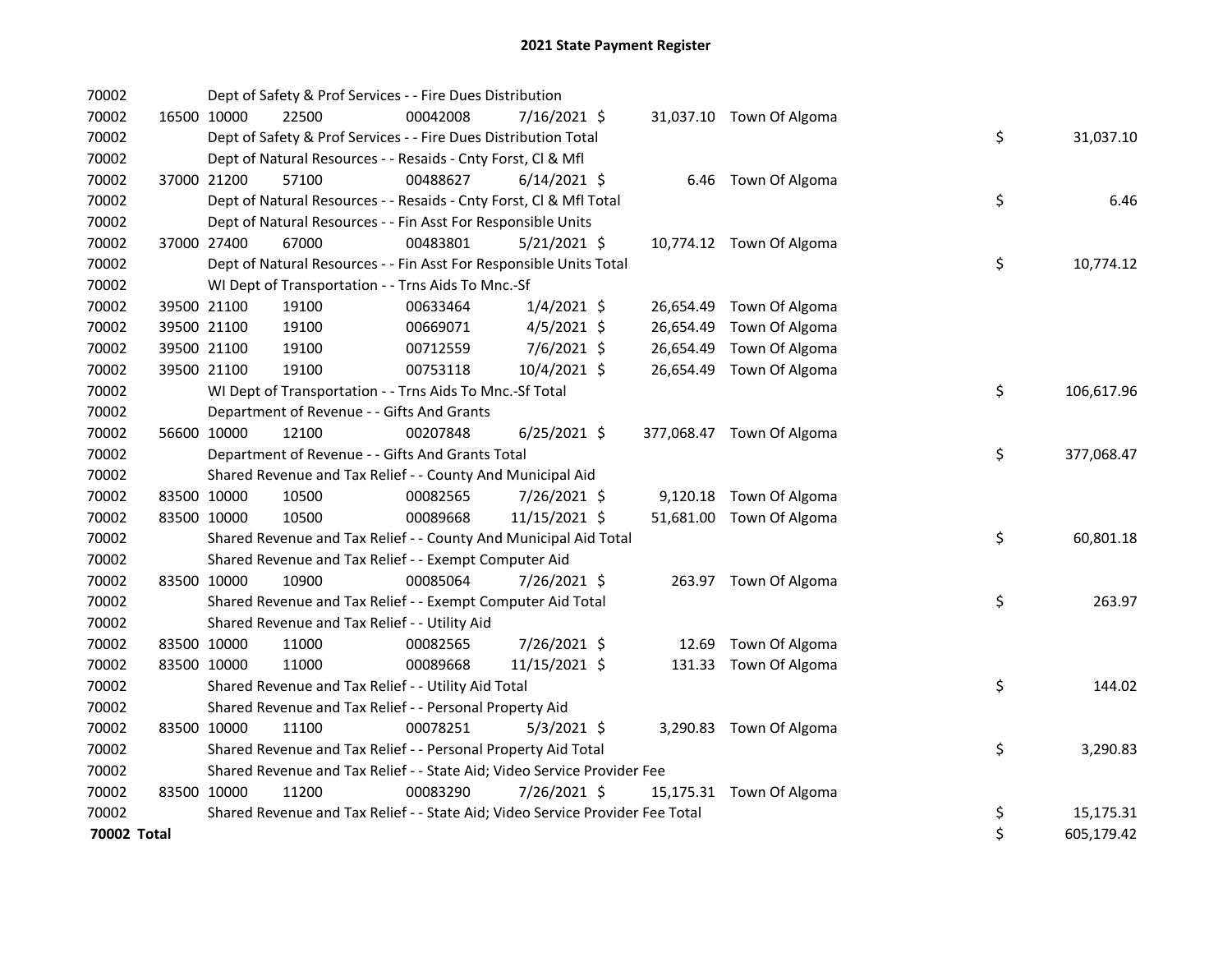| 70004 |             | Dept of Safety & Prof Services - - Fire Dues Distribution               |          |                |  |                               |    |            |
|-------|-------------|-------------------------------------------------------------------------|----------|----------------|--|-------------------------------|----|------------|
| 70004 | 16500 10000 | 22500                                                                   | 00042009 | 7/15/2021 \$   |  | 11,840.46 Town Of Black Wolf  |    |            |
| 70004 |             | Dept of Safety & Prof Services - - Fire Dues Distribution Total         |          |                |  |                               | \$ | 11,840.46  |
| 70004 |             | Dept of Natural Resources - - Resaids - Cnty Forst, Cl & Mfl            |          |                |  |                               |    |            |
| 70004 | 37000 21200 | 57100                                                                   | 00488628 | $6/14/2021$ \$ |  | 17.62 Town Of Black Wolf      |    |            |
| 70004 |             | Dept of Natural Resources - - Resaids - Cnty Forst, Cl & Mfl Total      |          |                |  |                               | \$ | 17.62      |
| 70004 |             | Dept of Natural Resources - - Fin Asst For Responsible Units            |          |                |  |                               |    |            |
| 70004 | 37000 27400 | 67000                                                                   | 00483757 | $5/21/2021$ \$ |  | 4,165.41 Town Of Black Wolf   |    |            |
| 70004 |             | Dept of Natural Resources - - Fin Asst For Responsible Units Total      |          |                |  |                               | \$ | 4,165.41   |
| 70004 |             | Dept of Natural Resources - - Recycling Consolidation Grants            |          |                |  |                               |    |            |
| 70004 | 37000 27400 | 67300                                                                   | 00483757 | $5/21/2021$ \$ |  | 628.96 Town Of Black Wolf     |    |            |
| 70004 |             | Dept of Natural Resources - - Recycling Consolidation Grants Total      |          |                |  |                               | \$ | 628.96     |
| 70004 |             | WI Dept of Transportation - - Trns Aids To Mnc.-Sf                      |          |                |  |                               |    |            |
| 70004 | 39500 21100 | 19100                                                                   | 00633465 | $1/4/2021$ \$  |  | 18,494.55 Town Of Black Wolf  |    |            |
| 70004 | 39500 21100 | 19100                                                                   | 00669072 | $4/5/2021$ \$  |  | 18,494.55 Town Of Black Wolf  |    |            |
| 70004 | 39500 21100 | 19100                                                                   | 00712560 | 7/6/2021 \$    |  | 18,494.55 Town Of Black Wolf  |    |            |
| 70004 | 39500 21100 | 19100                                                                   | 00753119 | 10/4/2021 \$   |  | 18,494.55 Town Of Black Wolf  |    |            |
| 70004 |             | WI Dept of Transportation - - Trns Aids To Mnc.-Sf Total                |          |                |  |                               | \$ | 73,978.20  |
| 70004 |             | Department of Revenue - - Gifts And Grants                              |          |                |  |                               |    |            |
| 70004 | 56600 10000 | 12100                                                                   | 00207849 | $6/25/2021$ \$ |  | 129,475.00 Town Of Black Wolf |    |            |
| 70004 |             | Department of Revenue - - Gifts And Grants Total                        |          |                |  |                               | \$ | 129,475.00 |
| 70004 |             | Shared Revenue and Tax Relief - - County And Municipal Aid              |          |                |  |                               |    |            |
| 70004 | 83500 10000 | 10500                                                                   | 00082566 | 7/26/2021 \$   |  | 4,154.97 Town Of Black Wolf   |    |            |
| 70004 | 83500 10000 | 10500                                                                   | 00089669 | 11/15/2021 \$  |  | 23,544.81 Town Of Black Wolf  |    |            |
| 70004 |             | Shared Revenue and Tax Relief - - County And Municipal Aid Total        |          |                |  |                               | \$ | 27,699.78  |
| 70004 |             | Shared Revenue and Tax Relief - - Exempt Computer Aid                   |          |                |  |                               |    |            |
| 70004 | 83500 10000 | 10900                                                                   | 00085065 | 7/26/2021 \$   |  | 38.45 Town Of Black Wolf      |    |            |
| 70004 |             | Shared Revenue and Tax Relief - - Exempt Computer Aid Total             |          |                |  |                               | \$ | 38.45      |
| 70004 |             | Shared Revenue and Tax Relief - - Utility Aid                           |          |                |  |                               |    |            |
| 70004 | 83500 10000 | 11000                                                                   | 00082566 | 7/26/2021 \$   |  | 2.27 Town Of Black Wolf       |    |            |
| 70004 |             | Shared Revenue and Tax Relief - - Utility Aid Total                     |          |                |  |                               | \$ | 2.27       |
| 70004 |             | Shared Revenue and Tax Relief - - Personal Property Aid                 |          |                |  |                               |    |            |
| 70004 | 83500 10000 | 11100                                                                   | 00078252 | $5/3/2021$ \$  |  | 485.19 Town Of Black Wolf     |    |            |
| 70004 |             | Shared Revenue and Tax Relief - - Personal Property Aid Total           |          |                |  |                               | \$ | 485.19     |
| 70004 |             | Shared Revenue and Tax Relief - - State Aid; Video Service Provider Fee |          |                |  |                               |    |            |
| 70004 | 83500 10000 | 11200                                                                   | 00083291 | 7/26/2021 \$   |  | 5,695.82 Town Of Black Wolf   |    |            |
| 70004 | 83500 10000 | 11200                                                                   | 00087039 | 9/24/2021 \$   |  | 431.63 Town Of Black Wolf     |    |            |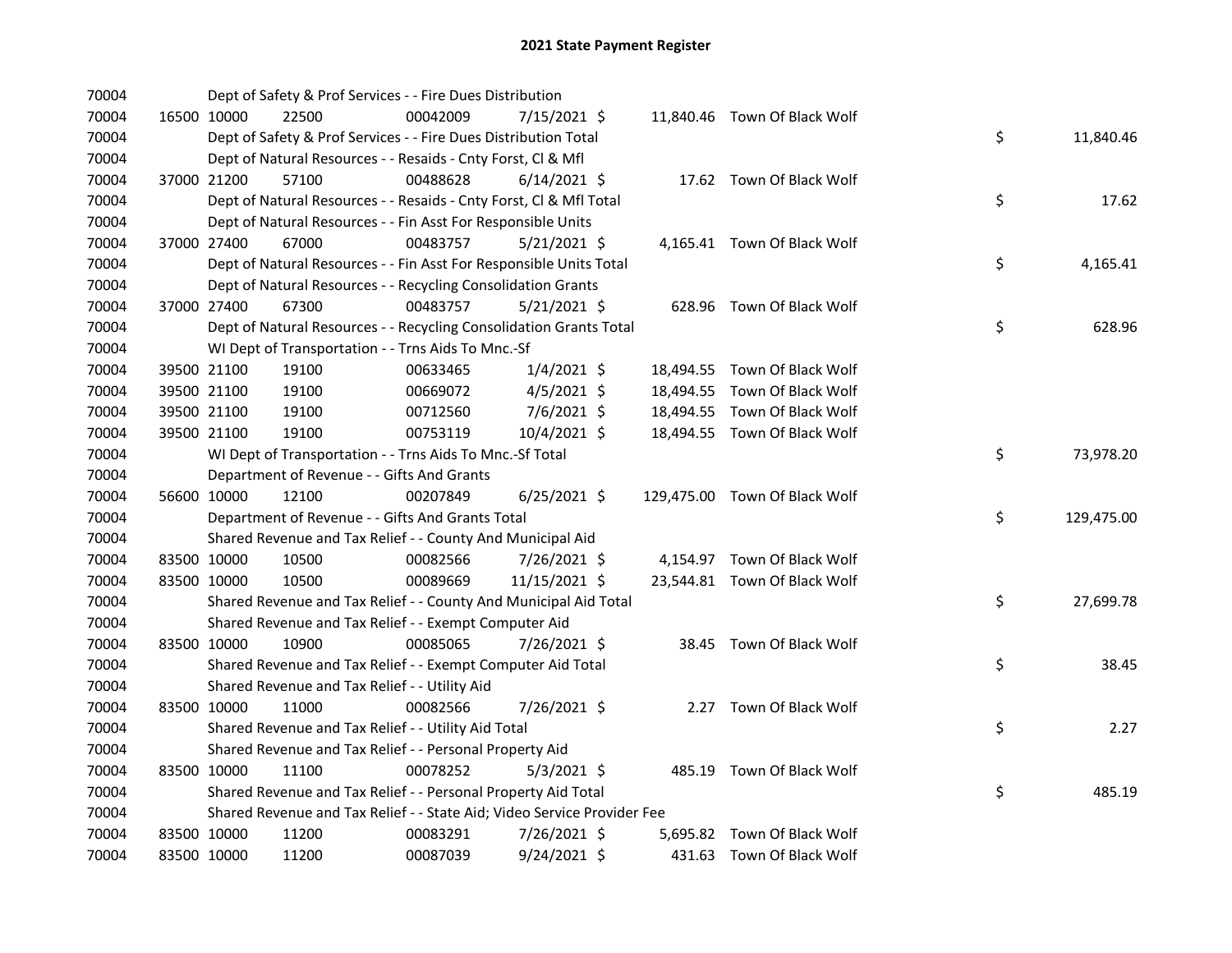| 70004       | Shared Revenue and Tax Relief - - State Aid; Video Service Provider Fee Total | 6,127.45   |
|-------------|-------------------------------------------------------------------------------|------------|
| 70004 Total |                                                                               | 254,458.79 |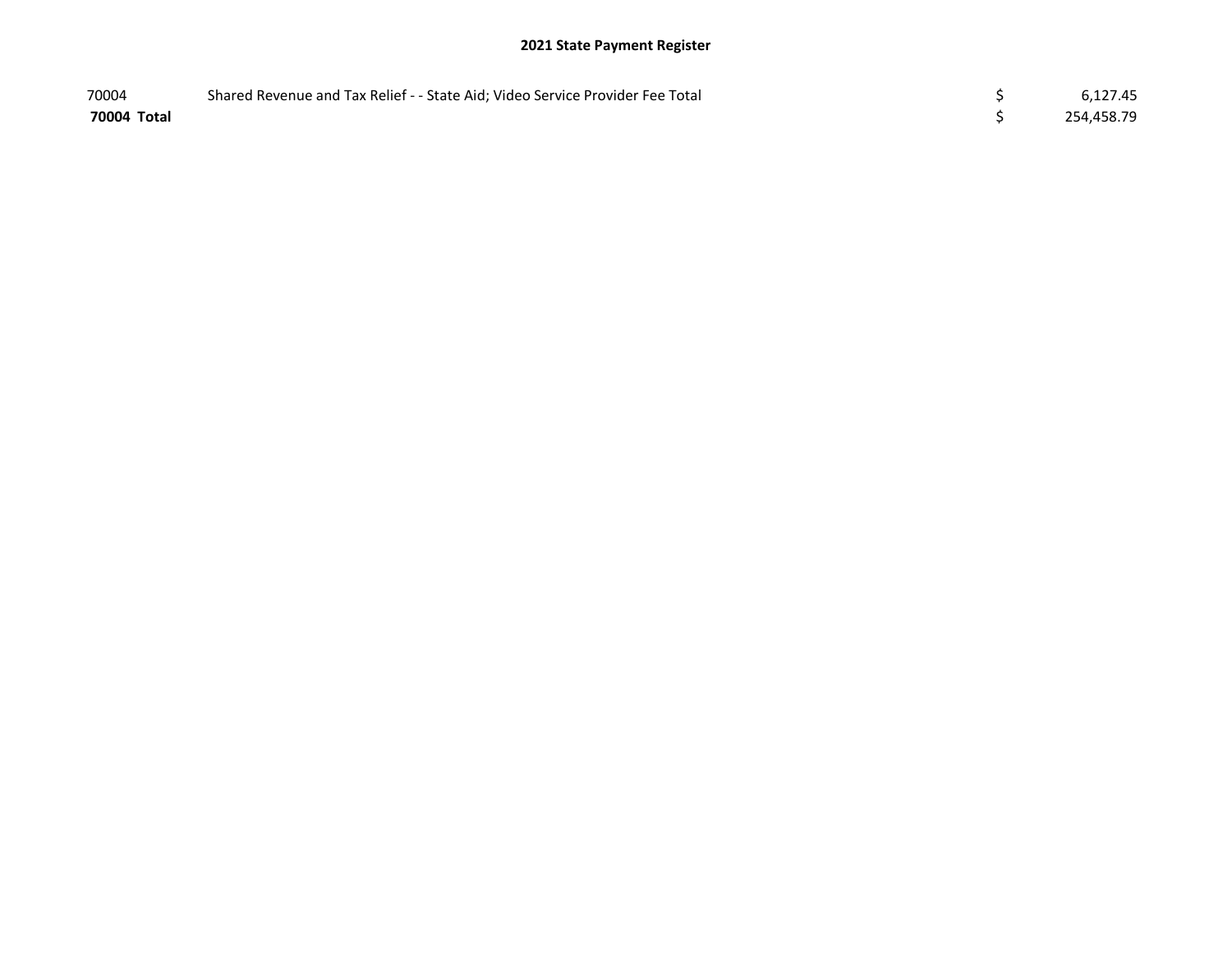| 70006 |             |             | Dept of Safety & Prof Services - - Fire Dues Distribution         |          |                |       |                           |    |           |
|-------|-------------|-------------|-------------------------------------------------------------------|----------|----------------|-------|---------------------------|----|-----------|
| 70006 | 16500 10000 |             | 22500                                                             | 00042010 | 7/16/2021 \$   |       | 24,475.03 Town Of Clayton |    |           |
| 70006 |             |             | Dept of Safety & Prof Services - - Fire Dues Distribution Total   |          |                |       |                           | \$ | 24,475.03 |
| 70006 |             |             | Dept of Natural Resources - - Aids In Lieu Of Taxes - Gener       |          |                |       |                           |    |           |
| 70006 |             | 37000 10000 | 50300                                                             | 00459338 | $1/27/2021$ \$ |       | 7,493.73 Town Of Clayton  |    |           |
| 70006 | 37000 10000 |             | 50300                                                             | 00475463 | $4/21/2021$ \$ |       | 623.02 Town Of Clayton    |    |           |
| 70006 |             |             | Dept of Natural Resources - - Aids In Lieu Of Taxes - Gener Total |          |                |       |                           | \$ | 8,116.75  |
| 70006 |             |             | Dept of Natural Resources - - Taxes & Assessmts-Conserv Fund      |          |                |       |                           |    |           |
| 70006 |             | 37000 21200 | 16900                                                             | 00457684 | $1/21/2021$ \$ | 26.25 | Town Of Clayton           |    |           |
| 70006 | 37000 21200 |             | 16900                                                             | 00457685 | $1/21/2021$ \$ | 26.25 | Town Of Clayton           |    |           |
| 70006 | 37000 21200 |             | 16900                                                             | 00457686 | $1/21/2021$ \$ | 26.25 | Town Of Clayton           |    |           |
| 70006 | 37000 21200 |             | 16900                                                             | 00457687 | $1/21/2021$ \$ | 26.25 | Town Of Clayton           |    |           |
| 70006 | 37000 21200 |             | 16900                                                             | 00457688 | $1/21/2021$ \$ | 26.25 | Town Of Clayton           |    |           |
| 70006 | 37000 21200 |             | 16900                                                             | 00457689 | $1/21/2021$ \$ | 26.25 | Town Of Clayton           |    |           |
| 70006 | 37000 21200 |             | 16900                                                             | 00457690 | $1/21/2021$ \$ | 26.25 | Town Of Clayton           |    |           |
| 70006 | 37000 21200 |             | 16900                                                             | 00457691 | $1/21/2021$ \$ | 26.25 | Town Of Clayton           |    |           |
| 70006 | 37000 21200 |             | 16900                                                             | 00457692 | $1/21/2021$ \$ | 26.25 | Town Of Clayton           |    |           |
| 70006 | 37000 21200 |             | 16900                                                             | 00457693 | 1/21/2021 \$   | 26.25 | Town Of Clayton           |    |           |
| 70006 | 37000 21200 |             | 16900                                                             | 00457694 | $1/21/2021$ \$ | 26.25 | Town Of Clayton           |    |           |
| 70006 | 37000 21200 |             | 16900                                                             | 00457695 | $1/21/2021$ \$ | 26.25 | Town Of Clayton           |    |           |
| 70006 | 37000 21200 |             | 16900                                                             | 00457696 | $1/21/2021$ \$ | 26.25 | Town Of Clayton           |    |           |
| 70006 | 37000 21200 |             | 16900                                                             | 00457697 | $1/21/2021$ \$ | 26.25 | Town Of Clayton           |    |           |
| 70006 | 37000 21200 |             | 16900                                                             | 00457698 | $1/21/2021$ \$ | 26.25 | Town Of Clayton           |    |           |
| 70006 | 37000 21200 |             | 16900                                                             | 00457699 | $1/21/2021$ \$ | 26.25 | Town Of Clayton           |    |           |
| 70006 | 37000 21200 |             | 16900                                                             | 00457700 | $1/21/2021$ \$ | 26.25 | Town Of Clayton           |    |           |
| 70006 | 37000 21200 |             | 16900                                                             | 00457701 | $1/21/2021$ \$ | 26.25 | Town Of Clayton           |    |           |
| 70006 | 37000 21200 |             | 16900                                                             | 00457702 | $1/21/2021$ \$ | 26.25 | Town Of Clayton           |    |           |
| 70006 | 37000 21200 |             | 16900                                                             | 00457703 | $1/21/2021$ \$ | 26.25 | Town Of Clayton           |    |           |
| 70006 | 37000 21200 |             | 16900                                                             | 00457704 | $1/21/2021$ \$ | 26.25 | Town Of Clayton           |    |           |
| 70006 | 37000 21200 |             | 16900                                                             | 00457705 | $1/21/2021$ \$ | 26.25 | Town Of Clayton           |    |           |
| 70006 | 37000 21200 |             | 16900                                                             | 00457706 | $1/21/2021$ \$ | 26.25 | Town Of Clayton           |    |           |
| 70006 | 37000 21200 |             | 16900                                                             | 00457707 | $1/21/2021$ \$ | 26.25 | Town Of Clayton           |    |           |
| 70006 | 37000 21200 |             | 16900                                                             | 00457708 | $1/21/2021$ \$ | 26.25 | Town Of Clayton           |    |           |
| 70006 | 37000 21200 |             | 16900                                                             | 00457709 | $1/21/2021$ \$ | 26.25 | Town Of Clayton           |    |           |
| 70006 | 37000 21200 |             | 16900                                                             | 00457710 | $1/21/2021$ \$ | 26.25 | Town Of Clayton           |    |           |
| 70006 | 37000 21200 |             | 16900                                                             | 00457711 | $1/21/2021$ \$ | 26.25 | Town Of Clayton           |    |           |
| 70006 |             | 37000 21200 | 16900                                                             | 00457712 | $1/21/2021$ \$ |       | 26.25 Town Of Clayton     |    |           |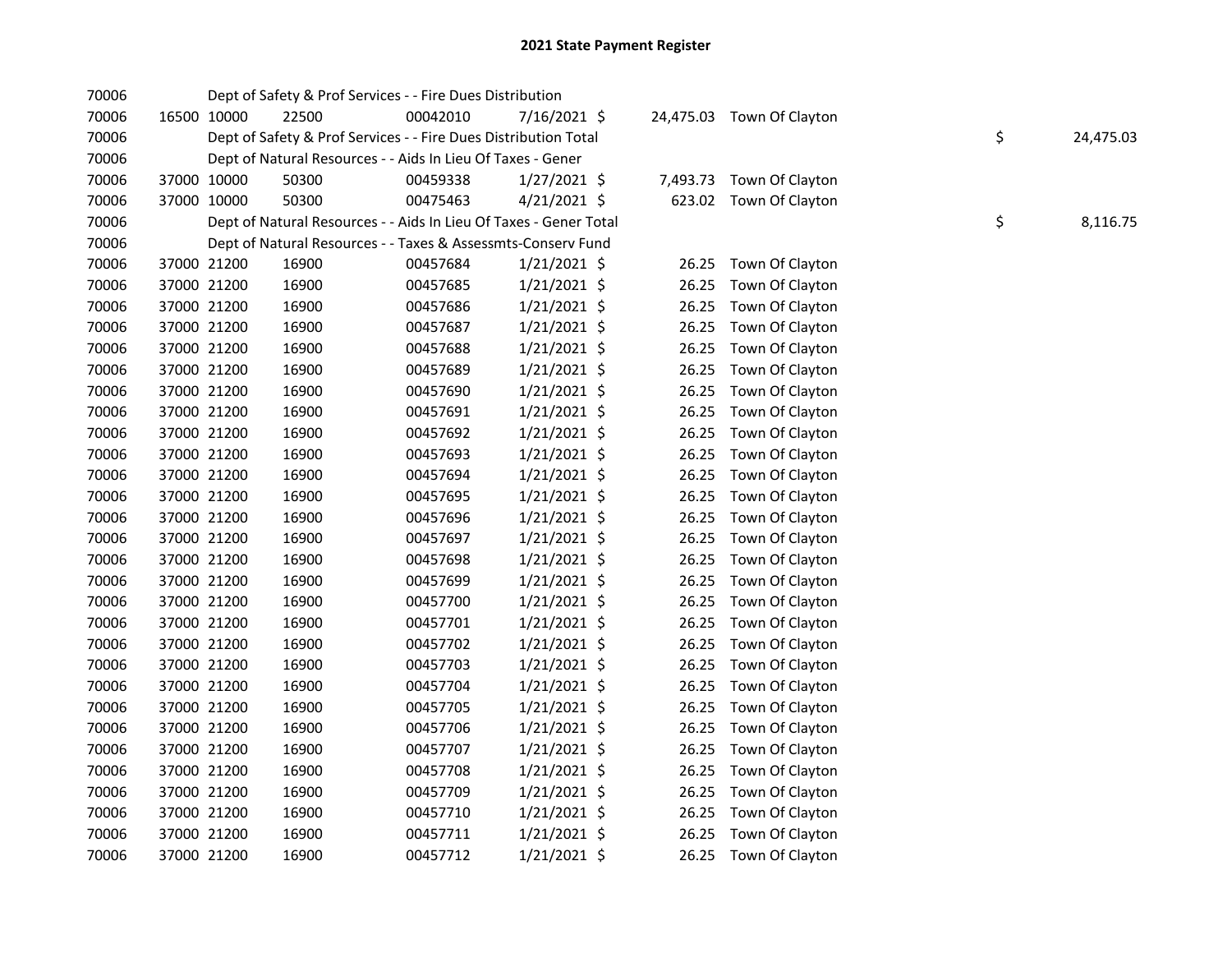| 70006 | 37000 21200 | 16900 | 00457713 | 1/21/2021 \$ | 26.25 | Town Of Clayton |
|-------|-------------|-------|----------|--------------|-------|-----------------|
| 70006 | 37000 21200 | 16900 | 00457714 | 1/21/2021 \$ | 26.25 | Town Of Clayton |
| 70006 | 37000 21200 | 16900 | 00457715 | 1/21/2021 \$ | 26.25 | Town Of Clayton |
| 70006 | 37000 21200 | 16900 | 00457716 | 1/21/2021 \$ | 26.25 | Town Of Clayton |
| 70006 | 37000 21200 | 16900 | 00457717 | 1/21/2021 \$ | 26.25 | Town Of Clayton |
| 70006 | 37000 21200 | 16900 | 00457718 | 1/21/2021 \$ | 26.25 | Town Of Clayton |
| 70006 | 37000 21200 | 16900 | 00457719 | 1/21/2021 \$ | 26.25 | Town Of Clayton |
| 70006 | 37000 21200 | 16900 | 00457720 | 1/21/2021 \$ | 26.25 | Town Of Clayton |
| 70006 | 37000 21200 | 16900 | 00457721 | 1/21/2021 \$ | 26.25 | Town Of Clayton |
| 70006 | 37000 21200 | 16900 | 00457722 | 1/21/2021 \$ | 26.25 | Town Of Clayton |
| 70006 | 37000 21200 | 16900 | 00457723 | 1/21/2021 \$ | 26.25 | Town Of Clayton |
| 70006 | 37000 21200 | 16900 | 00457724 | 1/21/2021 \$ | 26.25 | Town Of Clayton |
| 70006 | 37000 21200 | 16900 | 00457725 | 1/21/2021 \$ | 26.25 | Town Of Clayton |
| 70006 | 37000 21200 | 16900 | 00457726 | 1/21/2021 \$ | 26.25 | Town Of Clayton |
| 70006 | 37000 21200 | 16900 | 00457727 | 1/21/2021 \$ | 26.25 | Town Of Clayton |
| 70006 | 37000 21200 | 16900 | 00457728 | 1/21/2021 \$ | 26.25 | Town Of Clayton |
| 70006 | 37000 21200 | 16900 | 00457729 | 1/21/2021 \$ | 26.25 | Town Of Clayton |
| 70006 | 37000 21200 | 16900 | 00457730 | 1/21/2021 \$ | 26.25 | Town Of Clayton |
| 70006 | 37000 21200 | 16900 | 00457731 | 1/21/2021 \$ | 26.25 | Town Of Clayton |
| 70006 | 37000 21200 | 16900 | 00457732 | 1/21/2021 \$ | 26.25 | Town Of Clayton |
| 70006 | 37000 21200 | 16900 | 00457733 | 1/21/2021 \$ | 26.25 | Town Of Clayton |
| 70006 | 37000 21200 | 16900 | 00457734 | 1/21/2021 \$ | 26.25 | Town Of Clayton |
| 70006 | 37000 21200 | 16900 | 00457735 | 1/21/2021 \$ | 26.25 | Town Of Clayton |
| 70006 | 37000 21200 | 16900 | 00457736 | 1/21/2021 \$ | 26.25 | Town Of Clayton |
| 70006 | 37000 21200 | 16900 | 00457737 | 1/21/2021 \$ | 26.25 | Town Of Clayton |
| 70006 | 37000 21200 | 16900 | 00457738 | 1/21/2021 \$ | 26.25 | Town Of Clayton |
| 70006 | 37000 21200 | 16900 | 00457739 | 1/21/2021 \$ | 26.25 | Town Of Clayton |
| 70006 | 37000 21200 | 16900 | 00457740 | 1/21/2021 \$ | 26.25 | Town Of Clayton |
| 70006 | 37000 21200 | 16900 | 00457741 | 1/21/2021 \$ | 26.25 | Town Of Clayton |
| 70006 | 37000 21200 | 16900 | 00457742 | 1/21/2021 \$ | 26.25 | Town Of Clayton |
| 70006 | 37000 21200 | 16900 | 00457743 | 1/21/2021 \$ | 26.25 | Town Of Clayton |
| 70006 | 37000 21200 | 16900 | 00457744 | 1/21/2021 \$ | 26.25 | Town Of Clayton |
| 70006 | 37000 21200 | 16900 | 00457745 | 1/21/2021 \$ | 26.25 | Town Of Clayton |
| 70006 | 37000 21200 | 16900 | 00457746 | 1/21/2021 \$ | 26.25 | Town Of Clayton |
| 70006 | 37000 21200 | 16900 | 00457747 | 1/21/2021 \$ | 26.25 | Town Of Clayton |
| 70006 | 37000 21200 | 16900 | 00457748 | 1/21/2021 \$ | 26.25 | Town Of Clayton |
| 70006 | 37000 21200 | 16900 | 00457749 | 1/25/2021 \$ | 26.25 | Town Of Clayton |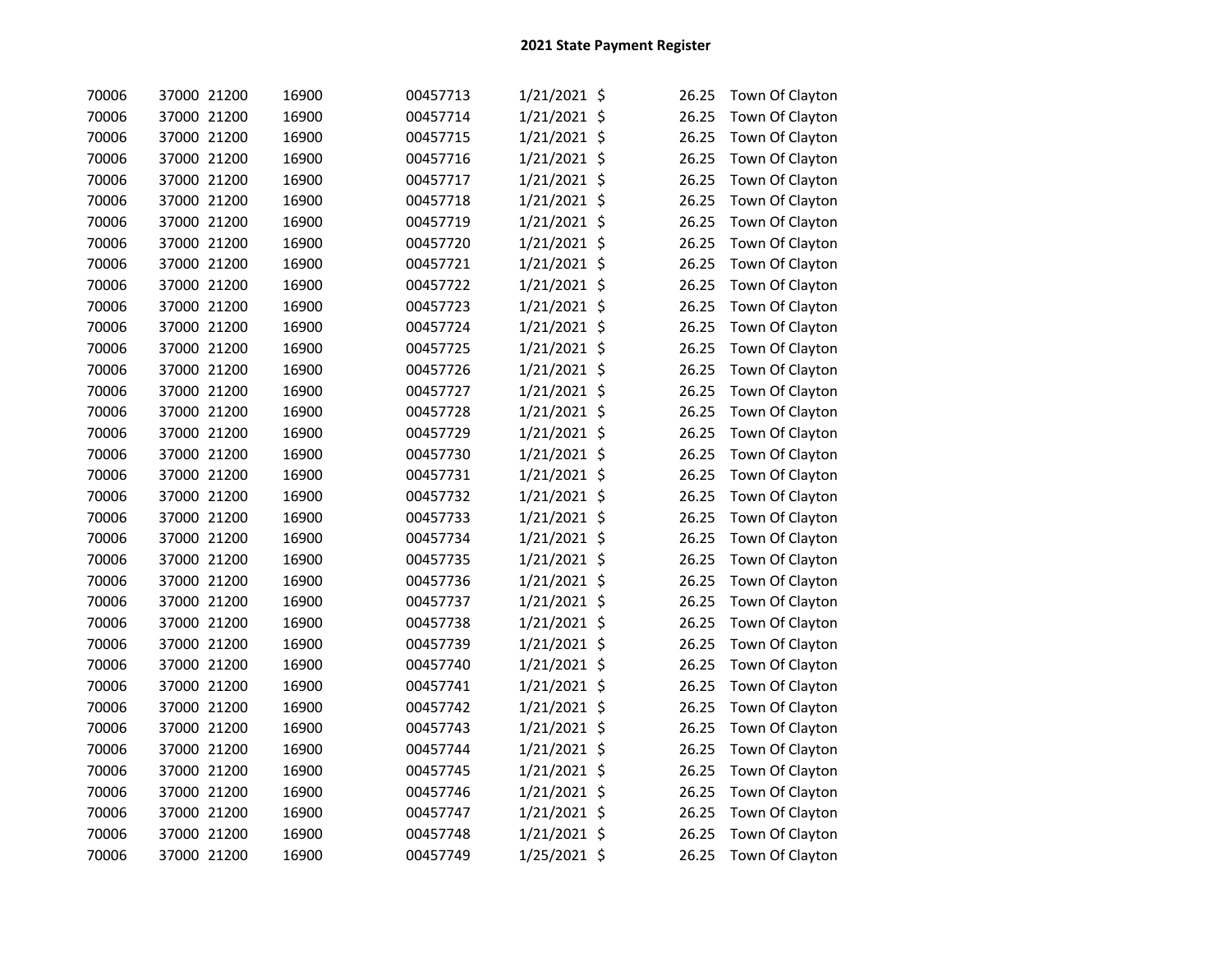| 70006 |             | Dept of Natural Resources - - Taxes & Assessmts-Conserv Fund Total      |          |                |           |                            | \$ | 1,732.50   |
|-------|-------------|-------------------------------------------------------------------------|----------|----------------|-----------|----------------------------|----|------------|
| 70006 |             | Dept of Natural Resources - - Resaids - Cnty Forst, Cl & Mfl            |          |                |           |                            |    |            |
| 70006 | 37000 21200 | 57100                                                                   | 00488629 | $6/14/2021$ \$ |           | 34.29 Town Of Clayton      |    |            |
| 70006 |             | Dept of Natural Resources - - Resaids - Cnty Forst, Cl & Mfl Total      |          |                |           |                            | \$ | 34.29      |
| 70006 |             | Dept of Natural Resources - - Aids In Lieu Of Taxes - Sum S             |          |                |           |                            |    |            |
| 70006 | 37000 21200 | 57900                                                                   | 00475462 | $4/21/2021$ \$ |           | 61.49 Town Of Clayton      |    |            |
| 70006 |             | Dept of Natural Resources - - Aids In Lieu Of Taxes - Sum S Total       |          |                |           |                            | \$ | 61.49      |
| 70006 |             | Dept of Natural Resources - - Fin Asst For Responsible Units            |          |                |           |                            |    |            |
| 70006 | 37000 27400 | 67000                                                                   | 00483548 | $5/21/2021$ \$ |           | 6,127.66 Town Of Clayton   |    |            |
| 70006 |             | Dept of Natural Resources - - Fin Asst For Responsible Units Total      |          |                |           |                            | \$ | 6,127.66   |
| 70006 |             | Dept of Natural Resources - - Recycling Consolidation Grants            |          |                |           |                            |    |            |
| 70006 | 37000 27400 | 67300                                                                   | 00483548 | $5/21/2021$ \$ |           | 1,078.18 Town Of Clayton   |    |            |
| 70006 |             | Dept of Natural Resources - - Recycling Consolidation Grants Total      |          |                |           |                            | \$ | 1,078.18   |
| 70006 |             | WI Dept of Transportation - - Trns Aids To Mnc.-Sf                      |          |                |           |                            |    |            |
| 70006 | 39500 21100 | 19100                                                                   | 00633466 | $1/4/2021$ \$  |           | 48,598.29 Town Of Clayton  |    |            |
| 70006 | 39500 21100 | 19100                                                                   | 00669073 | $4/5/2021$ \$  | 48,598.29 | Town Of Clayton            |    |            |
| 70006 | 39500 21100 | 19100                                                                   | 00712561 | 7/6/2021 \$    | 48,598.29 | Town Of Clayton            |    |            |
| 70006 | 39500 21100 | 19100                                                                   | 00753120 | 10/4/2021 \$   |           | 48,598.29 Town Of Clayton  |    |            |
| 70006 |             | WI Dept of Transportation - - Trns Aids To Mnc.-Sf Total                |          |                |           |                            | \$ | 194,393.16 |
| 70006 |             | Department of Justice - - Officer training reimbursement                |          |                |           |                            |    |            |
| 70006 | 45500 10000 | 21400                                                                   | 00105048 | 11/12/2021 \$  |           | 160.00 Town Of Clayton     |    |            |
| 70006 |             | Department of Justice - - Officer training reimbursement Total          |          |                |           |                            | \$ | 160.00     |
| 70006 |             | Department of Revenue - - Gifts And Grants                              |          |                |           |                            |    |            |
| 70006 | 56600 10000 | 12100                                                                   | 00207850 | $6/25/2021$ \$ |           | 220,850.65 Town Of Clayton |    |            |
| 70006 |             | Department of Revenue - - Gifts And Grants Total                        |          |                |           |                            | \$ | 220,850.65 |
| 70006 |             | Shared Revenue and Tax Relief - - County And Municipal Aid              |          |                |           |                            |    |            |
| 70006 | 83500 10000 | 10500                                                                   | 00082567 | 7/26/2021 \$   |           | 5,059.01 Town Of Clayton   |    |            |
| 70006 | 83500 10000 | 10500                                                                   | 00089670 | 11/15/2021 \$  |           | 28,667.73 Town Of Clayton  |    |            |
| 70006 |             | Shared Revenue and Tax Relief - - County And Municipal Aid Total        |          |                |           |                            | \$ | 33,726.74  |
| 70006 |             | Shared Revenue and Tax Relief - - Exempt Computer Aid                   |          |                |           |                            |    |            |
| 70006 | 83500 10000 | 10900                                                                   | 00085066 | 7/26/2021 \$   |           | 4,418.91 Town Of Clayton   |    |            |
| 70006 |             | Shared Revenue and Tax Relief - - Exempt Computer Aid Total             |          |                |           |                            | \$ | 4,418.91   |
| 70006 |             | Shared Revenue and Tax Relief - - Personal Property Aid                 |          |                |           |                            |    |            |
| 70006 | 83500 10000 | 11100                                                                   | 00078253 | $5/3/2021$ \$  |           | 8,140.44 Town Of Clayton   |    |            |
| 70006 |             | Shared Revenue and Tax Relief - - Personal Property Aid Total           |          |                |           |                            | \$ | 8,140.44   |
| 70006 |             | Shared Revenue and Tax Relief - - State Aid; Video Service Provider Fee |          |                |           |                            |    |            |
| 70006 | 83500 10000 | 11200                                                                   | 00083292 | 7/26/2021 \$   |           | 7,382.17 Town Of Clayton   |    |            |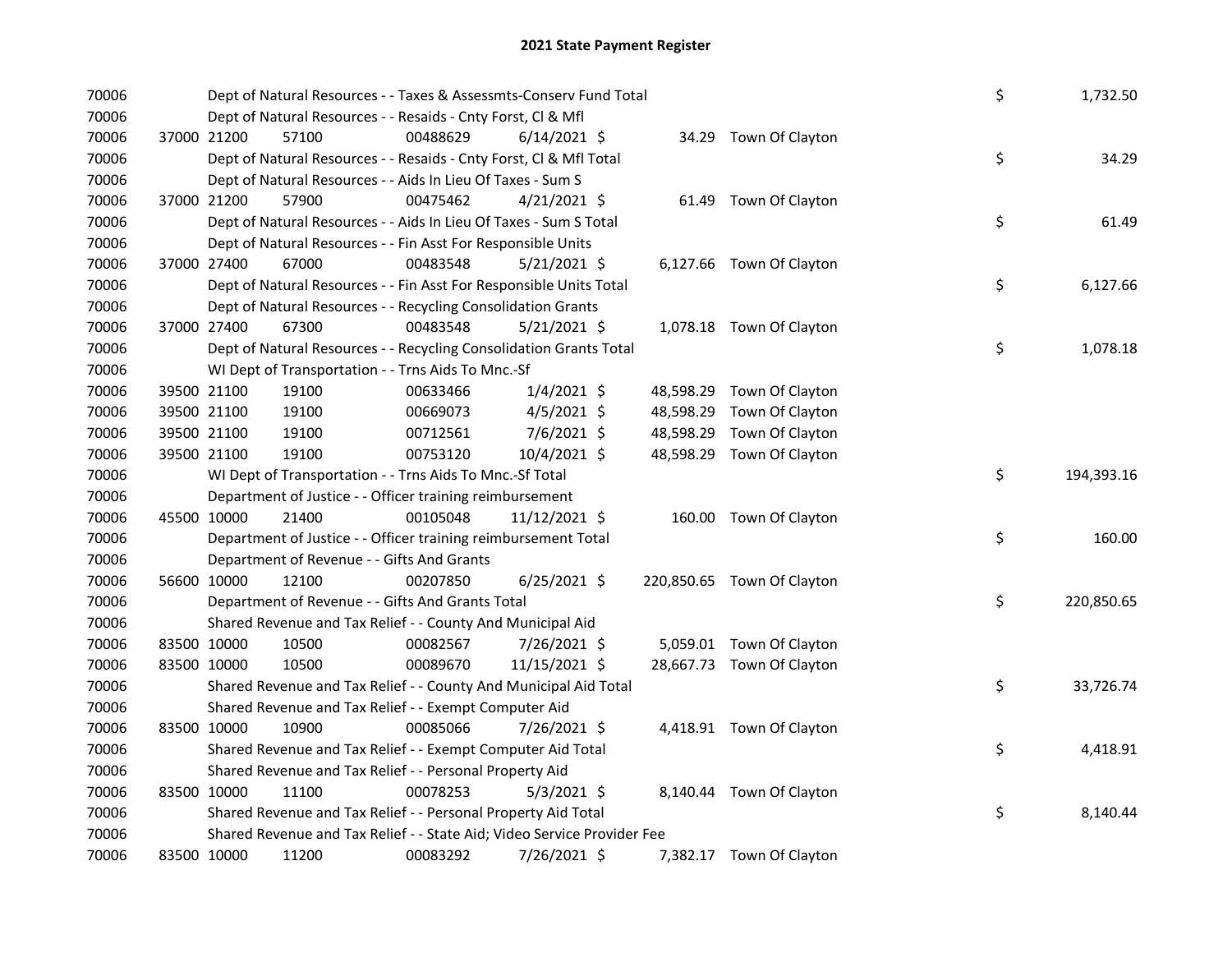| 70006       |  |             |                                                              | Shared Revenue and Tax Relief - - State Aid; Video Service Provider Fee Total |  |  |  |  |  |  | 7.382.17   |
|-------------|--|-------------|--------------------------------------------------------------|-------------------------------------------------------------------------------|--|--|--|--|--|--|------------|
| 70006       |  |             |                                                              | Shared Revenue and Tax Relief - - Lottery & Gaming Credit                     |  |  |  |  |  |  |            |
| 70006       |  | 83500 52100 | 3/22/2021 S<br>36300<br>6,062.04 Town Of Clayton<br>00074491 |                                                                               |  |  |  |  |  |  |            |
| 70006       |  |             |                                                              | Shared Revenue and Tax Relief - - Lottery & Gaming Credit Total               |  |  |  |  |  |  | 6.062.04   |
| 70006 Total |  |             |                                                              |                                                                               |  |  |  |  |  |  | 516,760.01 |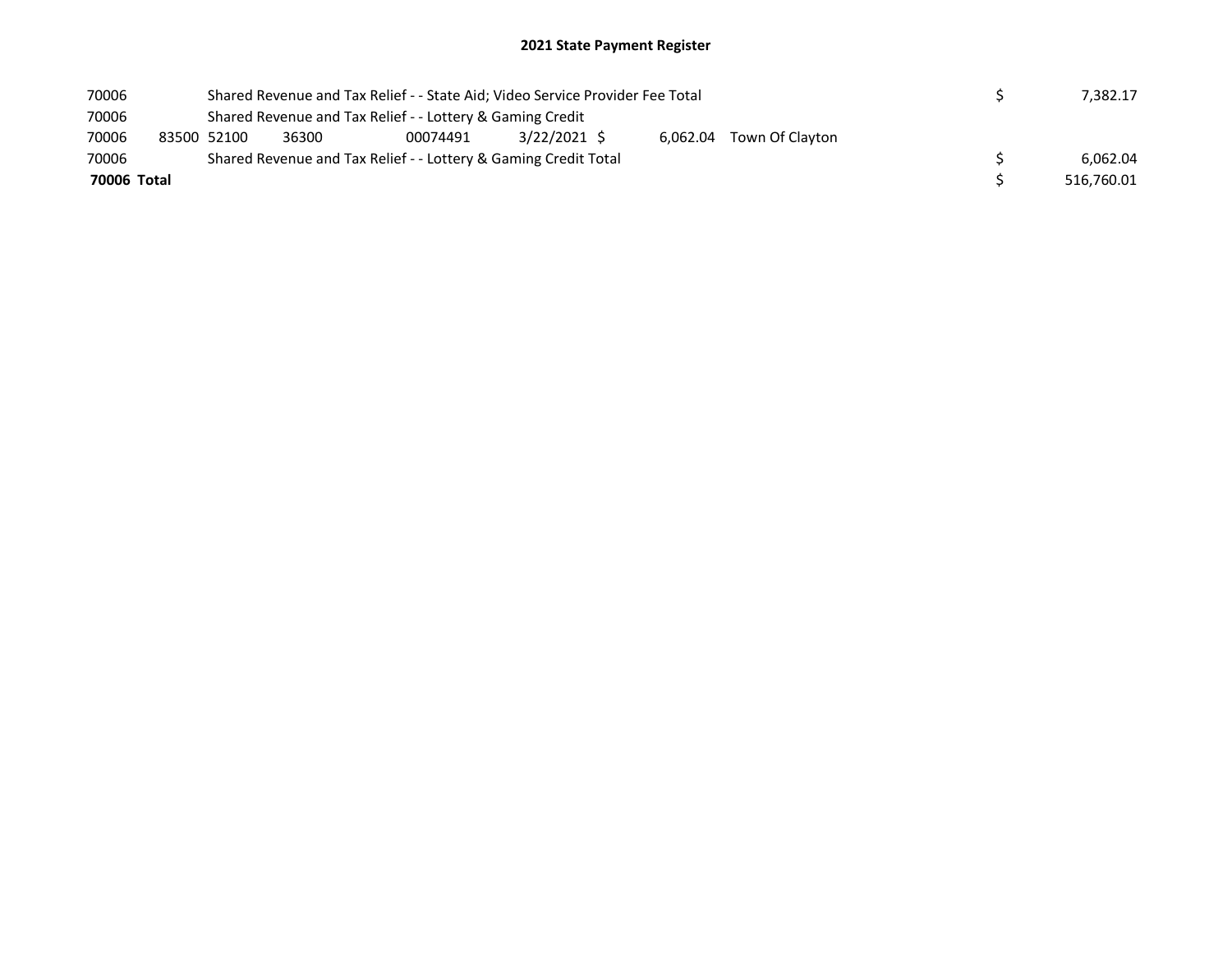| 70010 |             | Dept of Safety & Prof Services - - Fire Dues Distribution          |          |                |  |                           |    |            |
|-------|-------------|--------------------------------------------------------------------|----------|----------------|--|---------------------------|----|------------|
| 70010 | 16500 10000 | 22500                                                              | 00042011 | 7/16/2021 \$   |  | 19,882.16 Town Of Neenah  |    |            |
| 70010 |             | Dept of Safety & Prof Services - - Fire Dues Distribution Total    |          |                |  |                           | \$ | 19,882.16  |
| 70010 |             | Dept of Natural Resources - - Resaids - Cnty Forst, Cl & Mfl       |          |                |  |                           |    |            |
| 70010 | 37000 21200 | 57100                                                              | 00488630 | $6/14/2021$ \$ |  | 10.55 Town Of Neenah      |    |            |
| 70010 |             | Dept of Natural Resources - - Resaids - Cnty Forst, Cl & Mfl Total |          |                |  |                           | \$ | 10.55      |
| 70010 |             | Dept of Natural Resources - - Rec & Resource Aids, Fed             |          |                |  |                           |    |            |
| 70010 | 37000 21200 | 58300                                                              | 00480712 | $5/19/2021$ \$ |  | 889.15 Town Of Neenah     |    |            |
| 70010 |             | Dept of Natural Resources - - Rec & Resource Aids, Fed Total       |          |                |  |                           | \$ | 889.15     |
| 70010 |             | Dept of Natural Resources - - Fin Asst For Responsible Units       |          |                |  |                           |    |            |
| 70010 | 37000 27400 | 67000                                                              | 00483904 | $5/21/2021$ \$ |  | 8,542.42 Town Of Neenah   |    |            |
| 70010 |             | Dept of Natural Resources - - Fin Asst For Responsible Units Total |          |                |  |                           | \$ | 8,542.42   |
| 70010 |             | Dept of Natural Resources - - Recycling Consolidation Grants       |          |                |  |                           |    |            |
| 70010 | 37000 27400 | 67300                                                              | 00483904 | $5/21/2021$ \$ |  | 933.93 Town Of Neenah     |    |            |
| 70010 |             | Dept of Natural Resources - - Recycling Consolidation Grants Total |          |                |  |                           | \$ | 933.93     |
| 70010 |             | WI Dept of Transportation - - Trns Aids To Mnc.-Sf                 |          |                |  |                           |    |            |
| 70010 | 39500 21100 | 19100                                                              | 00633467 | $1/4/2021$ \$  |  | 22,559.62 Town Of Neenah  |    |            |
| 70010 | 39500 21100 | 19100                                                              | 00669074 | $4/5/2021$ \$  |  | 22,559.62 Town Of Neenah  |    |            |
| 70010 | 39500 21100 | 19100                                                              | 00712562 | 7/6/2021 \$    |  | 22,559.62 Town Of Neenah  |    |            |
| 70010 | 39500 21100 | 19100                                                              | 00753121 | 10/4/2021 \$   |  | 22,559.65 Town Of Neenah  |    |            |
| 70010 |             | WI Dept of Transportation - - Trns Aids To Mnc.-Sf Total           |          |                |  |                           | \$ | 90,238.51  |
| 70010 |             | Department of Revenue - - Gifts And Grants                         |          |                |  |                           |    |            |
| 70010 | 56600 10000 | 12100                                                              | 00207851 | 6/25/2021 \$   |  | 184,583.00 Town Of Neenah |    |            |
| 70010 |             | Department of Revenue - - Gifts And Grants Total                   |          |                |  |                           | \$ | 184,583.00 |
| 70010 |             | Shared Revenue and Tax Relief - - County And Municipal Aid         |          |                |  |                           |    |            |
| 70010 | 83500 10000 | 10500                                                              | 00082568 | 7/26/2021 \$   |  | 6,990.12 Town Of Neenah   |    |            |
| 70010 | 83500 10000 | 10500                                                              | 00089671 | 11/15/2021 \$  |  | 39,610.69 Town Of Neenah  |    |            |
| 70010 |             | Shared Revenue and Tax Relief - - County And Municipal Aid Total   |          |                |  |                           | \$ | 46,600.81  |
| 70010 |             | Shared Revenue and Tax Relief - - Exempt Computer Aid              |          |                |  |                           |    |            |
| 70010 | 83500 10000 | 10900                                                              | 00085067 | 7/26/2021 \$   |  | 1,797.91 Town Of Neenah   |    |            |
| 70010 |             | Shared Revenue and Tax Relief - - Exempt Computer Aid Total        |          |                |  |                           | \$ | 1,797.91   |
| 70010 |             | Shared Revenue and Tax Relief - - Utility Aid                      |          |                |  |                           |    |            |
| 70010 | 83500 10000 | 11000                                                              | 00082568 | 7/26/2021 \$   |  | 38,015.01 Town Of Neenah  |    |            |
| 70010 |             | Shared Revenue and Tax Relief - - Utility Aid Total                |          |                |  |                           | \$ | 38,015.01  |
| 70010 |             | Shared Revenue and Tax Relief - - Personal Property Aid            |          |                |  |                           |    |            |
| 70010 | 83500 10000 | 11100                                                              | 00078254 | $5/3/2021$ \$  |  | 5,918.20 Town Of Neenah   |    |            |
| 70010 |             | Shared Revenue and Tax Relief - - Personal Property Aid Total      |          |                |  |                           | \$ | 5,918.20   |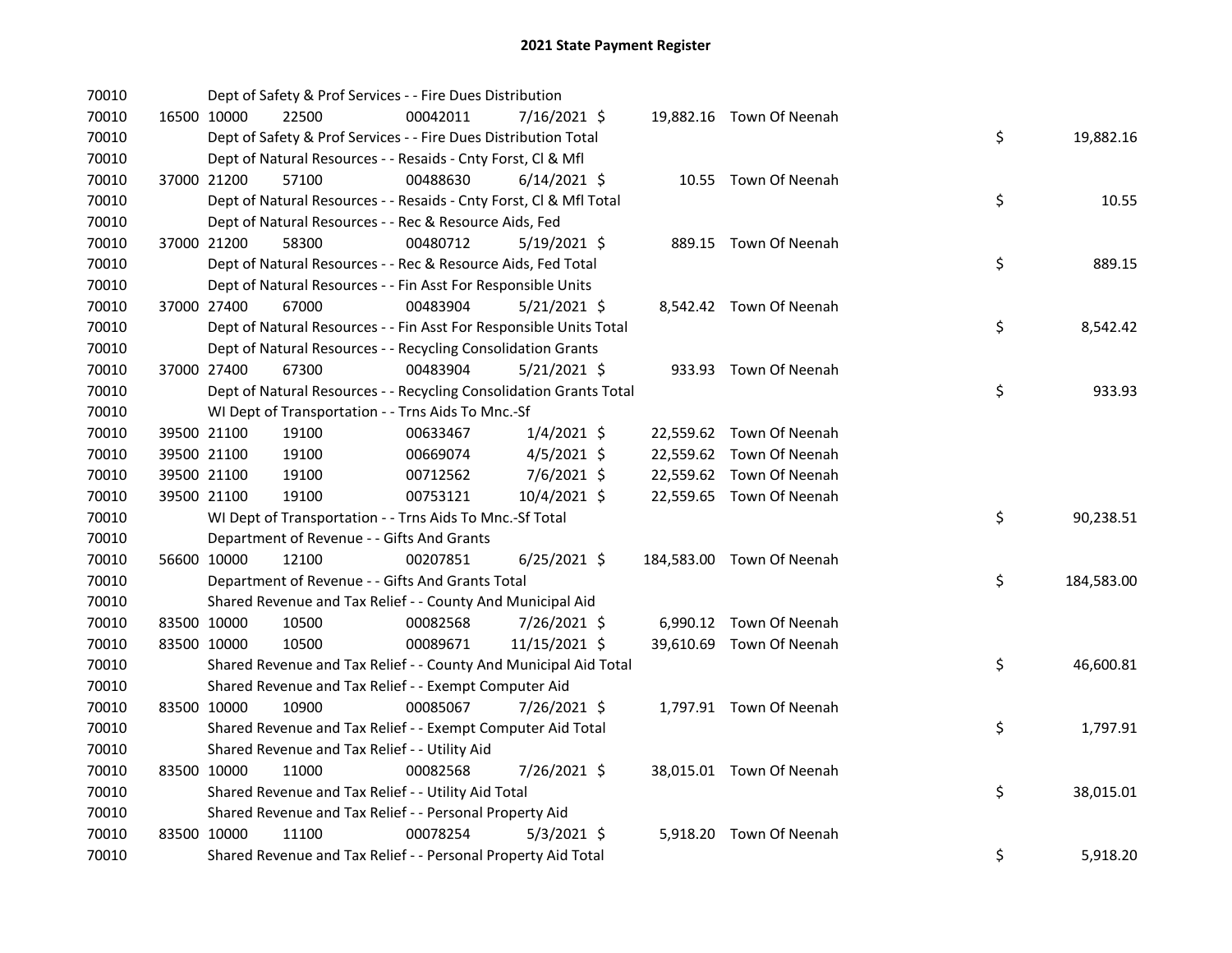| 70010       |             | Shared Revenue and Tax Relief - - State Aid; Video Service Provider Fee       |          |              |  |                          |  |            |
|-------------|-------------|-------------------------------------------------------------------------------|----------|--------------|--|--------------------------|--|------------|
| 70010       | 83500 10000 | 11200                                                                         | 00083293 | 7/26/2021 \$ |  | 10,484.16 Town Of Neenah |  |            |
| 70010       |             | Shared Revenue and Tax Relief - - State Aid; Video Service Provider Fee Total |          |              |  |                          |  | 10.484.16  |
| 70010 Total |             |                                                                               |          |              |  |                          |  | 407,895.81 |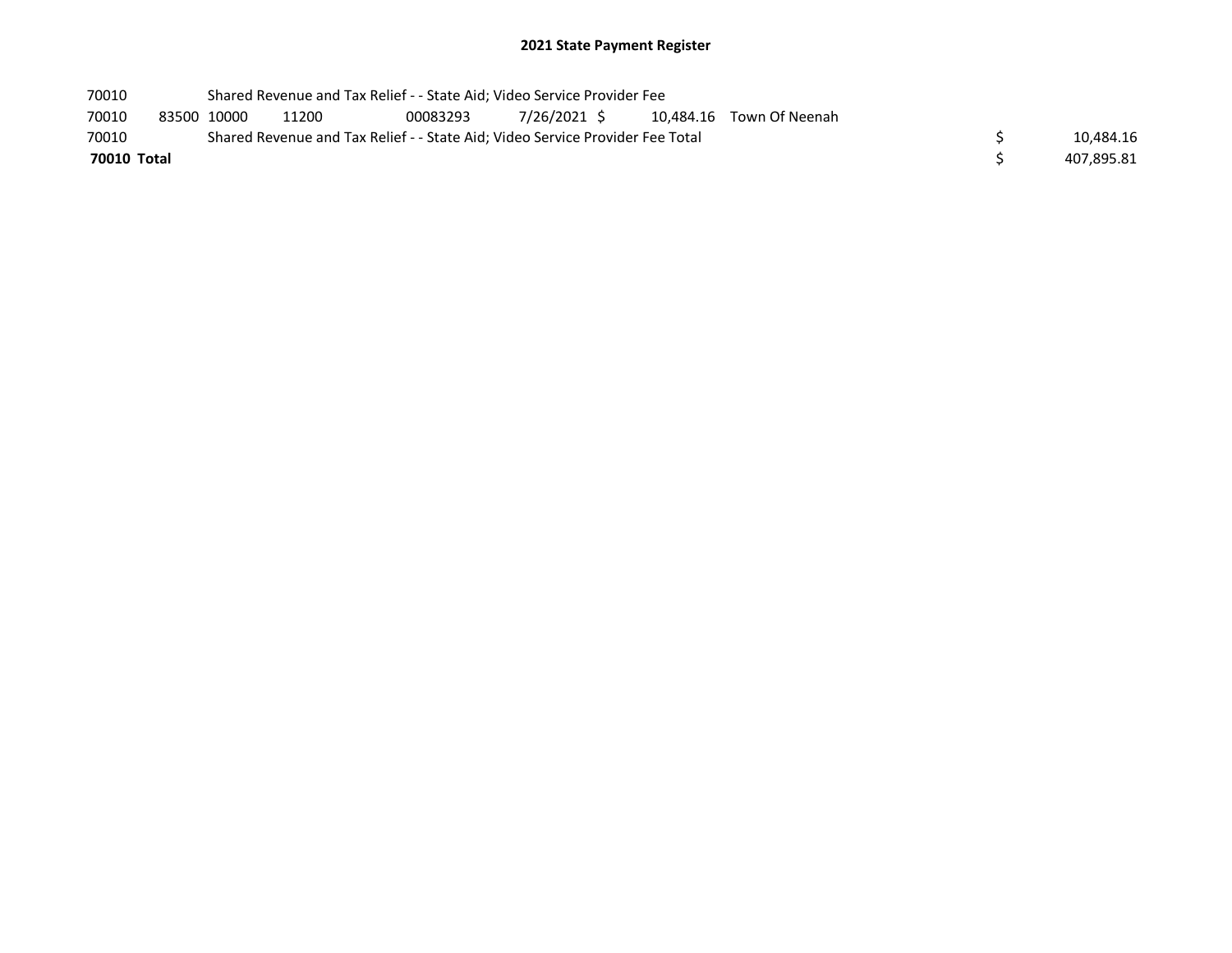| 70012       |             | Dept of Safety & Prof Services - - Fire Dues Distribution                     |          |                |  |                          |    |            |
|-------------|-------------|-------------------------------------------------------------------------------|----------|----------------|--|--------------------------|----|------------|
| 70012       | 16500 10000 | 22500                                                                         | 00042012 | 7/16/2021 \$   |  | 6,981.47 Town Of Nekimi  |    |            |
| 70012       |             | Dept of Safety & Prof Services - - Fire Dues Distribution Total               |          |                |  |                          | \$ | 6,981.47   |
| 70012       |             | Dept of Natural Resources - - Resaids - Cnty Forst, CI & Mfl                  |          |                |  |                          |    |            |
| 70012       | 37000 21200 | 57100                                                                         | 00488631 | $6/14/2021$ \$ |  | 2.40 Town Of Nekimi      |    |            |
| 70012       |             | Dept of Natural Resources - - Resaids - Cnty Forst, Cl & Mfl Total            |          |                |  |                          | \$ | 2.40       |
| 70012       |             | Dept of Natural Resources - - Fin Asst For Responsible Units                  |          |                |  |                          |    |            |
| 70012       | 37000 27400 | 67000                                                                         | 00483877 | $5/21/2021$ \$ |  | 2,486.88 Town Of Nekimi  |    |            |
| 70012       |             | Dept of Natural Resources - - Fin Asst For Responsible Units Total            |          |                |  |                          | \$ | 2,486.88   |
| 70012       |             | WI Dept of Transportation - - Trns Aids To Mnc.-Sf                            |          |                |  |                          |    |            |
| 70012       | 39500 21100 | 19100                                                                         | 00633468 | $1/4/2021$ \$  |  | 30,090.60 Town Of Nekimi |    |            |
| 70012       | 39500 21100 | 19100                                                                         | 00669075 | $4/5/2021$ \$  |  | 30,090.60 Town Of Nekimi |    |            |
| 70012       | 39500 21100 | 19100                                                                         | 00712563 | 7/6/2021 \$    |  | 30,090.60 Town Of Nekimi |    |            |
| 70012       | 39500 21100 | 19100                                                                         | 00753122 | 10/4/2021 \$   |  | 30,090.60 Town Of Nekimi |    |            |
| 70012       |             | WI Dept of Transportation - - Trns Aids To Mnc.-Sf Total                      |          |                |  |                          | \$ | 120,362.40 |
| 70012       |             | Department of Revenue - - Gifts And Grants                                    |          |                |  |                          |    |            |
| 70012       | 56600 10000 | 12100                                                                         | 00207852 | $6/25/2021$ \$ |  | 81,327.47 Town Of Nekimi |    |            |
| 70012       |             | Department of Revenue - - Gifts And Grants Total                              |          |                |  |                          | \$ | 81,327.47  |
| 70012       |             | Shared Revenue and Tax Relief - - County And Municipal Aid                    |          |                |  |                          |    |            |
| 70012       | 83500 10000 | 10500                                                                         | 00082569 | 7/26/2021 \$   |  | 3,063.69 Town Of Nekimi  |    |            |
| 70012       | 83500 10000 | 10500                                                                         | 00089672 | 11/15/2021 \$  |  | 17,360.88 Town Of Nekimi |    |            |
| 70012       |             | Shared Revenue and Tax Relief - - County And Municipal Aid Total              |          |                |  |                          | \$ | 20,424.57  |
| 70012       |             | Shared Revenue and Tax Relief - - Exempt Computer Aid                         |          |                |  |                          |    |            |
| 70012       | 83500 10000 | 10900                                                                         | 00085068 | 7/26/2021 \$   |  | 85.22 Town Of Nekimi     |    |            |
| 70012       |             | Shared Revenue and Tax Relief - - Exempt Computer Aid Total                   |          |                |  |                          | \$ | 85.22      |
| 70012       |             | Shared Revenue and Tax Relief - - Utility Aid                                 |          |                |  |                          |    |            |
| 70012       | 83500 10000 | 11000                                                                         | 00082569 | 7/26/2021 \$   |  | 5,727.76 Town Of Nekimi  |    |            |
| 70012       | 83500 10000 | 11000                                                                         | 00089672 | 11/15/2021 \$  |  | 32,661.61 Town Of Nekimi |    |            |
| 70012       |             | Shared Revenue and Tax Relief - - Utility Aid Total                           |          |                |  |                          | \$ | 38,389.37  |
| 70012       |             | Shared Revenue and Tax Relief - - Personal Property Aid                       |          |                |  |                          |    |            |
| 70012       | 83500 10000 | 11100                                                                         | 00078255 | $5/3/2021$ \$  |  | 566.88 Town Of Nekimi    |    |            |
| 70012       |             | Shared Revenue and Tax Relief - - Personal Property Aid Total                 |          |                |  |                          | \$ | 566.88     |
| 70012       |             | Shared Revenue and Tax Relief - - State Aid; Video Service Provider Fee       |          |                |  |                          |    |            |
| 70012       | 83500 10000 | 11200                                                                         | 00083294 | 7/26/2021 \$   |  | 1,318.67 Town Of Nekimi  |    |            |
| 70012       |             | Shared Revenue and Tax Relief - - State Aid; Video Service Provider Fee Total |          |                |  |                          | \$ | 1,318.67   |
| 70012 Total |             |                                                                               |          |                |  |                          | \$ | 271,945.33 |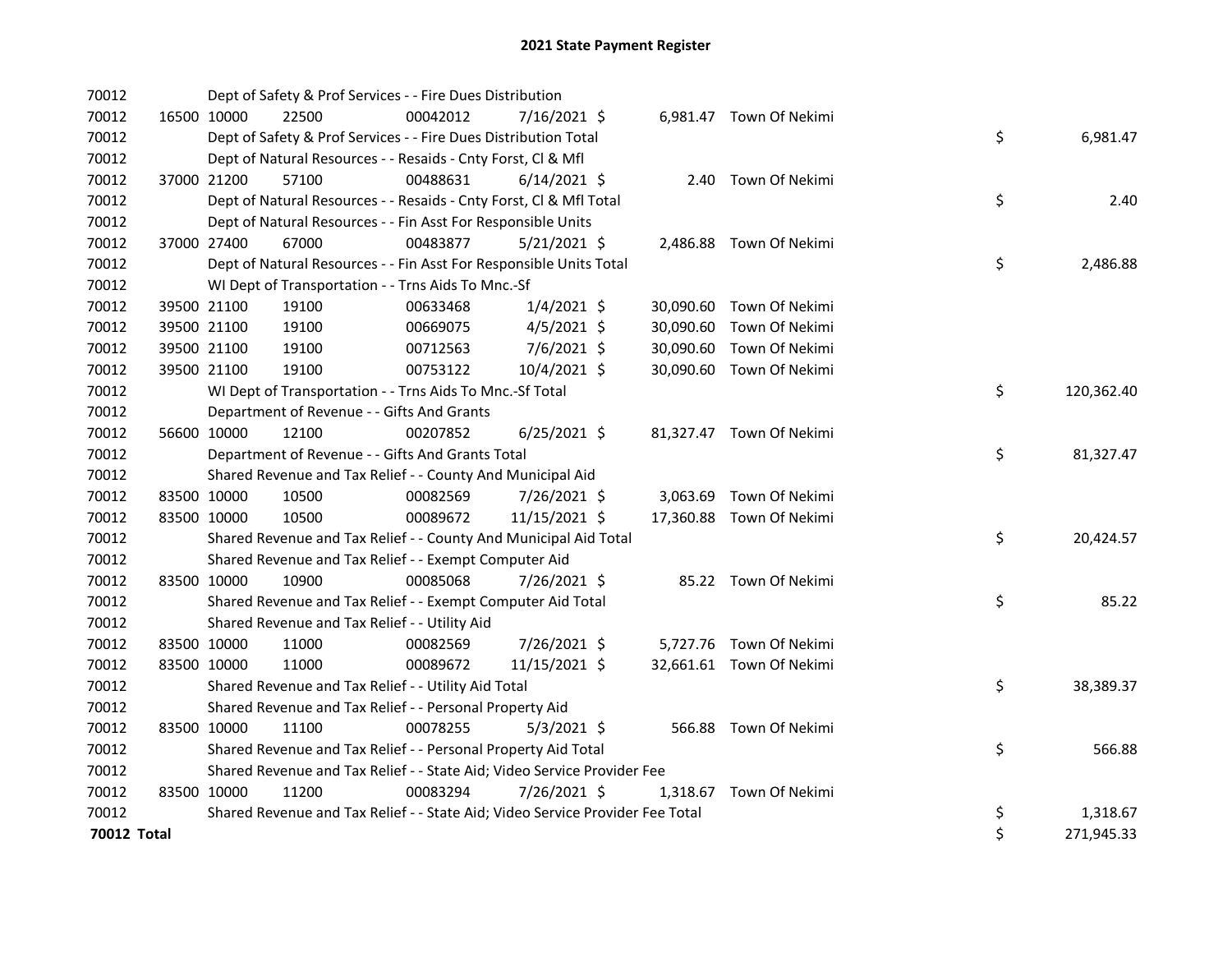| 70014 |             | Dept of Safety & Prof Services - - Fire Dues Distribution           |          |                |  |                              |    |            |
|-------|-------------|---------------------------------------------------------------------|----------|----------------|--|------------------------------|----|------------|
| 70014 | 16500 10000 | 22500                                                               | 00042013 | 7/16/2021 \$   |  | 2,669.08 Town Of Nepeuskun   |    |            |
| 70014 |             | Dept of Safety & Prof Services - - Fire Dues Distribution Total     |          |                |  |                              | \$ | 2,669.08   |
| 70014 |             | Dept of Natural Resources - - Aids In Lieu Of Taxes - Gener         |          |                |  |                              |    |            |
| 70014 | 37000 10000 | 50300                                                               | 00459363 | $1/27/2021$ \$ |  | 24,067.73 Town Of Nepeuskun  |    |            |
| 70014 | 37000 10000 | 50300                                                               | 00475787 | $4/21/2021$ \$ |  | 228.27 Town Of Nepeuskun     |    |            |
| 70014 | 37000 10000 | 50300                                                               | 00475789 | $4/21/2021$ \$ |  | 131.14 Town Of Nepeuskun     |    |            |
| 70014 |             | Dept of Natural Resources - - Aids In Lieu Of Taxes - Gener Total   |          |                |  |                              | \$ | 24,427.14  |
| 70014 |             | Dept of Natural Resources - - Resaids - Cnty Forst, Cl & Mfl        |          |                |  |                              |    |            |
| 70014 | 37000 21200 | 57100                                                               | 00488632 | $6/14/2021$ \$ |  | 2.80 Town Of Nepeuskun       |    |            |
| 70014 |             | Dept of Natural Resources - - Resaids - Cnty Forst, Cl & Mfl Total  |          |                |  |                              | \$ | 2.80       |
| 70014 |             | Dept of Natural Resources - - Aids In Lieu Of Taxes - Sum S         |          |                |  |                              |    |            |
| 70014 | 37000 21200 | 57900                                                               | 00475788 | $4/21/2021$ \$ |  | 1.48 Town Of Nepeuskun       |    |            |
| 70014 |             | Dept of Natural Resources - - Aids In Lieu Of Taxes - Sum S Total   |          |                |  |                              | \$ | 1.48       |
| 70014 |             | Dept of Natural Resources - - Fin Asst For Responsible Units        |          |                |  |                              |    |            |
| 70014 | 37000 27400 | 67000                                                               | 00483068 | $5/21/2021$ \$ |  | 723.56 Town Of Nepeuskun     |    |            |
| 70014 |             | Dept of Natural Resources - - Fin Asst For Responsible Units Total  |          |                |  |                              | \$ | 723.56     |
| 70014 |             | WI Dept of Transportation - - Trns Aids To Mnc.-Sf                  |          |                |  |                              |    |            |
| 70014 | 39500 21100 | 19100                                                               | 00633469 | $1/4/2021$ \$  |  | 27,081.54 Town Of Nepeuskun  |    |            |
| 70014 | 39500 21100 | 19100                                                               | 00669076 | $4/5/2021$ \$  |  | 27,081.54 Town Of Nepeuskun  |    |            |
| 70014 | 39500 21100 | 19100                                                               | 00712564 | 7/6/2021 \$    |  | 27,081.54 Town Of Nepeuskun  |    |            |
| 70014 | 39500 21100 | 19100                                                               | 00753123 | 10/4/2021 \$   |  | 27,081.54 Town Of Nepeuskun  |    |            |
| 70014 |             | WI Dept of Transportation - - Trns Aids To Mnc.-Sf Total            |          |                |  |                              | \$ | 108,326.16 |
| 70014 |             | WI Dept of Transportation - - Loc Trns Facl Implfd                  |          |                |  |                              |    |            |
| 70014 | 39500 21100 | 27600                                                               | 00791966 | 12/29/2021 \$  |  | 335,017.00 Town Of Nepeuskun |    |            |
| 70014 |             | WI Dept of Transportation - - Loc Trns Facl Implfd Total            |          |                |  |                              | \$ | 335,017.00 |
| 70014 |             | Department of Military Affairs - - Major Disaster Assist; Pif       |          |                |  |                              |    |            |
| 70014 | 46500 27200 | 36500                                                               | 00104100 | 12/21/2021 \$  |  | 37,242.98 Town Of Nepeuskun  |    |            |
| 70014 |             | Department of Military Affairs - - Major Disaster Assist; Pif Total |          |                |  |                              | \$ | 37,242.98  |
| 70014 |             | Department of Revenue - - Gifts And Grants                          |          |                |  |                              |    |            |
| 70014 | 56600 10000 | 12100                                                               | 00207853 | $6/25/2021$ \$ |  | 38,361.03 Town Of Nepeuskun  |    |            |
| 70014 |             | Department of Revenue - - Gifts And Grants Total                    |          |                |  |                              | \$ | 38,361.03  |
| 70014 |             | Shared Revenue and Tax Relief - - County And Municipal Aid          |          |                |  |                              |    |            |
| 70014 | 83500 10000 | 10500                                                               | 00082570 | 7/26/2021 \$   |  | 2,728.54 Town Of Nepeuskun   |    |            |
| 70014 | 83500 10000 | 10500                                                               | 00089673 | 11/15/2021 \$  |  | 15,461.72 Town Of Nepeuskun  |    |            |
| 70014 |             | Shared Revenue and Tax Relief - - County And Municipal Aid Total    |          |                |  |                              | \$ | 18,190.26  |
| 70014 |             | Shared Revenue and Tax Relief - - Exempt Computer Aid               |          |                |  |                              |    |            |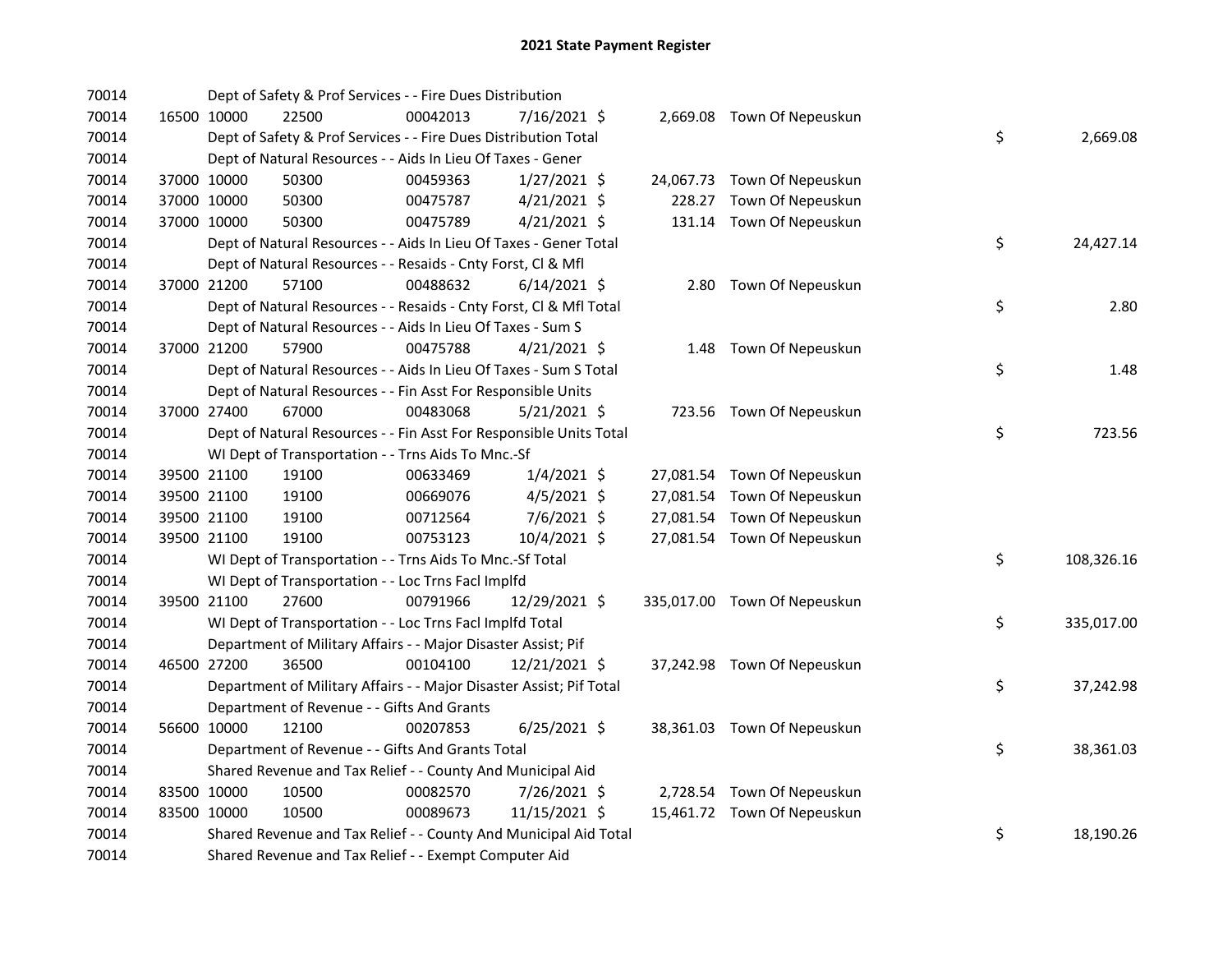| 70014       | 83500 10000 | 10900 | 00085069                                                      | 7/26/2021 \$ |        | 1.03 Town Of Nepeuskun |            |
|-------------|-------------|-------|---------------------------------------------------------------|--------------|--------|------------------------|------------|
| 70014       |             |       | Shared Revenue and Tax Relief - - Exempt Computer Aid Total   |              |        |                        | 1.03       |
| 70014       |             |       | Shared Revenue and Tax Relief - - Personal Property Aid       |              |        |                        |            |
| 70014       | 83500 10000 | 11100 | 00078256                                                      | 5/3/2021 \$  | 235.49 | Town Of Nepeuskun      |            |
| 70014       |             |       | Shared Revenue and Tax Relief - - Personal Property Aid Total |              |        |                        | 235.49     |
| 70014 Total |             |       |                                                               |              |        |                        | 565,198.01 |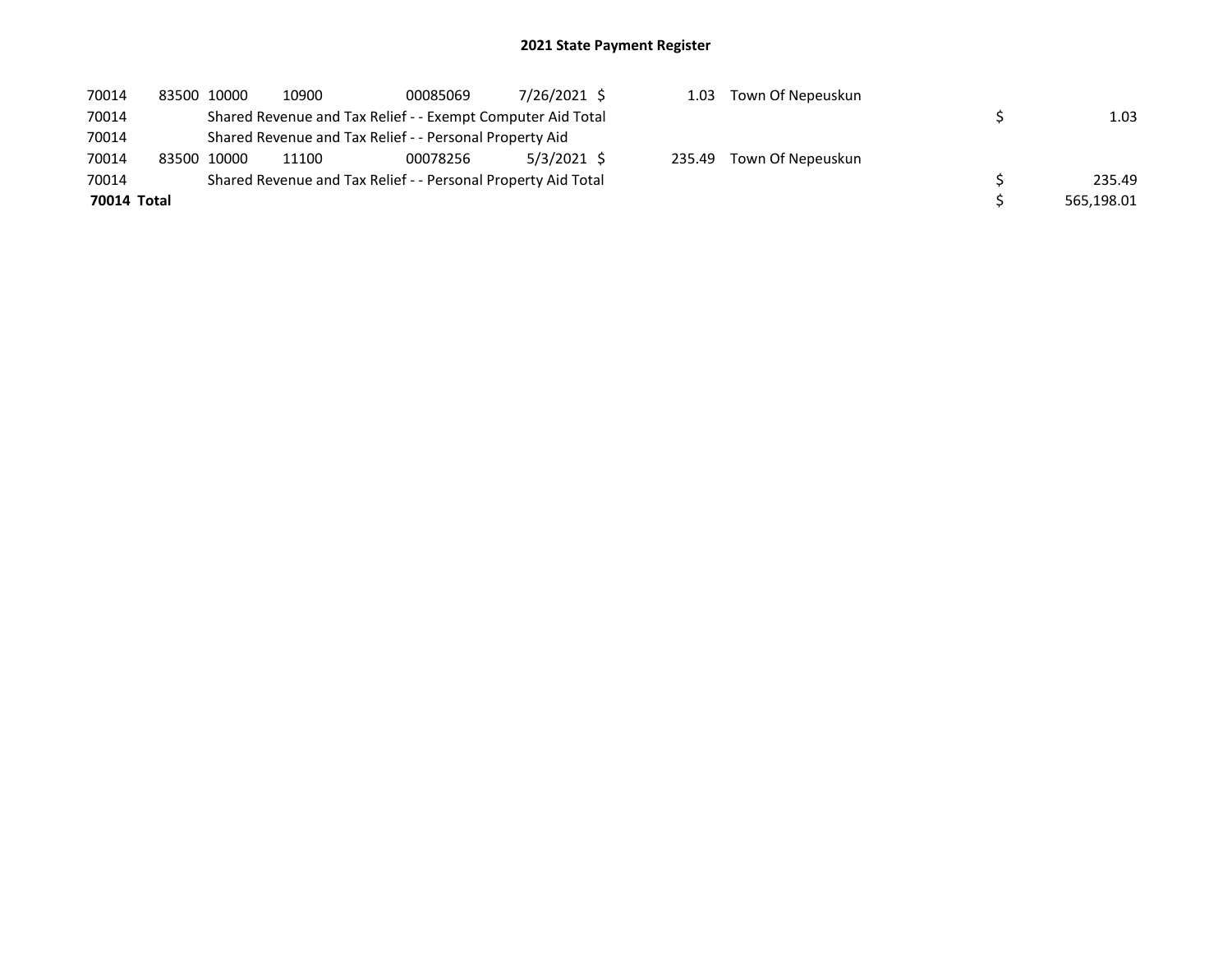| 70016 |             | Dept of Safety & Prof Services - - Fire Dues Distribution               |          |                |  |                         |    |            |
|-------|-------------|-------------------------------------------------------------------------|----------|----------------|--|-------------------------|----|------------|
| 70016 | 16500 10000 | 22500                                                                   | 00042020 | 7/16/2021 \$   |  | 11,118.37 Town Of Omro  |    |            |
| 70016 |             | Dept of Safety & Prof Services - - Fire Dues Distribution Total         |          |                |  |                         | \$ | 11,118.37  |
| 70016 |             | Environmental Improvement Prog - - Clean Water Fund Program Finan       |          |                |  |                         |    |            |
| 70016 | 32000 57300 | 16300                                                                   | 00000338 | $2/18/2021$ \$ |  | 391.52 Town Of Omro     |    |            |
| 70016 |             | Environmental Improvement Prog - - Clean Water Fund Program Finan Total |          |                |  |                         | \$ | 391.52     |
| 70016 |             | Dept of Natural Resources - - Aids In Lieu Of Taxes - Gener             |          |                |  |                         |    |            |
| 70016 | 37000 10000 | 50300                                                                   | 00459362 | $1/27/2021$ \$ |  | 11,972.98 Town Of Omro  |    |            |
| 70016 | 37000 10000 | 50300                                                                   | 00475748 | $4/21/2021$ \$ |  | 26.32 Town Of Omro      |    |            |
| 70016 |             | Dept of Natural Resources - - Aids In Lieu Of Taxes - Gener Total       |          |                |  |                         | \$ | 11,999.30  |
| 70016 |             | Dept of Natural Resources - - Resaids - Cnty Forst, Cl & Mfl            |          |                |  |                         |    |            |
| 70016 | 37000 21200 | 57100                                                                   | 00488633 | $6/14/2021$ \$ |  | 3.00 Town Of Omro       |    |            |
| 70016 |             | Dept of Natural Resources - - Resaids - Cnty Forst, Cl & Mfl Total      |          |                |  |                         | \$ | 3.00       |
| 70016 |             | Dept of Natural Resources - - Ea - Urban Nonpoint Source                |          |                |  |                         |    |            |
| 70016 | 37000 27400 | 65800                                                                   | 00501120 | $8/5/2021$ \$  |  | 20,559.25 Town Of Omro  |    |            |
| 70016 |             | Dept of Natural Resources - - Ea - Urban Nonpoint Source Total          |          |                |  |                         | \$ | 20,559.25  |
| 70016 |             | Dept of Natural Resources - - Fin Asst For Responsible Units            |          |                |  |                         |    |            |
| 70016 | 37000 27400 | 67000                                                                   | 00483711 | $5/21/2021$ \$ |  | 2,719.09 Town Of Omro   |    |            |
| 70016 |             | Dept of Natural Resources - - Fin Asst For Responsible Units Total      |          |                |  |                         | \$ | 2,719.09   |
| 70016 |             | Dept of Natural Resources - - Recycling Consolidation Grants            |          |                |  |                         |    |            |
| 70016 | 37000 27400 | 67300                                                                   | 00483711 | $5/21/2021$ \$ |  | 597.85 Town Of Omro     |    |            |
| 70016 |             | Dept of Natural Resources - - Recycling Consolidation Grants Total      |          |                |  |                         | \$ | 597.85     |
| 70016 |             | WI Dept of Transportation - - Trns Aids To Mnc.-Sf                      |          |                |  |                         |    |            |
| 70016 | 39500 21100 | 19100                                                                   | 00633470 | $1/4/2021$ \$  |  | 28,927.71 Town Of Omro  |    |            |
| 70016 | 39500 21100 | 19100                                                                   | 00669077 | $4/5/2021$ \$  |  | 28,927.71 Town Of Omro  |    |            |
| 70016 | 39500 21100 | 19100                                                                   | 00712565 | 7/6/2021 \$    |  | 28,927.71 Town Of Omro  |    |            |
| 70016 | 39500 21100 | 19100                                                                   | 00753124 | 10/4/2021 \$   |  | 28,927.71 Town Of Omro  |    |            |
| 70016 |             | WI Dept of Transportation - - Trns Aids To Mnc.-Sf Total                |          |                |  |                         | \$ | 115,710.84 |
| 70016 |             | Department of Revenue - - Gifts And Grants                              |          |                |  |                         |    |            |
| 70016 | 56600 10000 | 12100                                                                   | 00207854 | $6/25/2021$ \$ |  | 120,368.84 Town Of Omro |    |            |
| 70016 |             | Department of Revenue - - Gifts And Grants Total                        |          |                |  |                         | \$ | 120,368.84 |
| 70016 |             | Shared Revenue and Tax Relief - - County And Municipal Aid              |          |                |  |                         |    |            |
| 70016 | 83500 10000 | 10500                                                                   | 00082571 | $7/26/2021$ \$ |  | 1,812.02 Town Of Omro   |    |            |
| 70016 | 83500 10000 | 10500                                                                   | 00089674 | 11/15/2021 \$  |  | 19,329.08 Town Of Omro  |    |            |
| 70016 |             | Shared Revenue and Tax Relief - - County And Municipal Aid Total        |          |                |  |                         | \$ | 21,141.10  |
| 70016 |             | Shared Revenue and Tax Relief - - Exempt Computer Aid                   |          |                |  |                         |    |            |
| 70016 | 83500 10000 | 10900                                                                   | 00085070 | 7/26/2021 \$   |  | 56.12 Town Of Omro      |    |            |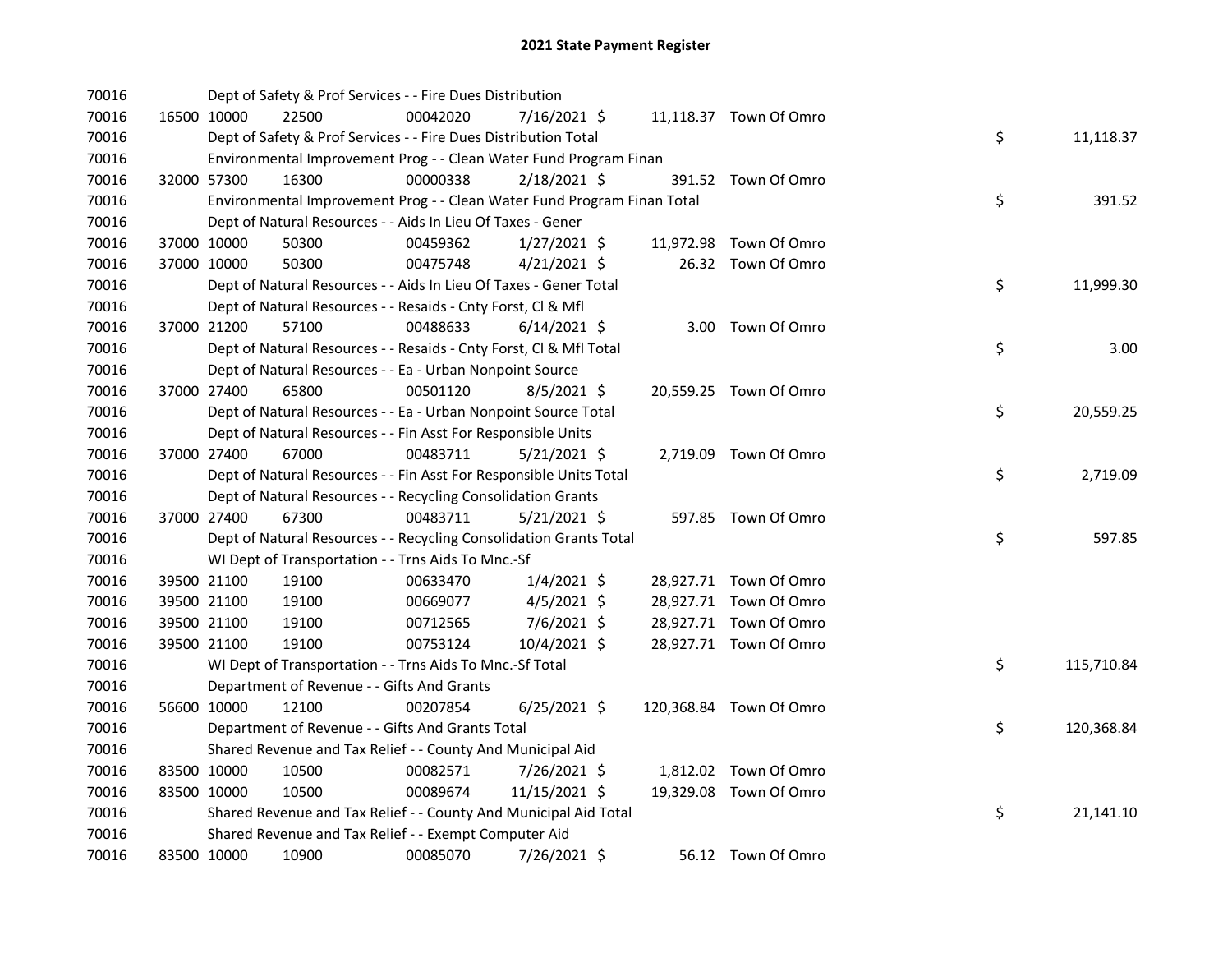| 70016       | Shared Revenue and Tax Relief - - Exempt Computer Aid Total |                                                                               |          |              |  |          |              |  |            |
|-------------|-------------------------------------------------------------|-------------------------------------------------------------------------------|----------|--------------|--|----------|--------------|--|------------|
| 70016       |                                                             | Shared Revenue and Tax Relief - - Personal Property Aid                       |          |              |  |          |              |  |            |
| 70016       | 83500 10000                                                 | 11100                                                                         | 00078257 | 5/3/2021 \$  |  | 307.07   | Town Of Omro |  |            |
| 70016       |                                                             | Shared Revenue and Tax Relief - - Personal Property Aid Total                 |          | 307.07       |  |          |              |  |            |
| 70016       |                                                             | Shared Revenue and Tax Relief - - State Aid; Video Service Provider Fee       |          |              |  |          |              |  |            |
| 70016       | 83500 10000                                                 | 11200                                                                         | 00083295 | 7/26/2021 \$ |  | 3.115.59 | Town Of Omro |  |            |
| 70016       | 83500 10000                                                 | 11200                                                                         | 00087040 | 9/27/2021 \$ |  | 236.10   | Town Of Omro |  |            |
| 70016       |                                                             | Shared Revenue and Tax Relief - - State Aid; Video Service Provider Fee Total |          |              |  |          |              |  | 3.351.69   |
| 70016 Total |                                                             |                                                                               |          |              |  |          |              |  | 308.324.04 |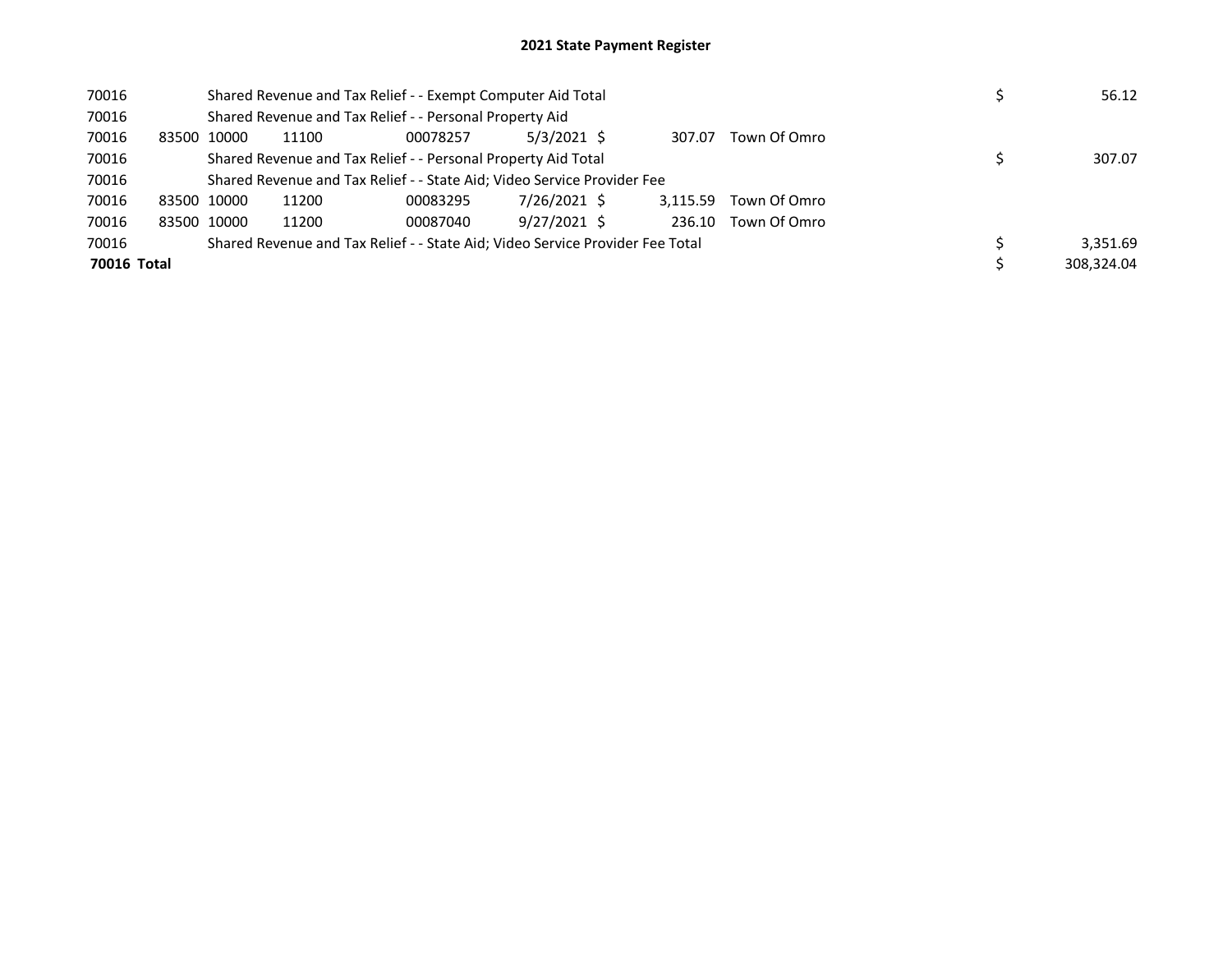| 70018 |             |             | Dept of Safety & Prof Services - - Fire Dues Distribution          |          |                |  |                            |    |            |
|-------|-------------|-------------|--------------------------------------------------------------------|----------|----------------|--|----------------------------|----|------------|
| 70018 |             | 16500 10000 | 22500                                                              | 00042022 | 7/16/2021 \$   |  | 13,095.60 Town Of Oshkosh  |    |            |
| 70018 |             |             | Dept of Safety & Prof Services - - Fire Dues Distribution Total    |          |                |  |                            | \$ | 13,095.60  |
| 70018 |             |             | Dept of Natural Resources - - Aids In Lieu Of Taxes - Gener        |          |                |  |                            |    |            |
| 70018 |             | 37000 10000 | 50300                                                              | 00459402 | 1/26/2021 \$   |  | 26,372.87 Town Of Oshkosh  |    |            |
| 70018 |             |             | Dept of Natural Resources - - Aids In Lieu Of Taxes - Gener Total  |          |                |  |                            | \$ | 26,372.87  |
| 70018 |             |             | Dept of Natural Resources - - Taxes & Assessmts-Conserv Fund       |          |                |  |                            |    |            |
| 70018 |             | 37000 21200 | 16900                                                              | 00459223 | 1/28/2021 \$   |  | 6.00 Town Of Oshkosh       |    |            |
| 70018 |             |             | Dept of Natural Resources - - Taxes & Assessmts-Conserv Fund Total |          |                |  |                            | \$ | 6.00       |
| 70018 |             |             | Dept of Natural Resources - - Aids In Lieu Of Taxes - Sum S        |          |                |  |                            |    |            |
| 70018 |             | 37000 21200 | 57900                                                              | 00476689 | $4/21/2021$ \$ |  | 0.02 Town Of Oshkosh       |    |            |
| 70018 |             | 37000 21200 | 57900                                                              | 00476690 | $4/21/2021$ \$ |  | 14.17 Town Of Oshkosh      |    |            |
| 70018 |             |             | Dept of Natural Resources - - Aids In Lieu Of Taxes - Sum S Total  |          |                |  |                            | \$ | 14.19      |
| 70018 |             |             | Dept of Natural Resources - - Fin Asst For Responsible Units       |          |                |  |                            |    |            |
| 70018 |             | 37000 27400 | 67000                                                              | 00483617 | $5/21/2021$ \$ |  | 9,612.30 Town Of Oshkosh   |    |            |
| 70018 |             |             | Dept of Natural Resources - - Fin Asst For Responsible Units Total |          |                |  |                            | \$ | 9,612.30   |
| 70018 |             |             | WI Dept of Transportation - - Trns Aids To Mnc.-Sf                 |          |                |  |                            |    |            |
| 70018 |             | 39500 21100 | 19100                                                              | 00633471 | $1/4/2021$ \$  |  | 18,231.75 Town Of Oshkosh  |    |            |
| 70018 |             | 39500 21100 | 19100                                                              | 00669078 | $4/5/2021$ \$  |  | 18,231.75 Town Of Oshkosh  |    |            |
| 70018 |             | 39500 21100 | 19100                                                              | 00712566 | 7/6/2021 \$    |  | 18,231.75 Town Of Oshkosh  |    |            |
| 70018 |             | 39500 21100 | 19100                                                              | 00753125 | 10/4/2021 \$   |  | 18,231.75 Town Of Oshkosh  |    |            |
| 70018 |             |             | WI Dept of Transportation - - Trns Aids To Mnc.-Sf Total           |          |                |  |                            | \$ | 72,927.00  |
| 70018 |             |             | WI Dept of Transportation - - Loc Trns Facl Implfd                 |          |                |  |                            |    |            |
| 70018 |             | 39500 21100 | 27600                                                              | 00747047 | 9/17/2021 \$   |  | 458,941.74 Town Of Oshkosh |    |            |
| 70018 |             |             | WI Dept of Transportation - - Loc Trns Facl Implfd Total           |          |                |  |                            | \$ | 458,941.74 |
| 70018 |             |             | Department of Revenue - - Gifts And Grants                         |          |                |  |                            |    |            |
| 70018 |             | 56600 10000 | 12100                                                              | 00207855 | $6/25/2021$ \$ |  | 129,318.00 Town Of Oshkosh |    |            |
| 70018 |             |             | Department of Revenue - - Gifts And Grants Total                   |          |                |  |                            | \$ | 129,318.00 |
| 70018 |             |             | Shared Revenue and Tax Relief - - County And Municipal Aid         |          |                |  |                            |    |            |
| 70018 |             | 83500 10000 | 10500                                                              | 00082572 | 7/26/2021 \$   |  | 9,421.32 Town Of Oshkosh   |    |            |
| 70018 | 83500 10000 |             | 10500                                                              | 00089675 | 11/15/2021 \$  |  | 53,387.51 Town Of Oshkosh  |    |            |
| 70018 |             |             | Shared Revenue and Tax Relief - - County And Municipal Aid Total   |          |                |  |                            | \$ | 62,808.83  |
| 70018 |             |             | Shared Revenue and Tax Relief - - Exempt Computer Aid              |          |                |  |                            |    |            |
| 70018 | 83500 10000 |             | 10900                                                              | 00085071 | 7/26/2021 \$   |  | 83.14 Town Of Oshkosh      |    |            |
| 70018 |             |             | Shared Revenue and Tax Relief - - Exempt Computer Aid Total        |          |                |  |                            | \$ | 83.14      |
| 70018 |             |             | Shared Revenue and Tax Relief - - Utility Aid                      |          |                |  |                            |    |            |
| 70018 |             | 83500 10000 | 11000                                                              | 00082572 | 7/26/2021 \$   |  | 3,039.97 Town Of Oshkosh   |    |            |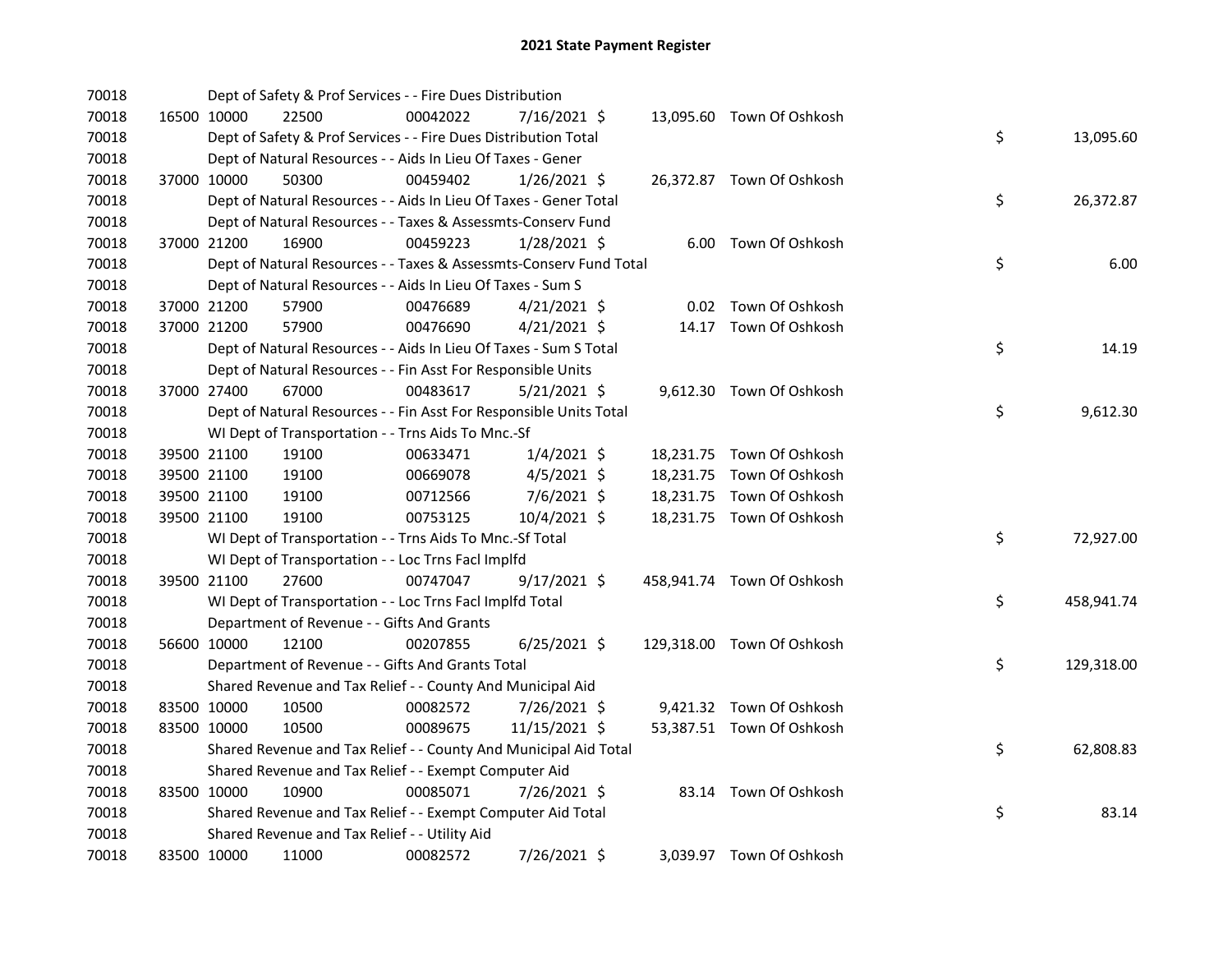| 70018       | 83500 10000 | 11000                                                                         | 00089675 | 11/15/2021 \$ | 17.458.77 | Town Of Oshkosh |            |
|-------------|-------------|-------------------------------------------------------------------------------|----------|---------------|-----------|-----------------|------------|
| 70018       |             | Shared Revenue and Tax Relief - - Utility Aid Total                           |          |               |           |                 | 20,498.74  |
| 70018       |             | Shared Revenue and Tax Relief - - Personal Property Aid                       |          |               |           |                 |            |
| 70018       | 83500 10000 | 11100                                                                         | 00078258 | $5/3/2021$ \$ | 3.050.35  | Town Of Oshkosh |            |
| 70018       |             | Shared Revenue and Tax Relief - - Personal Property Aid Total                 |          |               |           |                 | 3,050.35   |
| 70018       |             | Shared Revenue and Tax Relief - - State Aid; Video Service Provider Fee       |          |               |           |                 |            |
| 70018       | 83500 10000 | 11200                                                                         | 00083296 | 7/26/2021 \$  | 7.566.46  | Town Of Oshkosh |            |
| 70018       |             | Shared Revenue and Tax Relief - - State Aid; Video Service Provider Fee Total |          |               |           |                 | 7,566.46   |
| 70018       |             | Shared Revenue and Tax Relief - - Payments For Municipal Svcs                 |          |               |           |                 |            |
| 70018       | 83500 10000 | 50100                                                                         | 00073847 | $2/1/2021$ \$ | 55.76     | Town Of Oshkosh |            |
| 70018       |             | Shared Revenue and Tax Relief - - Payments For Municipal Svcs Total           |          |               |           |                 | 55.76      |
| 70018 Total |             |                                                                               |          |               |           |                 | 804.350.98 |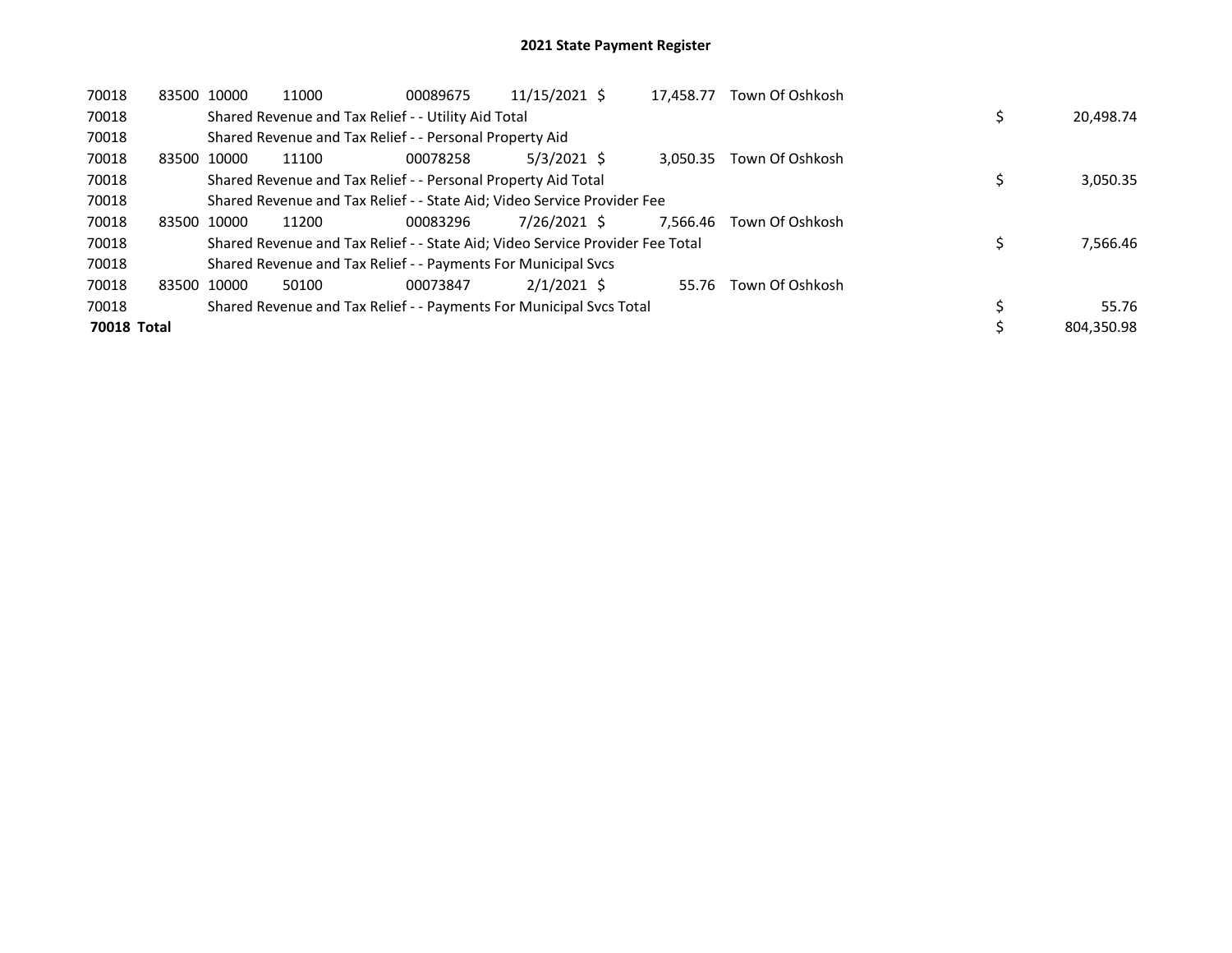| 70020       |             |             | Dept of Safety & Prof Services - - Fire Dues Distribution          |          |                |  |                          |    |            |
|-------------|-------------|-------------|--------------------------------------------------------------------|----------|----------------|--|--------------------------|----|------------|
| 70020       |             | 16500 10000 | 22500                                                              | 00042023 | 7/16/2021 \$   |  | 6,820.50 Town Of Poygan  |    |            |
| 70020       |             |             | Dept of Safety & Prof Services - - Fire Dues Distribution Total    |          |                |  |                          | \$ | 6,820.50   |
| 70020       |             |             | Dept of Natural Resources - - Aids In Lieu Of Taxes - Gener        |          |                |  |                          |    |            |
| 70020       |             | 37000 10000 | 50300                                                              | 00459376 | $1/27/2021$ \$ |  | 54,240.35 Town Of Poygan |    |            |
| 70020       |             | 37000 10000 | 50300                                                              | 00475976 | $4/21/2021$ \$ |  | 40.00 Town Of Poygan     |    |            |
| 70020       |             |             | Dept of Natural Resources - - Aids In Lieu Of Taxes - Gener Total  |          |                |  |                          | \$ | 54,280.35  |
| 70020       |             |             | Dept of Natural Resources - - Resaids - Cnty Forst, Cl & Mfl       |          |                |  |                          |    |            |
| 70020       |             | 37000 21200 | 57100                                                              | 00488634 | $6/14/2021$ \$ |  | 51.61 Town Of Poygan     |    |            |
| 70020       |             |             | Dept of Natural Resources - - Resaids - Cnty Forst, Cl & Mfl Total |          |                |  |                          | \$ | 51.61      |
| 70020       |             |             | Dept of Natural Resources - - Aids In Lieu Of Taxes - Sum S        |          |                |  |                          |    |            |
| 70020       |             | 37000 21200 | 57900                                                              | 00475975 | $4/21/2021$ \$ |  | 175.78 Town Of Poygan    |    |            |
| 70020       |             |             | Dept of Natural Resources - - Aids In Lieu Of Taxes - Sum S Total  |          |                |  |                          | \$ | 175.78     |
| 70020       |             |             | Dept of Natural Resources - - Fin Asst For Responsible Units       |          |                |  |                          |    |            |
| 70020       |             | 37000 27400 | 67000                                                              | 00483870 | $5/21/2021$ \$ |  | 1,824.35 Town Of Poygan  |    |            |
| 70020       |             |             | Dept of Natural Resources - - Fin Asst For Responsible Units Total |          |                |  |                          | \$ | 1,824.35   |
| 70020       |             |             | WI Dept of Transportation - - Trns Aids To Mnc.-Sf                 |          |                |  |                          |    |            |
| 70020       |             | 39500 21100 | 19100                                                              | 00633472 | $1/4/2021$ \$  |  | 22,929.30 Town Of Poygan |    |            |
| 70020       |             | 39500 21100 | 19100                                                              | 00669079 | $4/5/2021$ \$  |  | 22,929.30 Town Of Poygan |    |            |
| 70020       |             | 39500 21100 | 19100                                                              | 00712567 | 7/6/2021 \$    |  | 22,929.30 Town Of Poygan |    |            |
| 70020       |             | 39500 21100 | 19100                                                              | 00753126 | 10/4/2021 \$   |  | 22,929.30 Town Of Poygan |    |            |
| 70020       |             |             | WI Dept of Transportation - - Trns Aids To Mnc.-Sf Total           |          |                |  |                          | \$ | 91,717.20  |
| 70020       |             |             | Department of Revenue - - Gifts And Grants                         |          |                |  |                          |    |            |
| 70020       |             | 56600 10000 | 12100                                                              | 00207856 | $6/25/2021$ \$ |  | 70,860.61 Town Of Poygan |    |            |
| 70020       |             |             | Department of Revenue - - Gifts And Grants Total                   |          |                |  |                          | \$ | 70,860.61  |
| 70020       |             |             | Shared Revenue and Tax Relief - - County And Municipal Aid         |          |                |  |                          |    |            |
| 70020       | 83500 10000 |             | 10500                                                              | 00082573 | 7/26/2021 \$   |  | 1,734.38 Town Of Poygan  |    |            |
| 70020       | 83500 10000 |             | 10500                                                              | 00089676 | 11/15/2021 \$  |  | 9,828.17 Town Of Poygan  |    |            |
| 70020       |             |             | Shared Revenue and Tax Relief - - County And Municipal Aid Total   |          |                |  |                          | \$ | 11,562.55  |
| 70020       |             |             | Shared Revenue and Tax Relief - - Exempt Computer Aid              |          |                |  |                          |    |            |
| 70020       | 83500 10000 |             | 10900                                                              | 00085072 | 7/26/2021 \$   |  | 7.27 Town Of Poygan      |    |            |
| 70020       |             |             | Shared Revenue and Tax Relief - - Exempt Computer Aid Total        |          |                |  |                          | \$ | 7.27       |
| 70020       |             |             | Shared Revenue and Tax Relief - - Personal Property Aid            |          |                |  |                          |    |            |
| 70020       | 83500 10000 |             | 11100                                                              | 00078259 | $5/3/2021$ \$  |  | 107.23 Town Of Poygan    |    |            |
| 70020       |             |             | Shared Revenue and Tax Relief - - Personal Property Aid Total      |          |                |  |                          | \$ | 107.23     |
| 70020 Total |             |             |                                                                    |          |                |  |                          | \$ | 237,407.45 |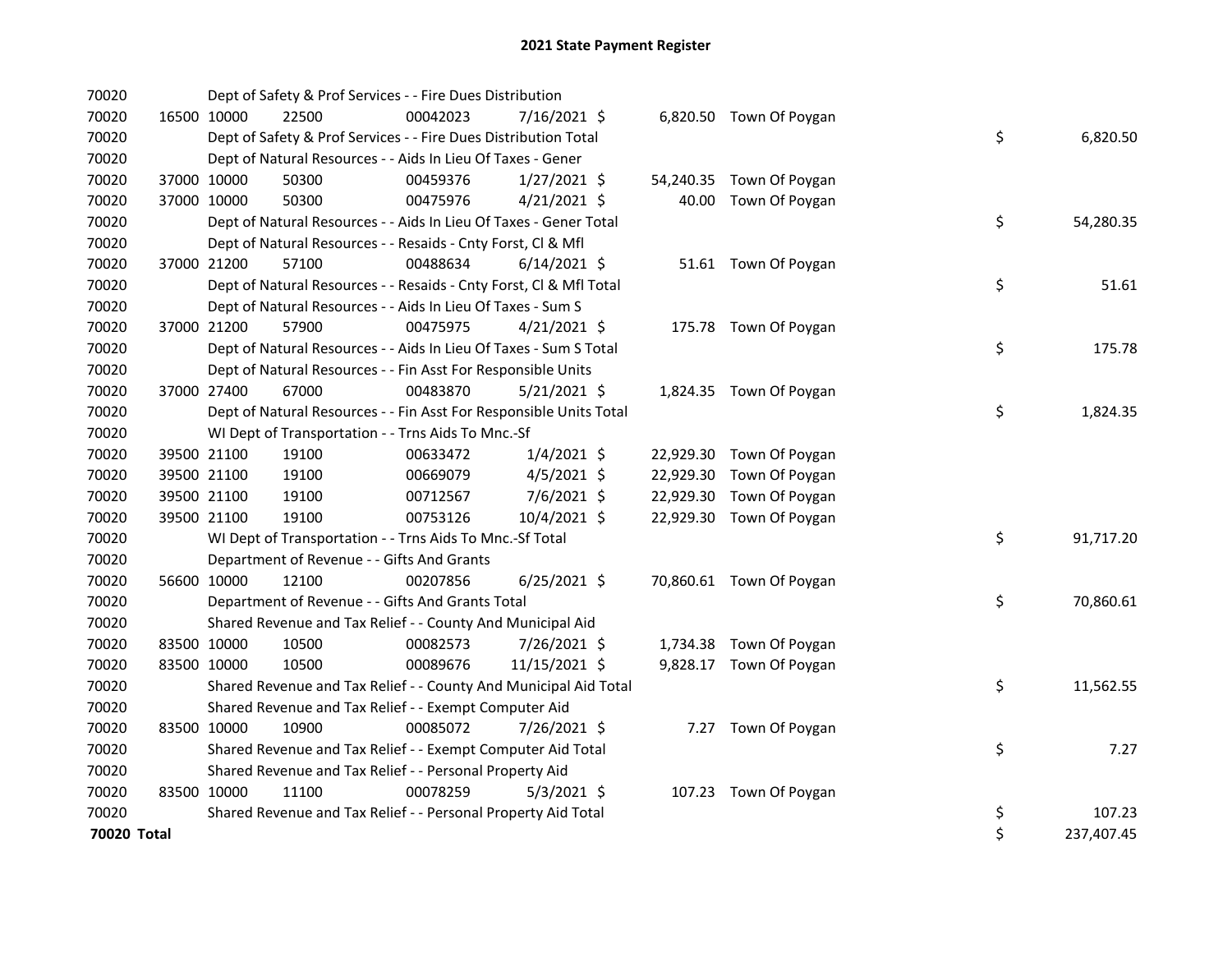| 70022 |             | Dept of Safety & Prof Services - - Fire Dues Distribution           |          |                |        |                            |    |            |
|-------|-------------|---------------------------------------------------------------------|----------|----------------|--------|----------------------------|----|------------|
| 70022 | 16500 10000 | 22500                                                               | 00042024 | 7/16/2021 \$   |        | 6,039.19 Town Of Rushford  |    |            |
| 70022 |             | Dept of Safety & Prof Services - - Fire Dues Distribution Total     |          |                |        |                            | \$ | 6,039.19   |
| 70022 |             | Dept of Natural Resources - - Aids In Lieu Of Taxes - Gener         |          |                |        |                            |    |            |
| 70022 | 37000 10000 | 50300                                                               | 00459372 | $1/27/2021$ \$ |        | 16,868.28 Town Of Rushford |    |            |
| 70022 | 37000 10000 | 50300                                                               | 00475923 | $4/21/2021$ \$ | 259.21 | Town Of Rushford           |    |            |
| 70022 | 37000 10000 | 50300                                                               | 00475925 | $4/21/2021$ \$ | 1.79   | Town Of Rushford           |    |            |
| 70022 |             | Dept of Natural Resources - - Aids In Lieu Of Taxes - Gener Total   |          |                |        |                            | \$ | 17,129.28  |
| 70022 |             | Dept of Natural Resources - - Resaids - Cnty Forst, Cl & Mfl        |          |                |        |                            |    |            |
| 70022 | 37000 21200 | 57100                                                               | 00488635 | $6/14/2021$ \$ |        | 7.80 Town Of Rushford      |    |            |
| 70022 |             | Dept of Natural Resources - - Resaids - Cnty Forst, CI & Mfl Total  |          |                |        |                            | \$ | 7.80       |
| 70022 |             | Dept of Natural Resources - - Aids In Lieu Of Taxes - Sum S         |          |                |        |                            |    |            |
| 70022 | 37000 21200 | 57900                                                               | 00475924 | $4/21/2021$ \$ |        | 37.23 Town Of Rushford     |    |            |
| 70022 |             | Dept of Natural Resources - - Aids In Lieu Of Taxes - Sum S Total   |          |                |        |                            | \$ | 37.23      |
| 70022 |             | Dept of Natural Resources - - Fin Asst For Responsible Units        |          |                |        |                            |    |            |
| 70022 | 37000 27400 | 67000                                                               | 00483591 | $5/21/2021$ \$ |        | 2,888.68 Town Of Rushford  |    |            |
| 70022 |             | Dept of Natural Resources - - Fin Asst For Responsible Units Total  |          |                |        |                            | \$ | 2,888.68   |
| 70022 |             | WI Dept of Transportation - - Trns Aids To Mnc.-Sf                  |          |                |        |                            |    |            |
| 70022 | 39500 21100 | 19100                                                               | 00633473 | $1/4/2021$ \$  |        | 30,905.28 Town Of Rushford |    |            |
| 70022 | 39500 21100 | 19100                                                               | 00669080 | $4/5/2021$ \$  |        | 30,905.28 Town Of Rushford |    |            |
| 70022 | 39500 21100 | 19100                                                               | 00712568 | 7/6/2021 \$    |        | 30,905.28 Town Of Rushford |    |            |
| 70022 | 39500 21100 | 19100                                                               | 00753127 | 10/4/2021 \$   |        | 30,905.28 Town Of Rushford |    |            |
| 70022 |             | WI Dept of Transportation - - Trns Aids To Mnc.-Sf Total            |          |                |        |                            | \$ | 123,621.12 |
| 70022 |             | Department of Military Affairs - - Major Disaster Assist; Pif       |          |                |        |                            |    |            |
| 70022 | 46500 27200 | 36500                                                               | 00104101 | 12/21/2021 \$  |        | 54,301.77 Town Of Rushford |    |            |
| 70022 |             | Department of Military Affairs - - Major Disaster Assist; Pif Total |          |                |        |                            | \$ | 54,301.77  |
| 70022 |             | Department of Revenue - - Gifts And Grants                          |          |                |        |                            |    |            |
| 70022 | 56600 10000 | 12100                                                               | 00207857 | $6/25/2021$ \$ |        | 85,357.21 Town Of Rushford |    |            |
| 70022 |             | Department of Revenue - - Gifts And Grants Total                    |          |                |        |                            | \$ | 85,357.21  |
| 70022 |             | Shared Revenue and Tax Relief - - County And Municipal Aid          |          |                |        |                            |    |            |
| 70022 | 83500 10000 | 10500                                                               | 00082574 | 7/26/2021 \$   |        | 4,659.03 Town Of Rushford  |    |            |
| 70022 | 83500 10000 | 10500                                                               | 00089677 | 11/15/2021 \$  |        | 26,401.17 Town Of Rushford |    |            |
| 70022 |             | Shared Revenue and Tax Relief - - County And Municipal Aid Total    |          |                |        |                            | \$ | 31,060.20  |
| 70022 |             | Shared Revenue and Tax Relief - - Exempt Computer Aid               |          |                |        |                            |    |            |
| 70022 | 83500 10000 | 10900                                                               | 00085073 | 7/26/2021 \$   |        | 27.02 Town Of Rushford     |    |            |
| 70022 |             | Shared Revenue and Tax Relief - - Exempt Computer Aid Total         |          |                |        |                            | \$ | 27.02      |
| 70022 |             | Shared Revenue and Tax Relief - - Personal Property Aid             |          |                |        |                            |    |            |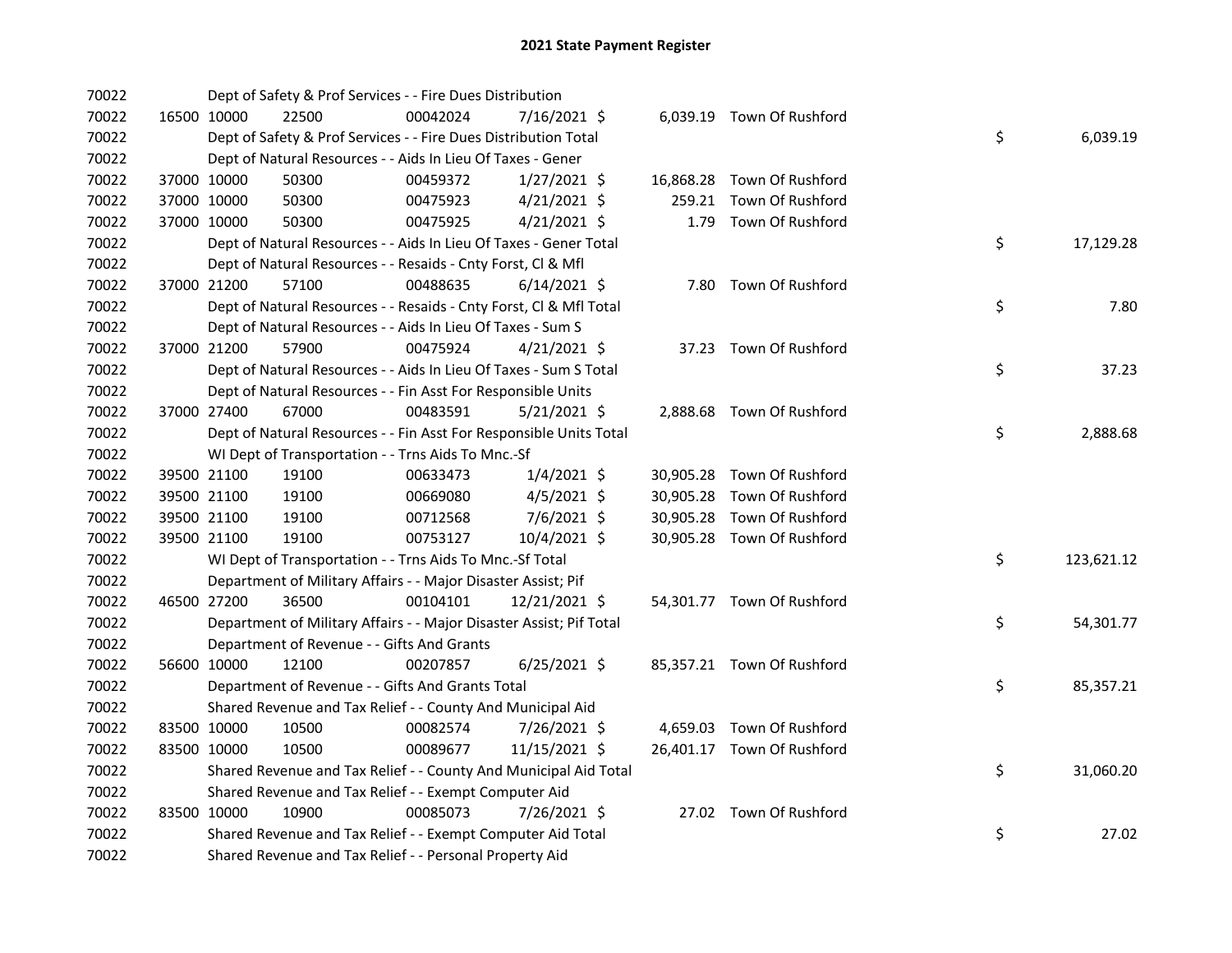| 70022       | 83500 10000 | 11100                                                         | 00078260 | 5/3/2021 \$ | 690.21 Town Of Rushford |            |
|-------------|-------------|---------------------------------------------------------------|----------|-------------|-------------------------|------------|
| 70022       |             | Shared Revenue and Tax Relief - - Personal Property Aid Total |          |             |                         | 690.21     |
| 70022 Total |             |                                                               |          |             |                         | 321.159.71 |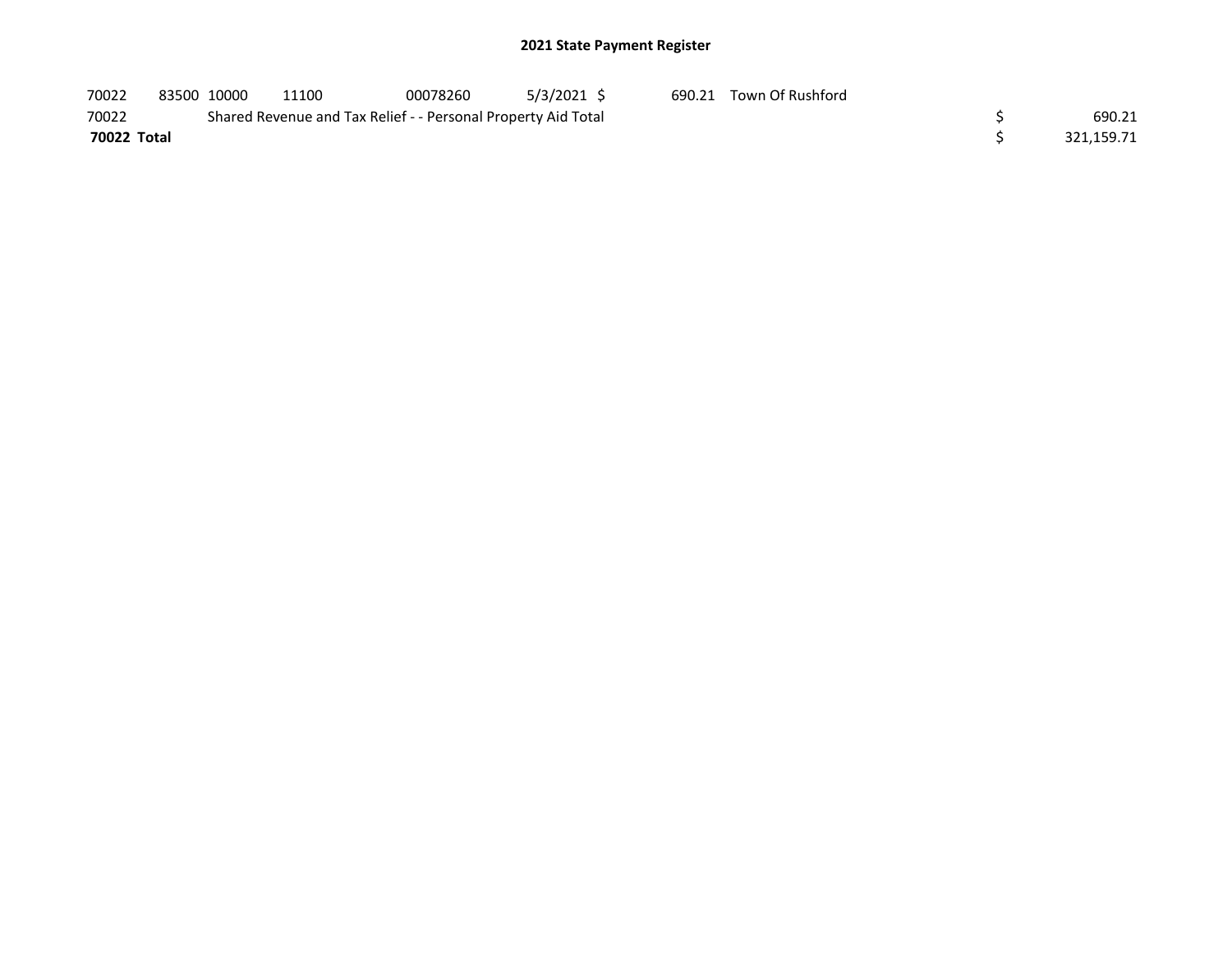| 70024 |             |             | Dept of Safety & Prof Services - - Fire Dues Distribution           |          |                |  |                         |    |            |
|-------|-------------|-------------|---------------------------------------------------------------------|----------|----------------|--|-------------------------|----|------------|
| 70024 |             | 16500 10000 | 22500                                                               | 00042025 | 7/16/2021 \$   |  | 6,113.29 Town Of Utica  |    |            |
| 70024 |             |             | Dept of Safety & Prof Services - - Fire Dues Distribution Total     |          |                |  |                         | \$ | 6,113.29   |
| 70024 |             |             | Dept of Natural Resources - - Aids In Lieu Of Taxes - Gener         |          |                |  |                         |    |            |
| 70024 |             | 37000 10000 | 50300                                                               | 00459368 | $1/27/2021$ \$ |  | 2,671.87 Town Of Utica  |    |            |
| 70024 |             | 37000 10000 | 50300                                                               | 00475883 | $4/21/2021$ \$ |  | 36.00 Town Of Utica     |    |            |
| 70024 |             |             | Dept of Natural Resources - - Aids In Lieu Of Taxes - Gener Total   |          |                |  |                         | \$ | 2,707.87   |
| 70024 |             |             | Dept of Natural Resources - - Resaids - Cnty Forst, Cl & Mfl        |          |                |  |                         |    |            |
| 70024 |             | 37000 21200 | 57100                                                               | 00488636 | $6/14/2021$ \$ |  | 2.00 Town Of Utica      |    |            |
| 70024 |             |             | Dept of Natural Resources - - Resaids - Cnty Forst, Cl & Mfl Total  |          |                |  |                         | \$ | 2.00       |
| 70024 |             |             | Dept of Natural Resources - - Fin Asst For Responsible Units        |          |                |  |                         |    |            |
| 70024 |             | 37000 27400 | 67000                                                               | 00483455 | $5/21/2021$ \$ |  | 2,897.40 Town Of Utica  |    |            |
| 70024 |             |             | Dept of Natural Resources - - Fin Asst For Responsible Units Total  |          |                |  |                         | \$ | 2,897.40   |
| 70024 |             |             | WI Dept of Transportation - - Trns Aids To Mnc.-Sf                  |          |                |  |                         |    |            |
| 70024 |             | 39500 21100 | 19100                                                               | 00633474 | $1/4/2021$ \$  |  | 30,130.02 Town Of Utica |    |            |
| 70024 |             | 39500 21100 | 19100                                                               | 00669081 | $4/5/2021$ \$  |  | 30,130.02 Town Of Utica |    |            |
| 70024 |             | 39500 21100 | 19100                                                               | 00712569 | $7/6/2021$ \$  |  | 30,130.02 Town Of Utica |    |            |
| 70024 |             | 39500 21100 | 19100                                                               | 00753128 | 10/4/2021 \$   |  | 30,130.02 Town Of Utica |    |            |
| 70024 |             |             | WI Dept of Transportation - - Trns Aids To Mnc.-Sf Total            |          |                |  |                         | \$ | 120,520.08 |
| 70024 |             |             | WI Dept of Transportation - - Loc Rd Imp Prg St Fd                  |          |                |  |                         |    |            |
| 70024 |             | 39500 21100 | 27800                                                               | 00775086 | 11/19/2021 \$  |  | 45,100.00 Town Of Utica |    |            |
| 70024 |             |             | WI Dept of Transportation - - Loc Rd Imp Prg St Fd Total            |          |                |  |                         | \$ | 45,100.00  |
| 70024 |             |             | Department of Military Affairs - - Major Disaster Assist; Pif       |          |                |  |                         |    |            |
| 70024 |             | 46500 27200 | 36500                                                               | 00102154 | 11/2/2021 \$   |  | 26,335.92 Town Of Utica |    |            |
| 70024 |             |             | Department of Military Affairs - - Major Disaster Assist; Pif Total |          |                |  |                         | \$ | 26,335.92  |
| 70024 |             |             | Department of Revenue - - Gifts And Grants                          |          |                |  |                         |    |            |
| 70024 |             | 56600 10000 | 12100                                                               | 00207858 | $6/25/2021$ \$ |  | 70,337.27 Town Of Utica |    |            |
| 70024 |             |             | Department of Revenue - - Gifts And Grants Total                    |          |                |  |                         | \$ | 70,337.27  |
| 70024 |             |             | Shared Revenue and Tax Relief - - County And Municipal Aid          |          |                |  |                         |    |            |
| 70024 |             | 83500 10000 | 10500                                                               | 00082575 | 7/26/2021 \$   |  | 2,161.15 Town Of Utica  |    |            |
| 70024 | 83500 10000 |             | 10500                                                               | 00089678 | 11/15/2021 \$  |  | 12,246.49 Town Of Utica |    |            |
| 70024 |             |             | Shared Revenue and Tax Relief - - County And Municipal Aid Total    |          |                |  |                         | \$ | 14,407.64  |
| 70024 |             |             | Shared Revenue and Tax Relief - - Exempt Computer Aid               |          |                |  |                         |    |            |
| 70024 |             | 83500 10000 | 10900                                                               | 00085074 | 7/26/2021 \$   |  | 406.35 Town Of Utica    |    |            |
| 70024 |             |             | Shared Revenue and Tax Relief - - Exempt Computer Aid Total         |          |                |  |                         | \$ | 406.35     |
| 70024 |             |             | Shared Revenue and Tax Relief - - Personal Property Aid             |          |                |  |                         |    |            |
| 70024 |             | 83500 10000 | 11100                                                               | 00078261 | $5/3/2021$ \$  |  | 2,508.44 Town Of Utica  |    |            |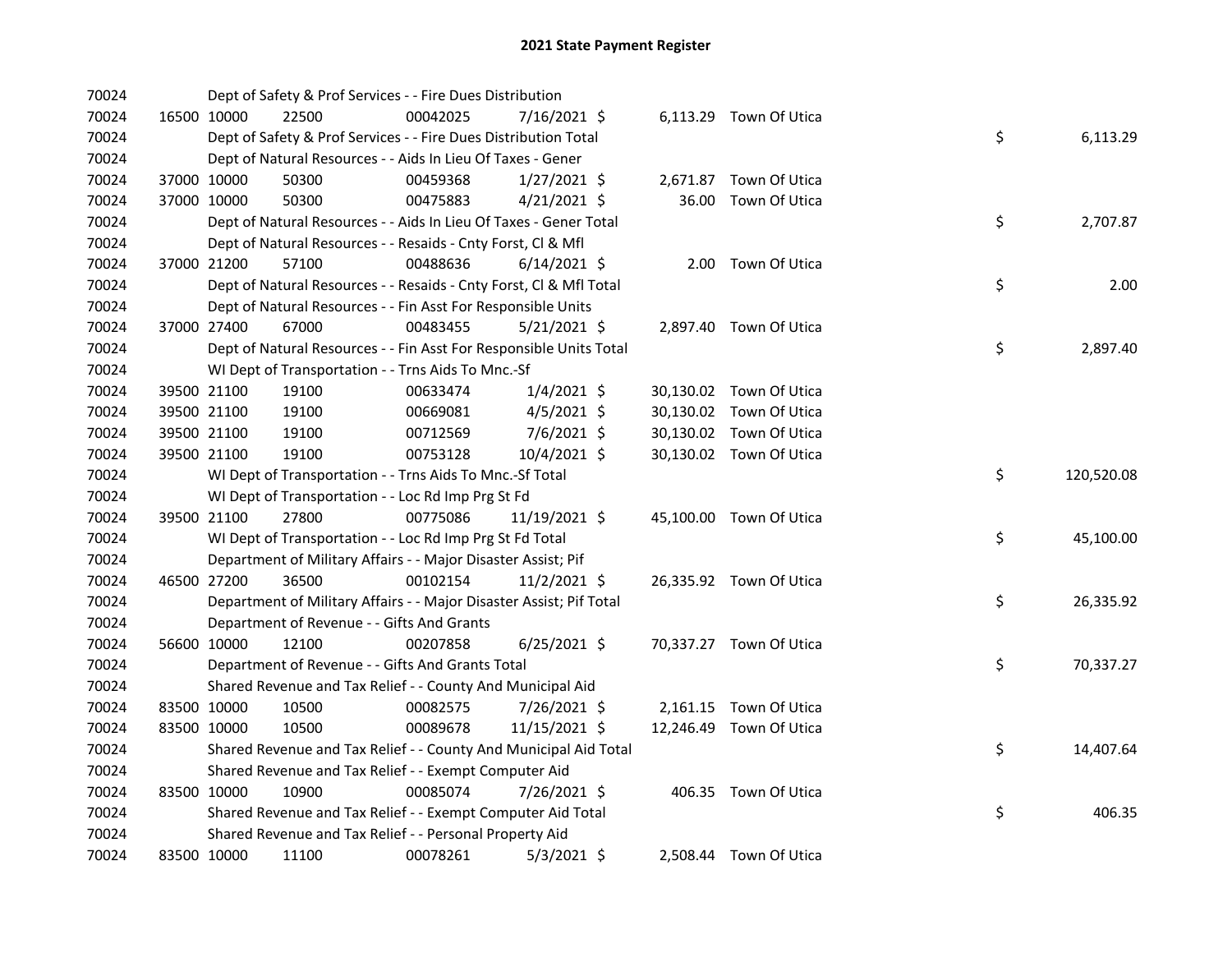| 70024       | Shared Revenue and Tax Relief - - Personal Property Aid Total | 2,508.44   |
|-------------|---------------------------------------------------------------|------------|
| 70024 Total |                                                               | 291,336.26 |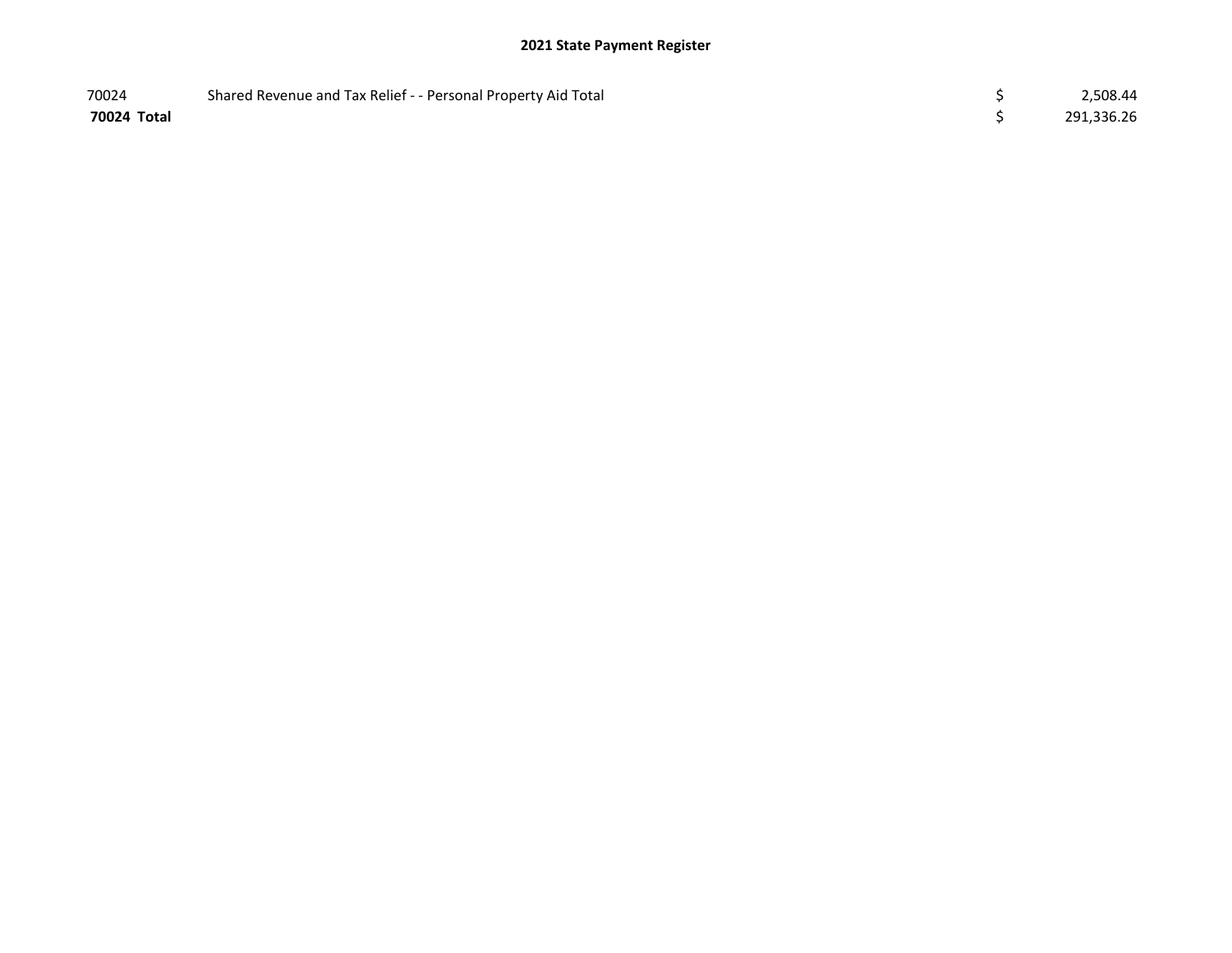| 70026 |             |             | Dept of Safety & Prof Services - - Fire Dues Distribution               |          |                |  |                           |    |           |
|-------|-------------|-------------|-------------------------------------------------------------------------|----------|----------------|--|---------------------------|----|-----------|
| 70026 |             | 16500 10000 | 22500                                                                   | 00042026 | 7/16/2021 \$   |  | 10,396.53 Town Of Vinland |    |           |
| 70026 |             |             | Dept of Safety & Prof Services - - Fire Dues Distribution Total         |          |                |  |                           | \$ | 10,396.53 |
| 70026 |             |             | Dept of Natural Resources - - Fin Asst For Responsible Units            |          |                |  |                           |    |           |
| 70026 |             | 37000 27400 | 67000                                                                   | 00483640 | $5/21/2021$ \$ |  | 2,698.48 Town Of Vinland  |    |           |
| 70026 |             |             | Dept of Natural Resources - - Fin Asst For Responsible Units Total      |          |                |  |                           | \$ | 2,698.48  |
| 70026 |             |             | Dept of Natural Resources - - Recycling Consolidation Grants            |          |                |  |                           |    |           |
| 70026 |             | 37000 27400 | 67300                                                                   | 00483640 | $5/21/2021$ \$ |  | 446.39 Town Of Vinland    |    |           |
| 70026 |             |             | Dept of Natural Resources - - Recycling Consolidation Grants Total      |          |                |  |                           | \$ | 446.39    |
| 70026 |             |             | WI Dept of Transportation - - Trns Aids To Mnc.-Sf                      |          |                |  |                           |    |           |
| 70026 |             | 39500 21100 | 19100                                                                   | 00633475 | $1/4/2021$ \$  |  | 23,198.67 Town Of Vinland |    |           |
| 70026 |             | 39500 21100 | 19100                                                                   | 00669082 | $4/5/2021$ \$  |  | 23,198.67 Town Of Vinland |    |           |
| 70026 |             | 39500 21100 | 19100                                                                   | 00712570 | 7/6/2021 \$    |  | 23,198.67 Town Of Vinland |    |           |
| 70026 |             | 39500 21100 | 19100                                                                   | 00753129 | 10/4/2021 \$   |  | 23,198.67 Town Of Vinland |    |           |
| 70026 |             |             | WI Dept of Transportation - - Trns Aids To Mnc.-Sf Total                |          |                |  |                           | \$ | 92,794.68 |
| 70026 |             |             | WI Dept of Transportation - - Hwy Mgmt & Opers Sf                       |          |                |  |                           |    |           |
| 70026 |             | 39500 21100 | 36500                                                                   | 00639002 | $2/10/2021$ \$ |  | 450.00 Town Of Vinland    |    |           |
| 70026 |             | 39500 21100 | 36500                                                                   | 00744295 | $10/7/2021$ \$ |  | 500.00 Town Of Vinland    |    |           |
| 70026 |             |             | WI Dept of Transportation - - Hwy Mgmt & Opers Sf Total                 |          |                |  |                           | \$ | 950.00    |
| 70026 |             |             | Department of Revenue - - Gifts And Grants                              |          |                |  |                           |    |           |
| 70026 |             | 56600 10000 | 12100                                                                   | 00207859 | $6/25/2021$ \$ |  | 93,940.03 Town Of Vinland |    |           |
| 70026 |             |             | Department of Revenue - - Gifts And Grants Total                        |          |                |  |                           | \$ | 93,940.03 |
| 70026 |             |             | Shared Revenue and Tax Relief - - County And Municipal Aid              |          |                |  |                           |    |           |
| 70026 |             | 83500 10000 | 10500                                                                   | 00082576 | 7/26/2021 \$   |  | 3,399.60 Town Of Vinland  |    |           |
| 70026 |             | 83500 10000 | 10500                                                                   | 00089679 | 11/15/2021 \$  |  | 19,264.43 Town Of Vinland |    |           |
| 70026 |             |             | Shared Revenue and Tax Relief - - County And Municipal Aid Total        |          |                |  |                           | \$ | 22,664.03 |
| 70026 |             |             | Shared Revenue and Tax Relief - - Exempt Computer Aid                   |          |                |  |                           |    |           |
| 70026 | 83500 10000 |             | 10900                                                                   | 00085075 | 7/26/2021 \$   |  | 7,392.22 Town Of Vinland  |    |           |
| 70026 |             |             | Shared Revenue and Tax Relief - - Exempt Computer Aid Total             |          |                |  |                           | \$ | 7,392.22  |
| 70026 |             |             | Shared Revenue and Tax Relief - - Utility Aid                           |          |                |  |                           |    |           |
| 70026 |             | 83500 10000 | 11000                                                                   | 00082576 | 7/26/2021 \$   |  | 1,625.85 Town Of Vinland  |    |           |
| 70026 | 83500 10000 |             | 11000                                                                   | 00089679 | 11/15/2021 \$  |  | 9,552.40 Town Of Vinland  |    |           |
| 70026 |             |             | Shared Revenue and Tax Relief - - Utility Aid Total                     |          |                |  |                           | \$ | 11,178.25 |
| 70026 |             |             | Shared Revenue and Tax Relief - - Personal Property Aid                 |          |                |  |                           |    |           |
| 70026 |             | 83500 10000 | 11100                                                                   | 00078262 | $5/3/2021$ \$  |  | 1,246.84 Town Of Vinland  |    |           |
| 70026 |             |             | Shared Revenue and Tax Relief - - Personal Property Aid Total           |          |                |  |                           | \$ | 1,246.84  |
| 70026 |             |             | Shared Revenue and Tax Relief - - State Aid; Video Service Provider Fee |          |                |  |                           |    |           |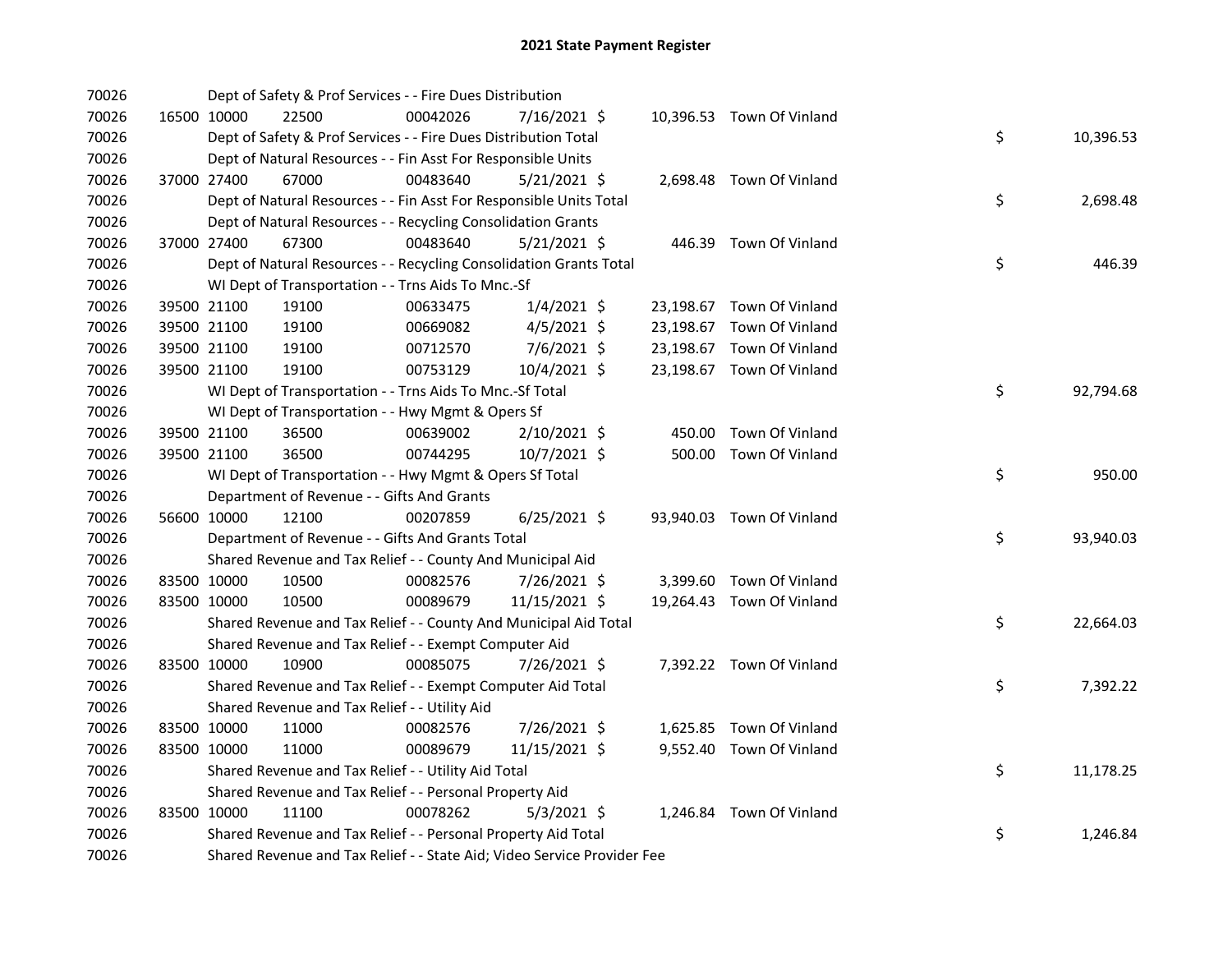| 70026       | 83500 10000 | 11200                                                                         | 00083297 | 7/26/2021 \$ |  | 3.021.36 Town Of Vinland |            |
|-------------|-------------|-------------------------------------------------------------------------------|----------|--------------|--|--------------------------|------------|
| 70026       |             | Shared Revenue and Tax Relief - - State Aid; Video Service Provider Fee Total |          |              |  |                          | 3.021.36   |
| 70026 Total |             |                                                                               |          |              |  |                          | 246.728.81 |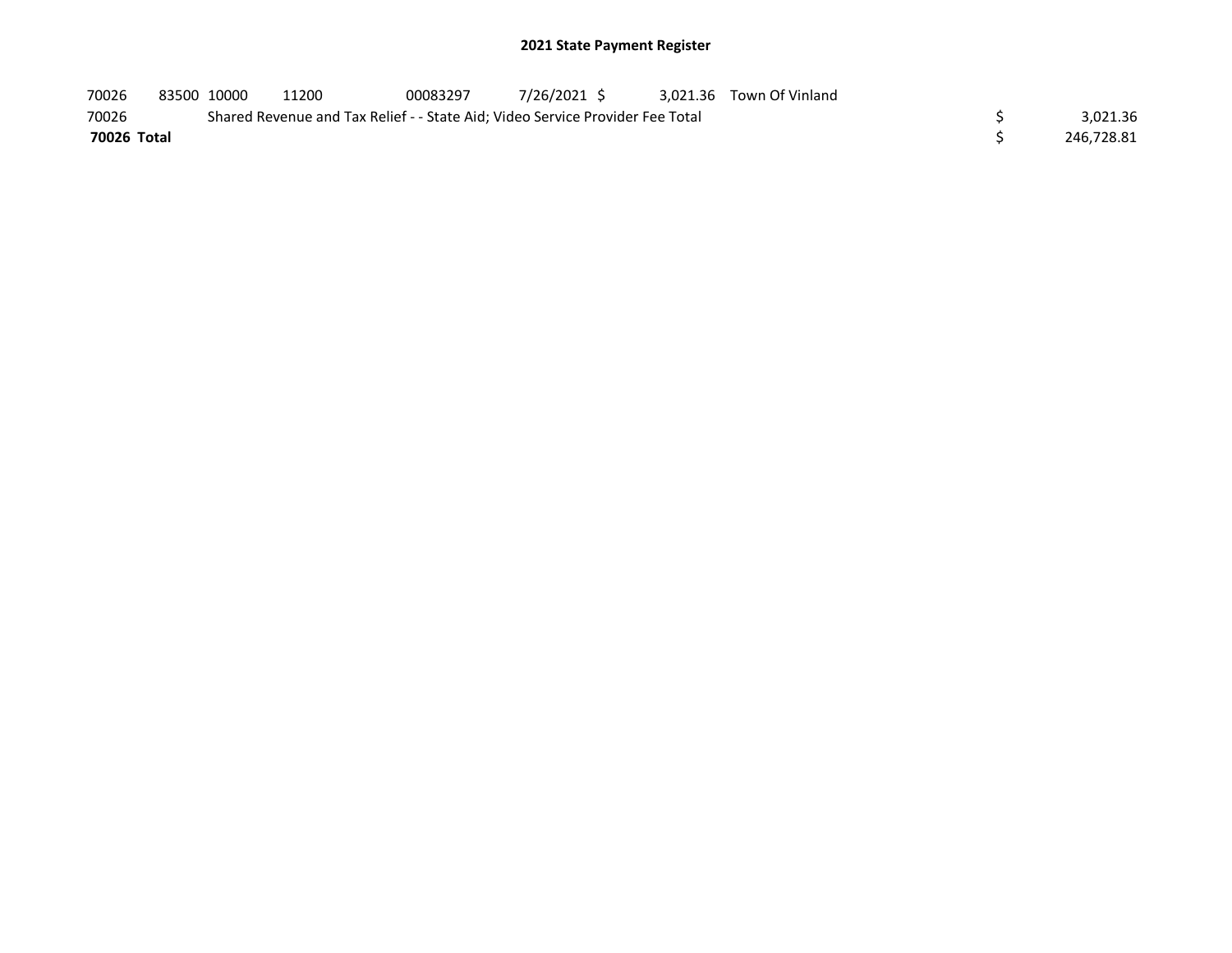| 70028 |             | Dept of Safety & Prof Services - - Fire Dues Distribution          |          |                |  |                              |    |            |
|-------|-------------|--------------------------------------------------------------------|----------|----------------|--|------------------------------|----|------------|
| 70028 | 16500 10000 | 22500                                                              | 00042027 | 7/16/2021 \$   |  | 7,837.56 Town Of Winchester  |    |            |
| 70028 |             | Dept of Safety & Prof Services - - Fire Dues Distribution Total    |          |                |  |                              | \$ | 7,837.56   |
| 70028 |             | Dept of Natural Resources - - Aids In Lieu Of Taxes - Gener        |          |                |  |                              |    |            |
| 70028 | 37000 10000 | 50300                                                              | 00459407 | $1/27/2021$ \$ |  | 20,878.02 Town Of Winchester |    |            |
| 70028 | 37000 10000 | 50300                                                              | 00476866 | $4/21/2021$ \$ |  | 1,230.43 Town Of Winchester  |    |            |
| 70028 | 37000 10000 | 50300                                                              | 00476868 | $4/21/2021$ \$ |  | 12.42 Town Of Winchester     |    |            |
| 70028 |             | Dept of Natural Resources - - Aids In Lieu Of Taxes - Gener Total  |          |                |  |                              | \$ | 22,120.87  |
| 70028 |             | Dept of Natural Resources - - Resaids - Cnty Forst, Cl & Mfl       |          |                |  |                              |    |            |
| 70028 | 37000 21200 | 57100                                                              | 00488637 | $6/14/2021$ \$ |  | 79.45 Town Of Winchester     |    |            |
| 70028 |             | Dept of Natural Resources - - Resaids - Cnty Forst, Cl & Mfl Total |          |                |  |                              | \$ | 79.45      |
| 70028 |             | Dept of Natural Resources - - Aids In Lieu Of Taxes - Sum S        |          |                |  |                              |    |            |
| 70028 | 37000 21200 | 57900                                                              | 00476865 | $4/21/2021$ \$ |  | 972.60 Town Of Winchester    |    |            |
| 70028 | 37000 21200 | 57900                                                              | 00476867 | $4/21/2021$ \$ |  | 0.99 Town Of Winchester      |    |            |
| 70028 |             | Dept of Natural Resources - - Aids In Lieu Of Taxes - Sum S Total  |          |                |  |                              | \$ | 973.59     |
| 70028 |             | Dept of Natural Resources - - Fin Asst For Responsible Units       |          |                |  |                              |    |            |
| 70028 | 37000 27400 | 67000                                                              | 00483656 | 5/21/2021 \$   |  | 2,021.68 Town Of Winchester  |    |            |
| 70028 |             | Dept of Natural Resources - - Fin Asst For Responsible Units Total |          |                |  |                              | \$ | 2,021.68   |
| 70028 |             | Dept of Natural Resources - - Recycling Consolidation Grants       |          |                |  |                              |    |            |
| 70028 | 37000 27400 | 67300                                                              | 00483656 | $5/21/2021$ \$ |  | 469.02 Town Of Winchester    |    |            |
| 70028 |             | Dept of Natural Resources - - Recycling Consolidation Grants Total |          |                |  |                              | \$ | 469.02     |
| 70028 |             | WI Dept of Transportation - - Trns Aids To Mnc.-Sf                 |          |                |  |                              |    |            |
| 70028 | 39500 21100 | 19100                                                              | 00633476 | $1/4/2021$ \$  |  | 31,706.82 Town Of Winchester |    |            |
| 70028 | 39500 21100 | 19100                                                              | 00669083 | $4/5/2021$ \$  |  | 31,706.82 Town Of Winchester |    |            |
| 70028 | 39500 21100 | 19100                                                              | 00712571 | 7/6/2021 \$    |  | 31,706.82 Town Of Winchester |    |            |
| 70028 | 39500 21100 | 19100                                                              | 00753130 | 10/4/2021 \$   |  | 31,706.82 Town Of Winchester |    |            |
| 70028 |             | WI Dept of Transportation - - Trns Aids To Mnc.-Sf Total           |          |                |  |                              | \$ | 126,827.28 |
| 70028 |             | Department of Revenue - - Gifts And Grants                         |          |                |  |                              |    |            |
| 70028 | 56600 10000 | 12100                                                              | 00207860 | $6/25/2021$ \$ |  | 95,876.40 Town Of Winchester |    |            |
| 70028 |             | Department of Revenue - - Gifts And Grants Total                   |          |                |  |                              | \$ | 95,876.40  |
| 70028 |             | Shared Revenue and Tax Relief - - County And Municipal Aid         |          |                |  |                              |    |            |
| 70028 | 83500 10000 | 10500                                                              | 00082577 | 7/26/2021 \$   |  | 5,029.96 Town Of Winchester  |    |            |
| 70028 | 83500 10000 | 10500                                                              | 00089680 | 11/15/2021 \$  |  | 28,503.09 Town Of Winchester |    |            |
| 70028 |             | Shared Revenue and Tax Relief - - County And Municipal Aid Total   |          |                |  |                              | \$ | 33,533.05  |
| 70028 |             | Shared Revenue and Tax Relief - - Exempt Computer Aid              |          |                |  |                              |    |            |
| 70028 | 83500 10000 | 10900                                                              | 00085076 | 7/26/2021 \$   |  | 14.55 Town Of Winchester     |    |            |
| 70028 |             | Shared Revenue and Tax Relief - - Exempt Computer Aid Total        |          |                |  |                              | \$ | 14.55      |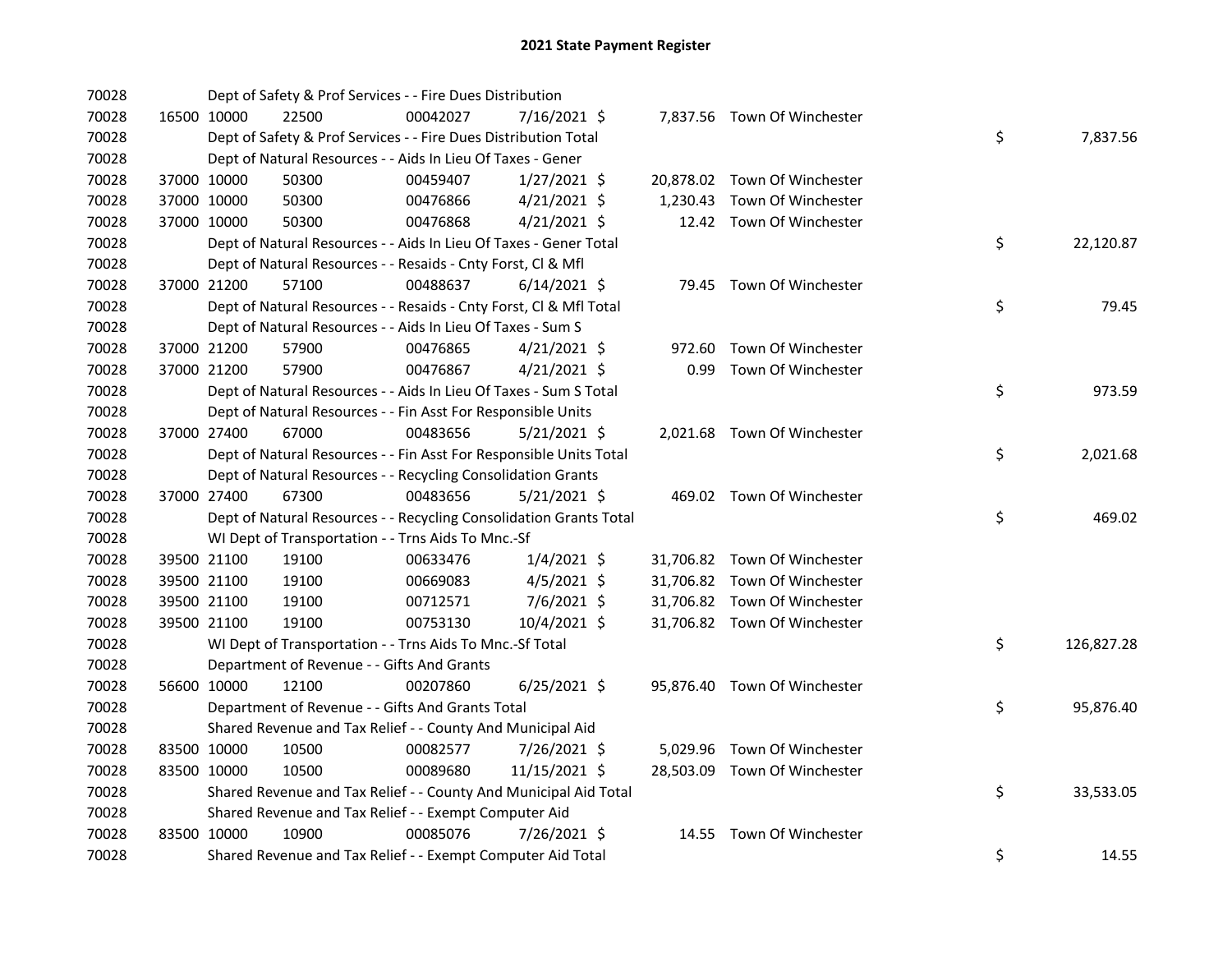| 70028       |       | Shared Revenue and Tax Relief - - Personal Property Aid |       |                                                                               |               |  |          |                    |  |            |  |  |
|-------------|-------|---------------------------------------------------------|-------|-------------------------------------------------------------------------------|---------------|--|----------|--------------------|--|------------|--|--|
| 70028       | 83500 | 10000                                                   | 11100 | 00078263                                                                      | $5/3/2021$ \$ |  | 268.85   | Town Of Winchester |  |            |  |  |
| 70028       |       |                                                         |       | Shared Revenue and Tax Relief - - Personal Property Aid Total                 |               |  |          |                    |  | 268.85     |  |  |
| 70028       |       |                                                         |       | Shared Revenue and Tax Relief - - State Aid; Video Service Provider Fee       |               |  |          |                    |  |            |  |  |
| 70028       | 83500 | 10000                                                   | 11200 | 00083298                                                                      | 7/26/2021 \$  |  | 1,556.73 | Town Of Winchester |  |            |  |  |
| 70028       |       |                                                         |       | Shared Revenue and Tax Relief - - State Aid; Video Service Provider Fee Total |               |  |          |                    |  | 1,556.73   |  |  |
| 70028       |       |                                                         |       | Shared Revenue and Tax Relief - - Lottery & Gaming Credit                     |               |  |          |                    |  |            |  |  |
| 70028       |       | 83500 52100                                             | 36300 | 00074492                                                                      | 3/22/2021 \$  |  | 1.583.04 | Town Of Winchester |  |            |  |  |
| 70028       |       |                                                         |       | Shared Revenue and Tax Relief - - Lottery & Gaming Credit Total               |               |  |          |                    |  | 1,583.04   |  |  |
| 70028 Total |       |                                                         |       |                                                                               |               |  |          |                    |  | 293.162.07 |  |  |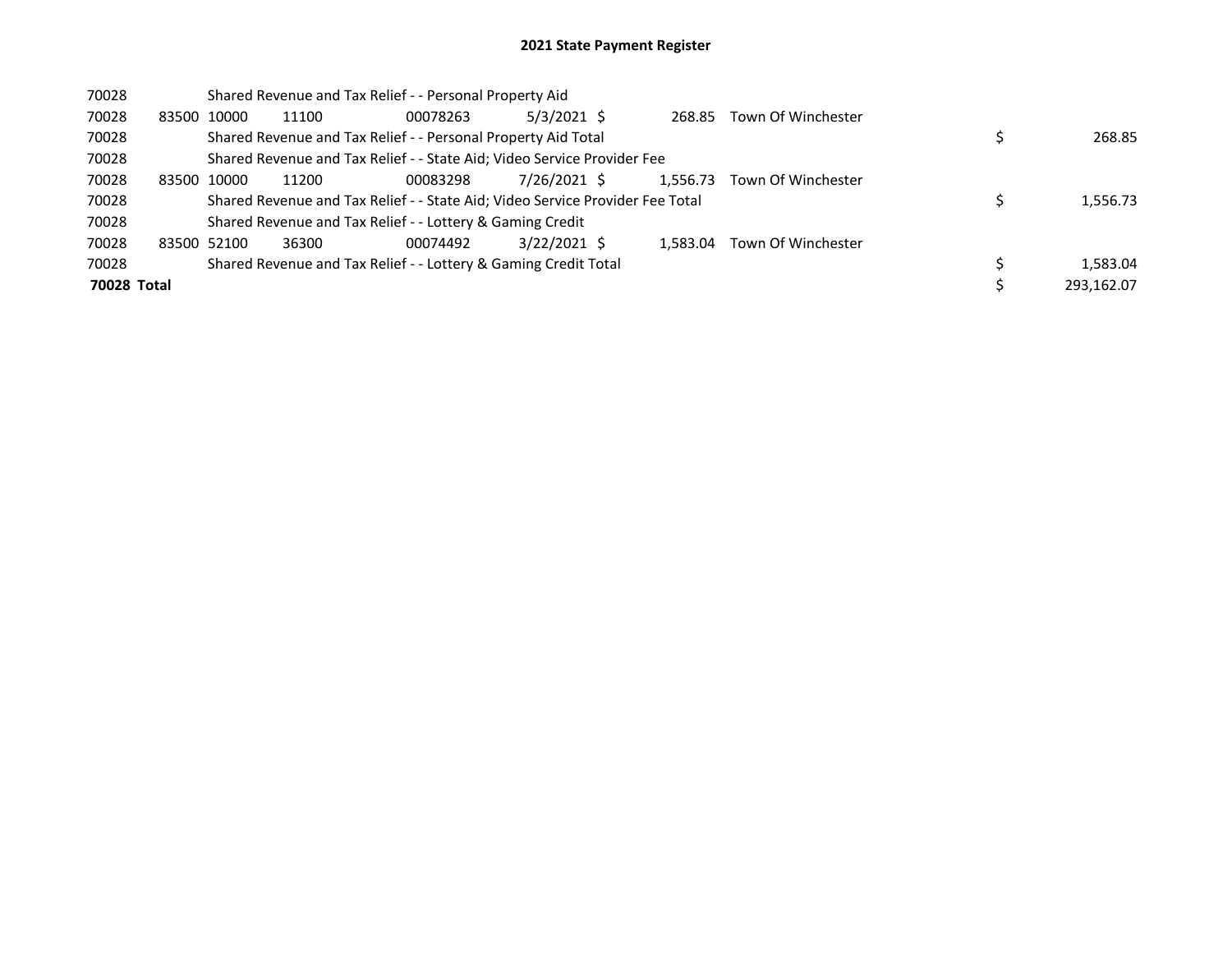| 70030 |             |             | Dept of Safety & Prof Services - - Fire Dues Distribution          |          |                |  |                               |    |            |
|-------|-------------|-------------|--------------------------------------------------------------------|----------|----------------|--|-------------------------------|----|------------|
| 70030 |             | 16500 10000 | 22500                                                              | 00042028 | 7/15/2021 \$   |  | 13,828.77 Town Of Winneconne  |    |            |
| 70030 |             |             | Dept of Safety & Prof Services - - Fire Dues Distribution Total    |          |                |  |                               | \$ | 13,828.77  |
| 70030 |             |             | Dept of Natural Resources - - Aids In Lieu Of Taxes - Gener        |          |                |  |                               |    |            |
| 70030 |             | 37000 10000 | 50300                                                              | 00459334 | $1/26/2021$ \$ |  | 167.18 Town Of Winneconne     |    |            |
| 70030 |             | 37000 10000 | 50300                                                              | 00475350 | 4/21/2021 \$   |  | 34.55 Town Of Winneconne      |    |            |
| 70030 |             |             | Dept of Natural Resources - - Aids In Lieu Of Taxes - Gener Total  |          |                |  |                               | \$ | 201.73     |
| 70030 |             |             | Dept of Natural Resources - - Resaids - Cnty Forst, Cl & Mfl       |          |                |  |                               |    |            |
| 70030 |             | 37000 21200 | 57100                                                              | 00488638 | $6/14/2021$ \$ |  | 5.30 Town Of Winneconne       |    |            |
| 70030 |             |             | Dept of Natural Resources - - Resaids - Cnty Forst, Cl & Mfl Total |          |                |  |                               | \$ | 5.30       |
| 70030 |             |             | Dept of Natural Resources - - Fin Asst For Responsible Units       |          |                |  |                               |    |            |
| 70030 |             | 37000 27400 | 67000                                                              | 00483486 | $5/21/2021$ \$ |  | 6,606.33 Town Of Winneconne   |    |            |
| 70030 |             |             | Dept of Natural Resources - - Fin Asst For Responsible Units Total |          |                |  |                               | \$ | 6,606.33   |
| 70030 |             |             | Dept of Natural Resources - - Recycling Consolidation Grants       |          |                |  |                               |    |            |
| 70030 |             | 37000 27400 | 67300                                                              | 00483486 | $5/21/2021$ \$ |  | 626.39 Town Of Winneconne     |    |            |
| 70030 |             |             | Dept of Natural Resources - - Recycling Consolidation Grants Total |          |                |  |                               | \$ | 626.39     |
| 70030 |             |             | WI Dept of Transportation - - Trns Aids To Mnc.-Sf                 |          |                |  |                               |    |            |
| 70030 |             | 39500 21100 | 19100                                                              | 00633477 | $1/4/2021$ \$  |  | 29,821.23 Town Of Winneconne  |    |            |
| 70030 |             | 39500 21100 | 19100                                                              | 00669084 | $4/5/2021$ \$  |  | 29,821.23 Town Of Winneconne  |    |            |
| 70030 |             | 39500 21100 | 19100                                                              | 00712572 | 7/6/2021 \$    |  | 29,821.23 Town Of Winneconne  |    |            |
| 70030 |             | 39500 21100 | 19100                                                              | 00753131 | 10/4/2021 \$   |  | 29,821.23 Town Of Winneconne  |    |            |
| 70030 |             |             | WI Dept of Transportation - - Trns Aids To Mnc.-Sf Total           |          |                |  |                               | \$ | 119,284.92 |
| 70030 |             |             | WI Dept of Transportation - - Loc Rd Imp Prg St Fd                 |          |                |  |                               |    |            |
| 70030 |             | 39500 21100 | 27800                                                              | 00775087 | 11/19/2021 \$  |  | 10,735.82 Town Of Winneconne  |    |            |
| 70030 |             |             | WI Dept of Transportation - - Loc Rd Imp Prg St Fd Total           |          |                |  |                               | \$ | 10,735.82  |
| 70030 |             |             | Department of Revenue - - Gifts And Grants                         |          |                |  |                               |    |            |
| 70030 |             | 56600 10000 | 12100                                                              | 00207861 | $6/25/2021$ \$ |  | 132,091.72 Town Of Winneconne |    |            |
| 70030 |             |             | Department of Revenue - - Gifts And Grants Total                   |          |                |  |                               | \$ | 132,091.72 |
| 70030 |             |             | Shared Revenue and Tax Relief - - County And Municipal Aid         |          |                |  |                               |    |            |
| 70030 | 83500 10000 |             | 10500                                                              | 00082578 | 7/26/2021 \$   |  | 3,537.22 Town Of Winneconne   |    |            |
| 70030 | 83500 10000 |             | 10500                                                              | 00089681 | 11/15/2021 \$  |  | 20,044.25 Town Of Winneconne  |    |            |
| 70030 |             |             | Shared Revenue and Tax Relief - - County And Municipal Aid Total   |          |                |  |                               | \$ | 23,581.47  |
| 70030 |             |             | Shared Revenue and Tax Relief - - Exempt Computer Aid              |          |                |  |                               |    |            |
| 70030 | 83500 10000 |             | 10900                                                              | 00085077 | 7/26/2021 \$   |  | 35.33 Town Of Winneconne      |    |            |
| 70030 |             |             | Shared Revenue and Tax Relief - - Exempt Computer Aid Total        |          |                |  |                               | \$ | 35.33      |
| 70030 |             |             | Shared Revenue and Tax Relief - - Personal Property Aid            |          |                |  |                               |    |            |
| 70030 |             | 83500 10000 | 11100                                                              | 00078264 | $5/3/2021$ \$  |  | 1,590.18 Town Of Winneconne   |    |            |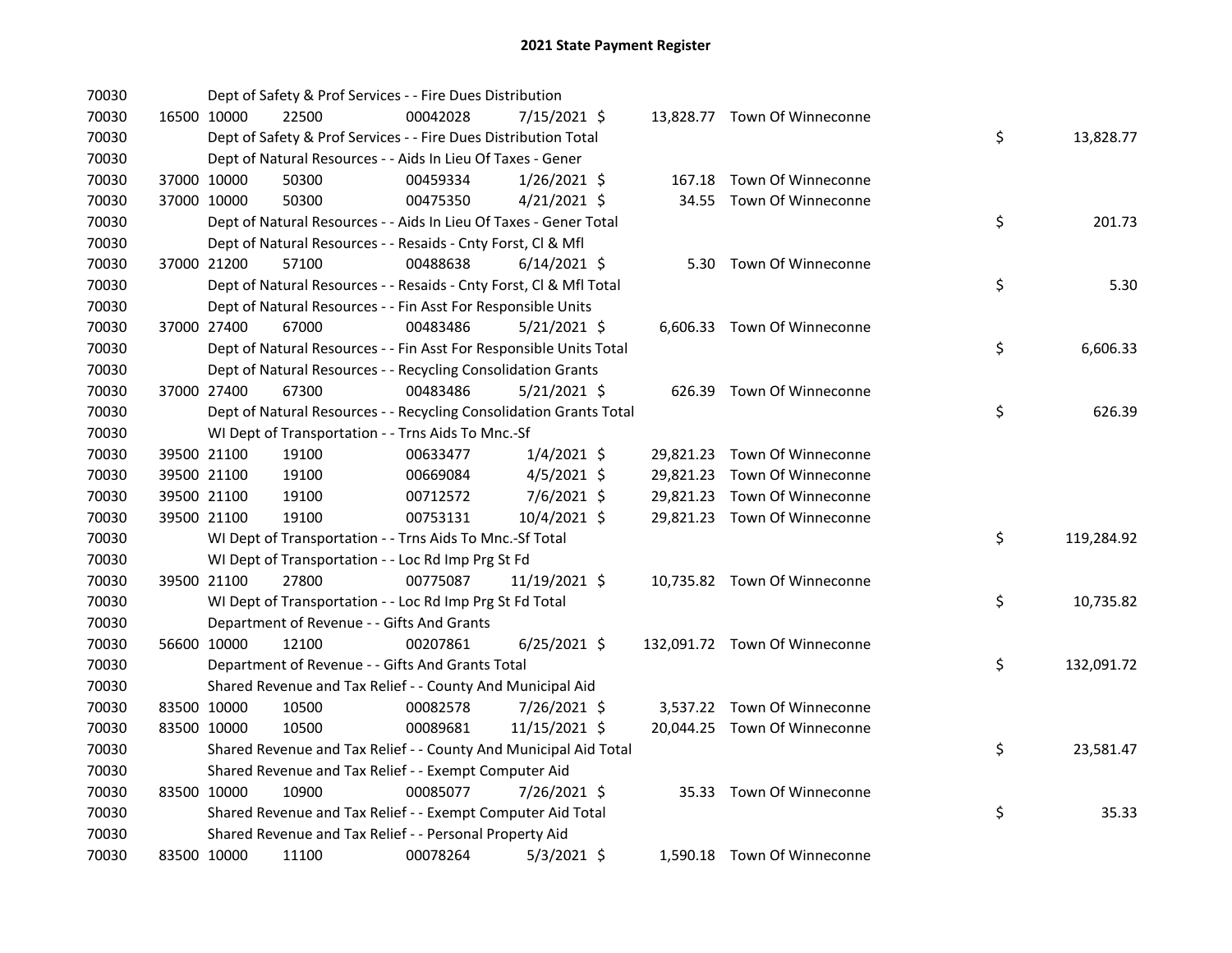| 70030 |                                                                               |             | Shared Revenue and Tax Relief - - Personal Property Aid Total |  | 1.590.18 |  |  |            |          |
|-------|-------------------------------------------------------------------------------|-------------|---------------------------------------------------------------|--|----------|--|--|------------|----------|
| 70030 | Shared Revenue and Tax Relief - - State Aid; Video Service Provider Fee       |             |                                                               |  |          |  |  |            |          |
| 70030 |                                                                               | 83500 10000 | 11200                                                         |  |          |  |  |            |          |
| 70030 | Shared Revenue and Tax Relief - - State Aid; Video Service Provider Fee Total |             |                                                               |  |          |  |  |            | 4.044.30 |
|       | 70030 Total                                                                   |             |                                                               |  |          |  |  | 312,632.26 |          |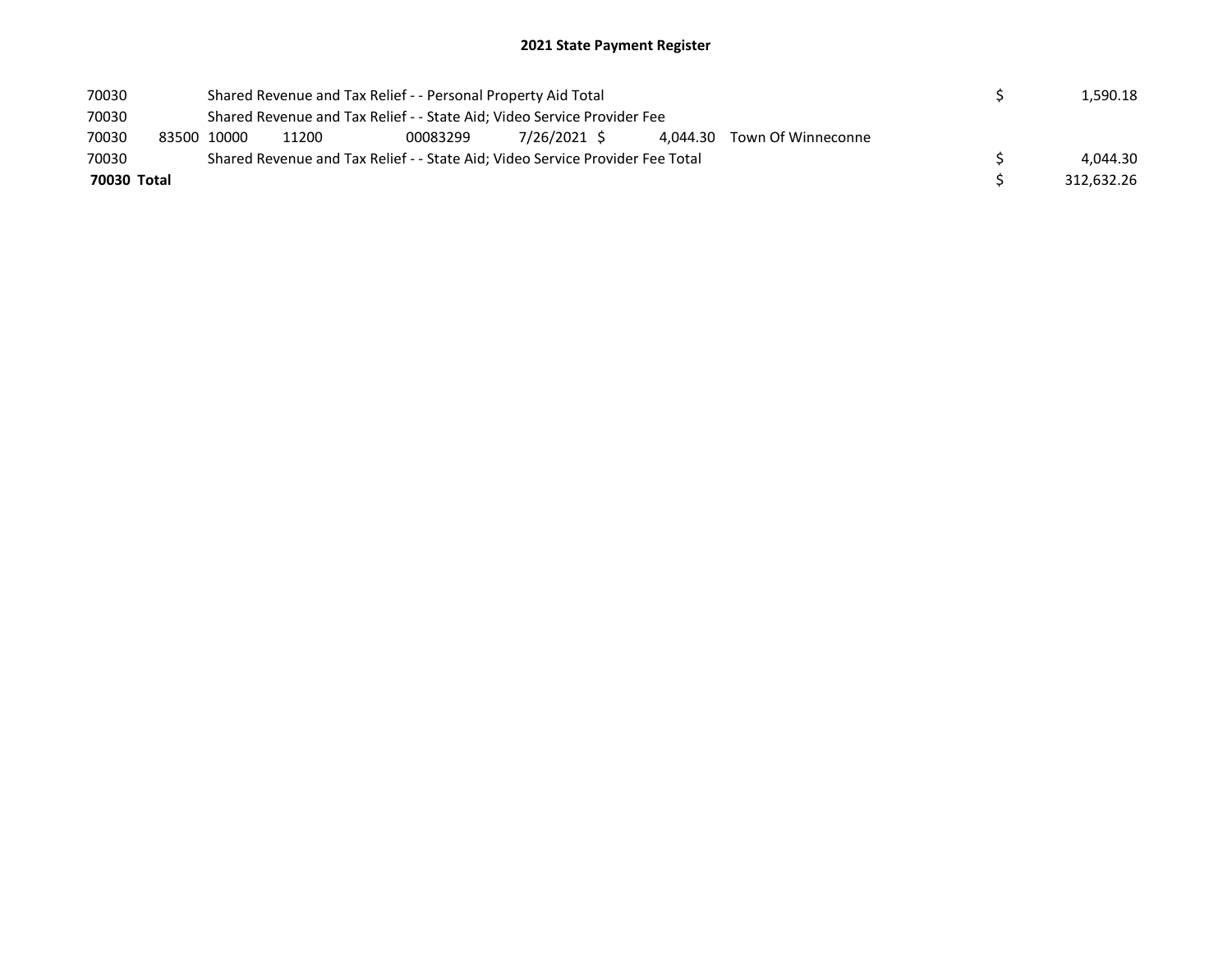| 70032 |             | Dept of Safety & Prof Services - - Fire Dues Distribution          |          |                |  |                              |    |           |
|-------|-------------|--------------------------------------------------------------------|----------|----------------|--|------------------------------|----|-----------|
| 70032 | 16500 10000 | 22500                                                              | 00042030 | 7/16/2021 \$   |  | 6,880.02 Town Of Wolf River  |    |           |
| 70032 |             | Dept of Safety & Prof Services - - Fire Dues Distribution Total    |          |                |  |                              | \$ | 6,880.02  |
| 70032 |             | Dept of Natural Resources - - Aids In Lieu Of Taxes - Gener        |          |                |  |                              |    |           |
| 70032 | 37000 10000 | 50300                                                              | 00459331 | $1/27/2021$ \$ |  | 17,682.48 Town Of Wolf River |    |           |
| 70032 | 37000 10000 | 50300                                                              | 00475311 | $4/21/2021$ \$ |  | 811.58 Town Of Wolf River    |    |           |
| 70032 |             | Dept of Natural Resources - - Aids In Lieu Of Taxes - Gener Total  |          |                |  |                              | \$ | 18,494.06 |
| 70032 |             | Dept of Natural Resources - - Resaids - Cnty Forst, CI & Mfl       |          |                |  |                              |    |           |
| 70032 | 37000 21200 | 57100                                                              | 00488639 | $6/14/2021$ \$ |  | 64.71 Town Of Wolf River     |    |           |
| 70032 |             | Dept of Natural Resources - - Resaids - Cnty Forst, Cl & Mfl Total |          |                |  |                              | \$ | 64.71     |
| 70032 |             | Dept of Natural Resources - - Aids In Lieu Of Taxes - Sum S        |          |                |  |                              |    |           |
| 70032 | 37000 21200 | 57900                                                              | 00475310 | $4/21/2021$ \$ |  | 499.61 Town Of Wolf River    |    |           |
| 70032 |             | Dept of Natural Resources - - Aids In Lieu Of Taxes - Sum S Total  |          |                |  |                              | \$ | 499.61    |
| 70032 |             | Dept of Natural Resources - - Fin Asst For Responsible Units       |          |                |  |                              |    |           |
| 70032 | 37000 27400 | 67000                                                              | 00483576 | $5/21/2021$ \$ |  | 3,139.91 Town Of Wolf River  |    |           |
| 70032 |             | Dept of Natural Resources - - Fin Asst For Responsible Units Total |          |                |  |                              | \$ | 3,139.91  |
| 70032 |             | Dept of Natural Resources - - Recycling Consolidation Grants       |          |                |  |                              |    |           |
| 70032 | 37000 27400 | 67300                                                              | 00483576 | $5/21/2021$ \$ |  | 307.28 Town Of Wolf River    |    |           |
| 70032 |             | Dept of Natural Resources - - Recycling Consolidation Grants Total |          |                |  |                              | \$ | 307.28    |
| 70032 |             | WI Dept of Transportation - - Trns Aids To Mnc.-Sf                 |          |                |  |                              |    |           |
| 70032 | 39500 21100 | 19100                                                              | 00633478 | $1/4/2021$ \$  |  | 23,428.62 Town Of Wolf River |    |           |
| 70032 | 39500 21100 | 19100                                                              | 00669085 | $4/5/2021$ \$  |  | 23,428.62 Town Of Wolf River |    |           |
| 70032 | 39500 21100 | 19100                                                              | 00712573 | 7/6/2021 \$    |  | 23,428.62 Town Of Wolf River |    |           |
| 70032 | 39500 21100 | 19100                                                              | 00753132 | 10/4/2021 \$   |  | 23,428.62 Town Of Wolf River |    |           |
| 70032 |             | WI Dept of Transportation - - Trns Aids To Mnc.-Sf Total           |          |                |  |                              | \$ | 93,714.48 |
| 70032 |             | Department of Revenue - - Gifts And Grants                         |          |                |  |                              |    |           |
| 70032 | 56600 10000 | 12100                                                              | 00207862 | $6/25/2021$ \$ |  | 63,324.48 Town Of Wolf River |    |           |
| 70032 |             | Department of Revenue - - Gifts And Grants Total                   |          |                |  |                              | \$ | 63,324.48 |
| 70032 |             | Shared Revenue and Tax Relief - - County And Municipal Aid         |          |                |  |                              |    |           |
| 70032 | 83500 10000 | 10500                                                              | 00082579 | 7/26/2021 \$   |  | 2,142.23 Town Of Wolf River  |    |           |
| 70032 | 83500 10000 | 10500                                                              | 00089682 | 11/15/2021 \$  |  | 12,139.31 Town Of Wolf River |    |           |
| 70032 |             | Shared Revenue and Tax Relief - - County And Municipal Aid Total   |          |                |  |                              | \$ | 14,281.54 |
| 70032 |             | Shared Revenue and Tax Relief - - Exempt Computer Aid              |          |                |  |                              |    |           |
| 70032 | 83500 10000 | 10900                                                              | 00085078 | 7/26/2021 \$   |  | 14.55 Town Of Wolf River     |    |           |
| 70032 |             | Shared Revenue and Tax Relief - - Exempt Computer Aid Total        |          |                |  |                              | \$ | 14.55     |
| 70032 |             | Shared Revenue and Tax Relief - - Personal Property Aid            |          |                |  |                              |    |           |
| 70032 | 83500 10000 | 11100                                                              | 00078265 | $5/3/2021$ \$  |  | 394.98 Town Of Wolf River    |    |           |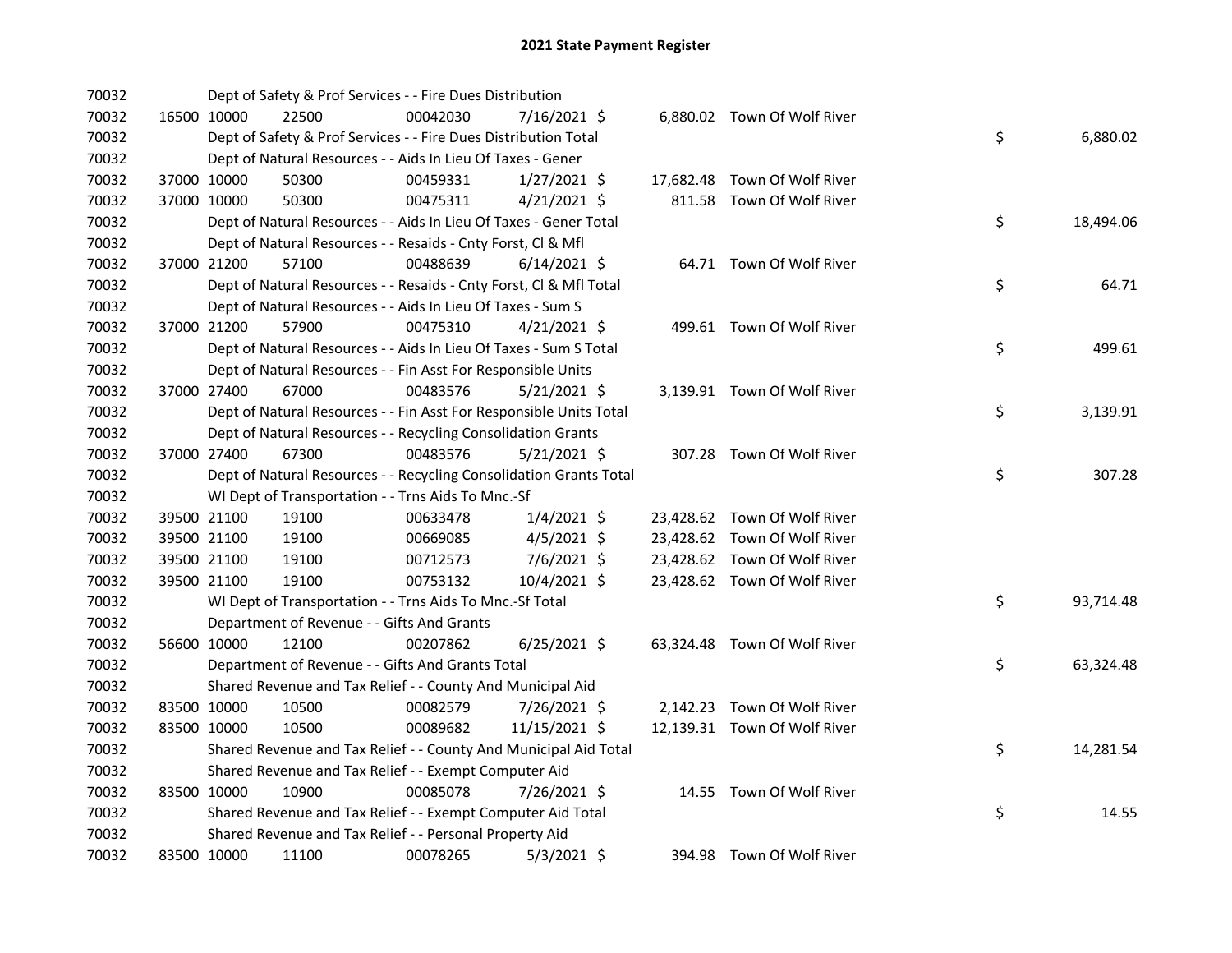| 70032       | Shared Revenue and Tax Relief - - Personal Property Aid Total | 394.98     |
|-------------|---------------------------------------------------------------|------------|
| 70032 Total |                                                               | 201,115.62 |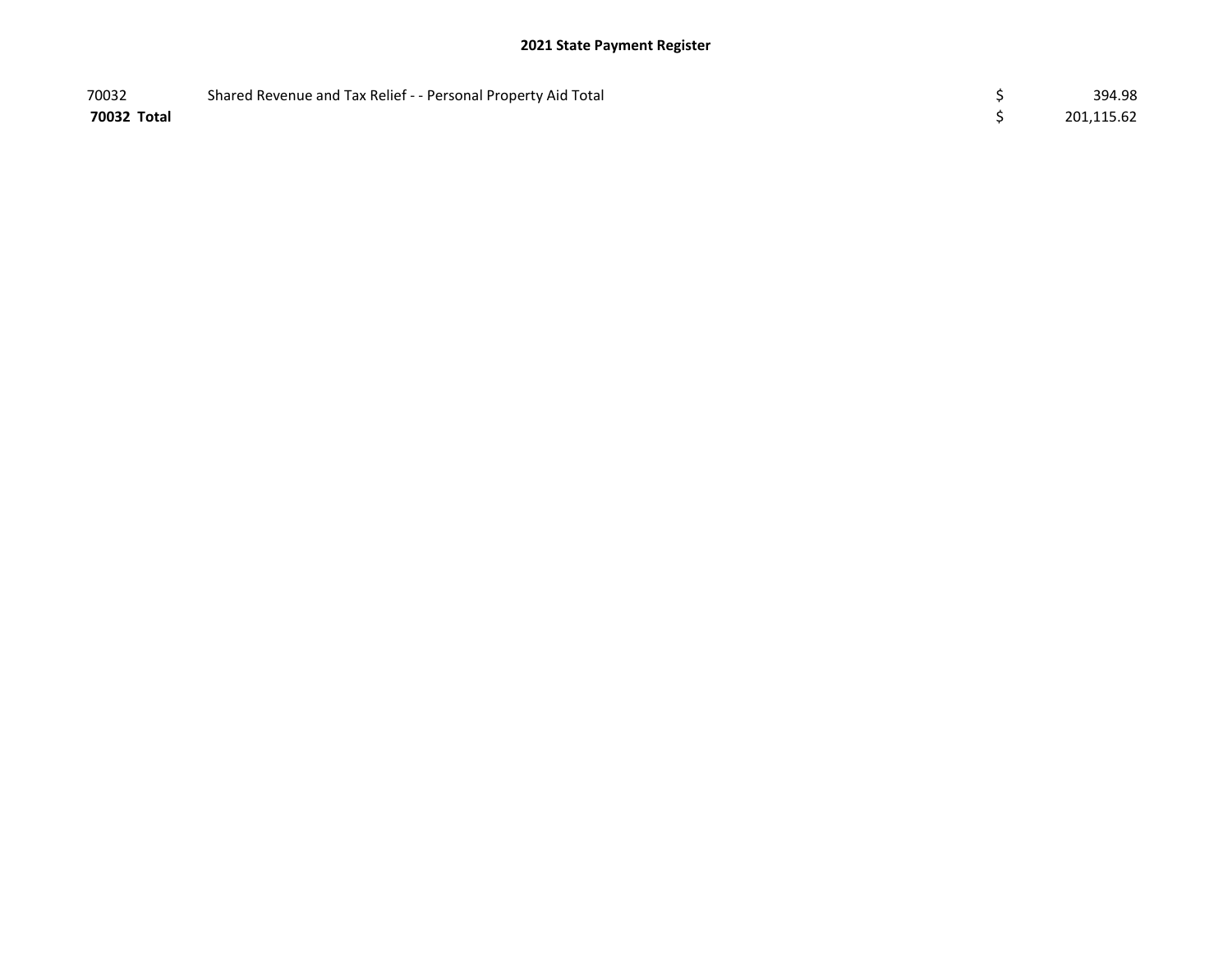| 70121 |             | Dept of Safety & Prof Services - - Fire Dues Distribution              |          |                |            |                                    |    |            |
|-------|-------------|------------------------------------------------------------------------|----------|----------------|------------|------------------------------------|----|------------|
| 70121 | 16500 10000 | 22500                                                                  | 00042016 | 7/16/2021 \$   |            | 81,260.45 Village of Fox Crossing  |    |            |
| 70121 |             | Dept of Safety & Prof Services - - Fire Dues Distribution Total        |          |                |            |                                    | \$ | 81,260.45  |
| 70121 |             | Dept of Natural Resources - - Aids In Lieu Of Taxes - Gener            |          |                |            |                                    |    |            |
| 70121 | 37000 10000 | 50300                                                                  | 00459412 | $1/27/2021$ \$ |            | 2,724.48 Village of Fox Crossing   |    |            |
| 70121 |             | Dept of Natural Resources - - Aids In Lieu Of Taxes - Gener Total      |          |                |            |                                    | \$ | 2,724.48   |
| 70121 |             | Dept of Natural Resources - - Resaids - Fire Suppress Grant            |          |                |            |                                    |    |            |
| 70121 | 37000 21200 | 54500                                                                  | 00478293 | $4/30/2021$ \$ |            | 1,070.15 Village of Fox Crossing   |    |            |
| 70121 |             | Dept of Natural Resources - - Resaids - Fire Suppress Grant Total      |          |                |            |                                    | \$ | 1,070.15   |
| 70121 |             | Dept of Natural Resources - - Fin Asst For Responsible Units           |          |                |            |                                    |    |            |
| 70121 | 37000 27400 | 67000                                                                  | 00483895 | $5/21/2021$ \$ |            | 54,942.05 Village of Fox Crossing  |    |            |
| 70121 |             | Dept of Natural Resources - - Fin Asst For Responsible Units Total     |          |                |            |                                    | \$ | 54,942.05  |
| 70121 |             | Dept of Natural Resources - - Recycling Consolidation Grants           |          |                |            |                                    |    |            |
| 70121 | 37000 27400 | 67300                                                                  | 00483895 | $5/21/2021$ \$ |            | 4,908.77 Village of Fox Crossing   |    |            |
| 70121 |             | Dept of Natural Resources - - Recycling Consolidation Grants Total     |          |                |            |                                    | \$ | 4,908.77   |
| 70121 |             | WI Dept of Transportation - - Trns Aids To Mnc.-Sf                     |          |                |            |                                    |    |            |
| 70121 | 39500 21100 | 19100                                                                  | 00633479 | $1/4/2021$ \$  | 186,309.43 | Village of Fox Crossing            |    |            |
| 70121 | 39500 21100 | 19100                                                                  | 00669086 | $4/5/2021$ \$  | 186,309.43 | Village of Fox Crossing            |    |            |
| 70121 | 39500 21100 | 19100                                                                  | 00712574 | 7/6/2021 \$    | 186,309.43 | Village of Fox Crossing            |    |            |
| 70121 | 39500 21100 | 19100                                                                  | 00753133 | 10/4/2021 \$   |            | 186,309.44 Village of Fox Crossing |    |            |
| 70121 |             | WI Dept of Transportation - - Trns Aids To Mnc.-Sf Total               |          |                |            |                                    | \$ | 745,237.73 |
| 70121 |             | Department of Justice - - Officer training reimbursement               |          |                |            |                                    |    |            |
| 70121 | 45500 10000 | 21400                                                                  | 00105267 | 11/16/2021 \$  |            | 4,000.00 Village of Fox Crossing   |    |            |
| 70121 |             | Department of Justice - - Officer training reimbursement Total         |          |                |            |                                    | \$ | 4,000.00   |
| 70121 |             | Department of Justice - - Federal Aid, Local Assistance                |          |                |            |                                    |    |            |
| 70121 | 45500 10000 | 25100                                                                  | 00100907 | $8/4/2021$ \$  |            | 159.78 Village of Fox Crossing     |    |            |
| 70121 | 45500 10000 | 25100                                                                  | 00104351 | 10/28/2021 \$  |            | 359.50 Village of Fox Crossing     |    |            |
| 70121 |             | Department of Justice - - Federal Aid, Local Assistance Total          |          |                |            |                                    | \$ | 519.28     |
| 70121 |             | Department of Military Affairs - - Federal Aid, Local Assistance       |          |                |            |                                    |    |            |
| 70121 | 46500 10000 | 34200                                                                  | 00103237 | 11/26/2021 \$  |            | 8,030.42 Village of Fox Crossing   |    |            |
| 70121 | 46500 10000 | 34200                                                                  | 00103925 | 12/15/2021 \$  |            | 2,676.81 Village of Fox Crossing   |    |            |
| 70121 |             | Department of Military Affairs - - Federal Aid, Local Assistance Total |          |                |            |                                    | \$ | 10,707.23  |
| 70121 |             | Department of Revenue - - Gifts And Grants                             |          |                |            |                                    |    |            |
| 70121 | 56600 10000 | 12100                                                                  | 00207863 | $6/25/2021$ \$ |            | 994,979.28 Village of Fox Crossing |    |            |
| 70121 |             | Department of Revenue - - Gifts And Grants Total                       |          |                |            |                                    | \$ | 994,979.28 |
| 70121 |             | Department of Revenue - - Misc Revenue Holding Clearing                |          |                |            |                                    |    |            |
| 70121 | 56600 10000 | 99500                                                                  | 00189082 | $1/8/2021$ \$  |            | 3,193.62 Village of Fox Crossing   |    |            |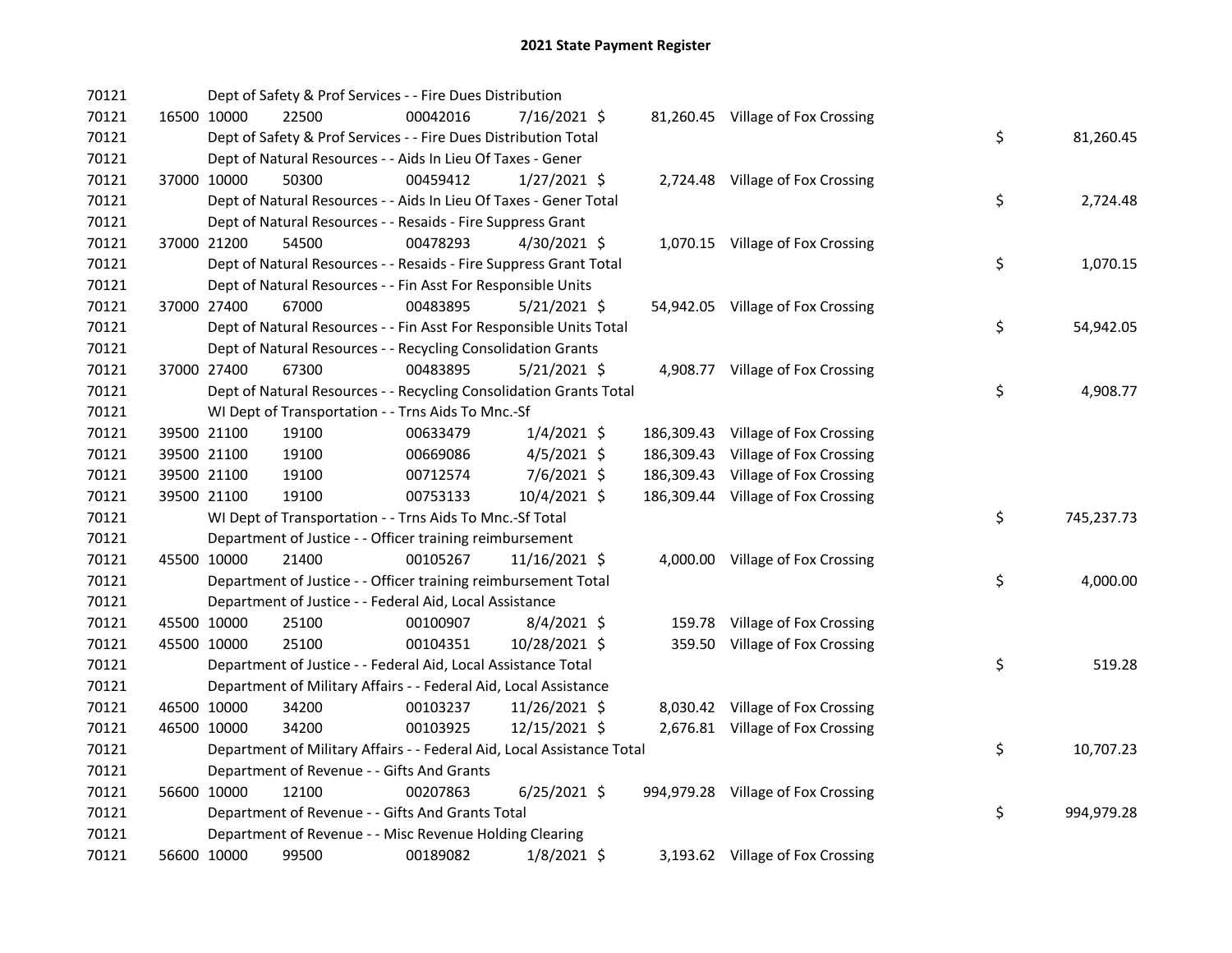| 70121 | 56600 10000 | 99500 | 00189084 | 1/8/2021 \$   | 968.81      | Village of Fox Crossing |
|-------|-------------|-------|----------|---------------|-------------|-------------------------|
| 70121 | 56600 10000 | 99500 | 00191153 | 2/5/2021 \$   | 4,220.03    | Village of Fox Crossing |
| 70121 | 56600 10000 | 99500 | 00191155 | 2/5/2021 \$   | 1,655.73    | Village of Fox Crossing |
| 70121 | 56600 10000 | 99500 | 00193061 | 3/1/2021 \$   | 1,960.79    | Village of Fox Crossing |
| 70121 | 56600 10000 | 99500 | 00193064 | 3/1/2021 \$   | 70.00       | Village of Fox Crossing |
| 70121 | 56600 10000 | 99500 | 00193788 | 3/5/2021 \$   | 13,316.69   | Village of Fox Crossing |
| 70121 | 56600 10000 | 99500 | 00193790 | 3/5/2021 \$   | 1,821.18    | Village of Fox Crossing |
| 70121 | 56600 10000 | 99500 | 00194402 | 3/8/2021 \$   | 233.00      | Village of Fox Crossing |
| 70121 | 56600 10000 | 99500 | 00194405 | 3/8/2021 \$   | 35.00       | Village of Fox Crossing |
| 70121 | 56600 10000 | 99500 | 00195267 | 3/15/2021 \$  | 275.80      | Village of Fox Crossing |
| 70121 | 56600 10000 | 99500 | 00196053 | 3/22/2021 \$  | 68.80       | Village of Fox Crossing |
| 70121 | 56600 10000 | 99500 | 00196055 | 3/22/2021 \$  | 26.80       | Village of Fox Crossing |
| 70121 | 56600 10000 | 99500 | 00196057 | 3/22/2021 \$  | 105.00      | Village of Fox Crossing |
| 70121 | 56600 10000 | 99500 | 00196728 | 3/29/2021 \$  | 98.80       | Village of Fox Crossing |
| 70121 | 56600 10000 | 99500 | 00197471 | 4/5/2021 \$   | 35.00       | Village of Fox Crossing |
| 70121 | 56600 10000 | 99500 | 00198075 | 4/7/2021 \$   | 11,836.95   | Village of Fox Crossing |
| 70121 | 56600 10000 | 99500 | 00198077 | 4/7/2021 \$   | 744.09      | Village of Fox Crossing |
| 70121 | 56600 10000 | 99500 | 00198648 | 4/12/2021 \$  | 35.00       | Village of Fox Crossing |
| 70121 | 56600 10000 | 99500 | 00199391 | 4/20/2021 \$  | 35.00       | Village of Fox Crossing |
| 70121 | 56600 10000 | 99500 | 00200039 | 4/26/2021 \$  | 35.00       | Village of Fox Crossing |
| 70121 | 56600 10000 | 99500 | 00201423 | 5/7/2021 \$   | 7,120.13    | Village of Fox Crossing |
| 70121 | 56600 10000 | 99500 | 00201425 | 5/7/2021 \$   | 551.96      | Village of Fox Crossing |
| 70121 | 56600 10000 | 99500 | 00203879 | $6/1/2021$ \$ | 83.80       | Village of Fox Crossing |
| 70121 | 56600 10000 | 99500 | 00203880 | $6/1/2021$ \$ | 35.00       | Village of Fox Crossing |
| 70121 | 56600 10000 | 99500 | 00204650 | 6/7/2021 \$   | 5,182.52    | Village of Fox Crossing |
| 70121 | 56600 10000 | 99500 | 00204652 | 6/7/2021 \$   | 1,545.70    | Village of Fox Crossing |
| 70121 | 56600 10000 | 99500 | 00205486 | 6/14/2021     | \$<br>35.00 | Village of Fox Crossing |
| 70121 | 56600 10000 | 99500 | 00209218 | 7/8/2021 \$   | 5,620.24    | Village of Fox Crossing |
| 70121 | 56600 10000 | 99500 | 00209220 | 7/8/2021 \$   | 178.63      | Village of Fox Crossing |
| 70121 | 56600 10000 | 99500 | 00210274 | 7/19/2021 \$  | 643.20      | Village of Fox Crossing |
| 70121 | 56600 10000 | 99500 | 00211955 | 8/6/2021 \$   | 3,653.62    | Village of Fox Crossing |
| 70121 | 56600 10000 | 99500 | 00211957 | 8/6/2021 \$   | 276.54      | Village of Fox Crossing |
| 70121 | 56600 10000 | 99500 | 00214575 | 9/8/2021 \$   | 2,314.26    | Village of Fox Crossing |
| 70121 | 56600 10000 | 99500 | 00214577 | 9/8/2021 \$   | 2,229.84    | Village of Fox Crossing |
| 70121 | 56600 10000 | 99500 | 00215723 | 9/27/2021 \$  | 38.00       | Village of Fox Crossing |
| 70121 | 56600 10000 | 99500 | 00216827 | 10/7/2021 \$  | 5,607.41    | Village of Fox Crossing |
| 70121 | 56600 10000 | 99500 | 00216829 | 10/7/2021 \$  | 533.95      | Village of Fox Crossing |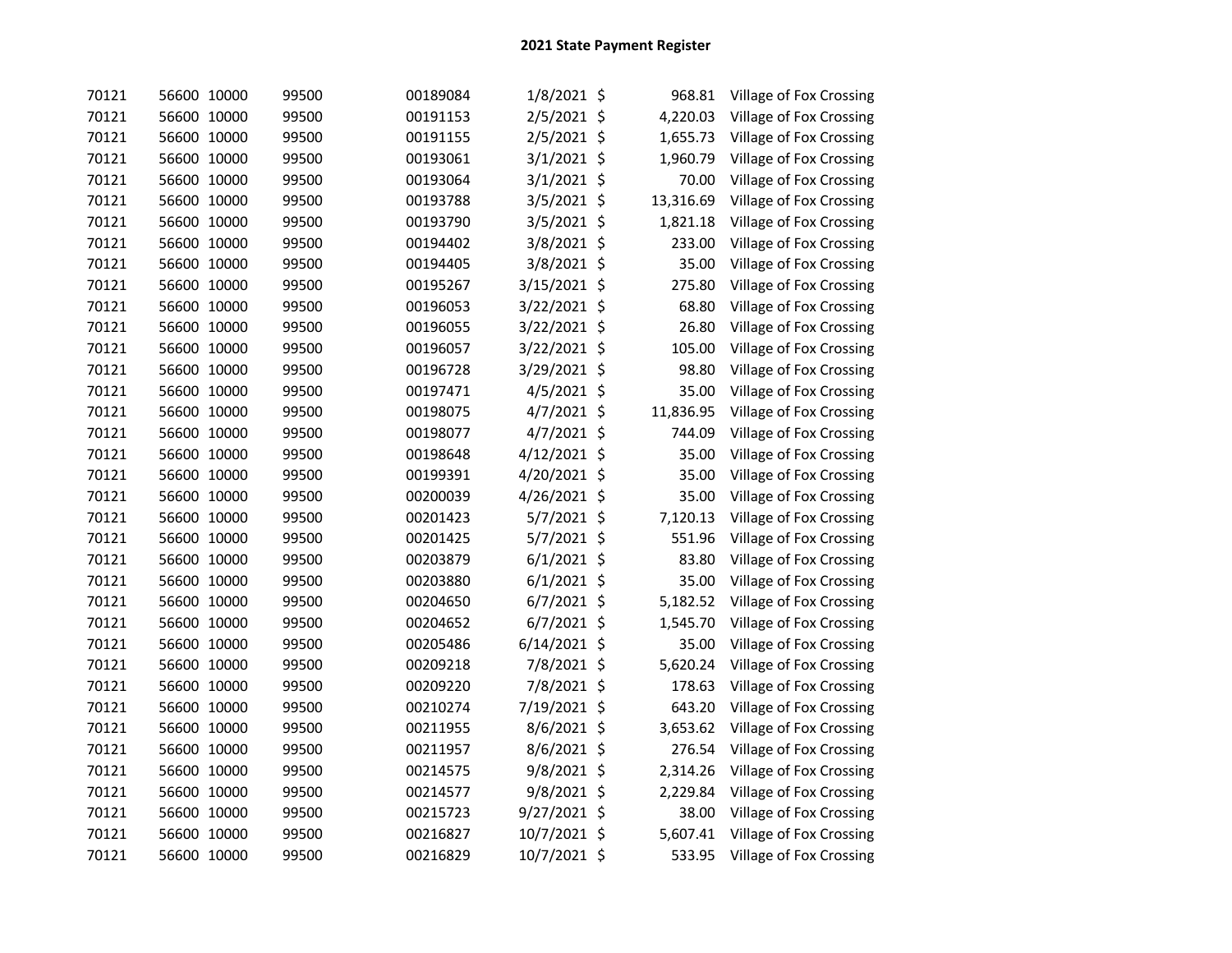| 70121       | 56600 10000 | 99500 | 00219416                                                                      | 11/5/2021 \$   | 6,157.10 Village of Fox Crossing     |                    |
|-------------|-------------|-------|-------------------------------------------------------------------------------|----------------|--------------------------------------|--------------------|
| 70121       | 56600 10000 | 99500 | 00219418                                                                      | 11/5/2021 \$   | 453.48 Village of Fox Crossing       |                    |
| 70121       | 56600 10000 | 99500 | 00221567                                                                      | 12/7/2021 \$   | 5,684.56 Village of Fox Crossing     |                    |
| 70121       | 56600 10000 | 99500 | 00221569                                                                      | 12/7/2021 \$   | 579.55 Village of Fox Crossing       |                    |
| 70121       |             |       | Department of Revenue - - Misc Revenue Holding Clearing Total                 |                |                                      | \$<br>89,295.58    |
| 70121       |             |       | Shared Revenue and Tax Relief - - Expenditure Restraint Program               |                |                                      |                    |
| 70121       | 83500 10000 | 10100 | 00082580                                                                      | 7/26/2021 \$   | 2,856.68 Village of Fox Crossing     |                    |
| 70121       |             |       | Shared Revenue and Tax Relief - - Expenditure Restraint Program Total         |                |                                      | \$<br>2,856.68     |
| 70121       |             |       | Shared Revenue and Tax Relief - - County And Municipal Aid                    |                |                                      |                    |
| 70121       | 83500 10000 | 10500 | 00082580                                                                      | 7/26/2021 \$   | 49,229.06 Village of Fox Crossing    |                    |
| 70121       | 83500 10000 | 10500 | 00089683                                                                      | 11/15/2021 \$  | 278,964.67 Village of Fox Crossing   |                    |
| 70121       |             |       | Shared Revenue and Tax Relief - - County And Municipal Aid Total              |                |                                      | \$<br>328,193.73   |
| 70121       |             |       | Shared Revenue and Tax Relief - - Exempt Computer Aid                         |                |                                      |                    |
| 70121       | 83500 10000 | 10900 | 00085079                                                                      | 7/26/2021 \$   | 176,097.73 Village of Fox Crossing   |                    |
| 70121       | 83500 10000 | 10900 | 00085990                                                                      | 7/26/2021 \$   | 12.75 Village of Fox Crossing        |                    |
| 70121       |             |       | Shared Revenue and Tax Relief - - Exempt Computer Aid Total                   |                |                                      | \$<br>176,110.48   |
| 70121       |             |       | Shared Revenue and Tax Relief - - Utility Aid                                 |                |                                      |                    |
| 70121       | 83500 10000 | 11000 | 00082580                                                                      | 7/26/2021 \$   | 2,137.05 Village of Fox Crossing     |                    |
| 70121       | 83500 10000 | 11000 | 00089683                                                                      | 11/15/2021 \$  | 11,993.80 Village of Fox Crossing    |                    |
| 70121       |             |       | Shared Revenue and Tax Relief - - Utility Aid Total                           |                |                                      | \$<br>14,130.85    |
| 70121       |             |       | Shared Revenue and Tax Relief - - Personal Property Aid                       |                |                                      |                    |
| 70121       | 83500 10000 | 11100 | 00078266                                                                      | $5/3/2021$ \$  | 68,577.32 Village of Fox Crossing    |                    |
| 70121       | 83500 10000 | 11100 | 00079072                                                                      | $5/3/2021$ \$  | 12,346.87 Village of Fox Crossing    |                    |
| 70121       |             |       | Shared Revenue and Tax Relief - - Personal Property Aid Total                 |                |                                      | \$<br>80,924.19    |
| 70121       |             |       | Shared Revenue and Tax Relief - - State Aid; Video Service Provider Fee       |                |                                      |                    |
| 70121       | 83500 10000 | 11200 | 00083300                                                                      | 7/26/2021 \$   | 43,879.50 Village of Fox Crossing    |                    |
| 70121       |             |       | Shared Revenue and Tax Relief - - State Aid; Video Service Provider Fee Total |                |                                      | \$<br>43,879.50    |
| 70121       |             |       | Shared Revenue and Tax Relief - - School Lvy Tx/First Dollar Cr               |                |                                      |                    |
| 70121       | 83500 10000 | 30200 | 00082772                                                                      | 7/26/2021 \$   | 2,580,699.71 Village of Fox Crossing |                    |
| 70121       | 83500 10000 | 30200 | 00086167                                                                      | 7/26/2021 \$   | 412,852.65 Village of Fox Crossing   |                    |
| 70121       |             |       | Shared Revenue and Tax Relief - - School Lvy Tx/First Dollar Cr Total         |                |                                      | \$<br>2,993,552.36 |
| 70121       |             |       | Shared Revenue and Tax Relief - - Lottery & Gaming Credit                     |                |                                      |                    |
| 70121       | 83500 52100 | 36300 | 00074493                                                                      | 3/22/2021 \$   | 23,829.96 Village of Fox Crossing    |                    |
| 70121       | 83500 52100 | 36300 | 00074648                                                                      | $3/22/2021$ \$ | 804,441.09 Village of Fox Crossing   |                    |
| 70121       |             |       | Shared Revenue and Tax Relief - - Lottery & Gaming Credit Total               |                |                                      | \$<br>828,271.05   |
| 70121 Total |             |       |                                                                               |                |                                      | \$<br>6,457,563.84 |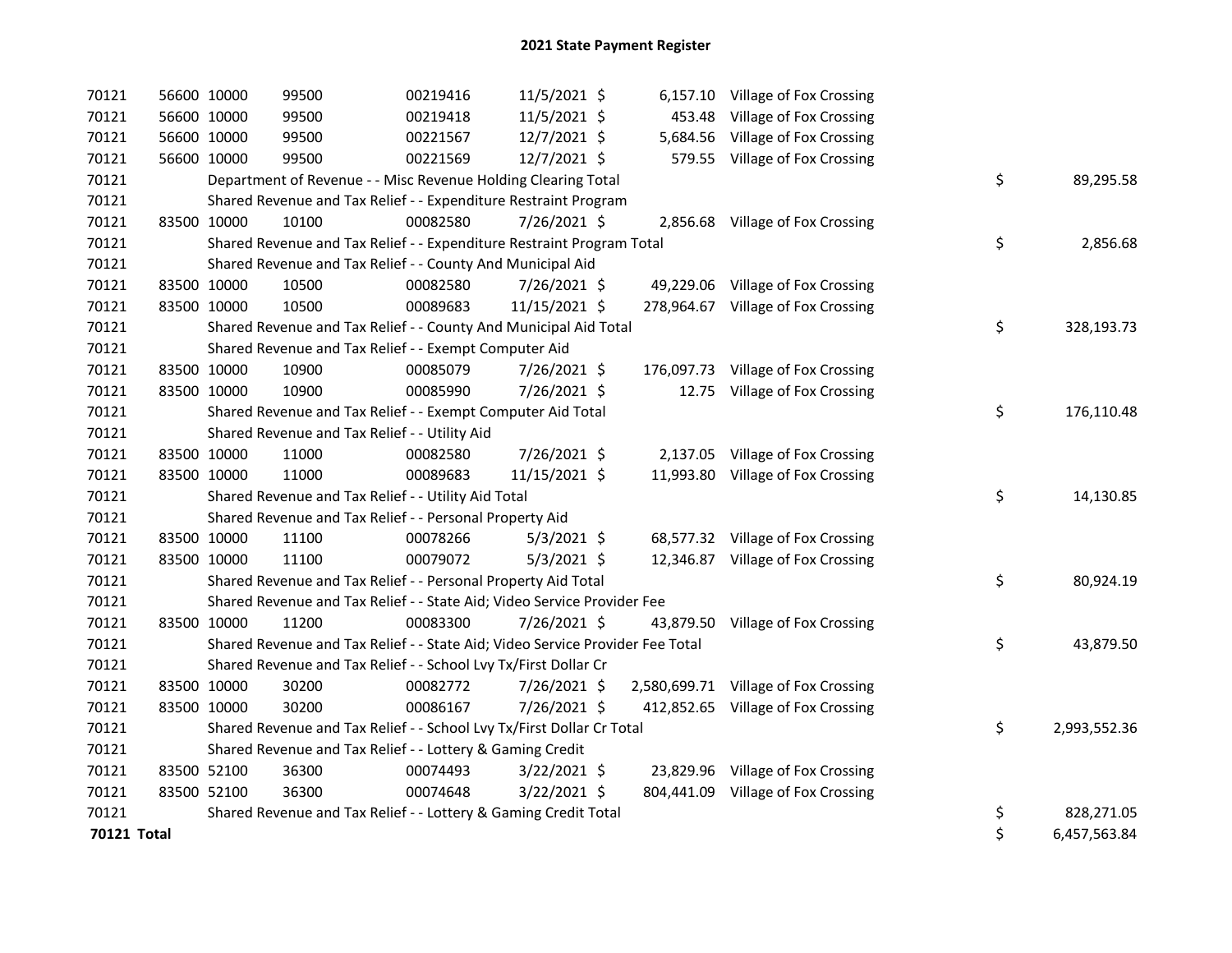| 70191 |             | Dept of Safety & Prof Services - - Fire Dues Distribution             |          |                |          |                                  |    |            |
|-------|-------------|-----------------------------------------------------------------------|----------|----------------|----------|----------------------------------|----|------------|
| 70191 | 16500 10000 | 22500                                                                 | 00042029 | 7/16/2021 \$   |          | 10,007.48 Village Of Winneconne  |    |            |
| 70191 |             | Dept of Safety & Prof Services - - Fire Dues Distribution Total       |          |                |          |                                  | \$ | 10,007.48  |
| 70191 |             | Dept of Natural Resources - - Fin Asst For Responsible Units          |          |                |          |                                  |    |            |
| 70191 | 37000 27400 | 67000                                                                 | 00483957 | $5/21/2021$ \$ |          | 7,978.95 Village Of Winneconne   |    |            |
| 70191 |             | Dept of Natural Resources - - Fin Asst For Responsible Units Total    |          |                |          |                                  | \$ | 7,978.95   |
| 70191 |             | Dept of Natural Resources - - Recycling Consolidation Grants          |          |                |          |                                  |    |            |
| 70191 | 37000 27400 | 67300                                                                 | 00483957 | $5/21/2021$ \$ |          | 642.59 Village Of Winneconne     |    |            |
| 70191 |             | Dept of Natural Resources - - Recycling Consolidation Grants Total    |          |                |          |                                  | \$ | 642.59     |
| 70191 |             | WI Dept of Transportation - - Trns Aids To Mnc.-Sf                    |          |                |          |                                  |    |            |
| 70191 | 39500 21100 | 19100                                                                 | 00633480 | $1/4/2021$ \$  |          | 42,233.83 Village Of Winneconne  |    |            |
| 70191 | 39500 21100 | 19100                                                                 | 00669087 | $4/5/2021$ \$  |          | 42,233.83 Village Of Winneconne  |    |            |
| 70191 | 39500 21100 | 19100                                                                 | 00712575 | $7/6/2021$ \$  |          | 42,233.83 Village Of Winneconne  |    |            |
| 70191 | 39500 21100 | 19100                                                                 | 00753134 | 10/4/2021 \$   |          | 42,233.83 Village Of Winneconne  |    |            |
| 70191 |             | WI Dept of Transportation - - Trns Aids To Mnc.-Sf Total              |          |                |          |                                  | \$ | 168,935.32 |
| 70191 |             | Department of Justice - - Law Enforcement Train, Local                |          |                |          |                                  |    |            |
| 70191 | 45500 10000 | 23100                                                                 | 00105984 | 11/29/2021 \$  |          | 1,280.00 Village Of Winneconne   |    |            |
| 70191 |             | Department of Justice - - Law Enforcement Train, Local Total          |          |                |          |                                  | \$ | 1,280.00   |
| 70191 |             | Department of Revenue - - Gifts And Grants                            |          |                |          |                                  |    |            |
| 70191 | 56600 10000 | 12100                                                                 | 00207864 | $6/25/2021$ \$ |          | 129,998.35 Village Of Winneconne |    |            |
| 70191 |             | Department of Revenue - - Gifts And Grants Total                      |          |                |          |                                  | \$ | 129,998.35 |
| 70191 |             | Department of Revenue - - Misc Revenue Holding Clearing               |          |                |          |                                  |    |            |
| 70191 | 56600 10000 | 99500                                                                 | 00193065 | $3/1/2021$ \$  | 1,170.60 | Village Of Winneconne            |    |            |
| 70191 | 56600 10000 | 99500                                                                 | 00195269 | 3/15/2021 \$   | 806.04   | Village Of Winneconne            |    |            |
| 70191 | 56600 10000 | 99500                                                                 | 00197472 | $4/5/2021$ \$  | 63.00    | Village Of Winneconne            |    |            |
| 70191 | 56600 10000 | 99500                                                                 | 00200040 | 4/26/2021 \$   | 95.00    | Village Of Winneconne            |    |            |
| 70191 | 56600 10000 | 99500                                                                 | 00201788 | 5/10/2021 \$   | 175.00   | Village Of Winneconne            |    |            |
| 70191 | 56600 10000 | 99500                                                                 | 00203205 | $5/24/2021$ \$ | 378.75   | Village Of Winneconne            |    |            |
| 70191 | 56600 10000 | 99500                                                                 | 00204866 | $6/7/2021$ \$  | 126.60   | Village Of Winneconne            |    |            |
| 70191 | 56600 10000 | 99500                                                                 | 00205487 | $6/14/2021$ \$ | 227.69   | Village Of Winneconne            |    |            |
| 70191 |             | Department of Revenue - - Misc Revenue Holding Clearing Total         |          |                |          |                                  | \$ | 3,042.68   |
| 70191 |             | Shared Revenue and Tax Relief - - Expenditure Restraint Program       |          |                |          |                                  |    |            |
| 70191 | 83500 10000 | 10100                                                                 | 00082581 | 7/26/2021 \$   |          | 45,213.32 Village Of Winneconne  |    |            |
| 70191 |             | Shared Revenue and Tax Relief - - Expenditure Restraint Program Total |          |                |          |                                  | \$ | 45,213.32  |
| 70191 |             | Shared Revenue and Tax Relief - - County And Municipal Aid            |          |                |          |                                  |    |            |
| 70191 | 83500 10000 | 10500                                                                 | 00082581 | 7/26/2021 \$   |          | 21,787.71 Village Of Winneconne  |    |            |
| 70191 | 83500 10000 | 10500                                                                 | 00089684 | 11/15/2021 \$  |          | 123,463.71 Village Of Winneconne |    |            |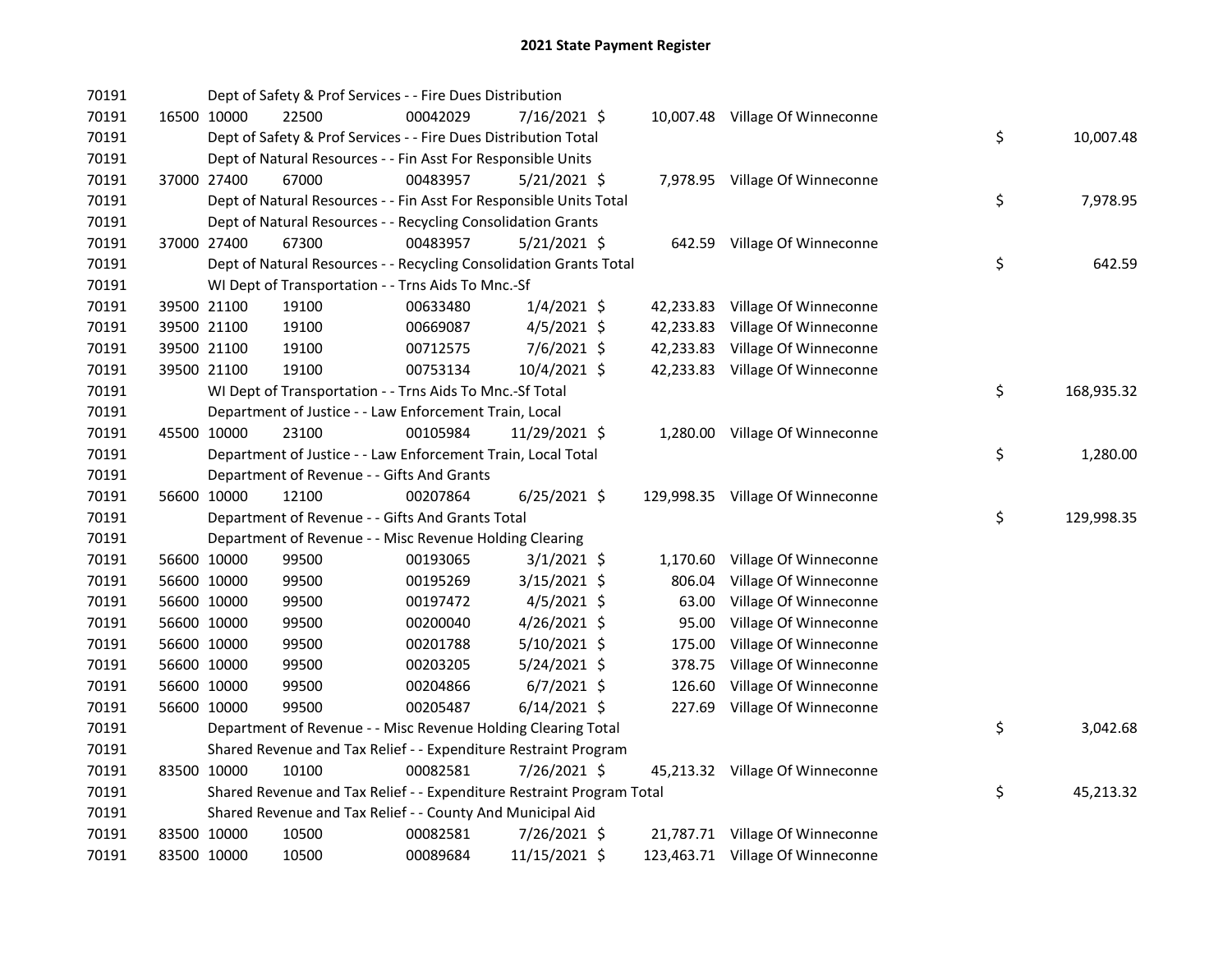| 70191       |             | Shared Revenue and Tax Relief - - County And Municipal Aid Total              |          |               |          |                       | \$ | 145,251.42 |
|-------------|-------------|-------------------------------------------------------------------------------|----------|---------------|----------|-----------------------|----|------------|
| 70191       |             | Shared Revenue and Tax Relief - - Exempt Computer Aid                         |          |               |          |                       |    |            |
| 70191       | 83500 10000 | 10900                                                                         | 00085080 | 7/26/2021 \$  | 925.98   | Village Of Winneconne |    |            |
| 70191       | 83500 10000 | 10900                                                                         | 00085991 | 7/26/2021 \$  | 8.514.35 | Village Of Winneconne |    |            |
| 70191       |             | Shared Revenue and Tax Relief - - Exempt Computer Aid Total                   |          |               |          |                       | \$ | 9,440.33   |
| 70191       |             | Shared Revenue and Tax Relief - - Utility Aid                                 |          |               |          |                       |    |            |
| 70191       | 83500 10000 | 11000                                                                         | 00082581 | 7/26/2021 \$  | 312.87   | Village Of Winneconne |    |            |
| 70191       | 83500 10000 | 11000                                                                         | 00089684 | 11/15/2021 \$ | 1,832.21 | Village Of Winneconne |    |            |
| 70191       |             | Shared Revenue and Tax Relief - - Utility Aid Total                           |          |               |          |                       | \$ | 2,145.08   |
| 70191       |             | Shared Revenue and Tax Relief - - Personal Property Aid                       |          |               |          |                       |    |            |
| 70191       | 83500 10000 | 11100                                                                         | 00079073 | $5/3/2021$ \$ | 8.854.84 | Village Of Winneconne |    |            |
| 70191       |             | Shared Revenue and Tax Relief - - Personal Property Aid Total                 |          |               |          |                       | \$ | 8,854.84   |
| 70191       |             | Shared Revenue and Tax Relief - - State Aid; Video Service Provider Fee       |          |               |          |                       |    |            |
| 70191       | 83500 10000 | 11200                                                                         | 00083301 | 7/26/2021 \$  | 7,776.22 | Village Of Winneconne |    |            |
| 70191       |             | Shared Revenue and Tax Relief - - State Aid; Video Service Provider Fee Total |          |               |          |                       | \$ | 7,776.22   |
| 70191 Total |             |                                                                               |          |               |          |                       |    | 540,566.58 |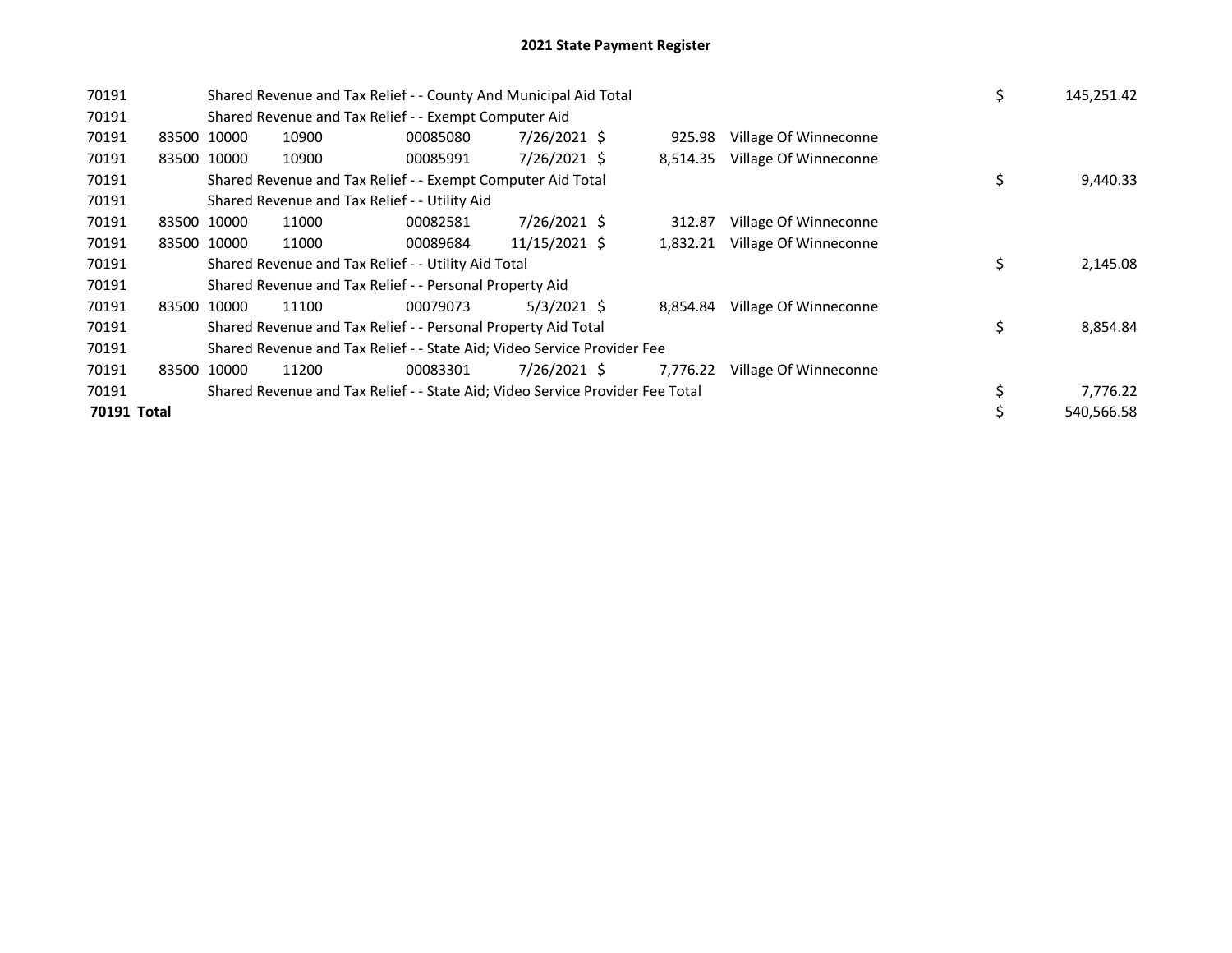| 70201       |       |             | Dept of Natural Resources - - Solid Waste Management -- Envi           |          |                |            |                           |    |            |
|-------------|-------|-------------|------------------------------------------------------------------------|----------|----------------|------------|---------------------------|----|------------|
| 70201       | 37000 | 27400       | 47200                                                                  | 00458735 | $2/17/2021$ \$ |            | 179.95 CITY OF APPLETON   |    |            |
| 70201       |       |             | Dept of Natural Resources - - Solid Waste Management -- Envi Total     |          |                |            |                           | \$ | 179.95     |
| 70201       |       |             | Department of Corrections - - Purchased Services For Offende           |          |                |            |                           |    |            |
| 70201       | 41000 | 10000       | 11100                                                                  | 00415277 | $3/12/2021$ \$ |            | 1,500.00 CITY OF APPLETON |    |            |
| 70201       |       |             | Department of Corrections - - Purchased Services For Offende Total     |          |                |            |                           | \$ | 1,500.00   |
| 70201       |       |             | Department of Health Services - - Interagency And Intra-Agency P       |          |                |            |                           |    |            |
| 70201       | 43500 | 10000       | 16700                                                                  | 00464124 | 11/26/2021 \$  | 508.00     | <b>CITY OF APPLETON</b>   |    |            |
| 70201       |       |             | Department of Health Services - - Interagency And Intra-Agency P Total |          |                |            |                           | \$ | 508.00     |
| 70201       |       |             | Shared Revenue and Tax Relief - - Exempt Computer Aid                  |          |                |            |                           |    |            |
| 70201       |       | 83500 10000 | 10900                                                                  | 00085081 | 7/26/2021 \$   | 5,995.46   | <b>CITY OF APPLETON</b>   |    |            |
| 70201       |       | 83500 10000 | 10900                                                                  | 00085992 | 7/26/2021 \$   | 62,687.21  | <b>CITY OF APPLETON</b>   |    |            |
| 70201       |       |             | Shared Revenue and Tax Relief - - Exempt Computer Aid Total            |          |                |            |                           | \$ | 68,682.67  |
| 70201       |       |             | Shared Revenue and Tax Relief - - Personal Property Aid                |          |                |            |                           |    |            |
| 70201       |       | 83500 10000 | 11100                                                                  | 00078267 | $5/3/2021$ \$  | 673.77     | <b>CITY OF APPLETON</b>   |    |            |
| 70201       |       | 83500 10000 | 11100                                                                  | 00079074 | 5/3/2021 \$    | 5,287.49   | <b>CITY OF APPLETON</b>   |    |            |
| 70201       |       |             | Shared Revenue and Tax Relief - - Personal Property Aid Total          |          |                |            |                           | \$ | 5,961.26   |
| 70201       |       |             | Shared Revenue and Tax Relief - - School Lvy Tx/First Dollar Cr        |          |                |            |                           |    |            |
| 70201       |       | 83500 10000 | 30200                                                                  | 00082773 | 7/26/2021 \$   | 142,228.38 | <b>CITY OF APPLETON</b>   |    |            |
| 70201       |       | 83500 10000 | 30200                                                                  | 00086168 | 7/26/2021 \$   | 9,145.62   | <b>CITY OF APPLETON</b>   |    |            |
| 70201       |       |             | Shared Revenue and Tax Relief - - School Lvy Tx/First Dollar Cr Total  |          |                |            |                           | \$ | 151,374.00 |
| 70201       |       |             | Shared Revenue and Tax Relief - - Lottery & Gaming Credit              |          |                |            |                           |    |            |
| 70201       |       | 83500 52100 | 36300                                                                  | 00074649 | $3/22/2021$ \$ |            | 4,825.92 CITY OF APPLETON |    |            |
| 70201       |       |             | Shared Revenue and Tax Relief - - Lottery & Gaming Credit Total        |          |                |            |                           | \$ | 4,825.92   |
| 70201 Total |       |             |                                                                        |          |                |            |                           | \$ | 233,031.80 |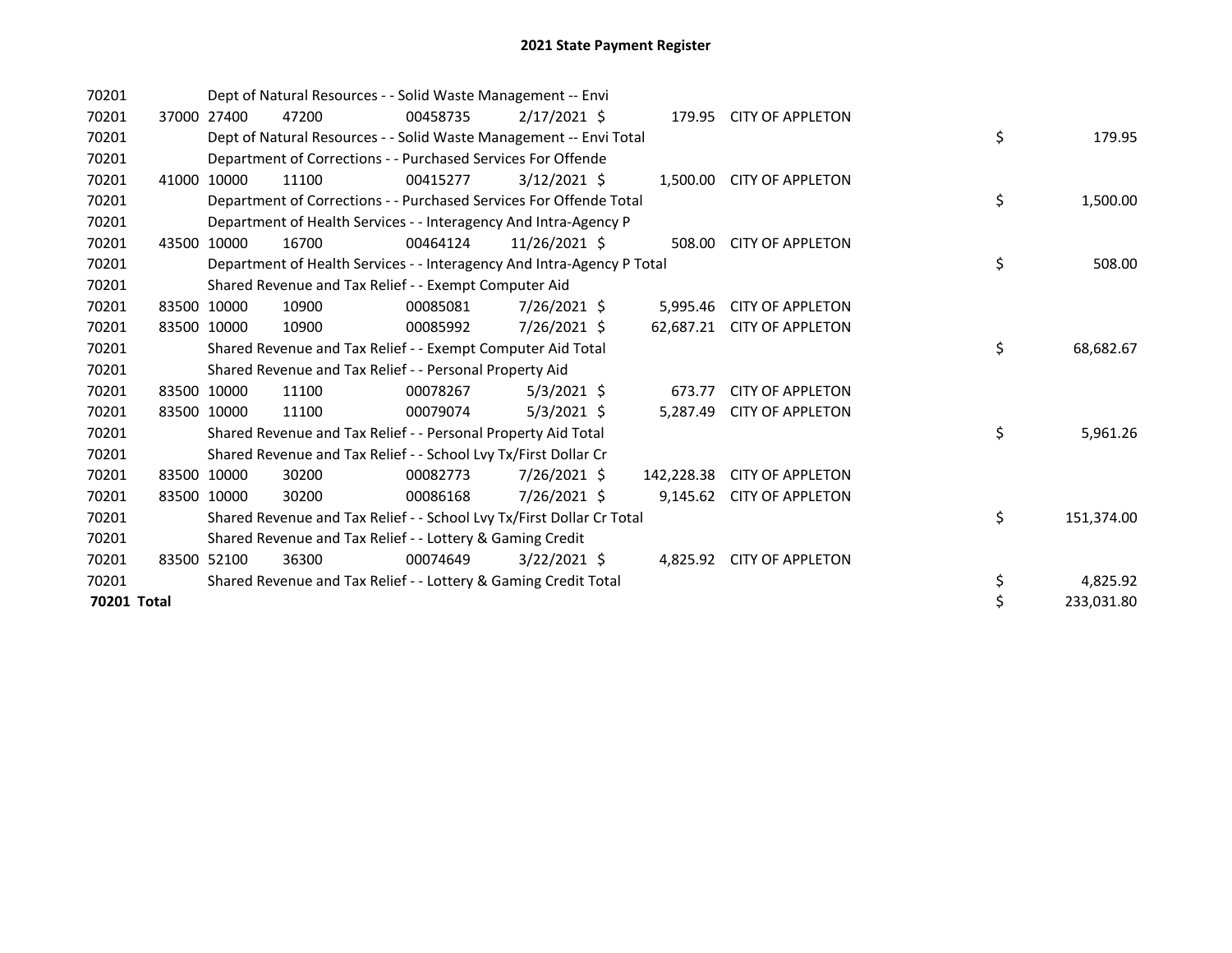| 70251 |             | Dept of Safety & Prof Services - - Fire Dues Distribution           |          |                |            |                           |    |            |
|-------|-------------|---------------------------------------------------------------------|----------|----------------|------------|---------------------------|----|------------|
| 70251 | 16500 10000 | 22500                                                               | 00042017 | 7/15/2021 \$   |            | 51,951.57 City of Menasha |    |            |
| 70251 |             | Dept of Safety & Prof Services - - Fire Dues Distribution Total     |          |                |            |                           | \$ | 51,951.57  |
| 70251 |             | Dept of Natural Resources - - Aids In Lieu Of Taxes - Gener         |          |                |            |                           |    |            |
| 70251 | 37000 10000 | 50300                                                               | 00459410 | $1/26/2021$ \$ |            | 347.82 City of Menasha    |    |            |
| 70251 |             | Dept of Natural Resources - - Aids In Lieu Of Taxes - Gener Total   |          |                |            |                           | \$ | 347.82     |
| 70251 |             | Dept of Natural Resources - - Fin Asst For Responsible Units        |          |                |            |                           |    |            |
| 70251 | 37000 27400 | 67000                                                               | 00483351 | $5/21/2021$ \$ |            | 65,877.84 City of Menasha |    |            |
| 70251 |             | Dept of Natural Resources - - Fin Asst For Responsible Units Total  |          |                |            |                           | \$ | 65,877.84  |
| 70251 |             | WI Dept of Transportation - - Conn Hwy Aids St Fds                  |          |                |            |                           |    |            |
| 70251 | 39500 21100 | 16200                                                               | 00633631 | $1/4/2021$ \$  | 15,641.11  | City of Menasha           |    |            |
| 70251 | 39500 21100 | 16200                                                               | 00669238 | $4/5/2021$ \$  | 15,641.11  | City of Menasha           |    |            |
| 70251 | 39500 21100 | 16200                                                               | 00712726 | $7/6/2021$ \$  | 15,641.11  | City of Menasha           |    |            |
| 70251 | 39500 21100 | 16200                                                               | 00753285 | 10/4/2021 \$   | 15,641.12  | City of Menasha           |    |            |
| 70251 |             | WI Dept of Transportation - - Conn Hwy Aids St Fds Total            |          |                |            |                           | \$ | 62,564.45  |
| 70251 |             | WI Dept of Transportation - - Trns Aids To Mnc.-Sf                  |          |                |            |                           |    |            |
| 70251 | 39500 21100 | 19100                                                               | 00633481 | $1/4/2021$ \$  | 153,090.29 | City of Menasha           |    |            |
| 70251 | 39500 21100 | 19100                                                               | 00669088 | $4/5/2021$ \$  | 153,090.29 | City of Menasha           |    |            |
| 70251 | 39500 21100 | 19100                                                               | 00712576 | 7/6/2021 \$    | 153,090.29 | City of Menasha           |    |            |
| 70251 | 39500 21100 | 19100                                                               | 00753135 | 10/4/2021 \$   | 153,090.30 | City of Menasha           |    |            |
| 70251 |             | WI Dept of Transportation - - Trns Aids To Mnc.-Sf Total            |          |                |            |                           | \$ | 612,361.17 |
| 70251 |             | Department of Health Services - - State/Federal Aids                |          |                |            |                           |    |            |
| 70251 | 43500 10000 | 00000                                                               | 92106    | $1/4/2021$ \$  | 175,021.00 | City of Menasha           |    |            |
| 70251 | 43500 10000 | 00000                                                               | 92108    | $3/1/2021$ \$  | 74,327.00  | City of Menasha           |    |            |
| 70251 | 43500 10000 | 00000                                                               | 92109    | $4/1/2021$ \$  | 56,205.00  | City of Menasha           |    |            |
| 70251 | 43500 10000 | 00000                                                               | 92111    | $6/1/2021$ \$  | 8,129.00   | City of Menasha           |    |            |
| 70251 | 43500 10000 | 00000                                                               | 92200    | $7/1/2021$ \$  | 43,993.00  | City of Menasha           |    |            |
| 70251 | 43500 10000 | 00000                                                               | 92201    | 8/2/2021 \$    | 57,801.00  | City of Menasha           |    |            |
| 70251 | 43500 10000 | 00000                                                               | 92202    | $9/1/2021$ \$  | 20,263.00  | City of Menasha           |    |            |
| 70251 | 43500 10000 | 00000                                                               | 92204    | 10/1/2021 \$   | 2,756.00   | City of Menasha           |    |            |
| 70251 | 43500 10000 | 00000                                                               | 92206    | $11/1/2021$ \$ | 79,070.00  | City of Menasha           |    |            |
| 70251 | 43500 10000 | 00000                                                               | 92207    | $12/1/2021$ \$ | 1,692.00   | City of Menasha           |    |            |
| 70251 |             | Department of Health Services - - State/Federal Aids Total          |          |                |            |                           | \$ | 519,257.00 |
| 70251 |             | Department of Health Services - - Federal Projects Operations       |          |                |            |                           |    |            |
| 70251 | 43500 10000 | 14900                                                               | 00448777 | 9/24/2021 \$   |            | 5,167.53 City of Menasha  |    |            |
| 70251 |             | Department of Health Services - - Federal Projects Operations Total |          |                |            |                           | \$ | 5,167.53   |
| 70251 |             | Department of Revenue - - Gifts And Grants                          |          |                |            |                           |    |            |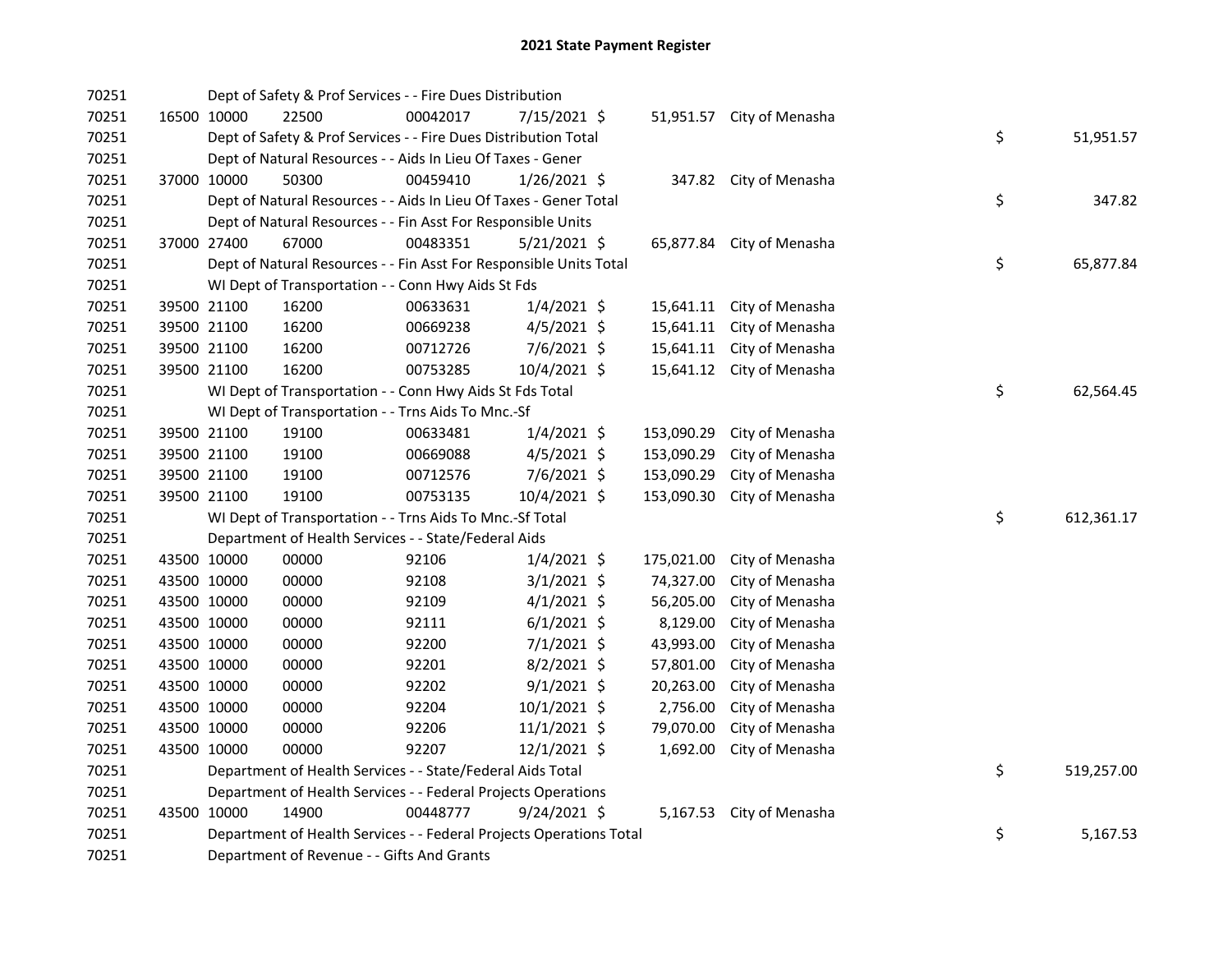| 70251       | 56600 10000 | 12100 | 00207865                                                                      | 6/25/2021 \$   |              | 935,370.54 City of Menasha |                    |
|-------------|-------------|-------|-------------------------------------------------------------------------------|----------------|--------------|----------------------------|--------------------|
| 70251       |             |       | Department of Revenue - - Gifts And Grants Total                              |                |              |                            | \$<br>935,370.54   |
| 70251       |             |       | Shared Revenue and Tax Relief - - Expenditure Restraint Program               |                |              |                            |                    |
| 70251       | 83500 10000 | 10100 | 00082582                                                                      | 7/26/2021 \$   |              | 354,146.52 City of Menasha |                    |
| 70251       |             |       | Shared Revenue and Tax Relief - - Expenditure Restraint Program Total         |                |              |                            | \$<br>354,146.52   |
| 70251       |             |       | Shared Revenue and Tax Relief - - County And Municipal Aid                    |                |              |                            |                    |
| 70251       | 83500 10000 | 10500 | 00082582                                                                      | 7/26/2021 \$   | 497,490.04   | City of Menasha            |                    |
| 70251       | 83500 10000 | 10500 | 00089685                                                                      | 11/15/2021 \$  | 2,819,110.20 | City of Menasha            |                    |
| 70251       |             |       | Shared Revenue and Tax Relief - - County And Municipal Aid Total              |                |              |                            | \$<br>3,316,600.24 |
| 70251       |             |       | Shared Revenue and Tax Relief - - Exempt Computer Aid                         |                |              |                            |                    |
| 70251       | 83500 10000 | 10900 | 00085082                                                                      | 7/26/2021 \$   | 628,332.20   | City of Menasha            |                    |
| 70251       | 83500 10000 | 10900 | 00085993                                                                      | 7/26/2021 \$   | 15,258.35    | City of Menasha            |                    |
| 70251       |             |       | Shared Revenue and Tax Relief - - Exempt Computer Aid Total                   |                |              |                            | \$<br>643,590.55   |
| 70251       |             |       | Shared Revenue and Tax Relief - - Utility Aid                                 |                |              |                            |                    |
| 70251       | 83500 10000 | 11000 | 00082582                                                                      | 7/26/2021 \$   |              | 4,497.16 City of Menasha   |                    |
| 70251       | 83500 10000 | 11000 | 00089685                                                                      | 11/15/2021 \$  | 27,538.41    | City of Menasha            |                    |
| 70251       |             |       | Shared Revenue and Tax Relief - - Utility Aid Total                           |                |              |                            | \$<br>32,035.57    |
| 70251       |             |       | Shared Revenue and Tax Relief - - Personal Property Aid                       |                |              |                            |                    |
| 70251       | 83500 10000 | 11100 | 00078268                                                                      | $5/3/2021$ \$  | 53,719.18    | City of Menasha            |                    |
| 70251       | 83500 10000 | 11100 | 00079075                                                                      | $5/3/2021$ \$  |              | 19,578.58 City of Menasha  |                    |
| 70251       |             |       | Shared Revenue and Tax Relief - - Personal Property Aid Total                 |                |              |                            | \$<br>73,297.76    |
| 70251       |             |       | Shared Revenue and Tax Relief - - State Aid; Video Service Provider Fee       |                |              |                            |                    |
| 70251       | 83500 10000 | 11200 | 00083302                                                                      | 7/26/2021 \$   | 37,626.56    | City of Menasha            |                    |
| 70251       |             |       | Shared Revenue and Tax Relief - - State Aid; Video Service Provider Fee Total |                |              |                            | \$<br>37,626.56    |
| 70251       |             |       | Shared Revenue and Tax Relief - - School Lvy Tx/First Dollar Cr               |                |              |                            |                    |
| 70251       | 83500 10000 | 30200 | 00082774                                                                      | 7/26/2021 \$   | 1,765,368.71 | City of Menasha            |                    |
| 70251       | 83500 10000 | 30200 | 00086169                                                                      | 7/26/2021 \$   | 416,910.72   | City of Menasha            |                    |
| 70251       |             |       | Shared Revenue and Tax Relief - - School Lvy Tx/First Dollar Cr Total         |                |              |                            | \$<br>2,182,279.43 |
| 70251       |             |       | Shared Revenue and Tax Relief - - Payments For Municipal Svcs                 |                |              |                            |                    |
| 70251       | 83500 10000 | 50100 | 00073848                                                                      | $2/1/2021$ \$  | 105,528.19   | City of Menasha            |                    |
| 70251       |             |       | Shared Revenue and Tax Relief - - Payments For Municipal Svcs Total           |                |              |                            | \$<br>105,528.19   |
| 70251       |             |       | Shared Revenue and Tax Relief - - Lottery & Gaming Credit                     |                |              |                            |                    |
| 70251       | 83500 52100 | 36300 | 00074494                                                                      | 3/22/2021 \$   | 47,277.00    | City of Menasha            |                    |
| 70251       | 83500 52100 | 36300 | 00074650                                                                      | $3/22/2021$ \$ | 762,036.00   | City of Menasha            |                    |
| 70251       |             |       | Shared Revenue and Tax Relief - - Lottery & Gaming Credit Total               |                |              |                            | \$<br>809,313.00   |
| 70251 Total |             |       |                                                                               |                |              |                            | \$<br>9,807,315.74 |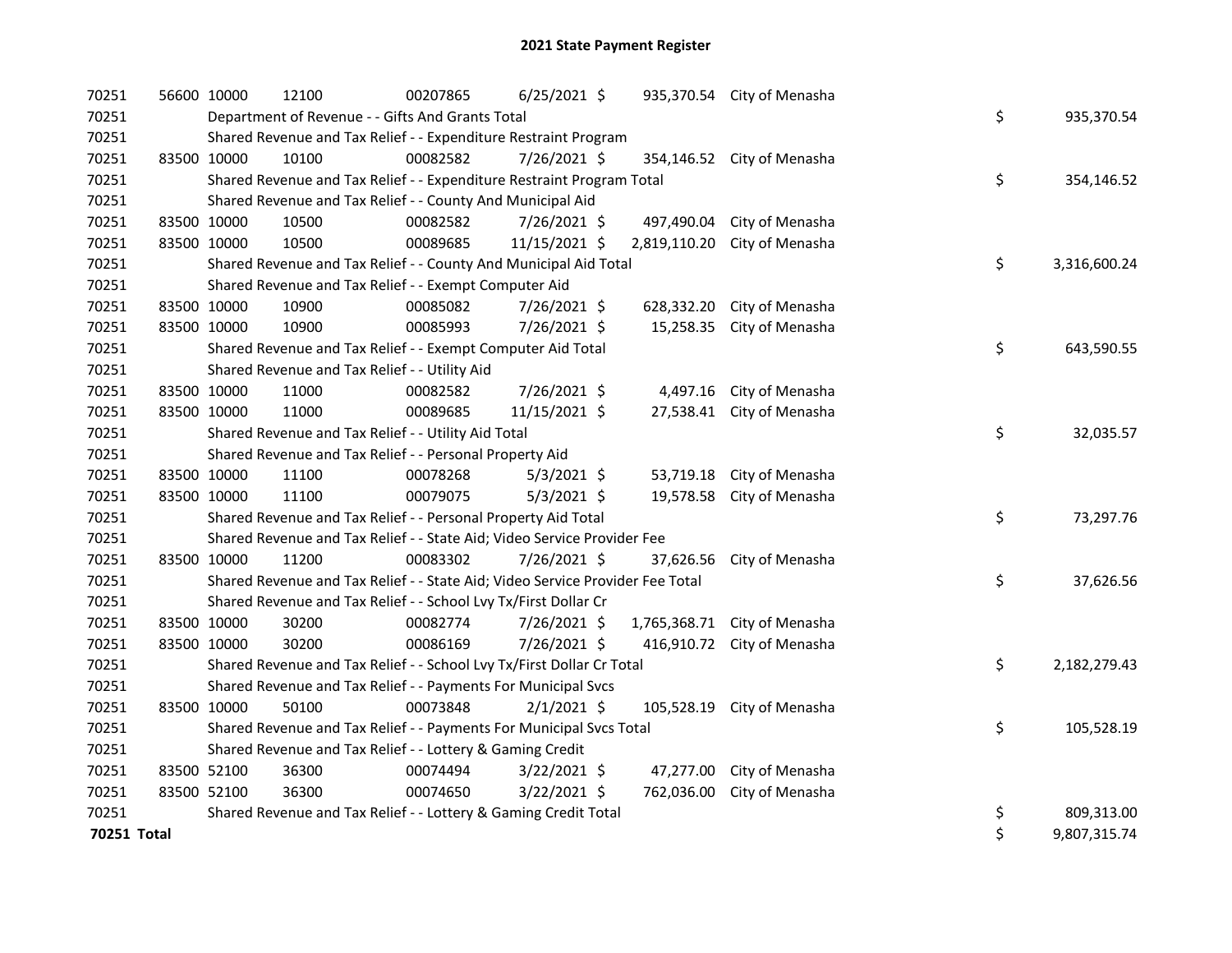| 70261 |             | Dept of Safety & Prof Services - - Fire Dues Distribution          |          |                |            |                            |    |              |
|-------|-------------|--------------------------------------------------------------------|----------|----------------|------------|----------------------------|----|--------------|
| 70261 | 16500 10000 | 22500                                                              | 00042018 | 7/15/2021 \$   |            | 100,434.46 Neenah, City of |    |              |
| 70261 |             | Dept of Safety & Prof Services - - Fire Dues Distribution Total    |          |                |            |                            | \$ | 100,434.46   |
| 70261 |             | Dept of Natural Resources - - Fin Asst For Responsible Units       |          |                |            |                            |    |              |
| 70261 | 37000 27400 | 67000                                                              | 00483515 | $5/21/2021$ \$ |            | 196,127.76 Neenah, City of |    |              |
| 70261 |             | Dept of Natural Resources - - Fin Asst For Responsible Units Total |          |                |            |                            | \$ | 196,127.76   |
| 70261 |             | Dept of Natural Resources - - Recycling Consolidation Grants       |          |                |            |                            |    |              |
| 70261 | 37000 27400 | 67300                                                              | 00483515 | $5/21/2021$ \$ |            | 6,771.23 Neenah, City of   |    |              |
| 70261 |             | Dept of Natural Resources - - Recycling Consolidation Grants Total |          |                |            |                            | \$ | 6,771.23     |
| 70261 |             | Dept of Natural Resources - - Land Acquisition                     |          |                |            |                            |    |              |
| 70261 | 37000 36300 | TA100                                                              | 00482465 | $5/20/2021$ \$ |            | 76,595.00 Neenah, City of  |    |              |
| 70261 |             | Dept of Natural Resources - - Land Acquisition Total               |          |                |            |                            | \$ | 76,595.00    |
| 70261 |             | Dept of Natural Resources - - Reobligated Stewardship              |          |                |            |                            |    |              |
| 70261 | 37000 36300 | TA990                                                              | 00460132 | $1/29/2021$ \$ |            | 4,930.00 Neenah, City of   |    |              |
| 70261 |             | Dept of Natural Resources - - Reobligated Stewardship Total        |          |                |            |                            | \$ | 4,930.00     |
| 70261 |             | WI Dept of Transportation - - Conn Hwy Aids St Fds                 |          |                |            |                            |    |              |
| 70261 | 39500 21100 | 16200                                                              | 00633632 | $1/4/2021$ \$  | 13,421.44  | Neenah, City of            |    |              |
| 70261 | 39500 21100 | 16200                                                              | 00669239 | $4/5/2021$ \$  | 13,421.44  | Neenah, City of            |    |              |
| 70261 | 39500 21100 | 16200                                                              | 00712727 | 7/6/2021 \$    | 13,421.44  | Neenah, City of            |    |              |
| 70261 | 39500 21100 | 16200                                                              | 00753286 | 10/4/2021 \$   | 13,421.47  | Neenah, City of            |    |              |
| 70261 |             | WI Dept of Transportation - - Conn Hwy Aids St Fds Total           |          |                |            |                            | \$ | 53,685.79    |
| 70261 |             | WI Dept of Transportation - - Trns Aids To Mnc.-Sf                 |          |                |            |                            |    |              |
| 70261 | 39500 21100 | 19100                                                              | 00633482 | $1/4/2021$ \$  | 259,638.80 | Neenah, City of            |    |              |
| 70261 | 39500 21100 | 19100                                                              | 00669089 | $4/5/2021$ \$  | 259,638.80 | Neenah, City of            |    |              |
| 70261 | 39500 21100 | 19100                                                              | 00712577 | 7/6/2021 \$    | 259,638.80 | Neenah, City of            |    |              |
| 70261 | 39500 21100 | 19100                                                              | 00753136 | 10/4/2021 \$   | 259,638.80 | Neenah, City of            |    |              |
| 70261 |             | WI Dept of Transportation - - Trns Aids To Mnc.-Sf Total           |          |                |            |                            | \$ | 1,038,555.20 |
| 70261 |             | WI Dept of Transportation - - Loc Rd Imp Prg St Fd                 |          |                |            |                            |    |              |
| 70261 | 39500 21100 | 27800                                                              | 00718470 | 7/9/2021 \$    |            | 63,806.61 Neenah, City of  |    |              |
| 70261 |             | WI Dept of Transportation - - Loc Rd Imp Prg St Fd Total           |          |                |            |                            | \$ | 63,806.61    |
| 70261 |             | Department of Justice - - Officer training reimbursement           |          |                |            |                            |    |              |
| 70261 | 45500 10000 | 21400                                                              | 00105663 | 11/22/2021 \$  |            | 6,080.00 Neenah, City of   |    |              |
| 70261 |             | Department of Justice - - Officer training reimbursement Total     |          |                |            |                            | \$ | 6,080.00     |
| 70261 |             | Department of Justice - - Federal Aid, Local Assistance            |          |                |            |                            |    |              |
| 70261 | 45500 10000 | 25100                                                              | 00095635 | $3/15/2021$ \$ |            | 6,117.00 Neenah, City of   |    |              |
| 70261 | 45500 10000 | 25100                                                              | 00097537 | $5/6/2021$ \$  | 400.50     | Neenah, City of            |    |              |
| 70261 | 45500 10000 | 25100                                                              | 00104360 | 10/28/2021 \$  | 586.40     | Neenah, City of            |    |              |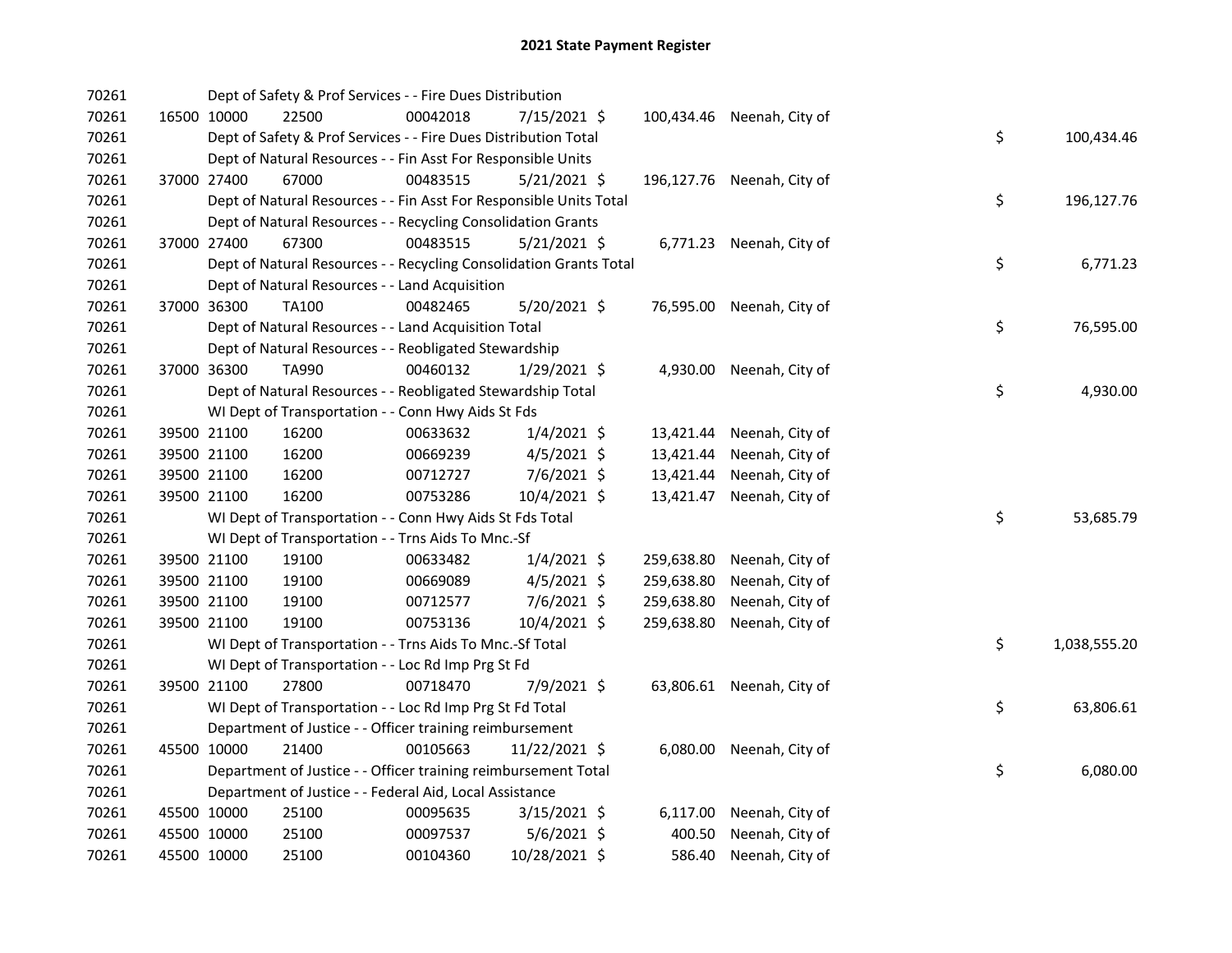| 70261 |             |       | Department of Justice - - Federal Aid, Local Assistance Total  |                |           |                        | \$ | 7,103.90 |
|-------|-------------|-------|----------------------------------------------------------------|----------------|-----------|------------------------|----|----------|
| 70261 |             |       | Department of Justice - - Internet Crimes Against Childr       |                |           |                        |    |          |
| 70261 | 45500 10000 | 28400 | 00098665                                                       | $6/2/2021$ \$  | 634.60    | Neenah, City of        |    |          |
| 70261 | 45500 10000 | 28400 | 00098673                                                       | $6/3/2021$ \$  | 133.43    | Neenah, City of        |    |          |
| 70261 |             |       | Department of Justice - - Internet Crimes Against Childr Total |                |           |                        | \$ | 768.03   |
| 70261 |             |       | Department of Revenue - - Misc Revenue Holding Clearing        |                |           |                        |    |          |
| 70261 | 56600 10000 | 99500 | 00189083                                                       | $1/8/2021$ \$  | 1,623.19  | Neenah, City of        |    |          |
| 70261 | 56600 10000 | 99500 | 00191154                                                       | $2/5/2021$ \$  | 4,789.73  | Neenah, City of        |    |          |
| 70261 | 56600 10000 | 99500 | 00191266                                                       | 2/8/2021 \$    | 154.20    | Neenah, City of        |    |          |
| 70261 | 56600 10000 | 99500 | 00193062                                                       | $3/1/2021$ \$  | 953.02    | Neenah, City of        |    |          |
| 70261 | 56600 10000 | 99500 | 00193067                                                       | $3/1/2021$ \$  | 10,423.57 | Neenah, City of        |    |          |
| 70261 | 56600 10000 | 99500 | 00193069                                                       | $3/1/2021$ \$  | 13,690.61 | Neenah, City of        |    |          |
| 70261 | 56600 10000 | 99500 | 00193789                                                       | 3/5/2021 \$    | 11,087.83 | Neenah, City of        |    |          |
| 70261 | 56600 10000 | 99500 | 00194403                                                       | 3/8/2021 \$    | 83.80     | Neenah, City of        |    |          |
| 70261 | 56600 10000 | 99500 | 00194407                                                       | 3/8/2021 \$    | 2,316.23  | Neenah, City of        |    |          |
| 70261 | 56600 10000 | 99500 | 00194408                                                       | 3/8/2021 \$    | 4,014.76  | Neenah, City of        |    |          |
| 70261 | 56600 10000 | 99500 | 00195268                                                       | $3/15/2021$ \$ | 193.80    | Neenah, City of        |    |          |
| 70261 | 56600 10000 | 99500 | 00195271                                                       | 3/15/2021 \$   | 2,744.51  | Neenah, City of        |    |          |
| 70261 | 56600 10000 | 99500 | 00195272                                                       | $3/15/2021$ \$ | 576.77    | Neenah, City of        |    |          |
| 70261 | 56600 10000 | 99500 | 00196054                                                       | $3/22/2021$ \$ | 85.83     | Neenah, City of        |    |          |
| 70261 | 56600 10000 | 99500 | 00196059                                                       | 3/22/2021 \$   | 1,063.20  | Neenah, City of        |    |          |
| 70261 | 56600 10000 | 99500 | 00196060                                                       | $3/22/2021$ \$ | 517.00    | Neenah, City of        |    |          |
| 70261 | 56600 10000 | 99500 | 00196729                                                       | $3/29/2021$ \$ | 202.11    | Neenah, City of        |    |          |
| 70261 | 56600 10000 | 99500 | 00196731                                                       | $3/29/2021$ \$ | 988.80    | Neenah, City of        |    |          |
| 70261 | 56600 10000 | 99500 | 00196733                                                       | 3/29/2021 \$   | 1,110.70  | Neenah, City of        |    |          |
| 70261 | 56600 10000 | 99500 | 00197469                                                       | $4/5/2021$ \$  | 177.60    | Neenah, City of        |    |          |
| 70261 | 56600 10000 | 99500 | 00197474                                                       | $4/5/2021$ \$  | 329.15    | Neenah, City of        |    |          |
| 70261 | 56600 10000 | 99500 | 00197475                                                       | $4/5/2021$ \$  | 1,652.75  | Neenah, City of        |    |          |
| 70261 | 56600 10000 | 99500 | 00198076                                                       | $4/7/2021$ \$  | 9,545.67  | Neenah, City of        |    |          |
| 70261 | 56600 10000 | 99500 | 00198650                                                       | $4/12/2021$ \$ | 307.27    | Neenah, City of        |    |          |
| 70261 | 56600 10000 | 99500 | 00198651                                                       | 4/12/2021 \$   | 2,217.07  | Neenah, City of        |    |          |
| 70261 | 56600 10000 | 99500 | 00199393                                                       | 4/20/2021 \$   | 317.16    | Neenah, City of        |    |          |
| 70261 | 56600 10000 | 99500 | 00199395                                                       | 4/20/2021 \$   | 1,355.18  | Neenah, City of        |    |          |
| 70261 | 56600 10000 | 99500 | 00200037                                                       | $4/26/2021$ \$ | 279.00    | Neenah, City of        |    |          |
| 70261 | 56600 10000 | 99500 | 00200042                                                       | $4/26/2021$ \$ | 659.93    | Neenah, City of        |    |          |
| 70261 | 56600 10000 | 99500 | 00200044                                                       | 4/26/2021 \$   | 1,715.52  | Neenah, City of        |    |          |
| 70261 | 56600 10000 | 99500 | 00200612                                                       | 5/3/2021 \$    |           | 290.30 Neenah, City of |    |          |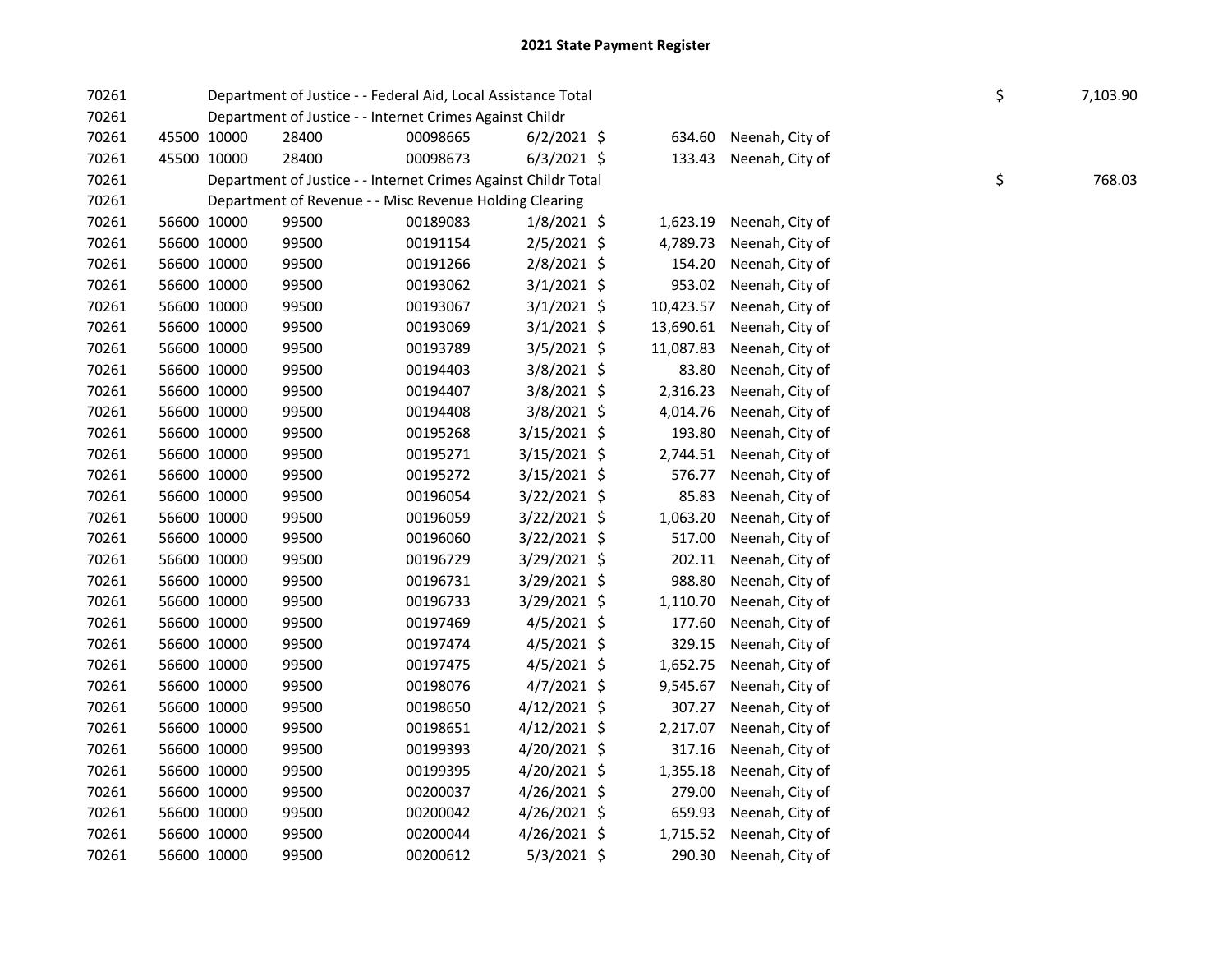| 70261 | 56600 10000 | 99500 | 00200613                                                      | $5/3/2021$ \$  | 1,297.00 | Neenah, City of |    |            |
|-------|-------------|-------|---------------------------------------------------------------|----------------|----------|-----------------|----|------------|
| 70261 | 56600 10000 | 99500 | 00201424                                                      | 5/7/2021 \$    | 6,032.63 | Neenah, City of |    |            |
| 70261 | 56600 10000 | 99500 | 00201790                                                      | $5/10/2021$ \$ | 413.00   | Neenah, City of |    |            |
| 70261 | 56600 10000 | 99500 | 00201792                                                      | $5/10/2021$ \$ | 2,018.42 | Neenah, City of |    |            |
| 70261 | 56600 10000 | 99500 | 00202454                                                      | 5/17/2021 \$   | 212.00   | Neenah, City of |    |            |
| 70261 | 56600 10000 | 99500 | 00202456                                                      | $5/17/2021$ \$ | 1,539.40 | Neenah, City of |    |            |
| 70261 | 56600 10000 | 99500 | 00202457                                                      | $5/17/2021$ \$ | 993.85   | Neenah, City of |    |            |
| 70261 | 56600 10000 | 99500 | 00203207                                                      | 5/24/2021 \$   | 878.97   | Neenah, City of |    |            |
| 70261 | 56600 10000 | 99500 | 00203208                                                      | 5/24/2021 \$   | 162.16   | Neenah, City of |    |            |
| 70261 | 56600 10000 | 99500 | 00203882                                                      | $6/1/2021$ \$  | 413.00   | Neenah, City of |    |            |
| 70261 | 56600 10000 | 99500 | 00203883                                                      | $6/1/2021$ \$  | 1,176.79 | Neenah, City of |    |            |
| 70261 | 56600 10000 | 99500 | 00204651                                                      | $6/7/2021$ \$  | 5,235.18 | Neenah, City of |    |            |
| 70261 | 56600 10000 | 99500 | 00205485                                                      | $6/14/2021$ \$ | 264.00   | Neenah, City of |    |            |
| 70261 | 56600 10000 | 99500 | 00205489                                                      | $6/14/2021$ \$ | 237.00   | Neenah, City of |    |            |
| 70261 | 56600 10000 | 99500 | 00205971                                                      | $6/21/2021$ \$ | 193.59   | Neenah, City of |    |            |
| 70261 | 56600 10000 | 99500 | 00205973                                                      | $6/21/2021$ \$ | 298.00   | Neenah, City of |    |            |
| 70261 | 56600 10000 | 99500 | 00205974                                                      | $6/21/2021$ \$ | 171.22   | Neenah, City of |    |            |
| 70261 | 56600 10000 | 99500 | 00208611                                                      | 7/6/2021 \$    | 29.00    | Neenah, City of |    |            |
| 70261 | 56600 10000 | 99500 | 00208612                                                      | 7/6/2021 \$    | 167.56   | Neenah, City of |    |            |
| 70261 | 56600 10000 | 99500 | 00209219                                                      | 7/8/2021 \$    | 5,545.34 | Neenah, City of |    |            |
| 70261 | 56600 10000 | 99500 | 00209475                                                      | 7/12/2021 \$   | 474.00   | Neenah, City of |    |            |
| 70261 | 56600 10000 | 99500 | 00210275                                                      | 7/19/2021 \$   | 363.00   | Neenah, City of |    |            |
| 70261 | 56600 10000 | 99500 | 00210889                                                      | 7/26/2021 \$   | 131.00   | Neenah, City of |    |            |
| 70261 | 56600 10000 | 99500 | 00211956                                                      | 8/6/2021 \$    | 1,967.39 | Neenah, City of |    |            |
| 70261 | 56600 10000 | 99500 | 00212735                                                      | 8/16/2021 \$   | 164.04   | Neenah, City of |    |            |
| 70261 | 56600 10000 | 99500 | 00213182                                                      | 8/23/2021 \$   | 373.65   | Neenah, City of |    |            |
| 70261 | 56600 10000 | 99500 | 00213605                                                      | 8/30/2021 \$   | 840.00   | Neenah, City of |    |            |
| 70261 | 56600 10000 | 99500 | 00214049                                                      | $9/7/2021$ \$  | 735.00   | Neenah, City of |    |            |
| 70261 | 56600 10000 | 99500 | 00214576                                                      | $9/8/2021$ \$  | 3,545.29 | Neenah, City of |    |            |
| 70261 | 56600 10000 | 99500 | 00215365                                                      | 9/20/2021 \$   | 187.00   | Neenah, City of |    |            |
| 70261 | 56600 10000 | 99500 | 00215366                                                      | 9/20/2021 \$   | 455.79   | Neenah, City of |    |            |
| 70261 | 56600 10000 | 99500 | 00216165                                                      | 10/4/2021 \$   | 128.80   | Neenah, City of |    |            |
| 70261 | 56600 10000 | 99500 | 00216828                                                      | 10/7/2021 \$   | 3,376.48 | Neenah, City of |    |            |
| 70261 | 56600 10000 | 99500 | 00219417                                                      | 11/5/2021 \$   | 1,663.28 | Neenah, City of |    |            |
| 70261 | 56600 10000 | 99500 | 00221568                                                      | 12/7/2021 \$   | 1,086.67 | Neenah, City of |    |            |
| 70261 |             |       | Department of Revenue - - Misc Revenue Holding Clearing Total |                |          |                 | \$ | 118,235.76 |

70261 Shared Revenue and Tax Relief - - Expenditure Restraint Program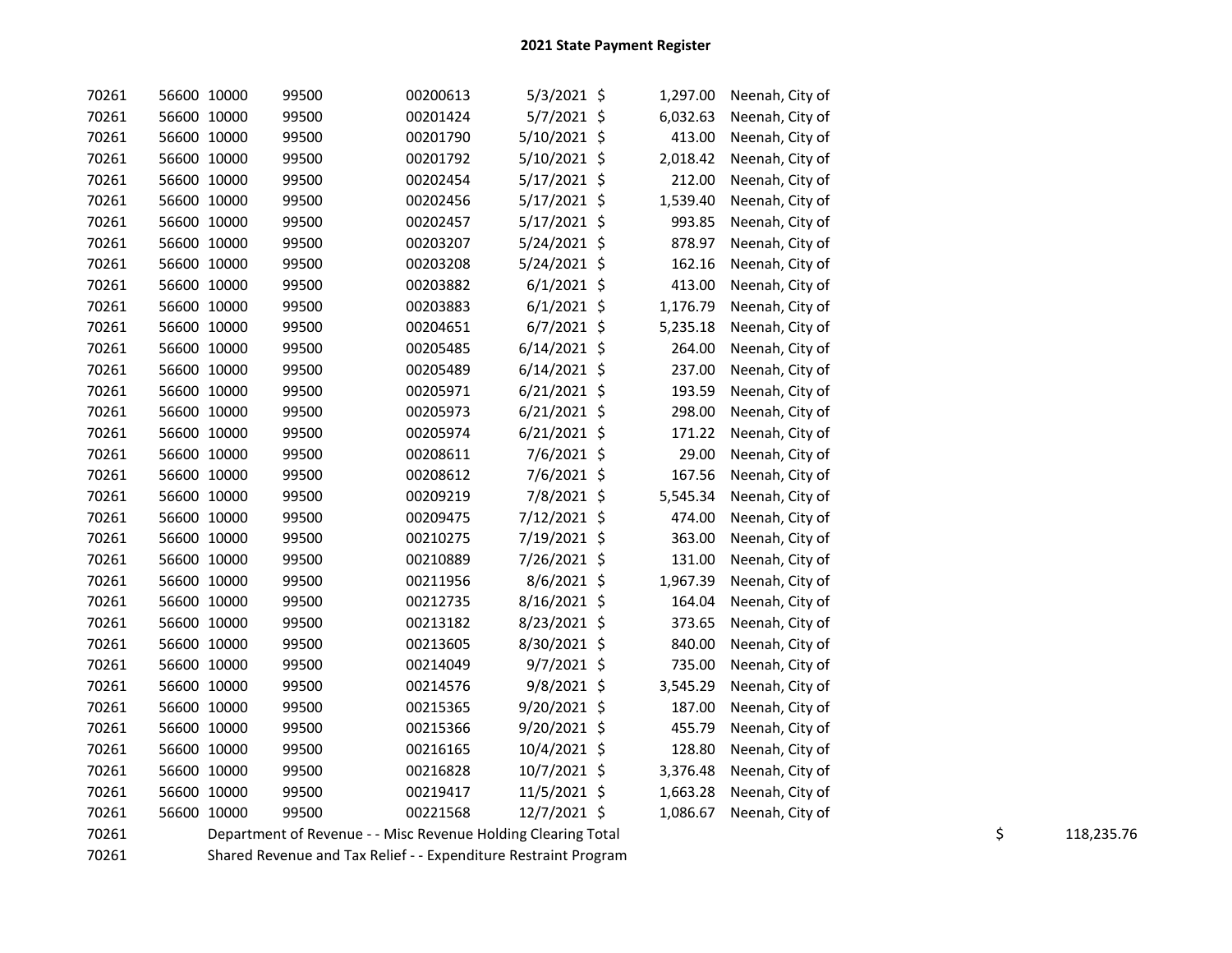| 70261       | 83500 10000 |             | 10100                                                                         | 00082583 | 7/26/2021 \$   | 462,970.17   | Neenah, City of |    |              |
|-------------|-------------|-------------|-------------------------------------------------------------------------------|----------|----------------|--------------|-----------------|----|--------------|
| 70261       |             |             | Shared Revenue and Tax Relief - - Expenditure Restraint Program Total         |          |                |              |                 | \$ | 462,970.17   |
| 70261       |             |             | Shared Revenue and Tax Relief - - County And Municipal Aid                    |          |                |              |                 |    |              |
| 70261       | 83500 10000 |             | 10500                                                                         | 00082583 | 7/26/2021 \$   | 226,765.77   | Neenah, City of |    |              |
| 70261       | 83500 10000 |             | 10500                                                                         | 00089686 | 11/15/2021 \$  | 1,285,006.00 | Neenah, City of |    |              |
| 70261       |             |             | Shared Revenue and Tax Relief - - County And Municipal Aid Total              |          |                |              |                 | \$ | 1,511,771.77 |
| 70261       |             |             | Shared Revenue and Tax Relief - - Exempt Computer Aid                         |          |                |              |                 |    |              |
| 70261       | 83500 10000 |             | 10900                                                                         | 00085083 | 7/26/2021 \$   | 150,574.65   | Neenah, City of |    |              |
| 70261       | 83500 10000 |             | 10900                                                                         | 00085994 | 7/26/2021 \$   | 568,613.46   | Neenah, City of |    |              |
| 70261       |             |             | Shared Revenue and Tax Relief - - Exempt Computer Aid Total                   |          |                |              |                 | \$ | 719,188.11   |
| 70261       |             |             | Shared Revenue and Tax Relief - - Utility Aid                                 |          |                |              |                 |    |              |
| 70261       | 83500 10000 |             | 11000                                                                         | 00082583 | 7/26/2021 \$   | 9,733.59     | Neenah, City of |    |              |
| 70261       | 83500 10000 |             | 11000                                                                         | 00089686 | 11/15/2021 \$  | 552,159.65   | Neenah, City of |    |              |
| 70261       |             |             | Shared Revenue and Tax Relief - - Utility Aid Total                           |          |                |              |                 | \$ | 561,893.24   |
| 70261       |             |             | Shared Revenue and Tax Relief - - Personal Property Aid                       |          |                |              |                 |    |              |
| 70261       | 83500 10000 |             | 11100                                                                         | 00078269 | $5/3/2021$ \$  | 68,920.07    | Neenah, City of |    |              |
| 70261       | 83500 10000 |             | 11100                                                                         | 00079076 | $5/3/2021$ \$  | 88,106.83    | Neenah, City of |    |              |
| 70261       |             |             | Shared Revenue and Tax Relief - - Personal Property Aid Total                 |          |                |              |                 | \$ | 157,026.90   |
| 70261       |             |             | Shared Revenue and Tax Relief - - State Aid; Video Service Provider Fee       |          |                |              |                 |    |              |
| 70261       | 83500 10000 |             | 11200                                                                         | 00083303 | 7/26/2021 \$   | 59,977.13    | Neenah, City of |    |              |
| 70261       |             |             | Shared Revenue and Tax Relief - - State Aid; Video Service Provider Fee Total |          |                |              |                 | \$ | 59,977.13    |
| 70261       |             |             | Shared Revenue and Tax Relief - - School Lvy Tx/First Dollar Cr               |          |                |              |                 |    |              |
| 70261       | 83500 10000 |             | 30200                                                                         | 00082775 | 7/26/2021 \$   | 2,717,209.46 | Neenah, City of |    |              |
| 70261       |             | 83500 10000 | 30200                                                                         | 00086170 | 7/26/2021 \$   | 529,360.80   | Neenah, City of |    |              |
| 70261       |             |             | Shared Revenue and Tax Relief - - School Lvy Tx/First Dollar Cr Total         |          |                |              |                 | \$ | 3,246,570.26 |
| 70261       |             |             | Shared Revenue and Tax Relief - - Lottery & Gaming Credit                     |          |                |              |                 |    |              |
| 70261       | 83500 52100 |             | 36300                                                                         | 00074651 | $3/22/2021$ \$ | 1,025,878.40 | Neenah, City of |    |              |
| 70261       |             |             | Shared Revenue and Tax Relief - - Lottery & Gaming Credit Total               |          |                |              |                 | \$ | 1,025,878.40 |
| 70261 Total |             |             |                                                                               |          |                |              |                 | \$ | 9,418,369.72 |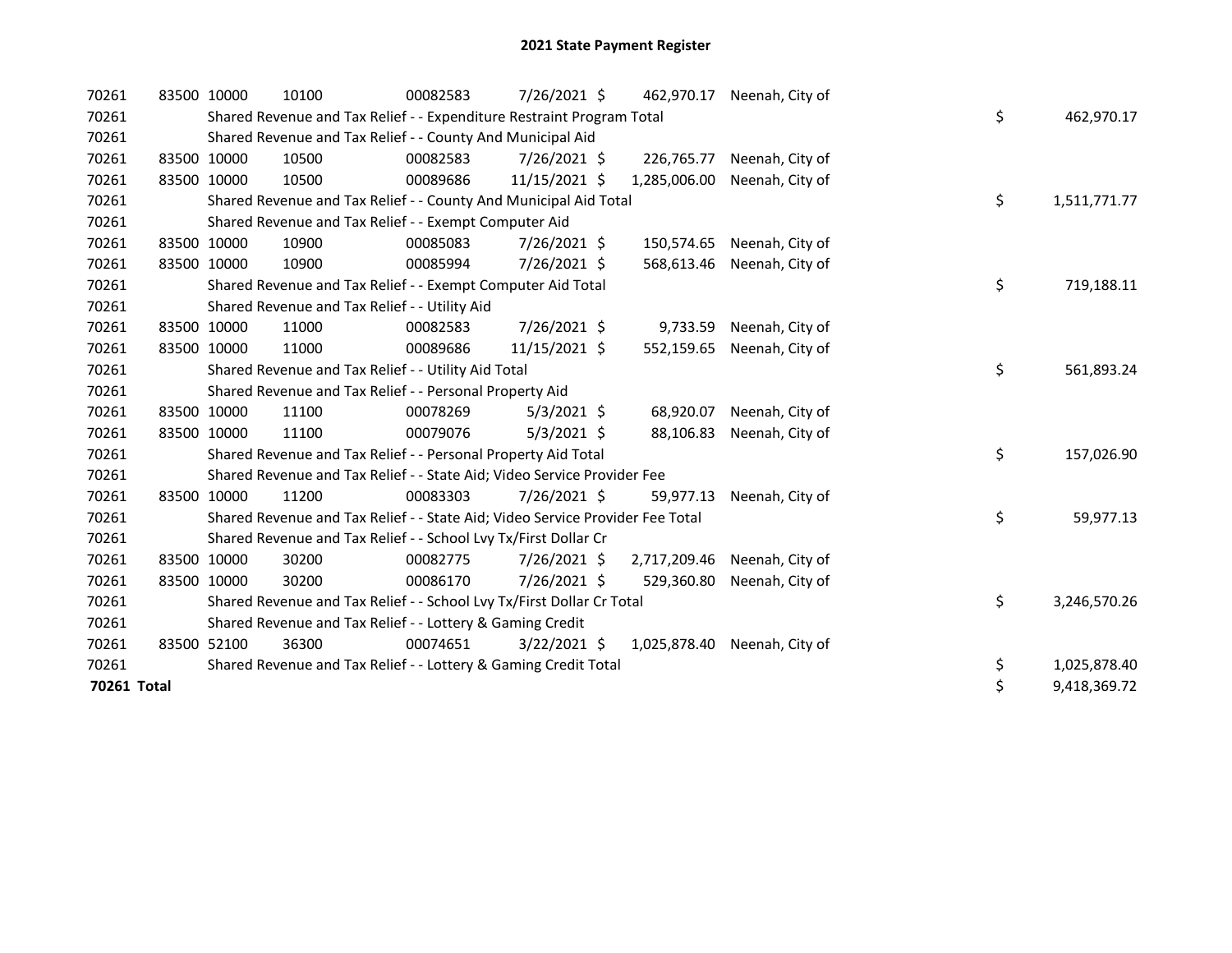| 70265 |             | Dept of Safety & Prof Services - - Fire Dues Distribution          |          |                |           |                         |    |            |
|-------|-------------|--------------------------------------------------------------------|----------|----------------|-----------|-------------------------|----|------------|
| 70265 | 16500 10000 | 22500                                                              | 00042019 | 7/16/2021 \$   |           | 9,328.96 City of Omro   |    |            |
| 70265 |             | Dept of Safety & Prof Services - - Fire Dues Distribution Total    |          |                |           |                         | \$ | 9,328.96   |
| 70265 |             | Dept of Natural Resources - - Fin Asst For Responsible Units       |          |                |           |                         |    |            |
| 70265 | 37000 27400 | 67000                                                              | 00483166 | $5/21/2021$ \$ |           | 11,041.19 City of Omro  |    |            |
| 70265 |             | Dept of Natural Resources - - Fin Asst For Responsible Units Total |          |                |           |                         | \$ | 11,041.19  |
| 70265 |             | Dept of Natural Resources - - Recycling Consolidation Grants       |          |                |           |                         |    |            |
| 70265 | 37000 27400 | 67300                                                              | 00483166 | $5/21/2021$ \$ |           | 921.58 City of Omro     |    |            |
| 70265 |             | Dept of Natural Resources - - Recycling Consolidation Grants Total |          |                |           |                         | \$ | 921.58     |
| 70265 |             | WI Dept of Transportation - - Trns Aids To Mnc.-Sf                 |          |                |           |                         |    |            |
| 70265 | 39500 21100 | 19100                                                              | 00633483 | $1/4/2021$ \$  | 49,533.08 | City of Omro            |    |            |
| 70265 | 39500 21100 | 19100                                                              | 00669090 | $4/5/2021$ \$  | 49,533.08 | City of Omro            |    |            |
| 70265 | 39500 21100 | 19100                                                              | 00712578 | 7/6/2021 \$    | 49,533.08 | City of Omro            |    |            |
| 70265 | 39500 21100 | 19100                                                              | 00753137 | 10/4/2021 \$   | 49,533.09 | City of Omro            |    |            |
| 70265 |             | WI Dept of Transportation - - Trns Aids To Mnc.-Sf Total           |          |                |           |                         | \$ | 198,132.33 |
| 70265 |             | WI Dept of Transportation - - Local Rds, Grants Sf                 |          |                |           |                         |    |            |
| 70265 | 39500 21100 | 27000                                                              | 00761249 | 10/12/2021 \$  |           | 266,042.45 City of Omro |    |            |
| 70265 |             | WI Dept of Transportation - - Local Rds, Grants Sf Total           |          |                |           |                         | \$ | 266,042.45 |
| 70265 |             | Department of Justice - - Officer training reimbursement           |          |                |           |                         |    |            |
| 70265 | 45500 10000 | 21400                                                              | 00105884 | 11/24/2021 \$  |           | 1,120.00 City of Omro   |    |            |
| 70265 |             | Department of Justice - - Officer training reimbursement Total     |          |                |           |                         | \$ | 1,120.00   |
| 70265 |             | Department of Revenue - - Gifts And Grants                         |          |                |           |                         |    |            |
| 70265 | 56600 10000 | 12100                                                              | 00207866 | $6/25/2021$ \$ |           | 187,513.72 City of Omro |    |            |
| 70265 |             | Department of Revenue - - Gifts And Grants Total                   |          |                |           |                         | \$ | 187,513.72 |
| 70265 |             | Department of Revenue - - Misc Revenue Holding Clearing            |          |                |           |                         |    |            |
| 70265 | 56600 10000 | 99500                                                              | 00189085 | $1/8/2021$ \$  | 563.00    | City of Omro            |    |            |
| 70265 | 56600 10000 | 99500                                                              | 00191156 | 2/5/2021 \$    | 1,599.32  | City of Omro            |    |            |
| 70265 | 56600 10000 | 99500                                                              | 00193063 | $3/1/2021$ \$  | 291.00    | City of Omro            |    |            |
| 70265 | 56600 10000 | 99500                                                              | 00193792 | 3/5/2021 \$    | 5,145.44  | City of Omro            |    |            |
| 70265 | 56600 10000 | 99500                                                              | 00194404 | $3/8/2021$ \$  | 24.00     | City of Omro            |    |            |
| 70265 | 56600 10000 | 99500                                                              | 00196056 | 3/22/2021 \$   | 250.60    | City of Omro            |    |            |
| 70265 | 56600 10000 | 99500                                                              | 00197470 | $4/5/2021$ \$  | 126.48    | City of Omro            |    |            |
| 70265 | 56600 10000 | 99500                                                              | 00198079 | $4/7/2021$ \$  | 5,150.11  | City of Omro            |    |            |
| 70265 | 56600 10000 | 99500                                                              | 00198647 | 4/12/2021 \$   | 451.00    | City of Omro            |    |            |
| 70265 | 56600 10000 | 99500                                                              | 00199390 | 4/20/2021 \$   | 88.80     | City of Omro            |    |            |
| 70265 | 56600 10000 | 99500                                                              | 00200038 | $4/26/2021$ \$ | 184.00    | City of Omro            |    |            |
| 70265 | 56600 10000 | 99500                                                              | 00201427 | 5/7/2021 \$    |           | 1,635.82 City of Omro   |    |            |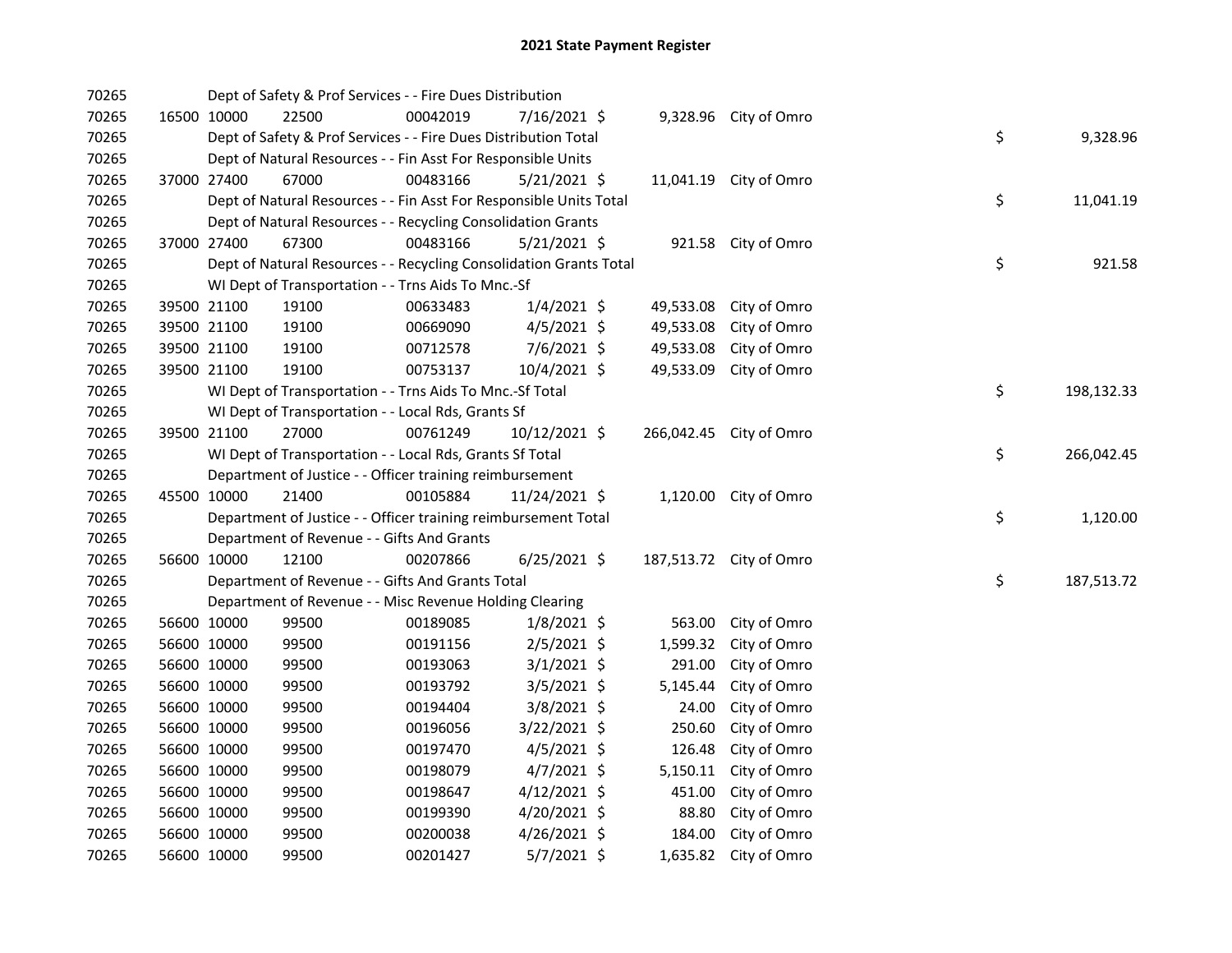| 70265       | 56600 10000 | 99500                                                                         | 00204654 | $6/7/2021$ \$  | 1,973.78   | City of Omro          |    |              |
|-------------|-------------|-------------------------------------------------------------------------------|----------|----------------|------------|-----------------------|----|--------------|
| 70265       | 56600 10000 | 99500                                                                         | 00209222 | 7/8/2021 \$    | 2,113.34   | City of Omro          |    |              |
| 70265       | 56600 10000 | 99500                                                                         | 00211958 | $8/6/2021$ \$  | 1,602.59   | City of Omro          |    |              |
| 70265       | 56600 10000 | 99500                                                                         | 00214579 | 9/8/2021 \$    | 3,449.31   | City of Omro          |    |              |
| 70265       | 56600 10000 | 99500                                                                         | 00214833 | $9/13/2021$ \$ | 444.90     | City of Omro          |    |              |
| 70265       | 56600 10000 | 99500                                                                         | 00216831 | 10/7/2021 \$   | 1,367.26   | City of Omro          |    |              |
| 70265       | 56600 10000 | 99500                                                                         | 00219420 | 11/5/2021 \$   | 1,210.67   | City of Omro          |    |              |
| 70265       | 56600 10000 | 99500                                                                         | 00221571 | 12/7/2021 \$   | 963.15     | City of Omro          |    |              |
| 70265       |             | Department of Revenue - - Misc Revenue Holding Clearing Total                 |          |                |            |                       | \$ | 28,634.57    |
| 70265       |             | Shared Revenue and Tax Relief - - Expenditure Restraint Program               |          |                |            |                       |    |              |
| 70265       | 83500 10000 | 10100                                                                         | 00082584 | 7/26/2021 \$   | 56,430.25  | City of Omro          |    |              |
| 70265       |             | Shared Revenue and Tax Relief - - Expenditure Restraint Program Total         |          |                |            |                       | \$ | 56,430.25    |
| 70265       |             | Shared Revenue and Tax Relief - - County And Municipal Aid                    |          |                |            |                       |    |              |
| 70265       | 83500 10000 | 10500                                                                         | 00082584 | 7/26/2021 \$   | 114,405.35 | City of Omro          |    |              |
| 70265       | 83500 10000 | 10500                                                                         | 00089687 | 11/15/2021 \$  | 648,296.96 | City of Omro          |    |              |
| 70265       |             | Shared Revenue and Tax Relief - - County And Municipal Aid Total              |          |                |            |                       | \$ | 762,702.31   |
| 70265       |             | Shared Revenue and Tax Relief - - Exempt Computer Aid                         |          |                |            |                       |    |              |
| 70265       | 83500 10000 | 10900                                                                         | 00085084 | 7/26/2021 \$   |            | 3,322.50 City of Omro |    |              |
| 70265       |             | Shared Revenue and Tax Relief - - Exempt Computer Aid Total                   |          |                |            |                       | \$ | 3,322.50     |
| 70265       |             | Shared Revenue and Tax Relief - - Utility Aid                                 |          |                |            |                       |    |              |
| 70265       | 83500 10000 | 11000                                                                         | 00082584 | 7/26/2021 \$   | 1,122.55   | City of Omro          |    |              |
| 70265       | 83500 10000 | 11000                                                                         | 00089687 | 11/15/2021 \$  | 6,468.75   | City of Omro          |    |              |
| 70265       |             | Shared Revenue and Tax Relief - - Utility Aid Total                           |          |                |            |                       | \$ | 7,591.30     |
| 70265       |             | Shared Revenue and Tax Relief - - Personal Property Aid                       |          |                |            |                       |    |              |
| 70265       | 83500 10000 | 11100                                                                         | 00078270 | $5/3/2021$ \$  | 7,604.08   | City of Omro          |    |              |
| 70265       |             | Shared Revenue and Tax Relief - - Personal Property Aid Total                 |          |                |            |                       | \$ | 7,604.08     |
| 70265       |             | Shared Revenue and Tax Relief - - State Aid; Video Service Provider Fee       |          |                |            |                       |    |              |
| 70265       | 83500 10000 | 11200                                                                         | 00083304 | 7/26/2021 \$   | 8,027.77   | City of Omro          |    |              |
| 70265       |             | Shared Revenue and Tax Relief - - State Aid; Video Service Provider Fee Total |          |                |            |                       | \$ | 8,027.77     |
| 70265       |             | Shared Revenue and Tax Relief - - Lottery & Gaming Credit                     |          |                |            |                       |    |              |
| 70265       | 83500 52100 | 36300                                                                         | 00074495 | $3/22/2021$ \$ | 3,011.28   | City of Omro          |    |              |
| 70265       |             | Shared Revenue and Tax Relief - - Lottery & Gaming Credit Total               |          |                |            |                       | \$ | 3,011.28     |
| 70265 Total |             |                                                                               |          |                |            |                       | \$ | 1,551,424.29 |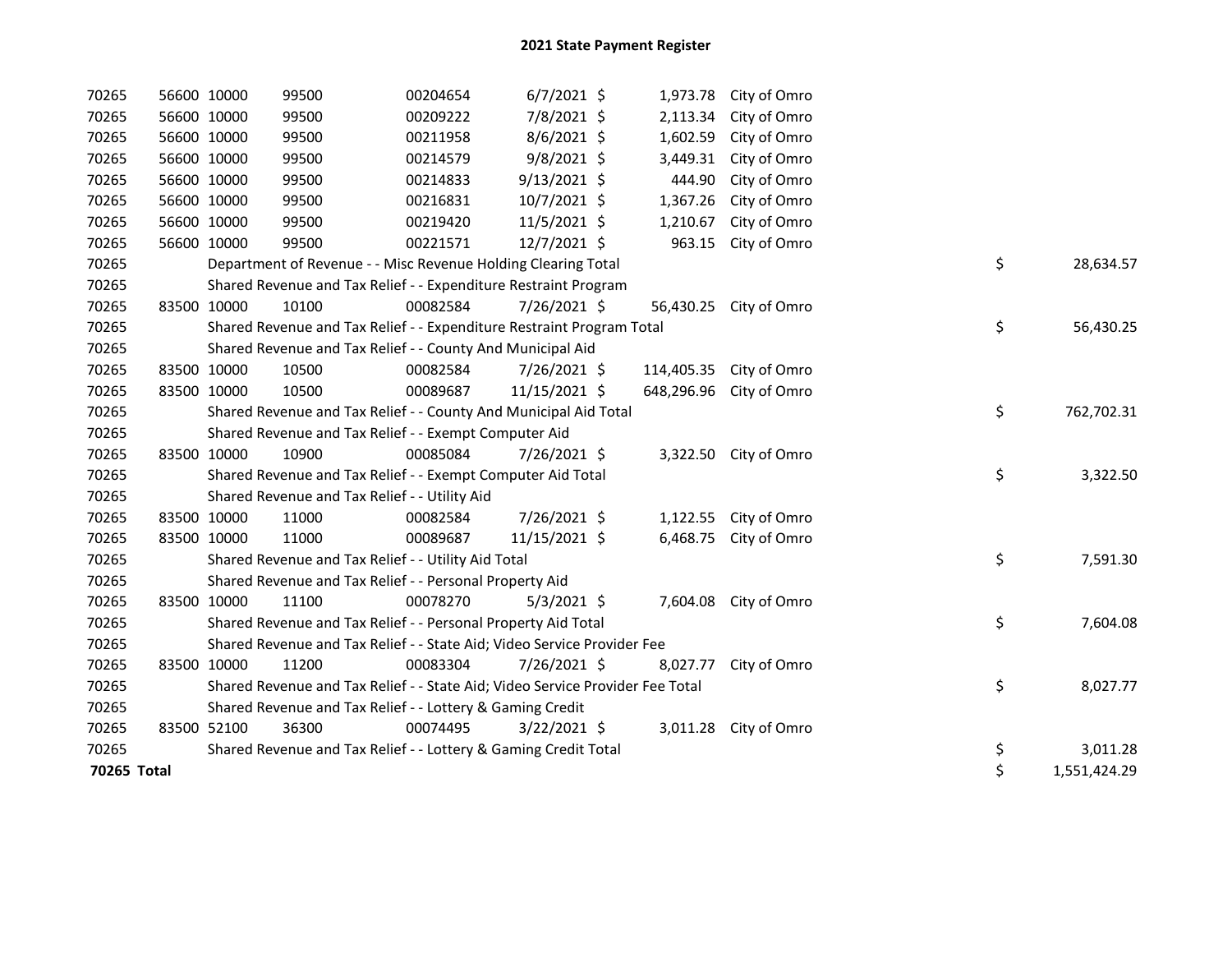| 70266 |             | Dept of Safety & Prof Services - - Fire Dues Distribution         |          |                |            |                           |    |            |
|-------|-------------|-------------------------------------------------------------------|----------|----------------|------------|---------------------------|----|------------|
| 70266 | 16500 10000 | 22500                                                             | 00042021 | 7/16/2021 \$   | 189,929.39 | City Of Oshkosh           |    |            |
| 70266 |             | Dept of Safety & Prof Services - - Fire Dues Distribution Total   |          |                |            |                           | \$ | 189,929.39 |
| 70266 |             | Dept of Natural Resources - - Aids In Lieu Of Taxes - Gener       |          |                |            |                           |    |            |
| 70266 | 37000 10000 | 50300                                                             | 00459380 | $1/27/2021$ \$ |            | 136.25 City Of Oshkosh    |    |            |
| 70266 |             | Dept of Natural Resources - - Aids In Lieu Of Taxes - Gener Total |          |                |            |                           | \$ | 136.25     |
| 70266 |             | Dept of Natural Resources - - GPO - Federal Funds                 |          |                |            |                           |    |            |
| 70266 | 37000 10000 | 94100                                                             | 00497195 | 7/14/2021 \$   |            | 45,000.00 City Of Oshkosh |    |            |
| 70266 |             | Dept of Natural Resources - - GPO - Federal Funds Total           |          |                |            |                           | \$ | 45,000.00  |
| 70266 |             | Dept of Natural Resources - - Seg Earned                          |          |                |            |                           |    |            |
| 70266 | 37000 21200 | 100SE                                                             | 00455236 | $1/8/2021$ \$  |            | 380.81 City Of Oshkosh    |    |            |
| 70266 |             | Dept of Natural Resources - - Seg Earned Total                    |          |                |            |                           | \$ | 380.81     |
| 70266 |             | Dept of Natural Resources - - Gen Program Ops-State Funds         |          |                |            |                           |    |            |
| 70266 | 37000 21200 | 16100                                                             | 00459820 | 1/29/2021 \$   | 136.75     | City Of Oshkosh           |    |            |
| 70266 | 37000 21200 | 16100                                                             | 00459826 | 1/29/2021 \$   | 218.09     | City Of Oshkosh           |    |            |
| 70266 | 37000 21200 | 16100                                                             | 00464186 | 2/18/2021 \$   | 218.09     | City Of Oshkosh           |    |            |
| 70266 | 37000 21200 | 16100                                                             | 00464196 | 2/18/2021 \$   | 136.75     | City Of Oshkosh           |    |            |
| 70266 | 37000 21200 | 16100                                                             | 00469956 | 3/26/2021 \$   | 218.09     | City Of Oshkosh           |    |            |
| 70266 | 37000 21200 | 16100                                                             | 00469967 | $3/26/2021$ \$ | 136.75     | City Of Oshkosh           |    |            |
| 70266 | 37000 21200 | 16100                                                             | 00475083 | $4/22/2021$ \$ | 220.08     | City Of Oshkosh           |    |            |
| 70266 | 37000 21200 | 16100                                                             | 00475084 | $4/22/2021$ \$ | 138.00     | City Of Oshkosh           |    |            |
| 70266 | 37000 21200 | 16100                                                             | 00484684 | $5/25/2021$ \$ | 233.24     | City Of Oshkosh           |    |            |
| 70266 | 37000 21200 | 16100                                                             | 00484686 | 5/25/2021 \$   | 146.25     | City Of Oshkosh           |    |            |
| 70266 | 37000 21200 | 16100                                                             | 00492704 | $6/29/2021$ \$ | 233.24     | City Of Oshkosh           |    |            |
| 70266 | 37000 21200 | 16100                                                             | 00492705 | $6/29/2021$ \$ | 146.25     | City Of Oshkosh           |    |            |
| 70266 | 37000 21200 | 16100                                                             | 00498815 | 7/22/2021 \$   | 233.24     | City Of Oshkosh           |    |            |
| 70266 | 37000 21200 | 16100                                                             | 00498821 | 7/22/2021 \$   | 146.25     | City Of Oshkosh           |    |            |
| 70266 | 37000 21200 | 16100                                                             | 00504167 | 8/19/2021 \$   | 146.25     | City Of Oshkosh           |    |            |
| 70266 | 37000 21200 | 16100                                                             | 00504250 | $8/19/2021$ \$ | 233.24     | City Of Oshkosh           |    |            |
| 70266 | 37000 21200 | 16100                                                             | 00509680 | $9/17/2021$ \$ | 146.25     | City Of Oshkosh           |    |            |
| 70266 | 37000 21200 | 16100                                                             | 00509683 | $9/17/2021$ \$ | 233.24     | City Of Oshkosh           |    |            |
| 70266 | 37000 21200 | 16100                                                             | 00515718 | 10/22/2021 \$  | 233.24     | City Of Oshkosh           |    |            |
| 70266 | 37000 21200 | 16100                                                             | 00515723 | 10/22/2021 \$  | 146.25     | City Of Oshkosh           |    |            |
| 70266 | 37000 21200 | 16100                                                             | 00520068 | 11/18/2021 \$  | 233.24     | City Of Oshkosh           |    |            |
| 70266 | 37000 21200 | 16100                                                             | 00520069 | 11/18/2021 \$  | 146.25     | City Of Oshkosh           |    |            |
| 70266 | 37000 21200 | 16100                                                             | 00525060 | 12/17/2021 \$  | 233.24     | City Of Oshkosh           |    |            |
| 70266 | 37000 21200 | 16100                                                             | 00525064 | 12/17/2021 \$  | 146.25     | City Of Oshkosh           |    |            |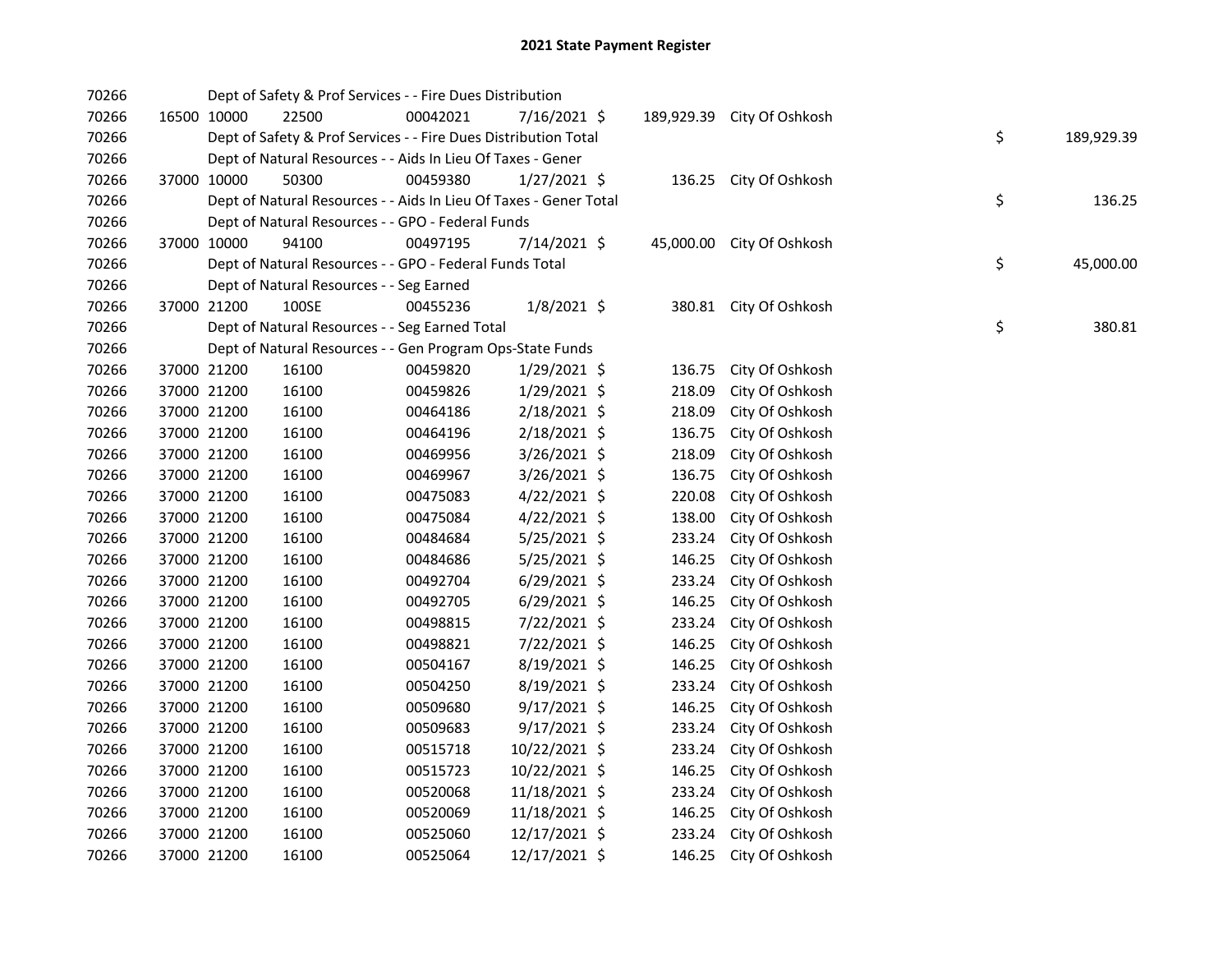| 70266 |             |             | Dept of Natural Resources - - Gen Program Ops-State Funds Total    |          |                |       |                            | \$ | 4,458.52   |
|-------|-------------|-------------|--------------------------------------------------------------------|----------|----------------|-------|----------------------------|----|------------|
| 70266 |             |             | Dept of Natural Resources - - General Program Operations --        |          |                |       |                            |    |            |
| 70266 | 37000 21200 |             | 25400                                                              | 00454482 | $1/4/2021$ \$  | 22.40 | City Of Oshkosh            |    |            |
| 70266 | 37000 21200 |             | 25400                                                              | 00459841 | 1/29/2021 \$   | 32.94 | City Of Oshkosh            |    |            |
| 70266 | 37000 21200 |             | 25400                                                              | 00465140 | $3/1/2021$ \$  | 22.53 | City Of Oshkosh            |    |            |
| 70266 | 37000 21200 |             | 25400                                                              | 00471305 | $4/1/2021$ \$  | 33.50 | City Of Oshkosh            |    |            |
| 70266 | 37000 21200 |             | 25400                                                              | 00478675 | $5/3/2021$ \$  | 33.50 | City Of Oshkosh            |    |            |
| 70266 | 37000 21200 |             | 25400                                                              | 00486137 | $6/7/2021$ \$  | 33.50 | City Of Oshkosh            |    |            |
| 70266 | 37000 21200 |             | 25400                                                              | 00496025 | 7/8/2021 \$    | 33.50 | City Of Oshkosh            |    |            |
| 70266 | 37000 21200 |             | 25400                                                              | 00499695 | 7/29/2021 \$   | 22.77 | City Of Oshkosh            |    |            |
| 70266 | 37000 21200 |             | 25400                                                              | 00504917 | $8/26/2021$ \$ | 22.77 | City Of Oshkosh            |    |            |
| 70266 | 37000 21200 |             | 25400                                                              | 00510503 | $9/24/2021$ \$ | 22.77 | City Of Oshkosh            |    |            |
| 70266 | 37000 21200 |             | 25400                                                              | 00517304 | 10/29/2021 \$  | 22.77 | City Of Oshkosh            |    |            |
| 70266 | 37000 21200 |             | 25400                                                              | 00524051 | 12/10/2021 \$  | 22.77 | City Of Oshkosh            |    |            |
| 70266 |             |             | Dept of Natural Resources - - General Program Operations -- Total  |          |                |       |                            | \$ | 325.72     |
| 70266 |             |             | Dept of Natural Resources - - Wildlife Abat & Control Grants       |          |                |       |                            |    |            |
| 70266 | 37000 21200 |             | 58000                                                              | 00479402 | $5/7/2021$ \$  |       | 2,870.00 City Of Oshkosh   |    |            |
| 70266 |             |             | Dept of Natural Resources - - Wildlife Abat & Control Grants Total |          |                |       |                            | \$ | 2,870.00   |
| 70266 |             |             | Dept of Natural Resources - - Rec & Resource Aids, Fed             |          |                |       |                            |    |            |
| 70266 | 37000 21200 |             | 58300                                                              | 00471365 | $4/14/2021$ \$ |       | 811.06 City Of Oshkosh     |    |            |
| 70266 | 37000 21200 |             | 58300                                                              | 00498733 | 7/27/2021 \$   |       | 483,072.00 City Of Oshkosh |    |            |
| 70266 |             |             | Dept of Natural Resources - - Rec & Resource Aids, Fed Total       |          |                |       |                            | \$ | 483,883.06 |
| 70266 |             |             | Dept of Natural Resources - - Resaids - Urban Forestry Grant       |          |                |       |                            |    |            |
| 70266 |             | 37000 21200 | 58700                                                              | 00455529 | 1/8/2021 \$    |       | 17,620.00 City Of Oshkosh  |    |            |
| 70266 |             |             | Dept of Natural Resources - - Resaids - Urban Forestry Grant Total |          |                |       |                            | \$ | 17,620.00  |
| 70266 |             |             | Dept of Natural Resources - - GPO--State Funds                     |          |                |       |                            |    |            |
| 70266 |             | 37000 21200 | 86100                                                              | 00459827 | $1/29/2021$ \$ | 57.07 | City Of Oshkosh            |    |            |
| 70266 |             | 37000 21200 | 86100                                                              | 00464197 | 2/18/2021 \$   | 57.07 | City Of Oshkosh            |    |            |
| 70266 | 37000 21200 |             | 86100                                                              | 00469968 | 3/26/2021 \$   | 57.07 | City Of Oshkosh            |    |            |
| 70266 | 37000 21200 |             | 86100                                                              | 00475086 | 4/22/2021 \$   | 57.60 | City Of Oshkosh            |    |            |
| 70266 | 37000 21200 |             | 86100                                                              | 00484689 | 5/25/2021 \$   | 61.04 | City Of Oshkosh            |    |            |
| 70266 | 37000 21200 |             | 86100                                                              | 00492710 | $6/29/2021$ \$ | 61.04 | City Of Oshkosh            |    |            |
| 70266 | 37000 21200 |             | 86100                                                              | 00498825 | 7/22/2021 \$   | 61.04 | City Of Oshkosh            |    |            |
| 70266 | 37000 21200 |             | 86100                                                              | 00504251 | 8/19/2021 \$   | 61.04 | City Of Oshkosh            |    |            |
| 70266 | 37000 21200 |             | 86100                                                              | 00509686 | $9/17/2021$ \$ | 61.04 | City Of Oshkosh            |    |            |
| 70266 | 37000 21200 |             | 86100                                                              | 00515728 | 10/22/2021 \$  | 61.04 | City Of Oshkosh            |    |            |
| 70266 | 37000 21200 |             | 86100                                                              | 00520073 | 11/18/2021 \$  | 61.04 | City Of Oshkosh            |    |            |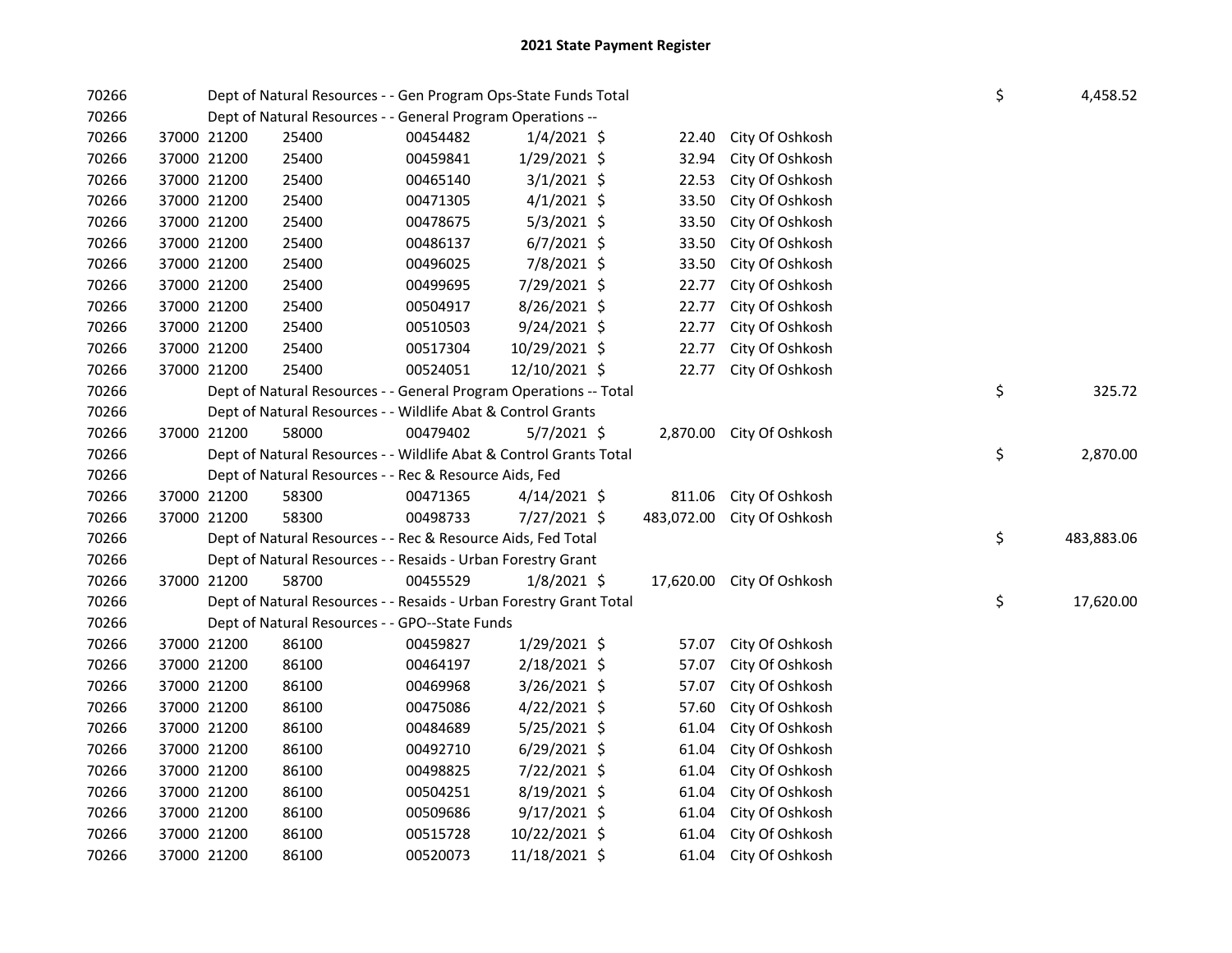| 70266 | 37000 21200 | 86100                                                              | 00525063 | 12/17/2021 \$  |            | 61.04 City Of Oshkosh      |    |              |
|-------|-------------|--------------------------------------------------------------------|----------|----------------|------------|----------------------------|----|--------------|
| 70266 |             | Dept of Natural Resources - - GPO--State Funds Total               |          |                |            |                            | \$ | 717.13       |
| 70266 |             | Dept of Natural Resources - - Fin Asst For Responsible Units       |          |                |            |                            |    |              |
| 70266 | 37000 27400 | 67000                                                              | 00483030 | $5/21/2021$ \$ |            | 220,879.30 City Of Oshkosh |    |              |
| 70266 |             | Dept of Natural Resources - - Fin Asst For Responsible Units Total |          |                |            |                            | \$ | 220,879.30   |
| 70266 |             | Dept of Natural Resources - - Recycling Consolidation Grants       |          |                |            |                            |    |              |
| 70266 | 37000 27400 | 67300                                                              | 00483030 | $5/21/2021$ \$ |            | 17,124.14 City Of Oshkosh  |    |              |
| 70266 |             | Dept of Natural Resources - - Recycling Consolidation Grants Total |          |                |            |                            | \$ | 17,124.14    |
| 70266 |             | Dept of Natural Resources - - Land Acquisition                     |          |                |            |                            |    |              |
| 70266 | 37000 36300 | <b>TA100</b>                                                       | 00498732 | 7/22/2021 \$   |            | 155,087.50 City Of Oshkosh |    |              |
| 70266 |             | Dept of Natural Resources - - Land Acquisition Total               |          |                |            |                            | \$ | 155,087.50   |
| 70266 |             | WI Dept of Transportation - - Conn Hwy Aids St Fds                 |          |                |            |                            |    |              |
| 70266 | 39500 21100 | 16200                                                              | 00633633 | $1/4/2021$ \$  | 77,742.34  | City Of Oshkosh            |    |              |
| 70266 | 39500 21100 | 16200                                                              | 00669240 | $4/5/2021$ \$  | 77,742.34  | City Of Oshkosh            |    |              |
| 70266 | 39500 21100 | 16200                                                              | 00712728 | 7/6/2021 \$    | 77,742.34  | City Of Oshkosh            |    |              |
| 70266 | 39500 21100 | 16200                                                              | 00753287 | 10/4/2021 \$   |            | 77,742.36 City Of Oshkosh  |    |              |
| 70266 |             | WI Dept of Transportation - - Conn Hwy Aids St Fds Total           |          |                |            |                            | \$ | 310,969.38   |
| 70266 |             | WI Dept of Transportation - - Paratransit Aids, Sf                 |          |                |            |                            |    |              |
| 70266 | 39500 21100 | 17500                                                              | 00707832 | $6/21/2021$ \$ |            | 64,175.00 City Of Oshkosh  |    |              |
| 70266 |             | WI Dept of Transportation - - Paratransit Aids, Sf Total           |          |                |            |                            | \$ | 64,175.00    |
| 70266 |             | WI Dept of Transportation - - Tb, Trns Oper Aid Sf                 |          |                |            |                            |    |              |
| 70266 | 39500 21100 | 17600                                                              | 00709640 | $6/23/2021$ \$ | 282,693.00 | City Of Oshkosh            |    |              |
| 70266 | 39500 21100 | 17600                                                              | 00754663 | 9/30/2021 \$   | 848,083.00 | City Of Oshkosh            |    |              |
| 70266 |             | WI Dept of Transportation - - Tb, Trns Oper Aid Sf Total           |          |                |            |                            | \$ | 1,130,776.00 |
| 70266 |             | WI Dept of Transportation - - Hwy Sfty Loc Aid Ffd                 |          |                |            |                            |    |              |
| 70266 | 39500 21100 | 18500                                                              | 00718912 | 7/12/2021 \$   | 2,104.16   | City Of Oshkosh            |    |              |
| 70266 | 39500 21100 | 18500                                                              | 00732154 | 8/10/2021 \$   | 1,339.64   | City Of Oshkosh            |    |              |
| 70266 | 39500 21100 | 18500                                                              | 00742234 | $9/3/2021$ \$  | 921.36     | City Of Oshkosh            |    |              |
| 70266 |             | WI Dept of Transportation - - Hwy Sfty Loc Aid Ffd Total           |          |                |            |                            | \$ | 4,365.16     |
| 70266 |             | WI Dept of Transportation - - Trns Aids To Mnc.-Sf                 |          |                |            |                            |    |              |
| 70266 | 39500 21100 | 19100                                                              | 00633484 | $1/4/2021$ \$  | 720,174.38 | City Of Oshkosh            |    |              |
| 70266 | 39500 21100 | 19100                                                              | 00669091 | $4/5/2021$ \$  | 720,174.38 | City Of Oshkosh            |    |              |
| 70266 | 39500 21100 | 19100                                                              | 00712579 | 7/6/2021 \$    | 720,174.38 | City Of Oshkosh            |    |              |
| 70266 | 39500 21100 | 19100                                                              | 00753138 | 10/4/2021 \$   | 720,174.39 | City Of Oshkosh            |    |              |
| 70266 |             | WI Dept of Transportation - - Trns Aids To Mnc .- Sf Total         |          |                |            |                            | \$ | 2,880,697.53 |
| 70266 |             | WI Dept of Transportation - - Loc Rd Imp Prg St Fd                 |          |                |            |                            |    |              |
| 70266 | 39500 21100 | 27800                                                              | 00663584 | 3/10/2021 \$   |            | 132,715.87 City Of Oshkosh |    |              |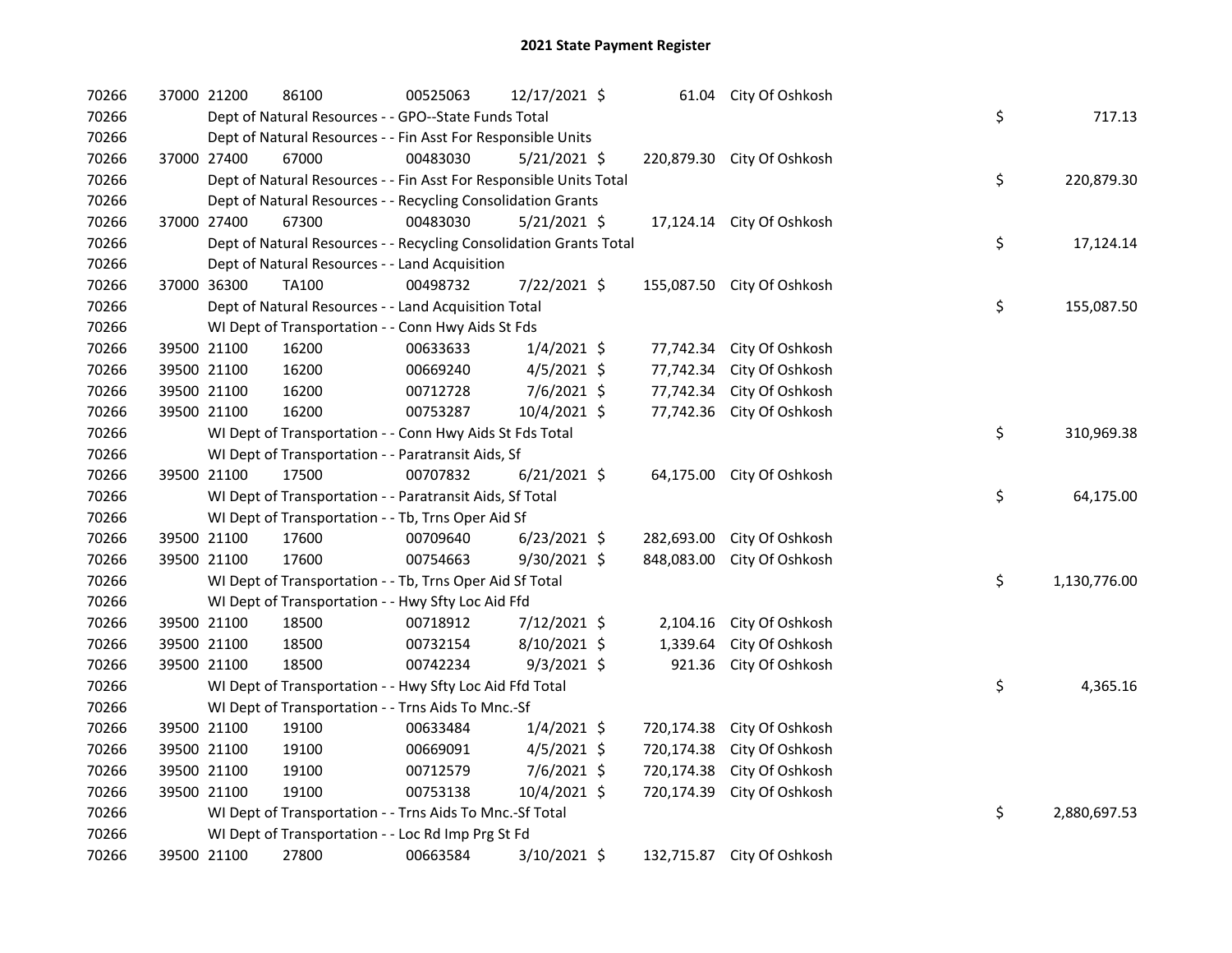| 70266 |             | WI Dept of Transportation - - Loc Rd Imp Prg St Fd Total |          |                |        |                 | \$<br>132,715.87 |
|-------|-------------|----------------------------------------------------------|----------|----------------|--------|-----------------|------------------|
| 70266 |             | WI Dept of Transportation - - Wi Lift Brdg Op/M Sf       |          |                |        |                 |                  |
| 70266 | 39500 21100 | 36600                                                    | 00635319 | $1/4/2021$ \$  | 11.98  | City Of Oshkosh |                  |
| 70266 | 39500 21100 | 36600                                                    | 00642792 | 1/20/2021 \$   | 22.40  | City Of Oshkosh |                  |
| 70266 | 39500 21100 | 36600                                                    | 00648012 | $2/2/2021$ \$  | 11.98  | City Of Oshkosh |                  |
| 70266 | 39500 21100 | 36600                                                    | 00656120 | 2/19/2021 \$   | 22.44  | City Of Oshkosh |                  |
| 70266 | 39500 21100 | 36600                                                    | 00658691 | 2/25/2021 \$   | 11.98  | City Of Oshkosh |                  |
| 70266 | 39500 21100 | 36600                                                    | 00670158 | 3/24/2021 \$   | 22.77  | City Of Oshkosh |                  |
| 70266 | 39500 21100 | 36600                                                    | 00674136 | $4/2/2021$ \$  | 11.98  | City Of Oshkosh |                  |
| 70266 | 39500 21100 | 36600                                                    | 00681631 | $4/19/2021$ \$ | 77.77  | City Of Oshkosh |                  |
| 70266 | 39500 21100 | 36600                                                    | 00685217 | 4/27/2021 \$   | 11.98  | City Of Oshkosh |                  |
| 70266 | 39500 21100 | 36600                                                    | 00694762 | $5/17/2021$ \$ | 33.50  | City Of Oshkosh |                  |
| 70266 | 39500 21100 | 36600                                                    | 00701174 | $6/1/2021$ \$  | 66.98  | City Of Oshkosh |                  |
| 70266 | 39500 21100 | 36600                                                    | 00709603 | $6/21/2021$ \$ | 33.50  | City Of Oshkosh |                  |
| 70266 | 39500 21100 | 36600                                                    | 00714635 | $6/28/2021$ \$ | 11.98  | City Of Oshkosh |                  |
| 70266 | 39500 21100 | 36600                                                    | 00722827 | 7/21/2021 \$   | 33.50  | City Of Oshkosh |                  |
| 70266 | 39500 21100 | 36600                                                    | 00725603 | 7/26/2021 \$   | 11.98  | City Of Oshkosh |                  |
| 70266 | 39500 21100 | 36600                                                    | 00735284 | $8/16/2021$ \$ | 33.50  | City Of Oshkosh |                  |
| 70266 | 39500 21100 | 36600                                                    | 00737561 | 8/23/2021 \$   | 11.98  | City Of Oshkosh |                  |
| 70266 | 39500 21100 | 36600                                                    | 00745892 | 9/13/2021 \$   | 33.50  | City Of Oshkosh |                  |
| 70266 | 39500 21100 | 36600                                                    | 00748854 | $9/21/2021$ \$ | 11.98  | City Of Oshkosh |                  |
| 70266 | 39500 21100 | 36600                                                    | 00763411 | 10/18/2021 \$  | 33.50  | City Of Oshkosh |                  |
| 70266 | 39500 21100 | 36600                                                    | 00766110 | 10/25/2021 \$  | 11.98  | City Of Oshkosh |                  |
| 70266 | 39500 21100 | 36600                                                    | 00774098 | 11/15/2021 \$  | 33.50  | City Of Oshkosh |                  |
| 70266 | 39500 21100 | 36600                                                    | 00781003 | 12/6/2021 \$   | 11.98  | City Of Oshkosh |                  |
| 70266 | 39500 21100 | 36600                                                    | 00783376 | 12/14/2021 \$  | 22.77  | City Of Oshkosh |                  |
| 70266 | 39500 21100 | 36600                                                    | 00791465 | 12/27/2021 \$  | 11.98  | City Of Oshkosh |                  |
| 70266 |             | WI Dept of Transportation - - Wi Lift Brdg Op/M Sf Total |          |                |        |                 | \$<br>613.39     |
| 70266 |             | WI Dept of Transportation - - Dept Mgt & Oper St Fd      |          |                |        |                 |                  |
| 70266 | 39500 21100 | 46100                                                    | 00642792 | 1/20/2021 \$   | 353.82 | City Of Oshkosh |                  |
| 70266 | 39500 21100 | 46100                                                    | 00656120 | $2/19/2021$ \$ | 353.82 | City Of Oshkosh |                  |
| 70266 | 39500 21100 | 46100                                                    | 00670158 | $3/24/2021$ \$ | 353.82 | City Of Oshkosh |                  |
| 70266 | 39500 21100 | 46100                                                    | 00681631 | $4/19/2021$ \$ | 357.05 | City Of Oshkosh |                  |
| 70266 | 39500 21100 | 46100                                                    | 00694762 | 5/17/2021 \$   | 378.40 | City Of Oshkosh |                  |
| 70266 | 39500 21100 | 46100                                                    | 00709603 | $6/21/2021$ \$ | 378.40 | City Of Oshkosh |                  |
| 70266 | 39500 21100 | 46100                                                    | 00722827 | 7/21/2021 \$   | 378.40 | City Of Oshkosh |                  |
| 70266 | 39500 21100 | 46100                                                    | 00735284 | 8/16/2021 \$   | 378.40 | City Of Oshkosh |                  |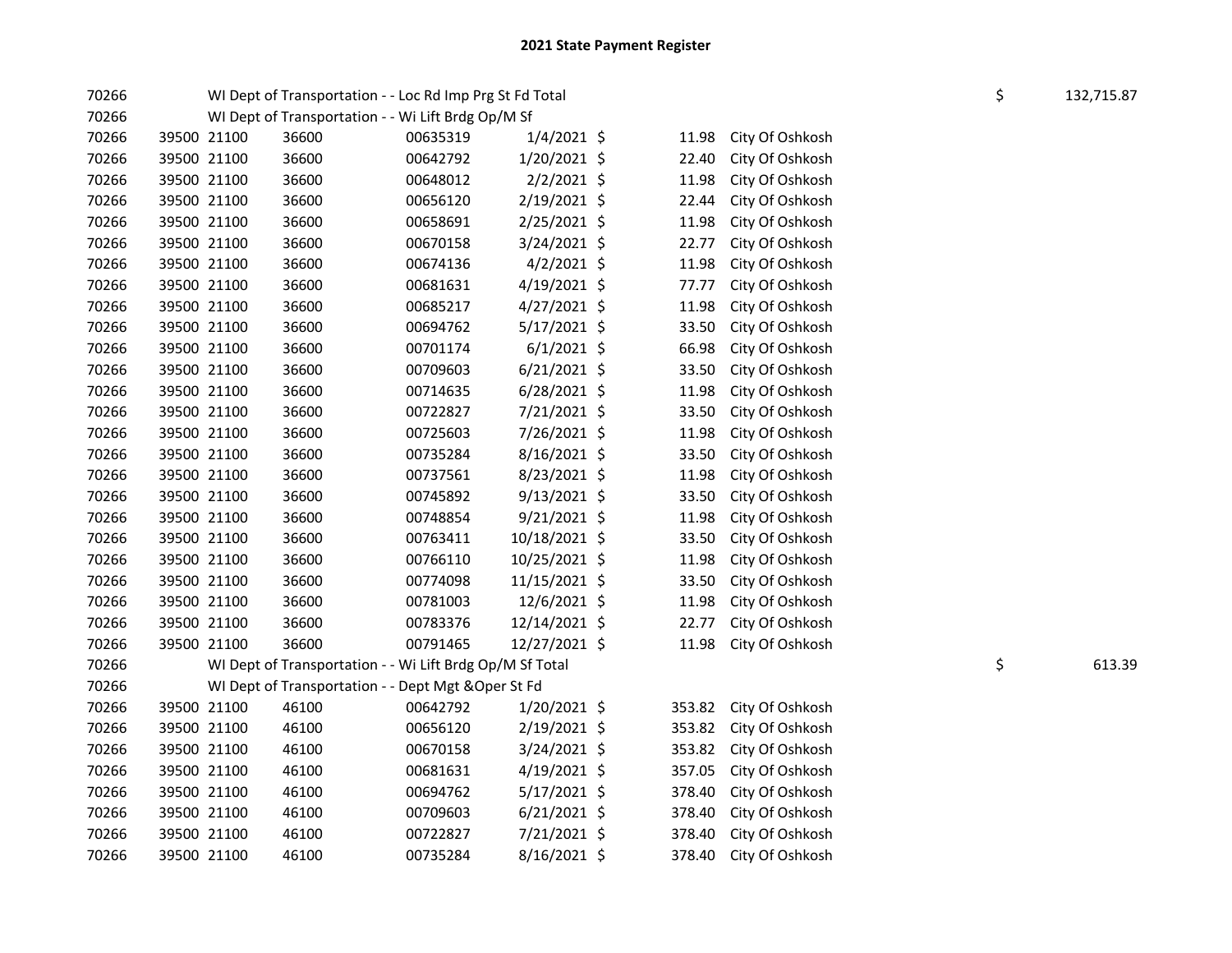| 70266 |             | 39500 21100 | 46100                                                        | 00745892 | 9/13/2021 \$  | 378.40    | City Of Oshkosh |    |          |
|-------|-------------|-------------|--------------------------------------------------------------|----------|---------------|-----------|-----------------|----|----------|
| 70266 |             | 39500 21100 | 46100                                                        | 00763411 | 10/18/2021 \$ | 378.40    | City Of Oshkosh |    |          |
| 70266 |             | 39500 21100 | 46100                                                        | 00774098 | 11/15/2021 \$ | 378.40    | City Of Oshkosh |    |          |
| 70266 |             | 39500 21100 | 46100                                                        | 00783376 | 12/14/2021 \$ | 378.40    | City Of Oshkosh |    |          |
| 70266 |             |             | WI Dept of Transportation - - Dept Mgt & Oper St Fd Total    |          |               |           |                 | \$ | 4,445.71 |
| 70266 |             |             | Department of Corrections - - Energy Costs, Energy-Related A |          |               |           |                 |    |          |
| 70266 |             | 41000 10000 | 10600                                                        | 00402716 | $1/6/2021$ \$ | 4,834.86  | City Of Oshkosh |    |          |
| 70266 |             | 41000 10000 | 10600                                                        | 00402717 | $1/6/2021$ \$ | 132.45    | City Of Oshkosh |    |          |
| 70266 |             | 41000 10000 | 10600                                                        | 00402719 | $1/6/2021$ \$ | 13,783.66 | City Of Oshkosh |    |          |
| 70266 |             | 41000 10000 | 10600                                                        | 00402720 | $1/6/2021$ \$ | 737.19    | City Of Oshkosh |    |          |
| 70266 |             | 41000 10000 | 10600                                                        | 00402721 | $1/6/2021$ \$ | 4,545.73  | City Of Oshkosh |    |          |
| 70266 |             | 41000 10000 | 10600                                                        | 00402722 | $1/6/2021$ \$ | 3,598.58  | City Of Oshkosh |    |          |
| 70266 |             | 41000 10000 | 10600                                                        | 00402723 | $1/6/2021$ \$ | 2,906.76  | City Of Oshkosh |    |          |
| 70266 |             | 41000 10000 | 10600                                                        | 00402724 | $1/6/2021$ \$ | 1,820.03  | City Of Oshkosh |    |          |
| 70266 |             | 41000 10000 | 10600                                                        | 00402725 | $1/6/2021$ \$ | 90.29     | City Of Oshkosh |    |          |
| 70266 |             | 41000 10000 | 10600                                                        | 00402726 | $1/6/2021$ \$ | 32.94     | City Of Oshkosh |    |          |
| 70266 |             | 41000 10000 | 10600                                                        | 00402727 | $1/6/2021$ \$ | 32.94     | City Of Oshkosh |    |          |
| 70266 |             | 41000 10000 | 10600                                                        | 00402728 | $1/6/2021$ \$ | 3,614.63  | City Of Oshkosh |    |          |
| 70266 |             | 41000 10000 | 10600                                                        | 00402730 | $1/6/2021$ \$ | 2,737.27  | City Of Oshkosh |    |          |
| 70266 |             | 41000 10000 | 10600                                                        | 00402731 | $1/6/2021$ \$ | 3,544.84  | City Of Oshkosh |    |          |
| 70266 |             | 41000 10000 | 10600                                                        | 00402733 | $1/6/2021$ \$ | 3,185.92  | City Of Oshkosh |    |          |
| 70266 |             | 41000 10000 | 10600                                                        | 00402734 | $1/6/2021$ \$ | 627.52    | City Of Oshkosh |    |          |
| 70266 |             | 41000 10000 | 10600                                                        | 00402783 | $1/6/2021$ \$ | 132.45    | City Of Oshkosh |    |          |
| 70266 |             | 41000 10000 | 10600                                                        | 00402787 | $1/6/2021$ \$ | 19,748.06 | City Of Oshkosh |    |          |
| 70266 |             | 41000 10000 | 10600                                                        | 00402795 | $1/6/2021$ \$ | 3,375.35  | City Of Oshkosh |    |          |
| 70266 |             | 41000 10000 | 10600                                                        | 00402797 | $1/6/2021$ \$ | 3,060.20  | City Of Oshkosh |    |          |
| 70266 |             | 41000 10000 | 10600                                                        | 00402799 | $1/6/2021$ \$ | 241.66    | City Of Oshkosh |    |          |
| 70266 |             | 41000 10000 | 10600                                                        | 00402802 | $1/6/2021$ \$ | 3,475.05  | City Of Oshkosh |    |          |
| 70266 |             | 41000 10000 | 10600                                                        | 00402803 | $1/6/2021$ \$ | 2,691.31  | City Of Oshkosh |    |          |
| 70266 |             | 41000 10000 | 10600                                                        | 00402806 | $1/6/2021$ \$ | 36.00     | City Of Oshkosh |    |          |
| 70266 |             | 41000 10000 | 10600                                                        | 00402808 | 1/6/2021 \$   | 57.00     | City Of Oshkosh |    |          |
| 70266 |             | 41000 10000 | 10600                                                        | 00402809 | $1/6/2021$ \$ | 36.00     | City Of Oshkosh |    |          |
| 70266 | 41000 10000 |             | 10600                                                        | 00402810 | $1/6/2021$ \$ | 57.00     | City Of Oshkosh |    |          |
| 70266 |             | 41000 10000 | 10600                                                        | 00402811 | 1/6/2021 \$   | 57.00     | City Of Oshkosh |    |          |
| 70266 |             | 41000 10000 | 10600                                                        | 00402813 | 1/6/2021 \$   | 57.00     | City Of Oshkosh |    |          |
| 70266 |             | 41000 10000 | 10600                                                        | 00402815 | $1/6/2021$ \$ | 57.00     | City Of Oshkosh |    |          |
| 70266 |             | 41000 10000 | 10600                                                        | 00402817 | $1/6/2021$ \$ | 57.00     | City Of Oshkosh |    |          |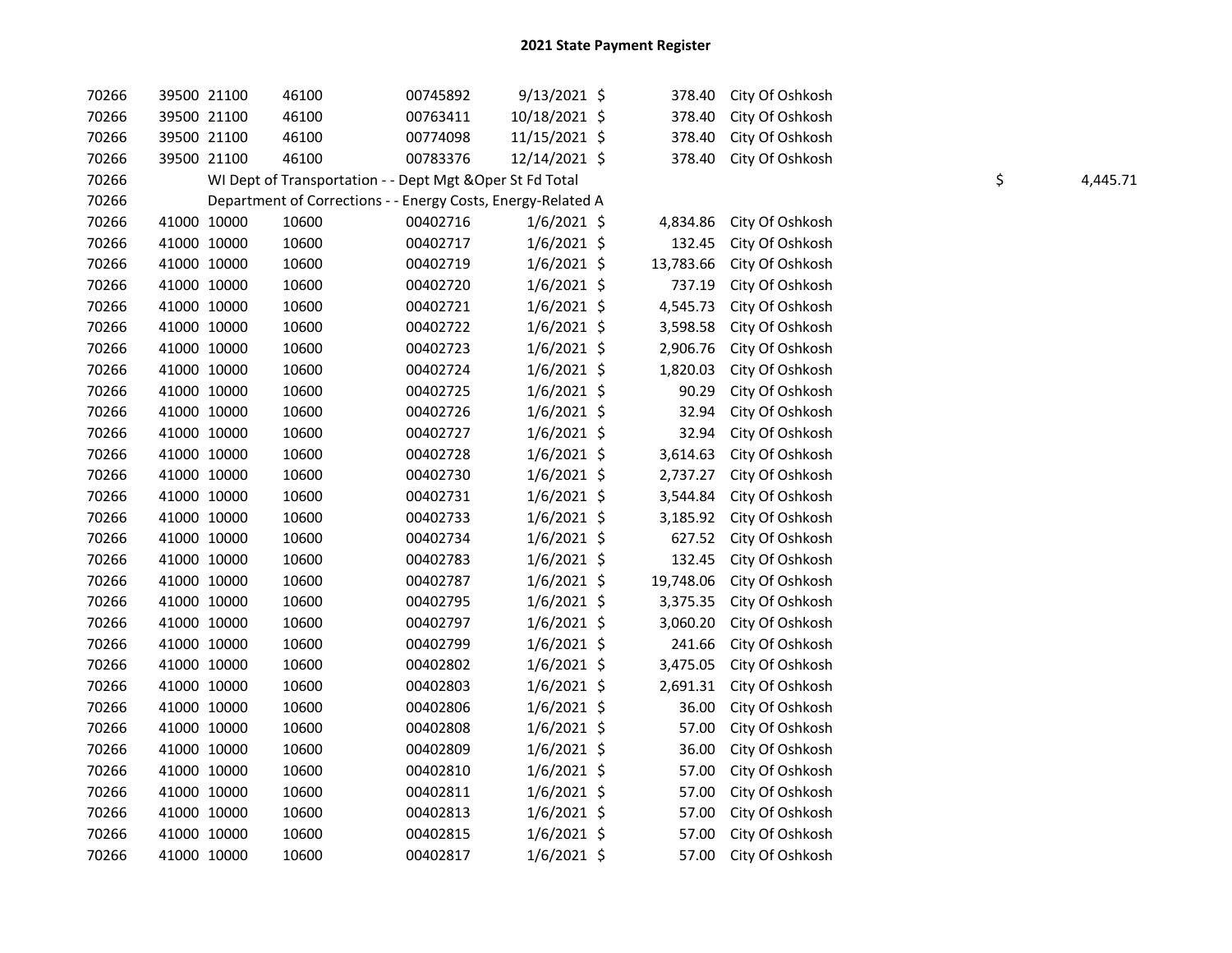| 70266 | 41000 10000 | 10600 | 00402820 | $1/6/2021$ \$ | 36.00     | City Of Oshkosh |
|-------|-------------|-------|----------|---------------|-----------|-----------------|
| 70266 | 41000 10000 | 10600 | 00402828 | $1/6/2021$ \$ | 36.00     | City Of Oshkosh |
| 70266 | 41000 10000 | 10600 | 00402829 | $1/6/2021$ \$ | 57.00     | City Of Oshkosh |
| 70266 | 41000 10000 | 10600 | 00402832 | $1/6/2021$ \$ | 57.00     | City Of Oshkosh |
| 70266 | 41000 10000 | 10600 | 00402837 | 1/6/2021 \$   | 57.00     | City Of Oshkosh |
| 70266 | 41000 10000 | 10600 | 00402838 | $1/6/2021$ \$ | 57.00     | City Of Oshkosh |
| 70266 | 41000 10000 | 10600 | 00402839 | $1/6/2021$ \$ | 57.00     | City Of Oshkosh |
| 70266 | 41000 10000 | 10600 | 00402840 | $1/6/2021$ \$ | 57.00     | City Of Oshkosh |
| 70266 | 41000 10000 | 10600 | 00402841 | 1/6/2021 \$   | 57.00     | City Of Oshkosh |
| 70266 | 41000 10000 | 10600 | 00402842 | $1/6/2021$ \$ | 57.00     | City Of Oshkosh |
| 70266 | 41000 10000 | 10600 | 00402843 | $1/6/2021$ \$ | 57.00     | City Of Oshkosh |
| 70266 | 41000 10000 | 10600 | 00402845 | 1/6/2021 \$   | 57.00     | City Of Oshkosh |
| 70266 | 41000 10000 | 10600 | 00402846 | $1/6/2021$ \$ | 57.00     | City Of Oshkosh |
| 70266 | 41000 10000 | 10600 | 00402847 | $1/6/2021$ \$ | 57.00     | City Of Oshkosh |
| 70266 | 41000 10000 | 10600 | 00402848 | $1/6/2021$ \$ | 57.00     | City Of Oshkosh |
| 70266 | 41000 10000 | 10600 | 00402850 | 1/6/2021 \$   | 10,281.17 | City Of Oshkosh |
| 70266 | 41000 10000 | 10600 | 00405579 | 1/21/2021 \$  | 9,792.12  | City Of Oshkosh |
| 70266 | 41000 10000 | 10600 | 00405584 | 1/21/2021 \$  | 9,792.12  | City Of Oshkosh |
| 70266 | 41000 10000 | 10600 | 00407093 | 1/29/2021 \$  | 5,592.58  | City Of Oshkosh |
| 70266 | 41000 10000 | 10600 | 00407095 | 1/29/2021 \$  | 153.53    | City Of Oshkosh |
| 70266 | 41000 10000 | 10600 | 00407096 | 1/29/2021 \$  | 13,744.94 | City Of Oshkosh |
| 70266 | 41000 10000 | 10600 | 00407097 | 1/29/2021 \$  | 597.61    | City Of Oshkosh |
| 70266 | 41000 10000 | 10600 | 00407100 | 1/29/2021 \$  | 4,934.56  | City Of Oshkosh |
| 70266 | 41000 10000 | 10600 | 00407102 | 1/29/2021 \$  | 4,206.75  | City Of Oshkosh |
| 70266 | 41000 10000 | 10600 | 00407108 | 1/29/2021 \$  | 3,126.10  | City Of Oshkosh |
| 70266 | 41000 10000 | 10600 | 00407127 | 1/29/2021 \$  | 1,401.29  | City Of Oshkosh |
| 70266 | 41000 10000 | 10600 | 00407128 | 1/29/2021 \$  | 79.75     | City Of Oshkosh |
| 70266 | 41000 10000 | 10600 | 00407130 | 1/29/2021 \$  | 32.94     | City Of Oshkosh |
| 70266 | 41000 10000 | 10600 | 00407131 | 1/29/2021 \$  | 32.94     | City Of Oshkosh |
| 70266 | 41000 10000 | 10600 | 00407135 | 1/29/2021 \$  | 3,614.63  | City Of Oshkosh |
| 70266 | 41000 10000 | 10600 | 00407137 | 1/29/2021 \$  | 3,255.71  | City Of Oshkosh |
| 70266 | 41000 10000 | 10600 | 00407148 | 1/29/2021 \$  | 5,758.18  | City Of Oshkosh |
| 70266 | 41000 10000 | 10600 | 00407149 | 1/29/2021 \$  | 3,395.29  | City Of Oshkosh |
| 70266 | 41000 10000 | 10600 | 00407151 | 1/29/2021 \$  | 547.76    | City Of Oshkosh |
| 70266 | 41000 10000 | 10600 | 00407152 | 1/29/2021 \$  | 153.53    | City Of Oshkosh |
| 70266 | 41000 10000 | 10600 | 00407153 | 1/29/2021 \$  | 19,602.86 | City Of Oshkosh |
| 70266 | 41000 10000 | 10600 | 00407154 | 1/29/2021 \$  | 3,714.33  | City Of Oshkosh |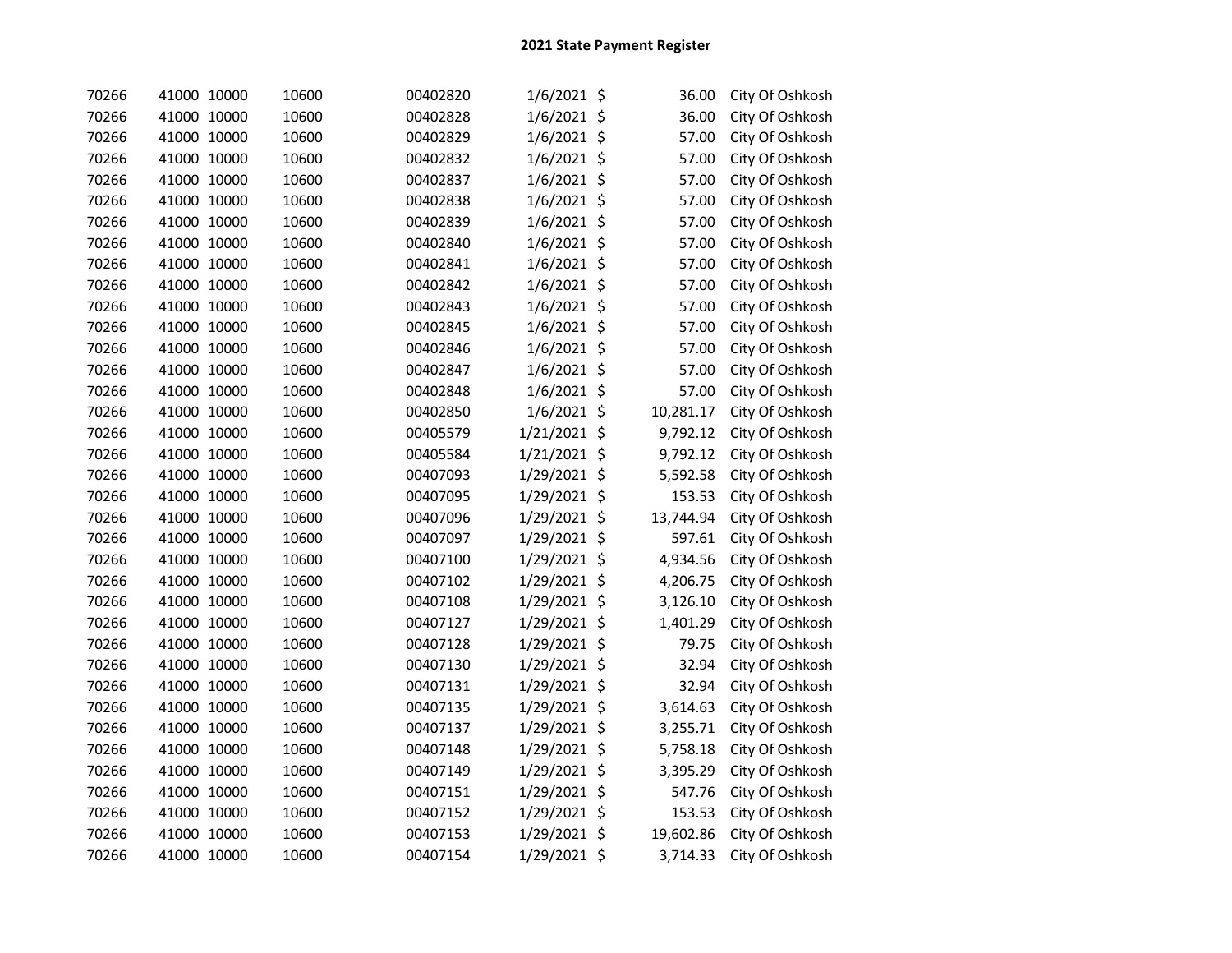| 70266 | 41000 10000 | 10600 | 00407155 | 1/29/2021 \$ | 3,548.73  | City Of Oshkosh |
|-------|-------------|-------|----------|--------------|-----------|-----------------|
| 70266 | 41000 10000 | 10600 | 00407156 | 1/29/2021 \$ | 262.30    | City Of Oshkosh |
| 70266 | 41000 10000 | 10600 | 00407158 | 1/29/2021 \$ | 4,202.86  | City Of Oshkosh |
| 70266 | 41000 10000 | 10600 | 00407159 | 1/29/2021 \$ | 2,452.03  | City Of Oshkosh |
| 70266 | 41000 10000 | 10600 | 00407161 | 1/29/2021 \$ | 36.00     | City Of Oshkosh |
| 70266 | 41000 10000 | 10600 | 00407162 | 1/29/2021 \$ | 57.00     | City Of Oshkosh |
| 70266 | 41000 10000 | 10600 | 00407163 | 1/29/2021 \$ | 57.00     | City Of Oshkosh |
| 70266 | 41000 10000 | 10600 | 00407164 | 1/29/2021 \$ | 57.00     | City Of Oshkosh |
| 70266 | 41000 10000 | 10600 | 00407165 | 1/29/2021 \$ | 57.00     | City Of Oshkosh |
| 70266 | 41000 10000 | 10600 | 00407166 | 1/29/2021 \$ | 57.00     | City Of Oshkosh |
| 70266 | 41000 10000 | 10600 | 00407167 | 1/29/2021 \$ | 36.00     | City Of Oshkosh |
| 70266 | 41000 10000 | 10600 | 00407168 | 1/29/2021 \$ | 36.00     | City Of Oshkosh |
| 70266 | 41000 10000 | 10600 | 00407172 | 1/29/2021 \$ | 57.00     | City Of Oshkosh |
| 70266 | 41000 10000 | 10600 | 00407173 | 1/29/2021 \$ | 57.00     | City Of Oshkosh |
| 70266 | 41000 10000 | 10600 | 00407175 | 1/29/2021 \$ | 57.00     | City Of Oshkosh |
| 70266 | 41000 10000 | 10600 | 00407178 | 1/29/2021 \$ | 57.00     | City Of Oshkosh |
| 70266 | 41000 10000 | 10600 | 00407198 | 1/29/2021 \$ | 57.00     | City Of Oshkosh |
| 70266 | 41000 10000 | 10600 | 00407201 | 1/29/2021 \$ | 57.00     | City Of Oshkosh |
| 70266 | 41000 10000 | 10600 | 00407203 | 1/29/2021 \$ | 57.00     | City Of Oshkosh |
| 70266 | 41000 10000 | 10600 | 00407205 | 1/29/2021 \$ | 57.00     | City Of Oshkosh |
| 70266 | 41000 10000 | 10600 | 00407206 | 1/29/2021 \$ | 57.00     | City Of Oshkosh |
| 70266 | 41000 10000 | 10600 | 00407208 | 1/29/2021 \$ | 57.00     | City Of Oshkosh |
| 70266 | 41000 10000 | 10600 | 00407210 | 1/29/2021 \$ | 57.00     | City Of Oshkosh |
| 70266 | 41000 10000 | 10600 | 00407212 | 1/29/2021 \$ | 57.00     | City Of Oshkosh |
| 70266 | 41000 10000 | 10600 | 00407213 | 1/29/2021 \$ | 57.00     | City Of Oshkosh |
| 70266 | 41000 10000 | 10600 | 00407215 | 1/29/2021 \$ | 10,281.17 | City Of Oshkosh |
| 70266 | 41000 10000 | 10600 | 00408282 | 2/4/2021 \$  | 57.00     | City Of Oshkosh |
| 70266 | 41000 10000 | 10600 | 00408284 | 2/4/2021 \$  | 36.00     | City Of Oshkosh |
| 70266 | 41000 10000 | 10600 | 00408742 | 2/8/2021 \$  | 12,561.55 | City Of Oshkosh |
| 70266 | 41000 10000 | 10600 | 00410638 | 2/17/2021 \$ | 9,675.18  | City Of Oshkosh |
| 70266 | 41000 10000 | 10600 | 00410639 | 2/17/2021 \$ | 9,675.18  | City Of Oshkosh |
| 70266 | 41000 10000 | 10600 | 00411864 | 2/24/2021 \$ | 57.00     | City Of Oshkosh |
| 70266 | 41000 10000 | 10600 | 00411868 | 2/24/2021 \$ | 36.00     | City Of Oshkosh |
| 70266 | 41000 10000 | 10600 | 00412025 | 2/25/2021 \$ | 5,928.85  | City Of Oshkosh |
| 70266 | 41000 10000 | 10600 | 00412028 | 2/25/2021 \$ | 258.65    | City Of Oshkosh |
| 70266 | 41000 10000 | 10600 | 00412043 | 2/25/2021 \$ | 13,979.22 | City Of Oshkosh |
| 70266 | 41000 10000 | 10600 | 00412048 | 2/25/2021 \$ | 33.13     | City Of Oshkosh |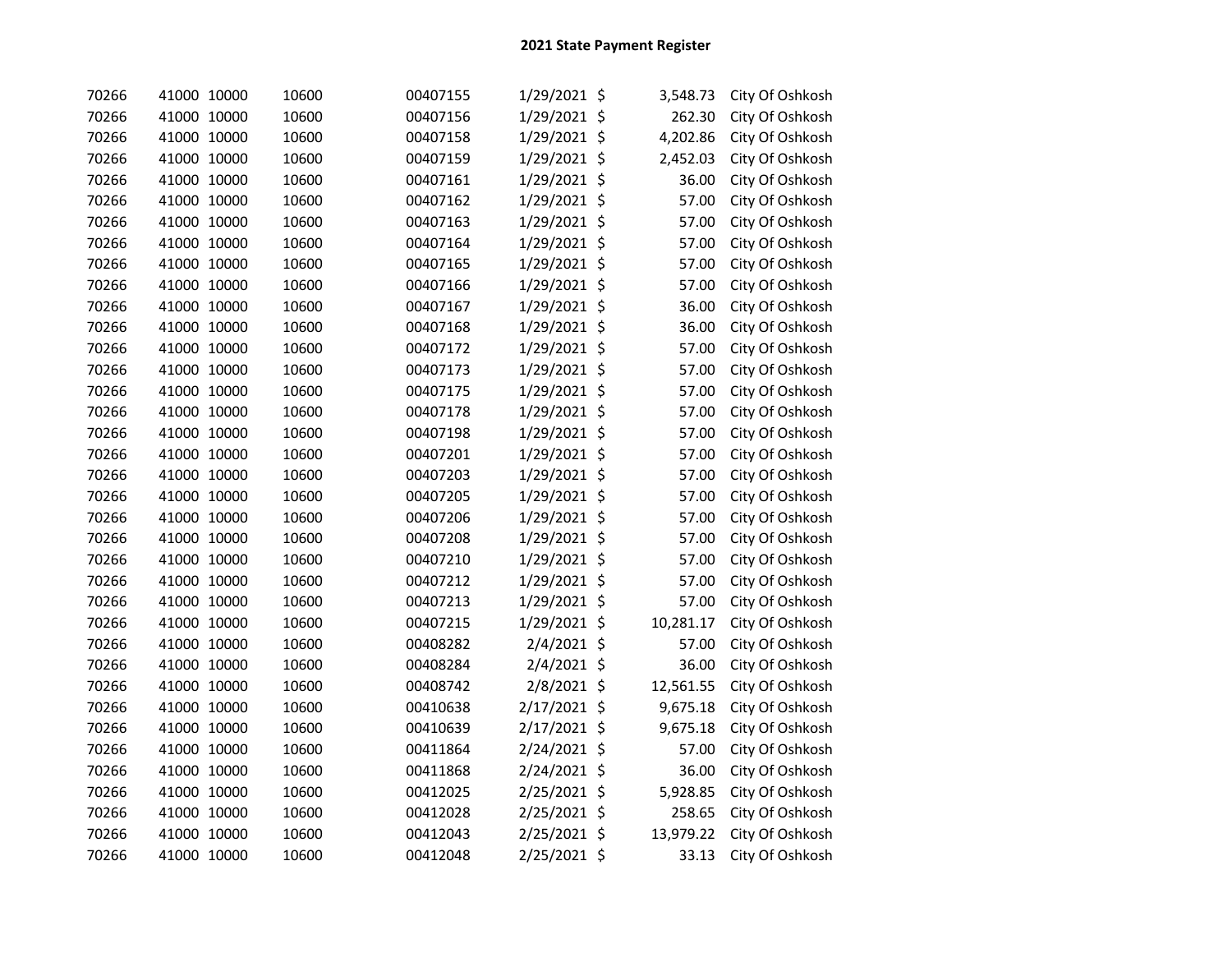| 70266 | 41000 10000 | 10600 | 00412057 | 2/25/2021 \$ | 741.63    | City Of Oshkosh |
|-------|-------------|-------|----------|--------------|-----------|-----------------|
| 70266 | 41000 10000 | 10600 | 00412060 | 2/25/2021 \$ | 4,945.59  | City Of Oshkosh |
| 70266 | 41000 10000 | 10600 | 00412062 | 2/25/2021 \$ | 4,022.53  | City Of Oshkosh |
| 70266 | 41000 10000 | 10600 | 00412063 | 2/25/2021 \$ | 3,005.13  | City Of Oshkosh |
| 70266 | 41000 10000 | 10600 | 00412064 | 2/25/2021 \$ | 1,369.70  | City Of Oshkosh |
| 70266 | 41000 10000 | 10600 | 00412067 | 2/25/2021 \$ | 80.15     | City Of Oshkosh |
| 70266 | 41000 10000 | 10600 | 00412070 | 2/25/2021 \$ | 33.13     | City Of Oshkosh |
| 70266 | 41000 10000 | 10600 | 00412071 | 2/25/2021 \$ | 3,747.59  | City Of Oshkosh |
| 70266 | 41000 10000 | 10600 | 00412074 | 2/25/2021 \$ | 3,466.67  | City Of Oshkosh |
| 70266 | 41000 10000 | 10600 | 00412081 | 2/25/2021 \$ | 4,068.67  | City Of Oshkosh |
| 70266 | 41000 10000 | 10600 | 00412082 | 2/25/2021 \$ | 3,707.46  | City Of Oshkosh |
| 70266 | 41000 10000 | 10600 | 00412084 | 2/25/2021 \$ | 500.82    | City Of Oshkosh |
| 70266 | 41000 10000 | 10600 | 00412086 | 2/25/2021 \$ | 175.59    | City Of Oshkosh |
| 70266 | 41000 10000 | 10600 | 00412090 | 2/25/2021 \$ | 20,645.32 | City Of Oshkosh |
| 70266 | 41000 10000 | 10600 | 00412091 | 2/25/2021 \$ | 3,837.90  | City Of Oshkosh |
| 70266 | 41000 10000 | 10600 | 00412094 | 2/25/2021 \$ | 3,671.35  | City Of Oshkosh |
| 70266 | 41000 10000 | 10600 | 00412095 | 2/25/2021 \$ | 253.38    | City Of Oshkosh |
| 70266 | 41000 10000 | 10600 | 00412097 | 2/25/2021 \$ | 4,339.56  | City Of Oshkosh |
| 70266 | 41000 10000 | 10600 | 00412099 | 2/25/2021 \$ | 2,055.99  | City Of Oshkosh |
| 70266 | 41000 10000 | 10600 | 00412101 | 2/25/2021 \$ | 36.00     | City Of Oshkosh |
| 70266 | 41000 10000 | 10600 | 00412104 | 2/25/2021 \$ | 57.00     | City Of Oshkosh |
| 70266 | 41000 10000 | 10600 | 00412105 | 2/25/2021 \$ | 57.00     | City Of Oshkosh |
| 70266 | 41000 10000 | 10600 | 00412107 | 2/25/2021 \$ | 57.00     | City Of Oshkosh |
| 70266 | 41000 10000 | 10600 | 00412108 | 2/25/2021 \$ | 57.00     | City Of Oshkosh |
| 70266 | 41000 10000 | 10600 | 00412109 | 2/25/2021 \$ | 57.00     | City Of Oshkosh |
| 70266 | 41000 10000 | 10600 | 00412111 | 2/25/2021 \$ | 36.00     | City Of Oshkosh |
| 70266 | 41000 10000 | 10600 | 00412113 | 2/25/2021 \$ | 36.00     | City Of Oshkosh |
| 70266 | 41000 10000 | 10600 | 00412114 | 2/25/2021 \$ | 57.00     | City Of Oshkosh |
| 70266 | 41000 10000 | 10600 | 00412115 | 2/25/2021 \$ | 57.00     | City Of Oshkosh |
| 70266 | 41000 10000 | 10600 | 00412117 | 2/25/2021 \$ | 57.00     | City Of Oshkosh |
| 70266 | 41000 10000 | 10600 | 00412118 | 2/25/2021 \$ | 57.00     | City Of Oshkosh |
| 70266 | 41000 10000 | 10600 | 00412119 | 2/25/2021 \$ | 57.00     | City Of Oshkosh |
| 70266 | 41000 10000 | 10600 | 00412120 | 2/25/2021 \$ | 57.00     | City Of Oshkosh |
| 70266 | 41000 10000 | 10600 | 00412121 | 2/25/2021 \$ | 57.00     | City Of Oshkosh |
| 70266 | 41000 10000 | 10600 | 00412123 | 2/25/2021 \$ | 57.00     | City Of Oshkosh |
| 70266 | 41000 10000 | 10600 | 00412124 | 2/25/2021 \$ | 57.00     | City Of Oshkosh |
| 70266 | 41000 10000 | 10600 | 00412125 | 2/25/2021 \$ | 57.00     | City Of Oshkosh |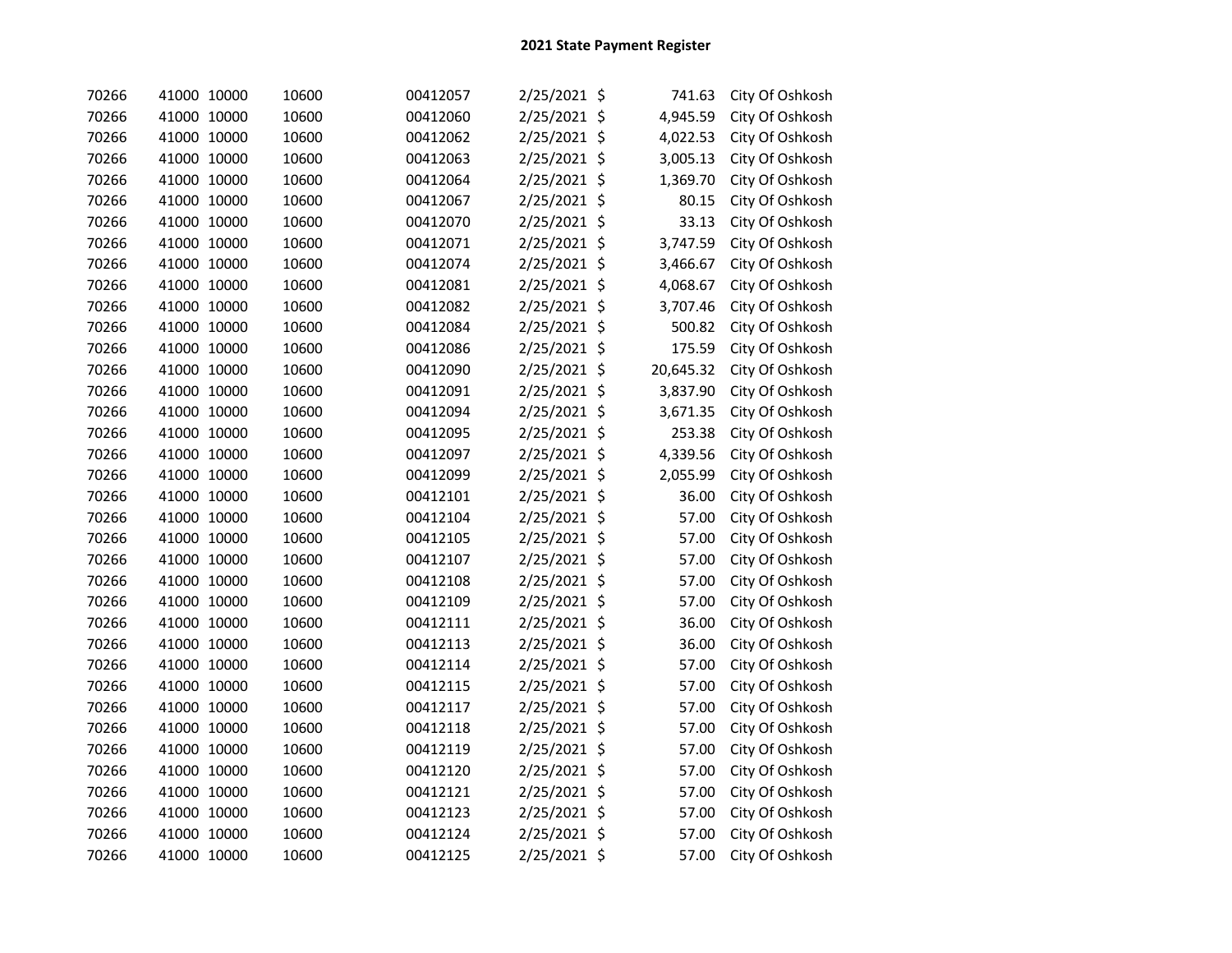| 70266 | 41000 10000 |       | 10600 | 00412127 | 2/25/2021 \$ | 57.00           | City Of Oshkosh |
|-------|-------------|-------|-------|----------|--------------|-----------------|-----------------|
| 70266 | 41000 10000 |       | 10600 | 00412128 | 2/25/2021 \$ | 57.00           | City Of Oshkosh |
| 70266 | 41000 10000 |       | 10600 | 00412132 | 2/25/2021    | \$<br>57.00     | City Of Oshkosh |
| 70266 | 41000 10000 |       | 10600 | 00412134 | 2/25/2021    | \$<br>10,281.17 | City Of Oshkosh |
| 70266 | 41000 10000 |       | 10600 | 00413579 | 3/4/2021     | \$<br>11,385.10 | City Of Oshkosh |
| 70266 | 41000 10000 |       | 10600 | 00417463 | 3/24/2021    | \$<br>9,926.34  | City Of Oshkosh |
| 70266 | 41000 10000 |       | 10600 | 00417472 | 3/24/2021    | \$<br>9,926.34  | City Of Oshkosh |
| 70266 | 41000 10000 |       | 10600 | 00418613 | 3/31/2021    | \$<br>5,657.77  | City Of Oshkosh |
| 70266 | 41000 10000 |       | 10600 | 00418614 | 3/31/2021    | \$<br>335.18    | City Of Oshkosh |
| 70266 | 41000 10000 |       | 10600 | 00418615 | 3/31/2021    | \$<br>12,923.66 | City Of Oshkosh |
| 70266 | 41000 10000 |       | 10600 | 00418616 | 3/31/2021    | \$<br>750.49    | City Of Oshkosh |
| 70266 | 41000 10000 |       | 10600 | 00418617 | 3/31/2021    | \$<br>5,068.49  | City Of Oshkosh |
| 70266 | 41000 10000 |       | 10600 | 00418618 | 3/31/2021    | \$<br>3,991.53  | City Of Oshkosh |
| 70266 | 41000 10000 |       | 10600 | 00418619 | 3/31/2021 \$ | 3,306.54        | City Of Oshkosh |
| 70266 | 41000 10000 |       | 10600 | 00418620 | 3/31/2021 \$ | 1,406.62        | City Of Oshkosh |
| 70266 | 41000 10000 |       | 10600 | 00418621 | 3/31/2021 \$ | 80.96           | City Of Oshkosh |
| 70266 | 41000 10000 |       | 10600 | 00418622 | 3/31/2021 \$ | 33.50           | City Of Oshkosh |
| 70266 | 41000 10000 |       | 10600 | 00418623 | 3/31/2021 \$ | 33.50           | City Of Oshkosh |
| 70266 | 41000 10000 |       | 10600 | 00418624 | 3/31/2021 \$ | 3,509.74        | City Of Oshkosh |
| 70266 | 41000 10000 |       | 10600 | 00418625 | 3/31/2021 \$ | 3,591.02        | City Of Oshkosh |
| 70266 | 41000 10000 |       | 10600 | 00418626 | 3/31/2021 \$ | 4,241.26        | City Of Oshkosh |
| 70266 | 41000 10000 |       | 10600 | 00418717 | 3/31/2021 \$ | 3,672.30        | City Of Oshkosh |
| 70266 | 41000 10000 |       | 10600 | 00418723 | 3/31/2021 \$ | 516.81          | City Of Oshkosh |
| 70266 | 41000 10000 |       | 10600 | 00418726 | 3/31/2021 \$ | 177.53          | City Of Oshkosh |
| 70266 | 41000 10000 |       | 10600 | 00418734 | 3/31/2021 \$ | 20,041.89       | City Of Oshkosh |
| 70266 | 41000       | 10000 | 10600 | 00418737 | 3/31/2021 \$ | 3,733.26        | City Of Oshkosh |
| 70266 | 41000 10000 |       | 10600 | 00418743 | 3/31/2021 \$ | 3,757.85        | City Of Oshkosh |
| 70266 | 41000 10000 |       | 10600 | 00418745 | 3/31/2021    | \$<br>235.14    | City Of Oshkosh |
| 70266 | 41000 10000 |       | 10600 | 00418747 | 3/31/2021    | \$<br>4,312.38  | City Of Oshkosh |
| 70266 | 41000 10000 |       | 10600 | 00418751 | 3/31/2021 \$ | 1,217.85        | City Of Oshkosh |
| 70266 | 41000 10000 |       | 10600 | 00418755 | 3/31/2021 \$ | 36.00           | City Of Oshkosh |
| 70266 | 41000 10000 |       | 10600 | 00418758 | 3/31/2021 \$ | 57.00           | City Of Oshkosh |
| 70266 | 41000 10000 |       | 10600 | 00418761 | 3/31/2021 \$ | 57.00           | City Of Oshkosh |
| 70266 | 41000 10000 |       | 10600 | 00418763 | 3/31/2021 \$ | 57.00           | City Of Oshkosh |
| 70266 | 41000 10000 |       | 10600 | 00418766 | 3/31/2021 \$ | 57.00           | City Of Oshkosh |
| 70266 | 41000 10000 |       | 10600 | 00418769 | 3/31/2021    | \$<br>57.00     | City Of Oshkosh |
| 70266 | 41000 10000 |       | 10600 | 00418773 | 3/31/2021 \$ | 36.00           | City Of Oshkosh |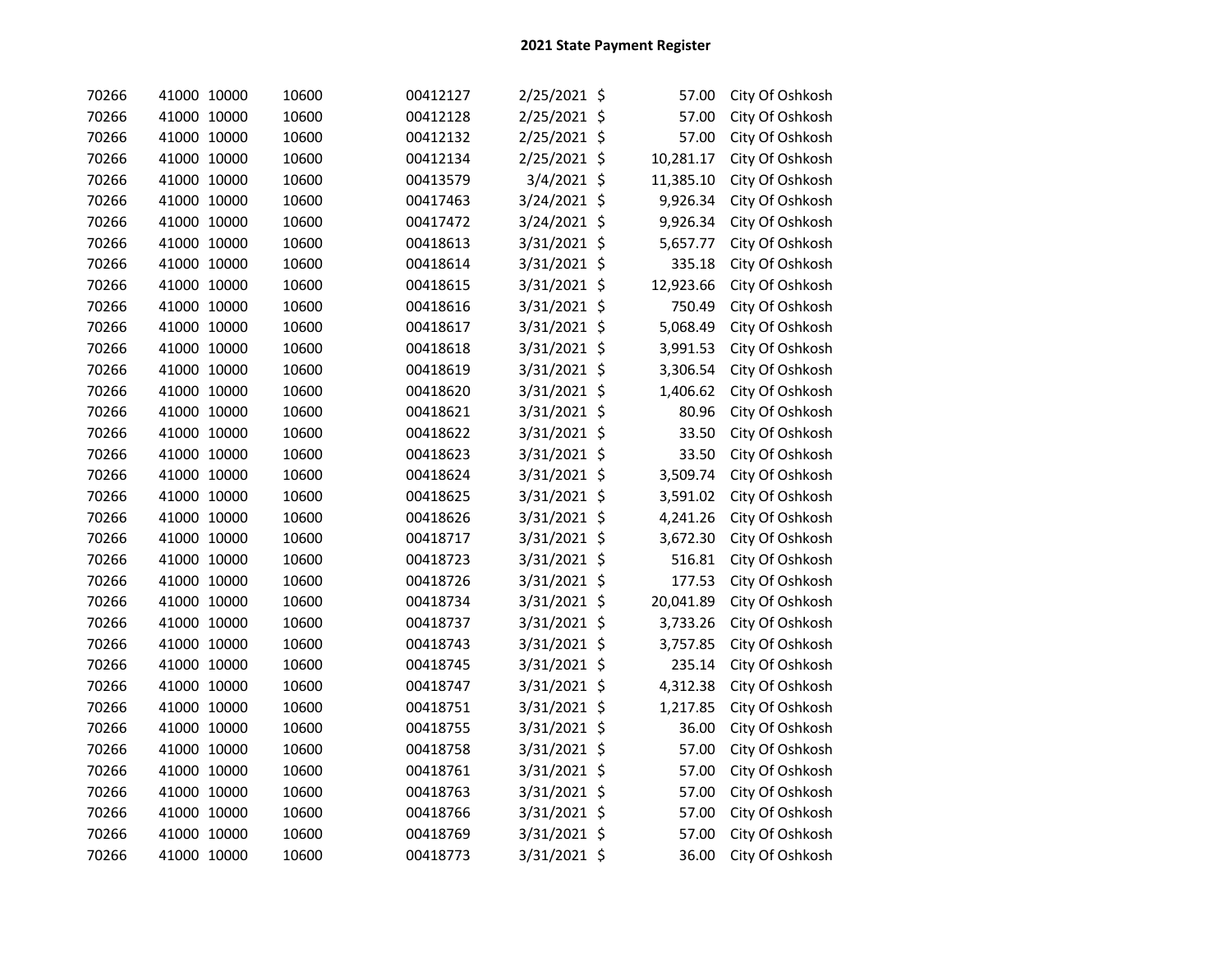| 70266 | 41000 10000 | 10600 | 00418775 | 3/31/2021 \$  | 36.00     | City Of Oshkosh |
|-------|-------------|-------|----------|---------------|-----------|-----------------|
| 70266 | 41000 10000 | 10600 | 00418778 | 3/31/2021 \$  | 57.00     | City Of Oshkosh |
| 70266 | 41000 10000 | 10600 | 00418780 | 3/31/2021 \$  | 57.00     | City Of Oshkosh |
| 70266 | 41000 10000 | 10600 | 00418783 | 3/31/2021 \$  | 57.00     | City Of Oshkosh |
| 70266 | 41000 10000 | 10600 | 00418785 | 3/31/2021 \$  | 57.00     | City Of Oshkosh |
| 70266 | 41000 10000 | 10600 | 00418787 | 3/31/2021 \$  | 57.00     | City Of Oshkosh |
| 70266 | 41000 10000 | 10600 | 00418788 | 3/31/2021 \$  | 57.00     | City Of Oshkosh |
| 70266 | 41000 10000 | 10600 | 00418790 | 3/31/2021 \$  | 57.00     | City Of Oshkosh |
| 70266 | 41000 10000 | 10600 | 00418792 | 3/31/2021 \$  | 57.00     | City Of Oshkosh |
| 70266 | 41000 10000 | 10600 | 00418793 | 3/31/2021 \$  | 57.00     | City Of Oshkosh |
| 70266 | 41000 10000 | 10600 | 00418795 | 3/31/2021 \$  | 57.00     | City Of Oshkosh |
| 70266 | 41000 10000 | 10600 | 00418796 | 3/31/2021 \$  | 57.00     | City Of Oshkosh |
| 70266 | 41000 10000 | 10600 | 00418798 | 3/31/2021 \$  | 57.00     | City Of Oshkosh |
| 70266 | 41000 10000 | 10600 | 00418801 | 3/31/2021 \$  | 57.00     | City Of Oshkosh |
| 70266 | 41000 10000 | 10600 | 00418803 | 3/31/2021 \$  | 10,281.17 | City Of Oshkosh |
| 70266 | 41000 10000 | 10600 | 00418899 | $4/1/2021$ \$ | 36.00     | City Of Oshkosh |
| 70266 | 41000 10000 | 10600 | 00418900 | $4/1/2021$ \$ | 57.00     | City Of Oshkosh |
| 70266 | 41000 10000 | 10600 | 00419953 | $4/8/2021$ \$ | 2,813.93  | City Of Oshkosh |
| 70266 | 41000 10000 | 10600 | 00422111 | 4/21/2021 \$  | 9,511.80  | City Of Oshkosh |
| 70266 | 41000 10000 | 10600 | 00422112 | 4/21/2021 \$  | 9,511.80  | City Of Oshkosh |
| 70266 | 41000 10000 | 10600 | 00423699 | 4/28/2021 \$  | 57.00     | City Of Oshkosh |
| 70266 | 41000 10000 | 10600 | 00423705 | 4/28/2021 \$  | 36.00     | City Of Oshkosh |
| 70266 | 41000 10000 | 10600 | 00424233 | 5/3/2021 \$   | 18,847.62 | City Of Oshkosh |
| 70266 | 41000 10000 | 10600 | 00424236 | 5/3/2021 \$   | 5,413.93  | City Of Oshkosh |
| 70266 | 41000 10000 | 10600 | 00424237 | 5/3/2021 \$   | 377.22    | City Of Oshkosh |
| 70266 | 41000 10000 | 10600 | 00424239 | $5/3/2021$ \$ | 10,870.70 | City Of Oshkosh |
| 70266 | 41000 10000 | 10600 | 00424240 | 5/3/2021 \$   | 709.85    | City Of Oshkosh |
| 70266 | 41000 10000 | 10600 | 00424241 | 5/3/2021 \$   | 4,865.29  | City Of Oshkosh |
| 70266 | 41000 10000 | 10600 | 00424242 | $5/3/2021$ \$ | 4,052.49  | City Of Oshkosh |
| 70266 | 41000 10000 | 10600 | 00424243 | 5/3/2021 \$   | 3,286.22  | City Of Oshkosh |
| 70266 | 41000 10000 | 10600 | 00424244 | 5/3/2021 \$   | 1,396.46  | City Of Oshkosh |
| 70266 | 41000 10000 | 10600 | 00424245 | $5/3/2021$ \$ | 80.96     | City Of Oshkosh |
| 70266 | 41000 10000 | 10600 | 00424246 | $5/3/2021$ \$ | 67.33     | City Of Oshkosh |
| 70266 | 41000 10000 | 10600 | 00424248 | 5/3/2021 \$   | 33.50     | City Of Oshkosh |
| 70266 | 41000 10000 | 10600 | 00424249 | 5/3/2021 \$   | 3,570.70  | City Of Oshkosh |
| 70266 | 41000 10000 | 10600 | 00424257 | 5/3/2021 \$   | 3,448.78  | City Of Oshkosh |
| 70266 | 41000 10000 | 10600 | 00424258 | 5/3/2021 \$   | 4,007.58  | City Of Oshkosh |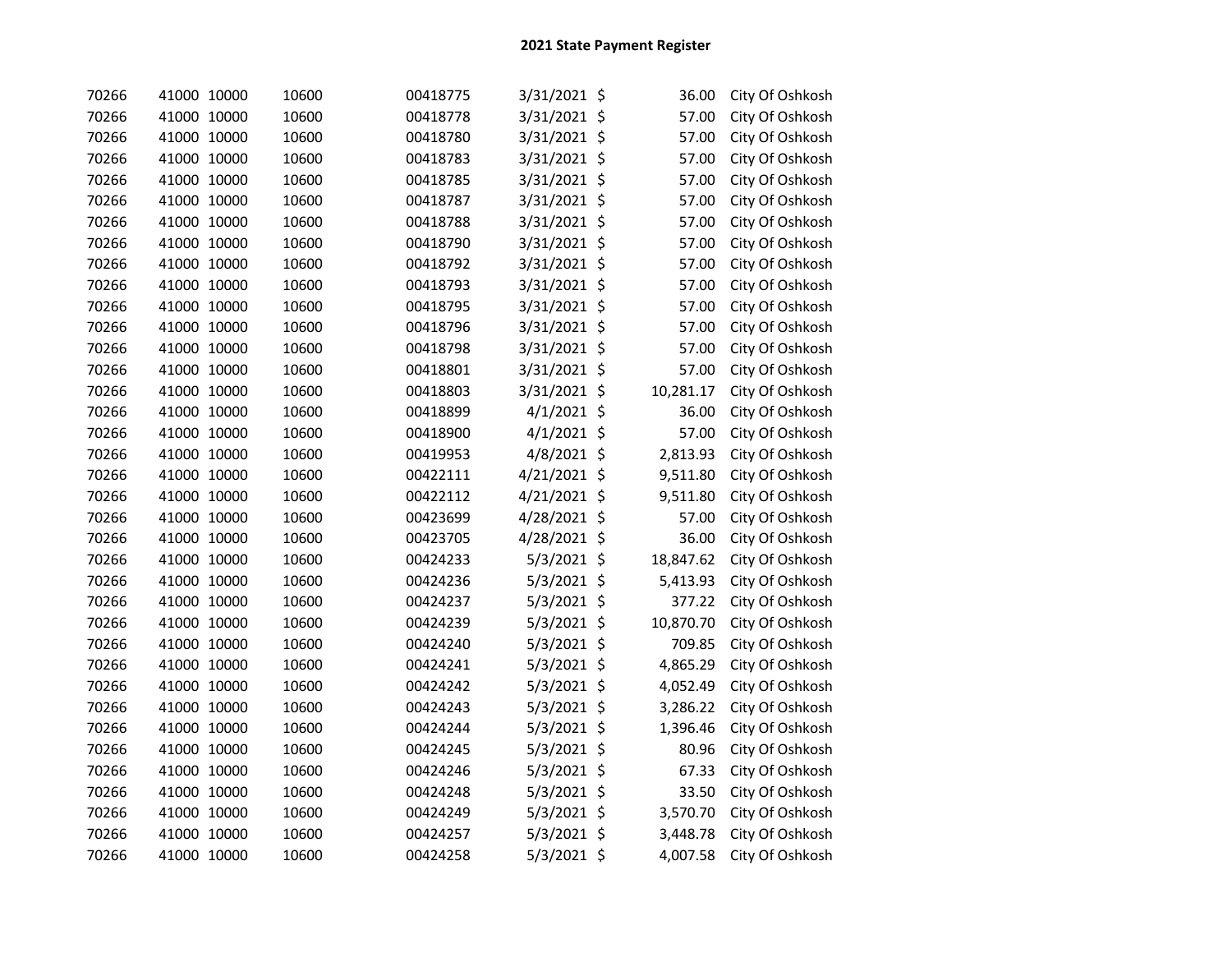| 70266 | 41000 10000 | 10600 | 00424259 | $5/3/2021$ \$ | 3,560.54  | City Of Oshkosh |
|-------|-------------|-------|----------|---------------|-----------|-----------------|
| 70266 | 41000 10000 | 10600 | 00424260 | 5/3/2021 \$   | 516.81    | City Of Oshkosh |
| 70266 | 41000 10000 | 10600 | 00424262 | $5/3/2021$ \$ | 166.80    | City Of Oshkosh |
| 70266 | 41000 10000 | 10600 | 00424263 | 5/3/2021 \$   | 3,611.34  | City Of Oshkosh |
| 70266 | 41000 10000 | 10600 | 00424264 | 5/3/2021 \$   | 4,042.33  | City Of Oshkosh |
| 70266 | 41000 10000 | 10600 | 00424265 | $5/3/2021$ \$ | 245.65    | City Of Oshkosh |
| 70266 | 41000 10000 | 10600 | 00424267 | $5/3/2021$ \$ | 4,312.38  | City Of Oshkosh |
| 70266 | 41000 10000 | 10600 | 00424269 | $5/3/2021$ \$ | 1,542.97  | City Of Oshkosh |
| 70266 | 41000 10000 | 10600 | 00424270 | 5/3/2021 \$   | 36.00     | City Of Oshkosh |
| 70266 | 41000 10000 | 10600 | 00424272 | $5/3/2021$ \$ | 57.00     | City Of Oshkosh |
| 70266 | 41000 10000 | 10600 | 00424274 | $5/3/2021$ \$ | 57.00     | City Of Oshkosh |
| 70266 | 41000 10000 | 10600 | 00424275 | 5/3/2021 \$   | 57.00     | City Of Oshkosh |
| 70266 | 41000 10000 | 10600 | 00424277 | $5/3/2021$ \$ | 57.00     | City Of Oshkosh |
| 70266 | 41000 10000 | 10600 | 00424278 | $5/3/2021$ \$ | 57.00     | City Of Oshkosh |
| 70266 | 41000 10000 | 10600 | 00424280 | $5/3/2021$ \$ | 36.00     | City Of Oshkosh |
| 70266 | 41000 10000 | 10600 | 00424281 | 5/3/2021 \$   | 36.00     | City Of Oshkosh |
| 70266 | 41000 10000 | 10600 | 00424284 | $5/3/2021$ \$ | 57.00     | City Of Oshkosh |
| 70266 | 41000 10000 | 10600 | 00424286 | $5/3/2021$ \$ | 57.00     | City Of Oshkosh |
| 70266 | 41000 10000 | 10600 | 00424288 | 5/3/2021 \$   | 57.00     | City Of Oshkosh |
| 70266 | 41000 10000 | 10600 | 00424290 | 5/3/2021 \$   | 57.00     | City Of Oshkosh |
| 70266 | 41000 10000 | 10600 | 00424292 | $5/3/2021$ \$ | 57.00     | City Of Oshkosh |
| 70266 | 41000 10000 | 10600 | 00424294 | $5/3/2021$ \$ | 57.00     | City Of Oshkosh |
| 70266 | 41000 10000 | 10600 | 00424296 | 5/3/2021 \$   | 57.00     | City Of Oshkosh |
| 70266 | 41000 10000 | 10600 | 00424297 | 5/3/2021 \$   | 57.00     | City Of Oshkosh |
| 70266 | 41000 10000 | 10600 | 00424298 | $5/3/2021$ \$ | 57.00     | City Of Oshkosh |
| 70266 | 41000 10000 | 10600 | 00424299 | $5/3/2021$ \$ | 57.00     | City Of Oshkosh |
| 70266 | 41000 10000 | 10600 | 00424303 | 5/3/2021 \$   | 57.00     | City Of Oshkosh |
| 70266 | 41000 10000 | 10600 | 00424305 | 5/3/2021 \$   | 57.00     | City Of Oshkosh |
| 70266 | 41000 10000 | 10600 | 00424306 | 5/3/2021 \$   | 57.00     | City Of Oshkosh |
| 70266 | 41000 10000 | 10600 | 00424318 | $5/3/2021$ \$ | 10,544.31 | City Of Oshkosh |
| 70266 | 41000 10000 | 10600 | 00424928 | 5/7/2021 \$   | 4,696.95  | City Of Oshkosh |
| 70266 | 41000 10000 | 10600 | 00424929 | 5/7/2021 \$   | 4,488.45  | City Of Oshkosh |
| 70266 | 41000 10000 | 10600 | 00427936 | 5/21/2021 \$  | 9,240.37  | City Of Oshkosh |
| 70266 | 41000 10000 | 10600 | 00427938 | 5/21/2021 \$  | 9,240.38  | City Of Oshkosh |
| 70266 | 41000 10000 | 10600 | 00429905 | $6/3/2021$ \$ | 57.00     | City Of Oshkosh |
| 70266 | 41000 10000 | 10600 | 00429910 | $6/3/2021$ \$ | 36.00     | City Of Oshkosh |
| 70266 | 41000 10000 | 10600 | 00431390 | 6/9/2021 \$   | 57.00     | City Of Oshkosh |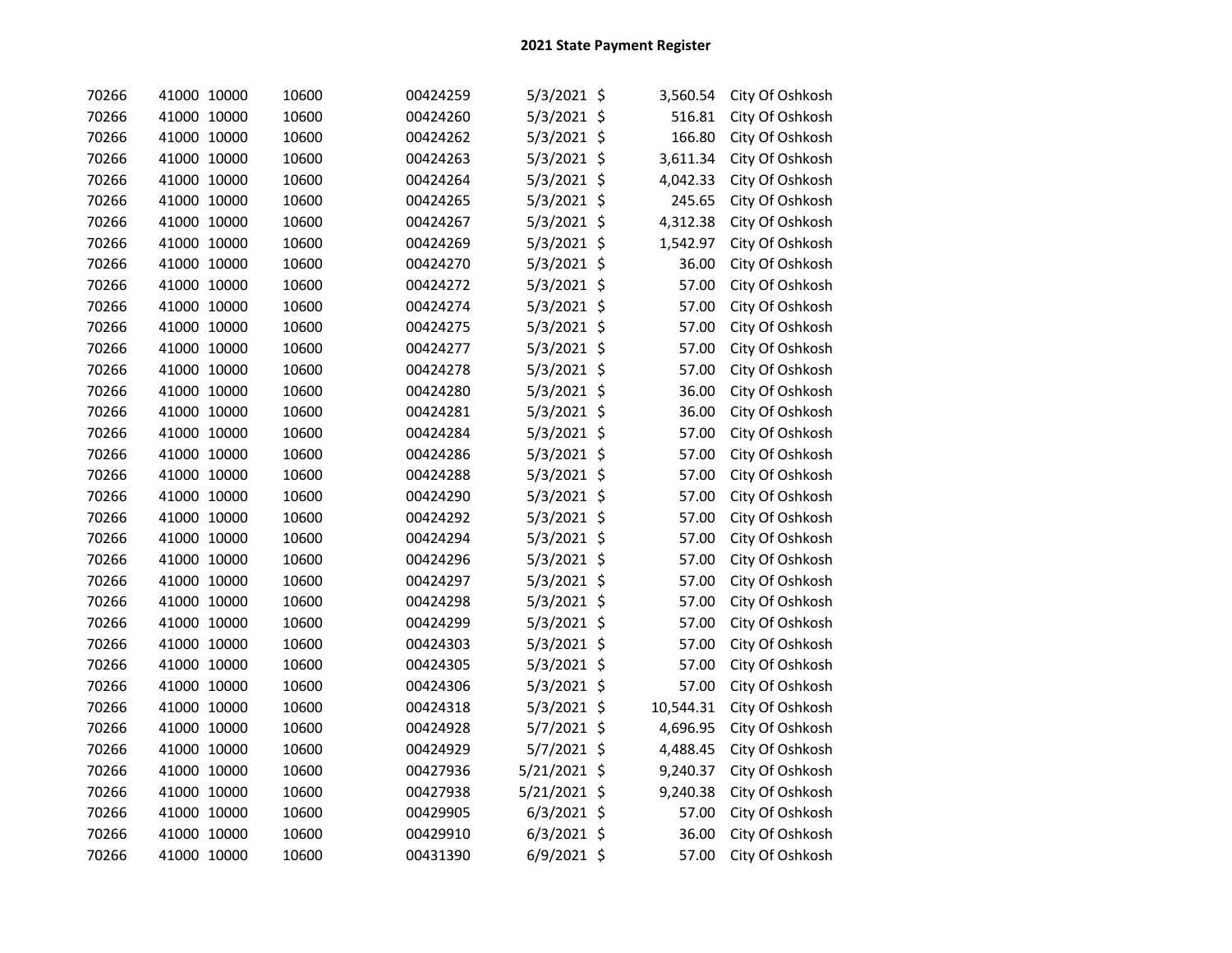| 70266 | 41000 10000 | 10600 | 00431391 | $6/9/2021$ \$ | 22,134.33 | City Of Oshkosh |
|-------|-------------|-------|----------|---------------|-----------|-----------------|
| 70266 | 41000 10000 | 10600 | 00431393 | $6/9/2021$ \$ | 36.00     | City Of Oshkosh |
| 70266 | 41000 10000 | 10600 | 00431395 | $6/9/2021$ \$ | 57.00     | City Of Oshkosh |
| 70266 | 41000 10000 | 10600 | 00431398 | $6/9/2021$ \$ | 57.00     | City Of Oshkosh |
| 70266 | 41000 10000 | 10600 | 00431400 | $6/9/2021$ \$ | 57.00     | City Of Oshkosh |
| 70266 | 41000 10000 | 10600 | 00431406 | $6/9/2021$ \$ | 57.00     | City Of Oshkosh |
| 70266 | 41000 10000 | 10600 | 00431410 | $6/9/2021$ \$ | 36.00     | City Of Oshkosh |
| 70266 | 41000 10000 | 10600 | 00431411 | $6/9/2021$ \$ | 5,596.81  | City Of Oshkosh |
| 70266 | 41000 10000 | 10600 | 00431413 | $6/9/2021$ \$ | 3,621.50  | City Of Oshkosh |
| 70266 | 41000 10000 | 10600 | 00431414 | $6/9/2021$ \$ | 3,763.74  | City Of Oshkosh |
| 70266 | 41000 10000 | 10600 | 00431416 | $6/9/2021$ \$ | 3,540.22  | City Of Oshkosh |
| 70266 | 41000 10000 | 10600 | 00431418 | $6/9/2021$ \$ | 821.61    | City Of Oshkosh |
| 70266 | 41000 10000 | 10600 | 00431426 | $6/9/2021$ \$ | 209.06    | City Of Oshkosh |
| 70266 | 41000 10000 | 10600 | 00431428 | $6/9/2021$ \$ | 245.65    | City Of Oshkosh |
| 70266 | 41000 10000 | 10600 | 00431429 | $6/9/2021$ \$ | 36.00     | City Of Oshkosh |
| 70266 | 41000 10000 | 10600 | 00431431 | $6/9/2021$ \$ | 57.00     | City Of Oshkosh |
| 70266 | 41000 10000 | 10600 | 00431433 | $6/9/2021$ \$ | 57.00     | City Of Oshkosh |
| 70266 | 41000 10000 | 10600 | 00431434 | $6/9/2021$ \$ | 57.00     | City Of Oshkosh |
| 70266 | 41000 10000 | 10600 | 00431435 | $6/9/2021$ \$ | 57.00     | City Of Oshkosh |
| 70266 | 41000 10000 | 10600 | 00431438 | $6/9/2021$ \$ | 57.00     | City Of Oshkosh |
| 70266 | 41000 10000 | 10600 | 00431441 | $6/9/2021$ \$ | 57.00     | City Of Oshkosh |
| 70266 | 41000 10000 | 10600 | 00431443 | $6/9/2021$ \$ | 57.00     | City Of Oshkosh |
| 70266 | 41000 10000 | 10600 | 00431447 | $6/9/2021$ \$ | 57.00     | City Of Oshkosh |
| 70266 | 41000 10000 | 10600 | 00431448 | $6/9/2021$ \$ | 57.00     | City Of Oshkosh |
| 70266 | 41000 10000 | 10600 | 00431450 | $6/9/2021$ \$ | 57.00     | City Of Oshkosh |
| 70266 | 41000 10000 | 10600 | 00431452 | $6/9/2021$ \$ | 57.00     | City Of Oshkosh |
| 70266 | 41000 10000 | 10600 | 00431454 | $6/9/2021$ \$ | 57.00     | City Of Oshkosh |
| 70266 | 41000 10000 | 10600 | 00431457 | 6/9/2021 \$   | 57.00     | City Of Oshkosh |
| 70266 | 41000 10000 | 10600 | 00431458 | $6/9/2021$ \$ | 377.22    | City Of Oshkosh |
| 70266 | 41000 10000 | 10600 | 00431459 | 6/9/2021 \$   | 10,357.46 | City Of Oshkosh |
| 70266 | 41000 10000 | 10600 | 00431462 | 6/9/2021 \$   | 780.97    | City Of Oshkosh |
| 70266 | 41000 10000 | 10600 | 00431463 | $6/9/2021$ \$ | 4,784.01  | City Of Oshkosh |
| 70266 | 41000 10000 | 10600 | 00431464 | $6/9/2021$ \$ | 3,940.73  | City Of Oshkosh |
| 70266 | 41000 10000 | 10600 | 00431465 | $6/9/2021$ \$ | 3,265.90  | City Of Oshkosh |
| 70266 | 41000 10000 | 10600 | 00431466 | 6/9/2021 \$   | 1,467.58  | City Of Oshkosh |
| 70266 | 41000 10000 | 10600 | 00431468 | 6/9/2021 \$   | 80.96     | City Of Oshkosh |
| 70266 | 41000 10000 | 10600 | 00431471 | $6/9/2021$ \$ | 33.50     | City Of Oshkosh |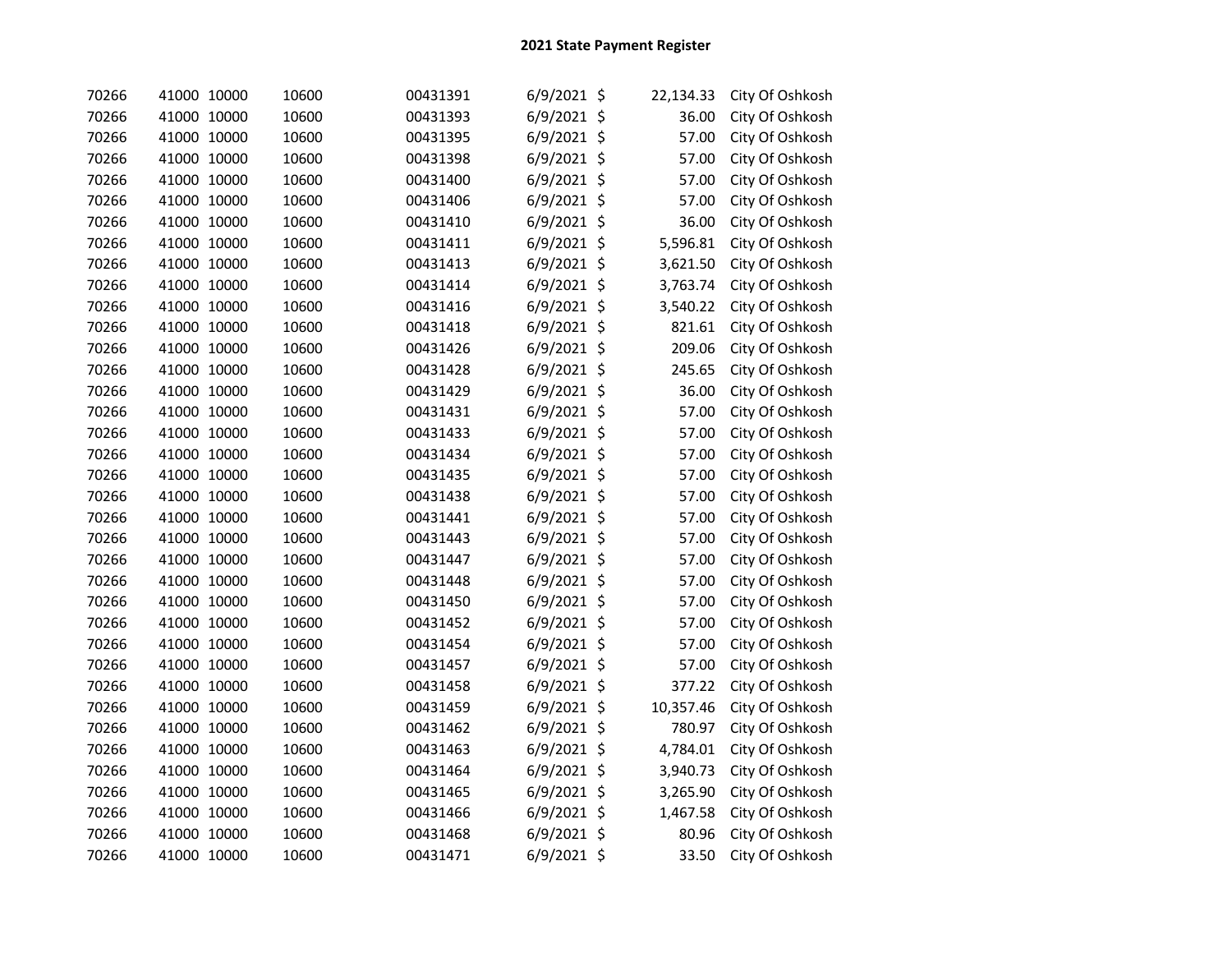| 70266 | 41000 10000 | 10600 | 00431473 | $6/9/2021$ \$  | 3,743.42  | City Of Oshkosh |
|-------|-------------|-------|----------|----------------|-----------|-----------------|
| 70266 | 41000 10000 | 10600 | 00431474 | $6/9/2021$ \$  | 3,662.14  | City Of Oshkosh |
| 70266 | 41000 10000 | 10600 | 00431478 | $6/9/2021$ \$  | 3,666.41  | City Of Oshkosh |
| 70266 | 41000 10000 | 10600 | 00431479 | $6/9/2021$ \$  | 4,231.10  | City Of Oshkosh |
| 70266 | 41000 10000 | 10600 | 00431480 | 6/9/2021 \$    | 1,614.09  | City Of Oshkosh |
| 70266 | 41000 10000 | 10600 | 00431481 | $6/9/2021$ \$  | 10,995.40 | City Of Oshkosh |
| 70266 | 41000 10000 | 10600 | 00434786 | $6/24/2021$ \$ | 9,008.43  | City Of Oshkosh |
| 70266 | 41000 10000 | 10600 | 00434788 | $6/24/2021$ \$ | 9,008.43  | City Of Oshkosh |
| 70266 | 41000 10000 | 10600 | 00436021 | 7/2/2021 \$    | 10,995.40 | City Of Oshkosh |
| 70266 | 41000 10000 | 10600 | 00436023 | 7/2/2021 \$    | 5,261.53  | City Of Oshkosh |
| 70266 | 41000 10000 | 10600 | 00436026 | 7/2/2021 \$    | 531.02    | City Of Oshkosh |
| 70266 | 41000 10000 | 10600 | 00436027 | 7/2/2021 \$    | 11,156.93 | City Of Oshkosh |
| 70266 | 41000 10000 | 10600 | 00436030 | 7/2/2021 \$    | 730.17    | City Of Oshkosh |
| 70266 | 41000 10000 | 10600 | 00436032 | 7/2/2021 \$    | 4,763.69  | City Of Oshkosh |
| 70266 | 41000 10000 | 10600 | 00436033 | 7/2/2021 \$    | 3,930.57  | City Of Oshkosh |
| 70266 | 41000 10000 | 10600 | 00436036 | 7/2/2021 \$    | 3,489.42  | City Of Oshkosh |
| 70266 | 41000 10000 | 10600 | 00436037 | 7/2/2021 \$    | 1,670.78  | City Of Oshkosh |
| 70266 | 41000 10000 | 10600 | 00436041 | 7/2/2021 \$    | 80.96     | City Of Oshkosh |
| 70266 | 41000 10000 | 10600 | 00436042 | 7/2/2021 \$    | 33.17     | City Of Oshkosh |
| 70266 | 41000 10000 | 10600 | 00436044 | 7/2/2021 \$    | 33.50     | City Of Oshkosh |
| 70266 | 41000 10000 | 10600 | 00436045 | 7/2/2021 \$    | 4,241.26  | City Of Oshkosh |
| 70266 | 41000 10000 | 10600 | 00436047 | 7/2/2021 \$    | 3,397.98  | City Of Oshkosh |
| 70266 | 41000 10000 | 10600 | 00436048 | 7/2/2021 \$    | 4,180.30  | City Of Oshkosh |
| 70266 | 41000 10000 | 10600 | 00436051 | 7/2/2021 \$    | 3,489.42  | City Of Oshkosh |
| 70266 | 41000 10000 | 10600 | 00436054 | 7/2/2021 \$    | 750.49    | City Of Oshkosh |
| 70266 | 41000 10000 | 10600 | 00436057 | 7/2/2021 \$    | 240.59    | City Of Oshkosh |
| 70266 | 41000 10000 | 10600 | 00436058 | 7/2/2021 \$    | 20,505.78 | City Of Oshkosh |
| 70266 | 41000 10000 | 10600 | 00436062 | 7/2/2021 \$    | 3,540.22  | City Of Oshkosh |
| 70266 | 41000 10000 | 10600 | 00436063 | 7/2/2021 \$    | 3,768.01  | City Of Oshkosh |
| 70266 | 41000 10000 | 10600 | 00436065 | 7/2/2021 \$    | 235.14    | City Of Oshkosh |
| 70266 | 41000 10000 | 10600 | 00436068 | 7/2/2021 \$    | 4,170.14  | City Of Oshkosh |
| 70266 | 41000 10000 | 10600 | 00436070 | 7/2/2021 \$    | 1,664.89  | City Of Oshkosh |
| 70266 | 41000 10000 | 10600 | 00436072 | 7/2/2021 \$    | 36.00     | City Of Oshkosh |
| 70266 | 41000 10000 | 10600 | 00436075 | 7/2/2021 \$    | 57.00     | City Of Oshkosh |
| 70266 | 41000 10000 | 10600 | 00436078 | 7/2/2021 \$    | 57.00     | City Of Oshkosh |
| 70266 | 41000 10000 | 10600 | 00436080 | 7/2/2021 \$    | 57.00     | City Of Oshkosh |
| 70266 | 41000 10000 | 10600 | 00436083 | 7/2/2021 \$    | 57.00     | City Of Oshkosh |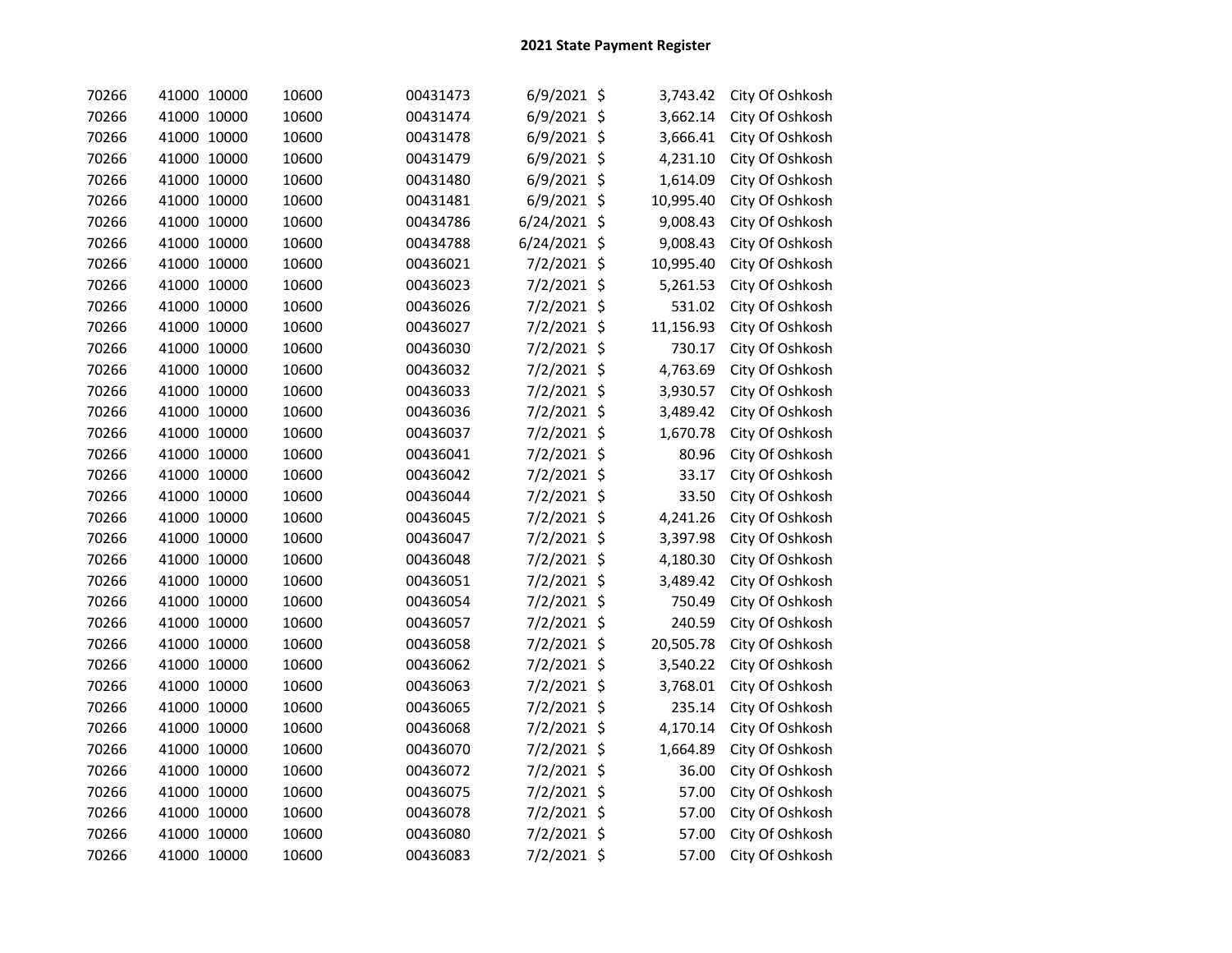| 70266 | 41000 10000 | 10600 | 00436085 | 7/2/2021 \$   | 57.00    | City Of Oshkosh |
|-------|-------------|-------|----------|---------------|----------|-----------------|
| 70266 | 41000 10000 | 10600 | 00436087 | 7/2/2021 \$   | 36.00    | City Of Oshkosh |
| 70266 | 41000 10000 | 10600 | 00436090 | 7/2/2021 \$   | 36.00    | City Of Oshkosh |
| 70266 | 41000 10000 | 10600 | 00436091 | 7/2/2021 \$   | 57.00    | City Of Oshkosh |
| 70266 | 41000 10000 | 10600 | 00436094 | 7/2/2021 \$   | 57.00    | City Of Oshkosh |
| 70266 | 41000 10000 | 10600 | 00436097 | 7/2/2021 \$   | 57.00    | City Of Oshkosh |
| 70266 | 41000 10000 | 10600 | 00436099 | 7/2/2021 \$   | 57.00    | City Of Oshkosh |
| 70266 | 41000 10000 | 10600 | 00436100 | 7/2/2021 \$   | 57.00    | City Of Oshkosh |
| 70266 | 41000 10000 | 10600 | 00436102 | 7/2/2021 \$   | 57.00    | City Of Oshkosh |
| 70266 | 41000 10000 | 10600 | 00436103 | 7/2/2021 \$   | 57.00    | City Of Oshkosh |
| 70266 | 41000 10000 | 10600 | 00436105 | $7/2/2021$ \$ | 57.00    | City Of Oshkosh |
| 70266 | 41000 10000 | 10600 | 00436107 | 7/2/2021 \$   | 57.00    | City Of Oshkosh |
| 70266 | 41000 10000 | 10600 | 00436109 | 7/2/2021 \$   | 57.00    | City Of Oshkosh |
| 70266 | 41000 10000 | 10600 | 00436113 | 7/2/2021 \$   | 57.00    | City Of Oshkosh |
| 70266 | 41000 10000 | 10600 | 00436114 | $7/2/2021$ \$ | 57.00    | City Of Oshkosh |
| 70266 | 41000 10000 | 10600 | 00436116 | 7/2/2021 \$   | 57.00    | City Of Oshkosh |
| 70266 | 41000 10000 | 10600 | 00437141 | 7/8/2021 \$   | 57.00    | City Of Oshkosh |
| 70266 | 41000 10000 | 10600 | 00437142 | 7/8/2021 \$   | 36.00    | City Of Oshkosh |
| 70266 | 41000 10000 | 10600 | 00439963 | 7/28/2021 \$  | 9,023.24 | City Of Oshkosh |
| 70266 | 41000 10000 | 10600 | 00439967 | 7/28/2021 \$  | 9,023.23 | City Of Oshkosh |
| 70266 | 41000 10000 | 10600 | 00441155 | 7/28/2021 \$  | 57.00    | City Of Oshkosh |
| 70266 | 41000 10000 | 10600 | 00441161 | 7/28/2021 \$  | 36.00    | City Of Oshkosh |
| 70266 | 41000 10000 | 10600 | 00441243 | 7/29/2021 \$  | 36.00    | City Of Oshkosh |
| 70266 | 41000 10000 | 10600 | 00441244 | 7/29/2021 \$  | 57.00    | City Of Oshkosh |
| 70266 | 41000 10000 | 10600 | 00441247 | 7/29/2021 \$  | 57.00    | City Of Oshkosh |
| 70266 | 41000 10000 | 10600 | 00441252 | 7/29/2021 \$  | 57.00    | City Of Oshkosh |
| 70266 | 41000 10000 | 10600 | 00441255 | 7/29/2021 \$  | 57.00    | City Of Oshkosh |
| 70266 | 41000 10000 | 10600 | 00441257 | 7/29/2021 \$  | 57.00    | City Of Oshkosh |
| 70266 | 41000 10000 | 10600 | 00441258 | 7/29/2021 \$  | 36.00    | City Of Oshkosh |
| 70266 | 41000 10000 | 10600 | 00441260 | 7/29/2021 \$  | 36.00    | City Of Oshkosh |
| 70266 | 41000 10000 | 10600 | 00441263 | 7/29/2021 \$  | 57.00    | City Of Oshkosh |
| 70266 | 41000 10000 | 10600 | 00441280 | 7/29/2021 \$  | 57.00    | City Of Oshkosh |
| 70266 | 41000 10000 | 10600 | 00441281 | 7/29/2021 \$  | 57.00    | City Of Oshkosh |
| 70266 | 41000 10000 | 10600 | 00441283 | 7/29/2021 \$  | 57.00    | City Of Oshkosh |
| 70266 | 41000 10000 | 10600 | 00441287 | 7/29/2021 \$  | 57.00    | City Of Oshkosh |
| 70266 | 41000 10000 | 10600 | 00441289 | 7/29/2021 \$  | 57.00    | City Of Oshkosh |
| 70266 | 41000 10000 | 10600 | 00441292 | 7/29/2021 \$  | 57.00    | City Of Oshkosh |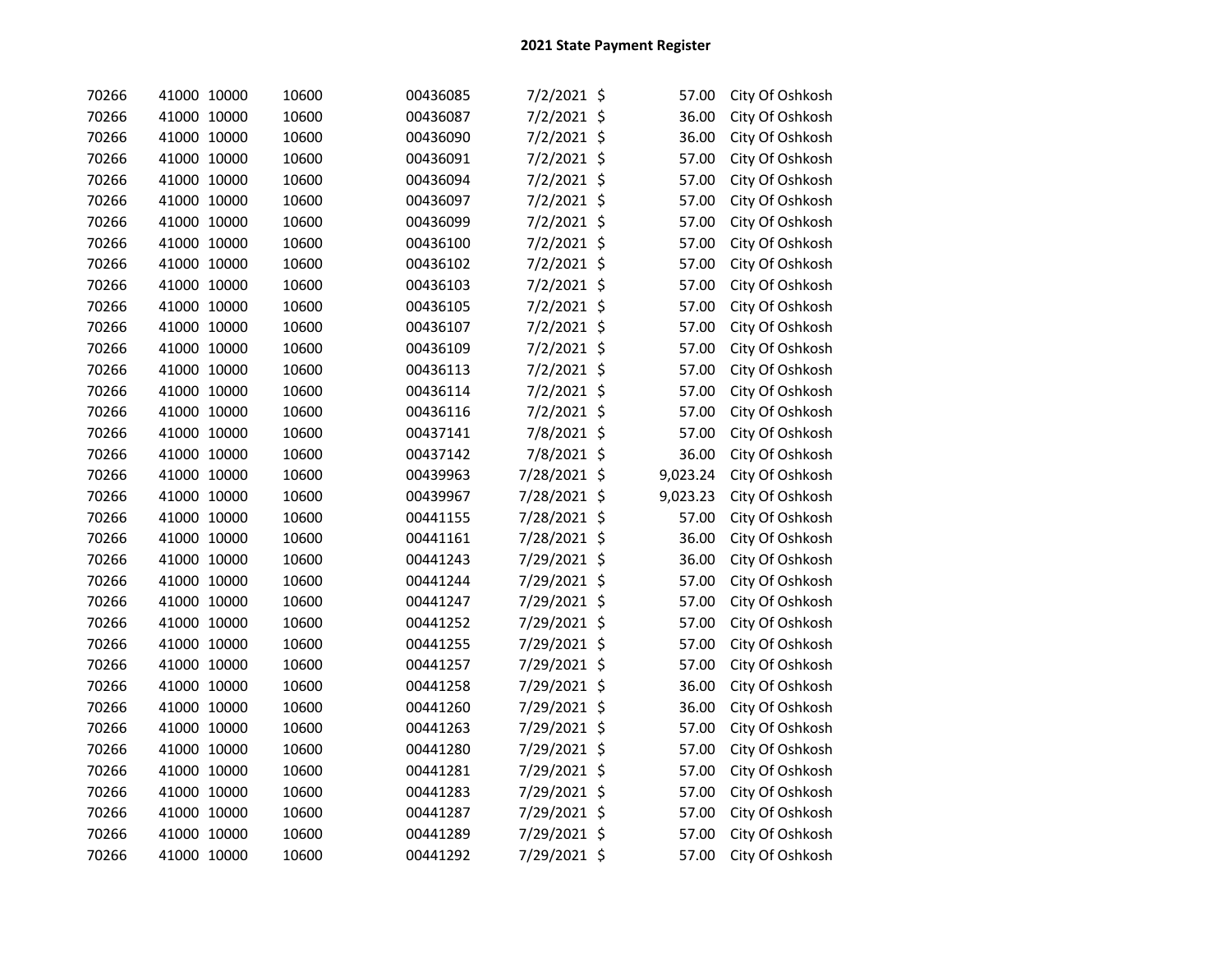| 70266 | 41000 10000 | 10600 | 00441293 | 7/29/2021 \$ |         | 57.00     | City Of Oshkosh |
|-------|-------------|-------|----------|--------------|---------|-----------|-----------------|
| 70266 | 41000 10000 | 10600 | 00441298 | 7/29/2021 \$ |         | 57.00     | City Of Oshkosh |
| 70266 | 41000 10000 | 10600 | 00441299 | 7/29/2021 \$ |         | 57.00     | City Of Oshkosh |
| 70266 | 41000 10000 | 10600 | 00441300 | 7/29/2021 \$ |         | 57.00     | City Of Oshkosh |
| 70266 | 41000 10000 | 10600 | 00441301 | 7/29/2021 \$ |         | 57.00     | City Of Oshkosh |
| 70266 | 41000 10000 | 10600 | 00441304 | 7/29/2021    | $\zeta$ | 57.00     | City Of Oshkosh |
| 70266 | 41000 10000 | 10600 | 00441306 | 7/29/2021    | \$      | 5,038.01  | City Of Oshkosh |
| 70266 | 41000 10000 | 10600 | 00441307 | 7/29/2021    | \$      | 734.22    | City Of Oshkosh |
| 70266 | 41000 10000 | 10600 | 00441308 | 7/29/2021    | \$      | 11,837.96 | City Of Oshkosh |
| 70266 | 41000 10000 | 10600 | 00441310 | 7/29/2021    | $\zeta$ | 740.33    | City Of Oshkosh |
| 70266 | 41000 10000 | 10600 | 00441312 | 7/29/2021    | \$      | 4,601.13  | City Of Oshkosh |
| 70266 | 41000 10000 | 10600 | 00441317 | 7/29/2021 \$ |         | 4,011.85  | City Of Oshkosh |
| 70266 | 41000 10000 | 10600 | 00441320 | 7/29/2021 \$ |         | 3,215.10  | City Of Oshkosh |
| 70266 | 41000 10000 | 10600 | 00441323 | 7/29/2021 \$ |         | 1,396.46  | City Of Oshkosh |
| 70266 | 41000 10000 | 10600 | 00441326 | 7/29/2021 \$ |         | 70.23     | City Of Oshkosh |
| 70266 | 41000 10000 | 10600 | 00441329 | 7/29/2021 \$ |         | 33.50     | City Of Oshkosh |
| 70266 | 41000 10000 | 10600 | 00441333 | 7/29/2021 \$ |         | 33.50     | City Of Oshkosh |
| 70266 | 41000 10000 | 10600 | 00441334 | 7/29/2021 \$ |         | 4,495.26  | City Of Oshkosh |
| 70266 | 41000 10000 | 10600 | 00441337 | 7/29/2021 \$ |         | 3,296.38  | City Of Oshkosh |
| 70266 | 41000 10000 | 10600 | 00441339 | 7/29/2021 \$ |         | 3,712.94  | City Of Oshkosh |
| 70266 | 41000 10000 | 10600 | 00441340 | 7/29/2021 \$ |         | 3,479.26  | City Of Oshkosh |
| 70266 | 41000 10000 | 10600 | 00441341 | 7/29/2021 \$ |         | 811.45    | City Of Oshkosh |
| 70266 | 41000 10000 | 10600 | 00441345 | 7/29/2021 \$ |         | 230.08    | City Of Oshkosh |
| 70266 | 41000 10000 | 10600 | 00441347 | 7/29/2021 \$ |         | 19,538.52 | City Of Oshkosh |
| 70266 | 41000 10000 | 10600 | 00441348 | 7/29/2021 \$ |         | 3,377.66  | City Of Oshkosh |
| 70266 | 41000 10000 | 10600 | 00441350 | 7/29/2021 \$ |         | 3,727.37  | City Of Oshkosh |
| 70266 | 41000 10000 | 10600 | 00441353 | 7/29/2021 \$ |         | 1,979.85  | City Of Oshkosh |
| 70266 | 41000 10000 | 10600 | 00441354 | 7/29/2021    | \$      | 4,159.98  | City Of Oshkosh |
| 70266 | 41000 10000 | 10600 | 00441355 | 7/29/2021    | \$      | 1,593.77  | City Of Oshkosh |
| 70266 | 41000 10000 | 10600 | 00441358 | 7/29/2021 \$ |         | 10,995.40 | City Of Oshkosh |
| 70266 | 41000 10000 | 10600 | 00442620 | 8/4/2021 \$  |         | 10,819.91 | City Of Oshkosh |
| 70266 | 41000 10000 | 10600 | 00443129 | 8/9/2021 \$  |         | 12,630.59 | City Of Oshkosh |
| 70266 | 41000 10000 | 10600 | 00446652 | 8/26/2021 \$ |         | 57.00     | City Of Oshkosh |
| 70266 | 41000 10000 | 10600 | 00446654 | 8/26/2021 \$ |         | 19,074.63 | City Of Oshkosh |
| 70266 | 41000 10000 | 10600 | 00446656 | 8/26/2021 \$ |         | 57.00     | City Of Oshkosh |
| 70266 | 41000 10000 | 10600 | 00446658 | 8/26/2021 \$ |         | 57.00     | City Of Oshkosh |
| 70266 | 41000 10000 | 10600 | 00446660 | 8/26/2021 \$ |         | 57.00     | City Of Oshkosh |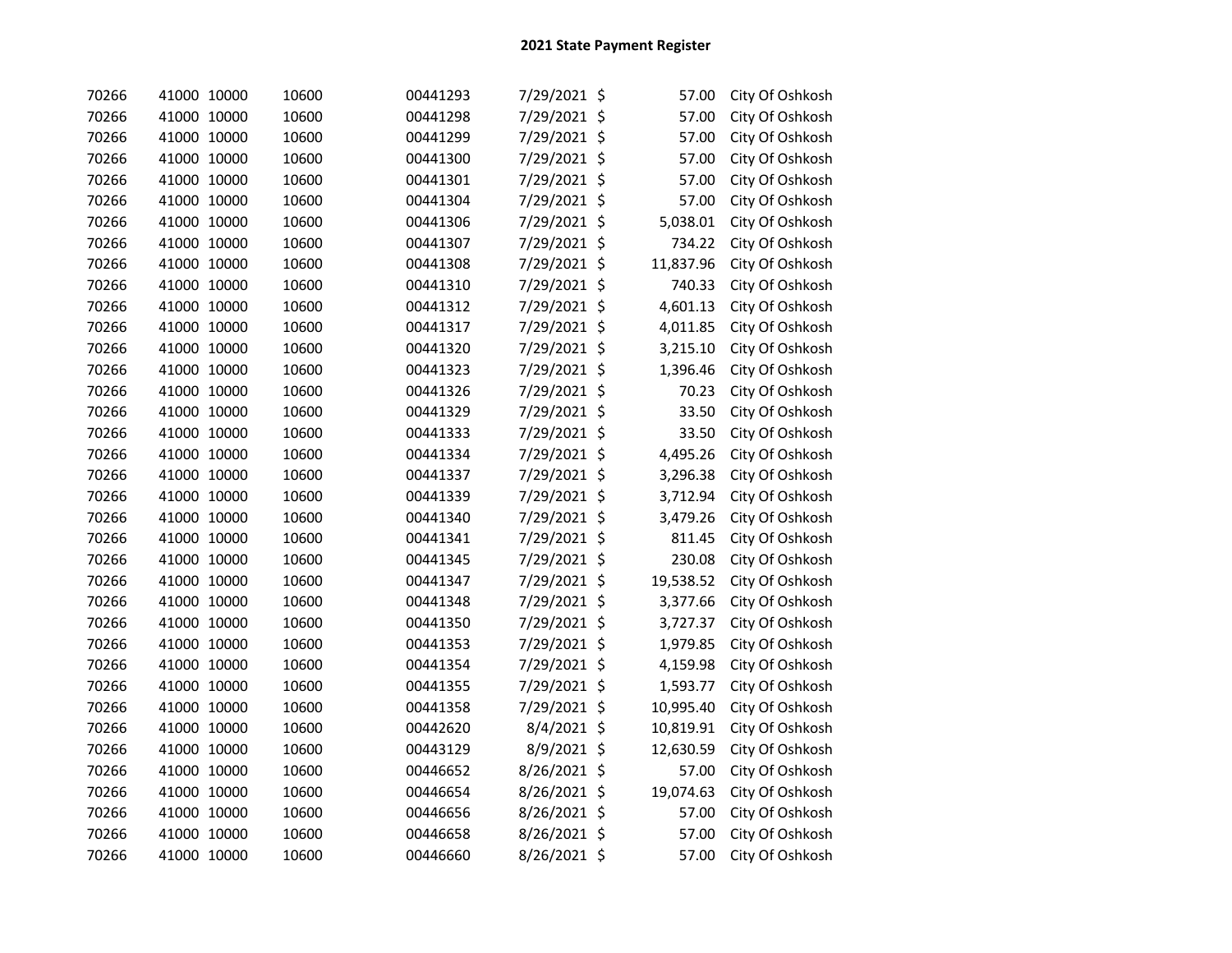| 70266 | 41000 10000 |       | 10600 | 00446661 | 8/26/2021 \$ | 57.00     | City Of Oshkosh |
|-------|-------------|-------|-------|----------|--------------|-----------|-----------------|
| 70266 | 41000 10000 |       | 10600 | 00446662 | 8/26/2021 \$ | 57.00     | City Of Oshkosh |
| 70266 | 41000 10000 |       | 10600 | 00446664 | 8/26/2021 \$ | 2,223.69  | City Of Oshkosh |
| 70266 | 41000 10000 |       | 10600 | 00446665 | 8/26/2021 \$ | 4,119.34  | City Of Oshkosh |
| 70266 | 41000 10000 |       | 10600 | 00446669 | 8/26/2021 \$ | 3,981.37  | City Of Oshkosh |
| 70266 | 41000 10000 |       | 10600 | 00446670 | 8/26/2021 \$ | 3,489.42  | City Of Oshkosh |
| 70266 | 41000 10000 |       | 10600 | 00446671 | 8/26/2021 \$ | 4,576.54  | City Of Oshkosh |
| 70266 | 41000 10000 |       | 10600 | 00446673 | 8/26/2021 \$ | 33.50     | City Of Oshkosh |
| 70266 | 41000 10000 |       | 10600 | 00446675 | 8/26/2021 \$ | 33.50     | City Of Oshkosh |
| 70266 | 41000 10000 |       | 10600 | 00446676 | 8/26/2021 \$ | 80.96     | City Of Oshkosh |
| 70266 | 41000 10000 |       | 10600 | 00446678 | 8/26/2021 \$ | 1,701.26  | City Of Oshkosh |
| 70266 | 41000 10000 |       | 10600 | 00446679 | 8/26/2021 \$ | 3,123.66  | City Of Oshkosh |
| 70266 | 41000 10000 |       | 10600 | 00446681 | 8/26/2021 \$ | 3,991.53  | City Of Oshkosh |
| 70266 | 41000 10000 |       | 10600 | 00446683 | 8/26/2021 \$ | 4,590.97  | City Of Oshkosh |
| 70266 | 41000 10000 |       | 10600 | 00446685 | 8/26/2021 \$ | 750.49    | City Of Oshkosh |
| 70266 | 41000 10000 |       | 10600 | 00446686 | 8/26/2021 \$ | 12,696.65 | City Of Oshkosh |
| 70266 | 41000 10000 |       | 10600 | 00446687 | 8/26/2021 \$ | 815.50    | City Of Oshkosh |
| 70266 | 41000 10000 |       | 10600 | 00446690 | 8/26/2021 \$ | 10,995.40 | City Of Oshkosh |
| 70266 | 41000 10000 |       | 10600 | 00446691 | 8/26/2021 \$ | 57.00     | City Of Oshkosh |
| 70266 | 41000 10000 |       | 10600 | 00446694 | 8/26/2021 \$ | 57.00     | City Of Oshkosh |
| 70266 | 41000 10000 |       | 10600 | 00446695 | 8/26/2021 \$ | 57.00     | City Of Oshkosh |
| 70266 | 41000 10000 |       | 10600 | 00446696 | 8/26/2021 \$ | 57.00     | City Of Oshkosh |
| 70266 | 41000 10000 |       | 10600 | 00446698 | 8/26/2021 \$ | 57.00     | City Of Oshkosh |
| 70266 | 41000 10000 |       | 10600 | 00446700 | 8/26/2021 \$ | 57.00     | City Of Oshkosh |
| 70266 | 41000 10000 |       | 10600 | 00446701 | 8/26/2021 \$ | 57.00     | City Of Oshkosh |
| 70266 | 41000       | 10000 | 10600 | 00446702 | 8/26/2021 \$ | 36.00     | City Of Oshkosh |
| 70266 | 41000 10000 |       | 10600 | 00446704 | 8/26/2021 \$ | 4,977.05  | City Of Oshkosh |
| 70266 | 41000 10000 |       | 10600 | 00446706 | 8/26/2021 \$ | 266.67    | City Of Oshkosh |
| 70266 | 41000 10000 |       | 10600 | 00446707 | 8/26/2021 \$ | 198.55    | City Of Oshkosh |
| 70266 | 41000 10000 |       | 10600 | 00446708 | 8/26/2021 \$ | 933.37    | City Of Oshkosh |
| 70266 | 41000 10000 |       | 10600 | 00446709 | 8/26/2021 \$ | 3,397.98  | City Of Oshkosh |
| 70266 | 41000 10000 |       | 10600 | 00446710 | 8/26/2021 \$ | 4,403.82  | City Of Oshkosh |
| 70266 | 41000 10000 |       | 10600 | 00446711 | 8/26/2021 \$ | 3,337.02  | City Of Oshkosh |
| 70266 | 41000 10000 |       | 10600 | 00446712 | 8/26/2021 \$ | 36.00     | City Of Oshkosh |
| 70266 | 41000 10000 |       | 10600 | 00446713 | 8/26/2021 \$ | 57.00     | City Of Oshkosh |
| 70266 | 41000 10000 |       | 10600 | 00446714 | 8/26/2021 \$ | 57.00     | City Of Oshkosh |
| 70266 | 41000 10000 |       | 10600 | 00446715 | 8/26/2021 \$ | 57.00     | City Of Oshkosh |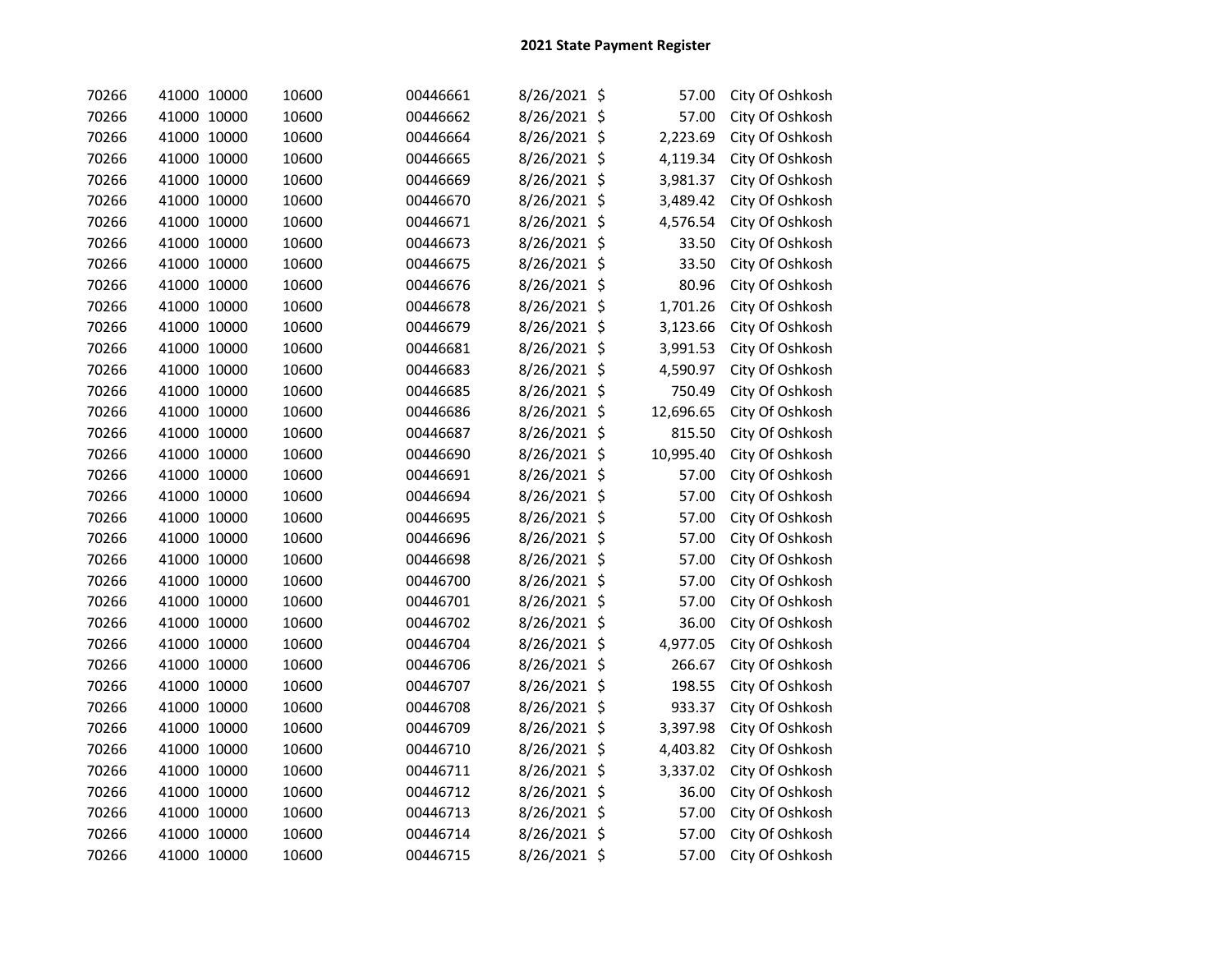| 70266 | 41000 10000 | 10600 | 00446716 | 8/26/2021 \$   | 57.00          | City Of Oshkosh |
|-------|-------------|-------|----------|----------------|----------------|-----------------|
| 70266 | 41000 10000 | 10600 | 00446718 | 8/26/2021 \$   | 57.00          | City Of Oshkosh |
| 70266 | 41000 10000 | 10600 | 00446720 | 8/26/2021      | \$<br>36.00    | City Of Oshkosh |
| 70266 | 41000 10000 | 10600 | 00446802 | 8/26/2021 \$   | 57.00          | City Of Oshkosh |
| 70266 | 41000 10000 | 10600 | 00446813 | 8/26/2021      | \$<br>72.36    | City Of Oshkosh |
| 70266 | 41000 10000 | 10600 | 00448193 | 9/2/2021       | \$<br>9,062.72 | City Of Oshkosh |
| 70266 | 41000 10000 | 10600 | 00448195 | 9/2/2021       | \$<br>9,062.71 | City Of Oshkosh |
| 70266 | 41000 10000 | 10600 | 00451410 | 9/20/2021      | \$<br>9,701.13 | City Of Oshkosh |
| 70266 | 41000 10000 | 10600 | 00451412 | 9/20/2021      | \$<br>9,701.13 | City Of Oshkosh |
| 70266 | 41000 10000 | 10600 | 00452273 | 9/23/2021      | \$<br>57.00    | City Of Oshkosh |
| 70266 | 41000 10000 | 10600 | 00452300 | $9/23/2021$ \$ | 815.50         | City Of Oshkosh |
| 70266 | 41000 10000 | 10600 | 00452304 | 9/23/2021 \$   | 14,177.15      | City Of Oshkosh |
| 70266 | 41000 10000 | 10600 | 00452306 | 9/23/2021 \$   | 740.33         | City Of Oshkosh |
| 70266 | 41000 10000 | 10600 | 00452308 | 9/23/2021 \$   | 4,540.17       | City Of Oshkosh |
| 70266 | 41000 10000 | 10600 | 00452309 | 9/23/2021 \$   | 4,164.25       | City Of Oshkosh |
| 70266 | 41000 10000 | 10600 | 00452310 | 9/23/2021 \$   | 3,519.90       | City Of Oshkosh |
| 70266 | 41000 10000 | 10600 | 00452311 | 9/23/2021 \$   | 1,843.50       | City Of Oshkosh |
| 70266 | 41000 10000 | 10600 | 00452314 | 9/23/2021 \$   | 70.23          | City Of Oshkosh |
| 70266 | 41000 10000 | 10600 | 00452316 | 9/23/2021 \$   | 33.50          | City Of Oshkosh |
| 70266 | 41000 10000 | 10600 | 00452318 | 9/23/2021 \$   | 33.50          | City Of Oshkosh |
| 70266 | 41000 10000 | 10600 | 00452320 | 9/23/2021 \$   | 4,739.10       | City Of Oshkosh |
| 70266 | 41000 10000 | 10600 | 00452323 | $9/23/2021$ \$ | 3,316.70       | City Of Oshkosh |
| 70266 | 41000 10000 | 10600 | 00452324 | 9/23/2021 \$   | 3,676.57       | City Of Oshkosh |
| 70266 | 41000 10000 | 10600 | 00452328 | 9/23/2021 \$   | 4,109.18       | City Of Oshkosh |
| 70266 | 41000 10000 | 10600 | 00452335 | 9/23/2021 \$   | 2,396.41       | City Of Oshkosh |
| 70266 | 41000 10000 | 10600 | 00452336 | 9/23/2021 \$   | 36.00          | City Of Oshkosh |
| 70266 | 41000 10000 | 10600 | 00452337 | 9/23/2021 \$   | 57.00          | City Of Oshkosh |
| 70266 | 41000 10000 | 10600 | 00452338 | 9/23/2021      | \$<br>57.00    | City Of Oshkosh |
| 70266 | 41000 10000 | 10600 | 00452339 | 9/23/2021 \$   | 57.00          | City Of Oshkosh |
| 70266 | 41000 10000 | 10600 | 00452341 | 9/23/2021 \$   | 57.00          | City Of Oshkosh |
| 70266 | 41000 10000 | 10600 | 00452342 | 9/23/2021 \$   | 57.00          | City Of Oshkosh |
| 70266 | 41000 10000 | 10600 | 00452344 | 9/23/2021 \$   | 57.00          | City Of Oshkosh |
| 70266 | 41000 10000 | 10600 | 00452345 | 9/23/2021 \$   | 57.00          | City Of Oshkosh |
| 70266 | 41000 10000 | 10600 | 00452346 | 9/23/2021 \$   | 57.00          | City Of Oshkosh |
| 70266 | 41000 10000 | 10600 | 00452348 | 9/23/2021      | \$<br>57.00    | City Of Oshkosh |
| 70266 | 41000 10000 | 10600 | 00452350 | 9/23/2021      | \$<br>57.00    | City Of Oshkosh |
| 70266 | 41000 10000 | 10600 | 00452352 | $9/23/2021$ \$ | 57.00          | City Of Oshkosh |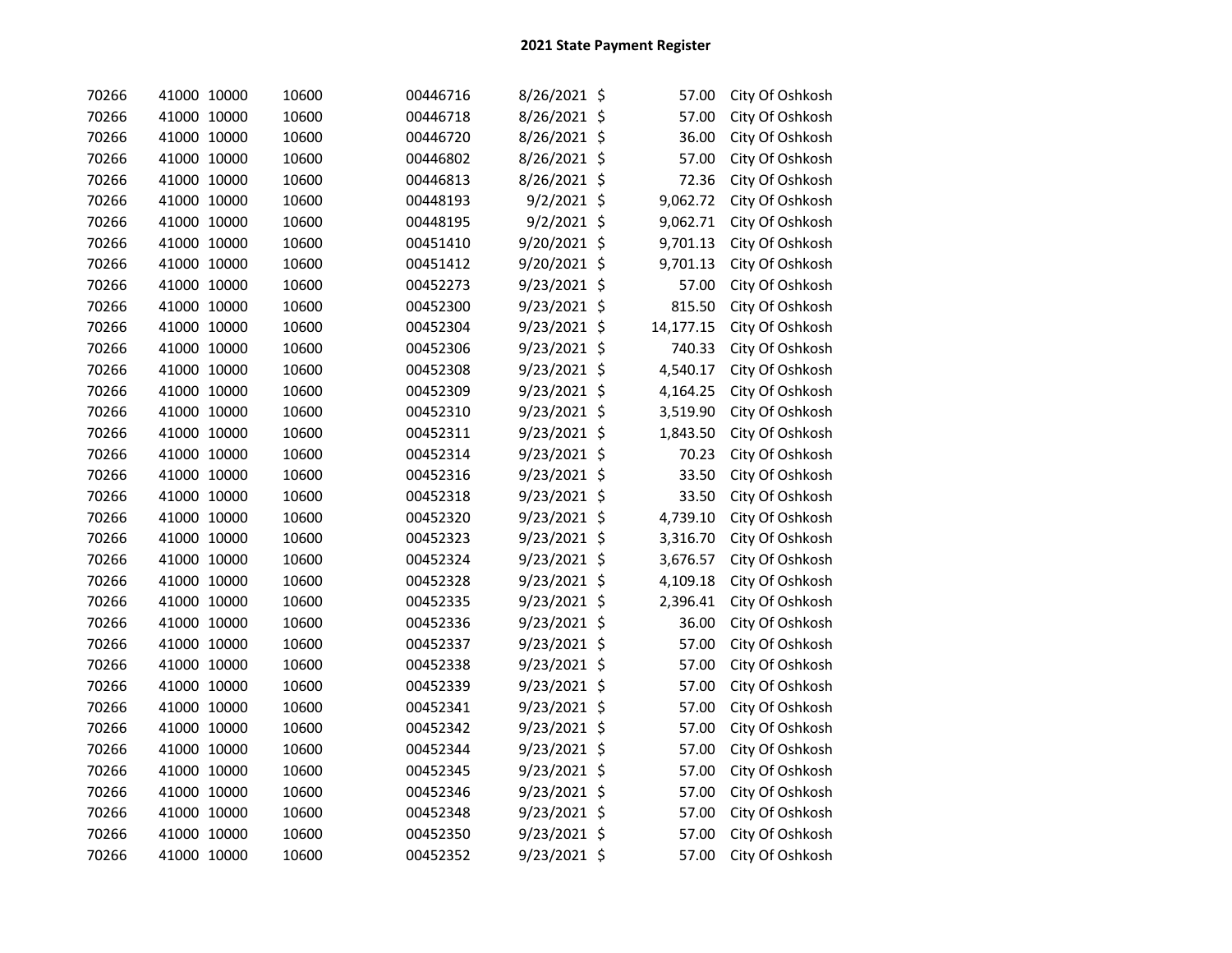| 70266 | 41000 10000 | 10600 | 00452353 | 9/23/2021 \$   | 57.00     | City Of Oshkosh |
|-------|-------------|-------|----------|----------------|-----------|-----------------|
| 70266 | 41000 10000 | 10600 | 00452354 | 9/23/2021 \$   | 57.00     | City Of Oshkosh |
| 70266 | 41000 10000 | 10600 | 00452356 | 9/23/2021 \$   | 10,995.40 | City Of Oshkosh |
| 70266 | 41000 10000 | 10600 | 00452358 | 9/23/2021 \$   | 4,997.37  | City Of Oshkosh |
| 70266 | 41000 10000 | 10600 | 00452359 | 9/23/2021 \$   | 3,591.02  | City Of Oshkosh |
| 70266 | 41000 10000 | 10600 | 00452360 | 9/23/2021 \$   | 4,444.46  | City Of Oshkosh |
| 70266 | 41000 10000 | 10600 | 00452361 | 9/23/2021 \$   | 3,235.42  | City Of Oshkosh |
| 70266 | 41000 10000 | 10600 | 00452363 | 9/23/2021 \$   | 953.69    | City Of Oshkosh |
| 70266 | 41000 10000 | 10600 | 00452365 | 9/23/2021 \$   | 198.55    | City Of Oshkosh |
| 70266 | 41000 10000 | 10600 | 00452366 | $9/23/2021$ \$ | 526.97    | City Of Oshkosh |
| 70266 | 41000 10000 | 10600 | 00452368 | $9/23/2021$ \$ | 36.00     | City Of Oshkosh |
| 70266 | 41000 10000 | 10600 | 00452370 | 9/23/2021 \$   | 57.00     | City Of Oshkosh |
| 70266 | 41000 10000 | 10600 | 00452373 | 9/23/2021 \$   | 57.00     | City Of Oshkosh |
| 70266 | 41000 10000 | 10600 | 00452374 | 9/23/2021 \$   | 57.00     | City Of Oshkosh |
| 70266 | 41000 10000 | 10600 | 00452375 | 9/23/2021 \$   | 57.00     | City Of Oshkosh |
| 70266 | 41000 10000 | 10600 | 00452376 | 9/23/2021 \$   | 57.00     | City Of Oshkosh |
| 70266 | 41000 10000 | 10600 | 00452378 | 9/23/2021 \$   | 36.00     | City Of Oshkosh |
| 70266 | 41000 10000 | 10600 | 00452380 | $9/23/2021$ \$ | 20,752.53 | City Of Oshkosh |
| 70266 | 41000 10000 | 10600 | 00455521 | 10/12/2021 \$  | 2,813.93  | City Of Oshkosh |
| 70266 | 41000 10000 | 10600 | 00458475 | 10/25/2021 \$  | 10,232.31 | City Of Oshkosh |
| 70266 | 41000 10000 | 10600 | 00458476 | 10/25/2021 \$  | 10,232.31 | City Of Oshkosh |
| 70266 | 41000 10000 | 10600 | 00458561 | 10/27/2021 \$  | 5,017.69  | City Of Oshkosh |
| 70266 | 41000 10000 | 10600 | 00458563 | 10/27/2021 \$  | 805.34    | City Of Oshkosh |
| 70266 | 41000 10000 | 10600 | 00458566 | 10/27/2021 \$  | 12,341.33 | City Of Oshkosh |
| 70266 | 41000 10000 | 10600 | 00458569 | 10/27/2021 \$  | 791.13    | City Of Oshkosh |
| 70266 | 41000 10000 | 10600 | 00458570 | 10/27/2021 \$  | 4,651.93  | City Of Oshkosh |
| 70266 | 41000 10000 | 10600 | 00458572 | 10/27/2021 \$  | 3,239.69  | City Of Oshkosh |
| 70266 | 41000 10000 | 10600 | 00458573 | 10/27/2021 \$  | 3,784.06  | City Of Oshkosh |
| 70266 | 41000 10000 | 10600 | 00458574 | 10/27/2021 \$  | 1,752.06  | City Of Oshkosh |
| 70266 | 41000 10000 | 10600 | 00458576 | 10/27/2021 \$  | 91.69     | City Of Oshkosh |
| 70266 | 41000 10000 | 10600 | 00458579 | 10/27/2021 \$  | 33.50     | City Of Oshkosh |
| 70266 | 41000 10000 | 10600 | 00458581 | 10/27/2021 \$  | 33.50     | City Of Oshkosh |
| 70266 | 41000 10000 | 10600 | 00458582 | 10/27/2021 \$  | 4,546.06  | City Of Oshkosh |
| 70266 | 41000 10000 | 10600 | 00458585 | 10/27/2021 \$  | 3,763.74  | City Of Oshkosh |
| 70266 | 41000 10000 | 10600 | 00458586 | 10/27/2021 \$  | 4,017.74  | City Of Oshkosh |
| 70266 | 41000 10000 | 10600 | 00458587 | 10/27/2021 \$  | 3,225.26  | City Of Oshkosh |
| 70266 | 41000 10000 | 10600 | 00458590 | 10/27/2021 \$  | 1,268.65  | City Of Oshkosh |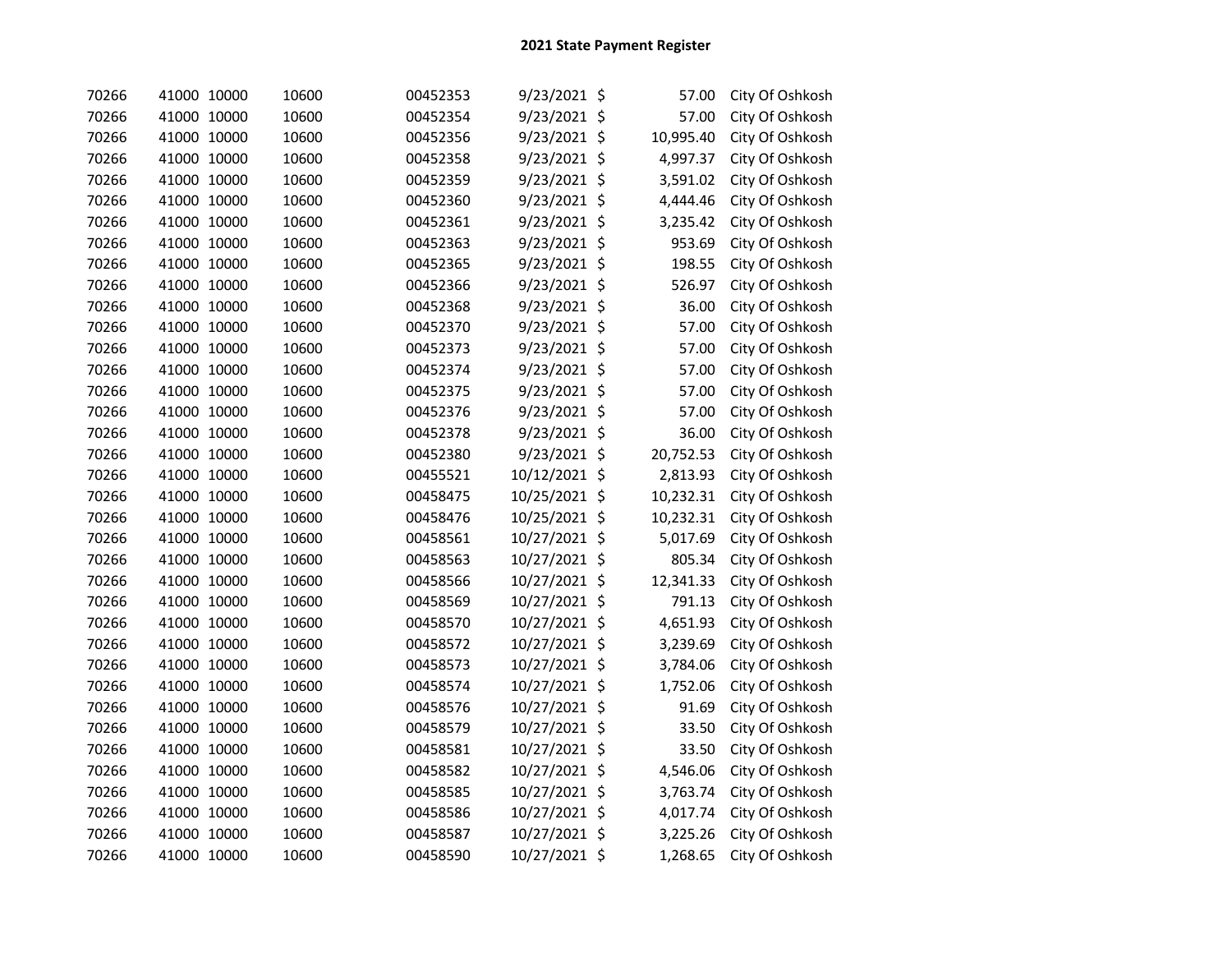| 70266 | 41000 10000 | 10600 | 00458591 | 10/27/2021 \$ | 177.53    | City Of Oshkosh |
|-------|-------------|-------|----------|---------------|-----------|-----------------|
| 70266 | 41000 10000 | 10600 | 00458592 | 10/27/2021 \$ | 18,354.12 | City Of Oshkosh |
| 70266 | 41000 10000 | 10600 | 00458595 | 10/27/2021 \$ | 3,641.82  | City Of Oshkosh |
| 70266 | 41000 10000 | 10600 | 00458596 | 10/27/2021 \$ | 4,113.45  | City Of Oshkosh |
| 70266 | 41000 10000 | 10600 | 00458597 | 10/27/2021 \$ | 308.71    | City Of Oshkosh |
| 70266 | 41000 10000 | 10600 | 00458598 | 10/27/2021 \$ | 4,444.46  | City Of Oshkosh |
| 70266 | 41000 10000 | 10600 | 00458600 | 10/27/2021 \$ | 2,132.25  | City Of Oshkosh |
| 70266 | 41000 10000 | 10600 | 00458602 | 10/27/2021 \$ | 36.00     | City Of Oshkosh |
| 70266 | 41000 10000 | 10600 | 00458603 | 10/27/2021 \$ | 57.00     | City Of Oshkosh |
| 70266 | 41000 10000 | 10600 | 00458606 | 10/27/2021 \$ | 57.00     | City Of Oshkosh |
| 70266 | 41000 10000 | 10600 | 00458608 | 10/27/2021 \$ | 57.00     | City Of Oshkosh |
| 70266 | 41000 10000 | 10600 | 00458611 | 10/27/2021 \$ | 57.00     | City Of Oshkosh |
| 70266 | 41000 10000 | 10600 | 00458612 | 10/27/2021 \$ | 57.00     | City Of Oshkosh |
| 70266 | 41000 10000 | 10600 | 00458615 | 10/27/2021 \$ | 36.00     | City Of Oshkosh |
| 70266 | 41000 10000 | 10600 | 00458642 | 10/27/2021 \$ | 36.00     | City Of Oshkosh |
| 70266 | 41000 10000 | 10600 | 00458643 | 10/27/2021 \$ | 57.00     | City Of Oshkosh |
| 70266 | 41000 10000 | 10600 | 00458645 | 10/27/2021 \$ | 57.00     | City Of Oshkosh |
| 70266 | 41000 10000 | 10600 | 00458646 | 10/27/2021 \$ | 57.00     | City Of Oshkosh |
| 70266 | 41000 10000 | 10600 | 00458648 | 10/27/2021 \$ | 57.00     | City Of Oshkosh |
| 70266 | 41000 10000 | 10600 | 00458660 | 10/27/2021 \$ | 57.00     | City Of Oshkosh |
| 70266 | 41000 10000 | 10600 | 00458661 | 10/27/2021 \$ | 57.00     | City Of Oshkosh |
| 70266 | 41000 10000 | 10600 | 00458663 | 10/27/2021 \$ | 57.00     | City Of Oshkosh |
| 70266 | 41000 10000 | 10600 | 00458666 | 10/27/2021 \$ | 57.00     | City Of Oshkosh |
| 70266 | 41000 10000 | 10600 | 00458667 | 10/27/2021 \$ | 57.00     | City Of Oshkosh |
| 70266 | 41000 10000 | 10600 | 00458670 | 10/27/2021 \$ | 57.00     | City Of Oshkosh |
| 70266 | 41000 10000 | 10600 | 00458671 | 10/27/2021 \$ | 57.00     | City Of Oshkosh |
| 70266 | 41000 10000 | 10600 | 00458672 | 10/27/2021 \$ | 57.00     | City Of Oshkosh |
| 70266 | 41000 10000 | 10600 | 00458673 | 10/27/2021 \$ | 57.00     | City Of Oshkosh |
| 70266 | 41000 10000 | 10600 | 00458674 | 10/27/2021 \$ | 10,995.40 | City Of Oshkosh |
| 70266 | 41000 10000 | 10600 | 00458691 | 10/27/2021 \$ | 6,156.29  | City Of Oshkosh |
| 70266 | 41000 10000 | 10600 | 00458694 | 10/27/2021 \$ | 5,911.77  | City Of Oshkosh |
| 70266 | 41000 10000 | 10600 | 00459192 | 10/27/2021 \$ | 57.00     | City Of Oshkosh |
| 70266 | 41000 10000 | 10600 | 00459197 | 10/27/2021 \$ | 36.00     | City Of Oshkosh |
| 70266 | 41000 10000 | 10600 | 00466232 | 12/7/2021 \$  | 5,038.01  | City Of Oshkosh |
| 70266 | 41000 10000 | 10600 | 00466233 | 12/7/2021 \$  | 724.06    | City Of Oshkosh |
| 70266 | 41000 10000 | 10600 | 00466234 | 12/7/2021 \$  | 11,709.65 | City Of Oshkosh |
| 70266 | 41000 10000 | 10600 | 00466235 | 12/7/2021 \$  | 770.81    | City Of Oshkosh |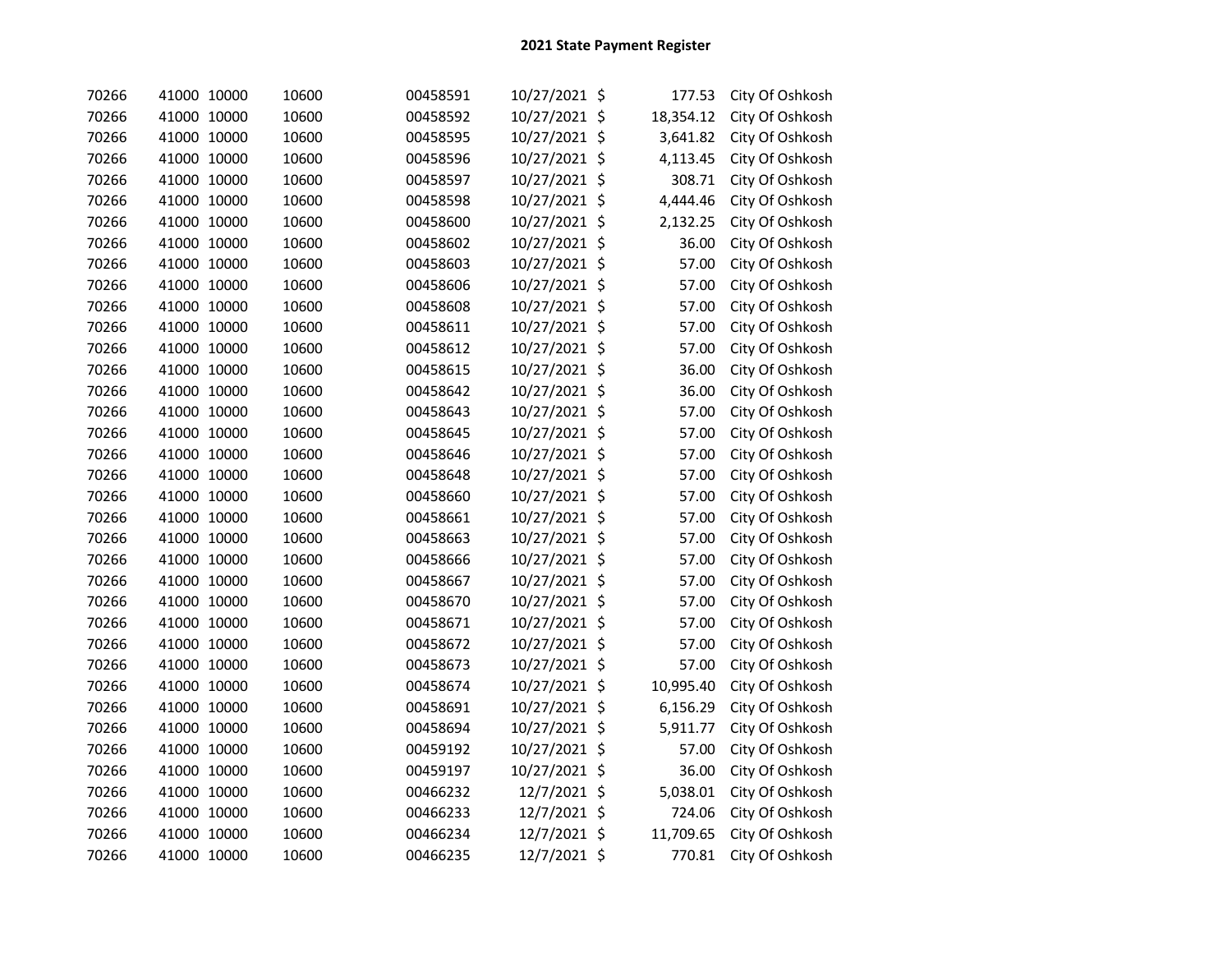| 70266 | 41000 10000 | 10600 | 00466236 | 12/7/2021 \$ | 4,611.29       | City Of Oshkosh |
|-------|-------------|-------|----------|--------------|----------------|-----------------|
| 70266 | 41000 10000 | 10600 | 00466237 | 12/7/2021 \$ | 1,126.41       | City Of Oshkosh |
| 70266 | 41000 10000 | 10600 | 00466238 | 12/7/2021    | \$<br>3,926.30 | City Of Oshkosh |
| 70266 | 41000 10000 | 10600 | 00466239 | 12/7/2021    | \$<br>1,589.50 | City Of Oshkosh |
| 70266 | 41000 10000 | 10600 | 00466241 | 12/7/2021    | \$<br>80.96    | City Of Oshkosh |
| 70266 | 41000 10000 | 10600 | 00466242 | 12/7/2021    | \$<br>33.50    | City Of Oshkosh |
| 70266 | 41000 10000 | 10600 | 00466243 | 12/7/2021    | \$<br>33.50    | City Of Oshkosh |
| 70266 | 41000 10000 | 10600 | 00466244 | 12/7/2021    | \$<br>4,241.26 | City Of Oshkosh |
| 70266 | 41000 10000 | 10600 | 00466253 | 12/7/2021    | \$<br>3,570.70 | City Of Oshkosh |
| 70266 | 41000 10000 | 10600 | 00466256 | 12/7/2021    | \$<br>4,403.82 | City Of Oshkosh |
| 70266 | 41000 10000 | 10600 | 00466259 | 12/7/2021    | \$<br>3,286.22 | City Of Oshkosh |
| 70266 | 41000 10000 | 10600 | 00466260 | 12/7/2021 \$ | 892.73         | City Of Oshkosh |
| 70266 | 41000 10000 | 10600 | 00466261 | 12/7/2021 \$ | 156.07         | City Of Oshkosh |
| 70266 | 41000 10000 | 10600 | 00466265 | 12/7/2021 \$ | 16,538.04      | City Of Oshkosh |
| 70266 | 41000 10000 | 10600 | 00466267 | 12/7/2021 \$ | 3,509.74       | City Of Oshkosh |
| 70266 | 41000 10000 | 10600 | 00466269 | 12/7/2021 \$ | 3,788.33       | City Of Oshkosh |
| 70266 | 41000 10000 | 10600 | 00466271 | 12/7/2021 \$ | 160.47         | City Of Oshkosh |
| 70266 | 41000 10000 | 10600 | 00466275 | 12/7/2021 \$ | 4,302.22       | City Of Oshkosh |
| 70266 | 41000 10000 | 10600 | 00466279 | 12/7/2021 \$ | 2,508.17       | City Of Oshkosh |
| 70266 | 41000 10000 | 10600 | 00466282 | 12/7/2021 \$ | 36.00          | City Of Oshkosh |
| 70266 | 41000 10000 | 10600 | 00466283 | 12/7/2021 \$ | 57.00          | City Of Oshkosh |
| 70266 | 41000 10000 | 10600 | 00466288 | 12/7/2021 \$ | 57.00          | City Of Oshkosh |
| 70266 | 41000 10000 | 10600 | 00466292 | 12/7/2021 \$ | 57.00          | City Of Oshkosh |
| 70266 | 41000 10000 | 10600 | 00466294 | 12/7/2021 \$ | 57.00          | City Of Oshkosh |
| 70266 | 41000 10000 | 10600 | 00466297 | 12/7/2021 \$ | 57.00          | City Of Oshkosh |
| 70266 | 41000 10000 | 10600 | 00466301 | 12/7/2021 \$ | 36.00          | City Of Oshkosh |
| 70266 | 41000 10000 | 10600 | 00466306 | 12/7/2021 \$ | 36.00          | City Of Oshkosh |
| 70266 | 41000 10000 | 10600 | 00466308 | 12/7/2021    | \$<br>57.00    | City Of Oshkosh |
| 70266 | 41000 10000 | 10600 | 00466310 | 12/7/2021 \$ | 57.00          | City Of Oshkosh |
| 70266 | 41000 10000 | 10600 | 00466316 | 12/7/2021 \$ | 57.00          | City Of Oshkosh |
| 70266 | 41000 10000 | 10600 | 00466319 | 12/7/2021 \$ | 57.00          | City Of Oshkosh |
| 70266 | 41000 10000 | 10600 | 00466322 | 12/7/2021 \$ | 57.00          | City Of Oshkosh |
| 70266 | 41000 10000 | 10600 | 00466325 | 12/7/2021 \$ | 57.00          | City Of Oshkosh |
| 70266 | 41000 10000 | 10600 | 00466329 | 12/7/2021 \$ | 57.00          | City Of Oshkosh |
| 70266 | 41000 10000 | 10600 | 00466332 | 12/7/2021 \$ | 57.00          | City Of Oshkosh |
| 70266 | 41000 10000 | 10600 | 00466335 | 12/7/2021    | \$<br>57.00    | City Of Oshkosh |
| 70266 | 41000 10000 | 10600 | 00466337 | 12/7/2021 \$ | 57.00          | City Of Oshkosh |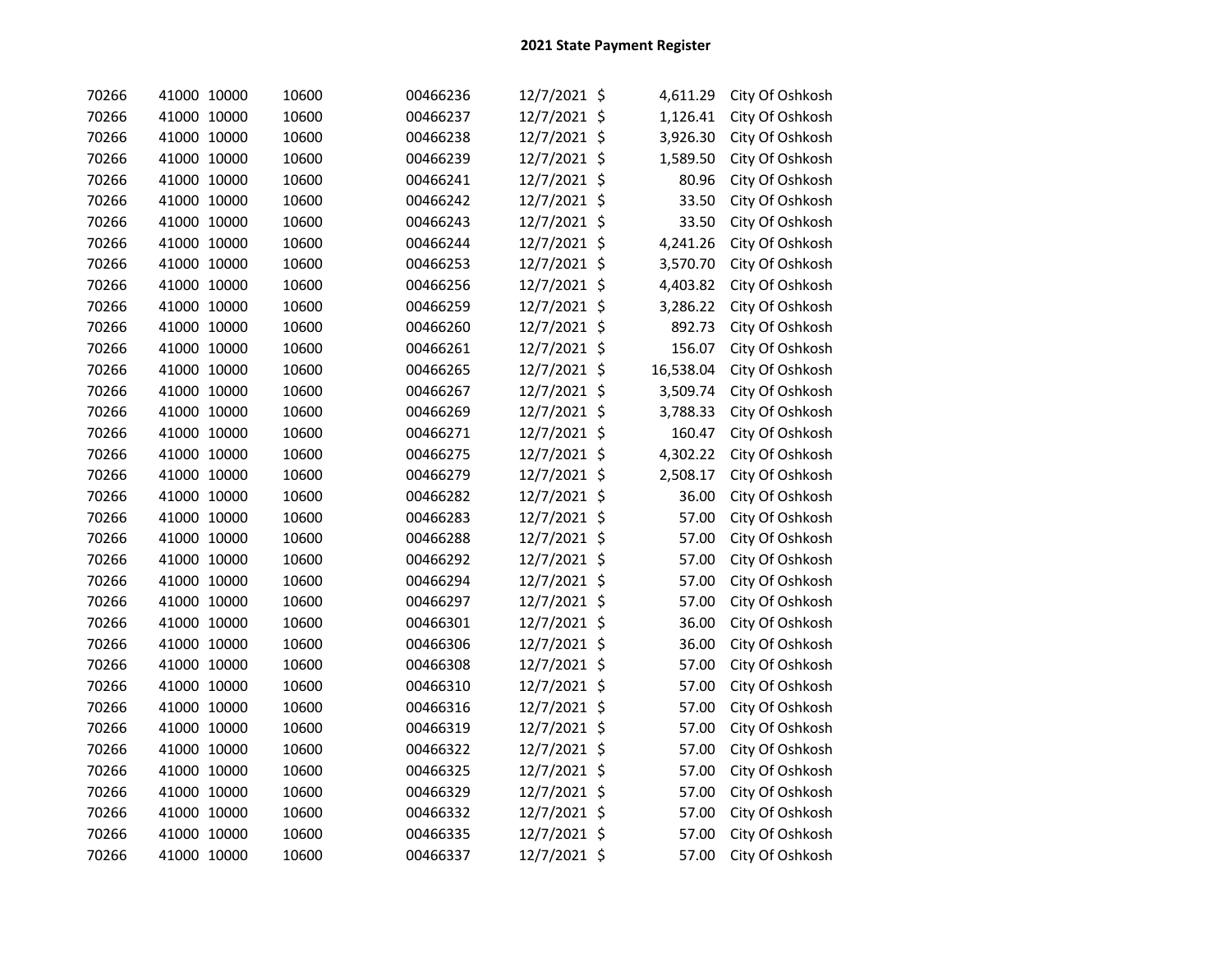| 70266 | 41000 10000 | 10600 | 00466339 | 12/7/2021 \$  |                    | 57.00     | City Of Oshkosh |
|-------|-------------|-------|----------|---------------|--------------------|-----------|-----------------|
| 70266 | 41000 10000 | 10600 | 00466340 | 12/7/2021 \$  |                    | 57.00     | City Of Oshkosh |
| 70266 | 41000 10000 | 10600 | 00466342 | 12/7/2021 \$  |                    | 57.00     | City Of Oshkosh |
| 70266 | 41000 10000 | 10600 | 00466344 | 12/7/2021 \$  |                    | 10,995.40 | City Of Oshkosh |
| 70266 | 41000 10000 | 10600 | 00467007 | 12/9/2021     | $\ddot{\varsigma}$ | 57.00     | City Of Oshkosh |
| 70266 | 41000 10000 | 10600 | 00467011 | 12/9/2021     | $\zeta$            | 36.00     | City Of Oshkosh |
| 70266 | 41000 10000 | 10600 | 00467400 | 12/10/2021    | \$                 | 10,523.48 | City Of Oshkosh |
| 70266 | 41000 10000 | 10600 | 00467402 | 12/10/2021    | \$                 | 10,523.47 | City Of Oshkosh |
| 70266 | 41000 10000 | 10600 | 00468073 | 12/15/2021    | \$                 | 10,755.42 | City Of Oshkosh |
| 70266 | 41000 10000 | 10600 | 00468075 | 12/15/2021    | \$                 | 10,755.42 | City Of Oshkosh |
| 70266 | 41000 10000 | 10600 | 00469993 | 12/27/2021    | \$                 | 1,731.74  | City Of Oshkosh |
| 70266 | 41000 10000 | 10600 | 00469994 | 12/27/2021 \$ |                    | 80.96     | City Of Oshkosh |
| 70266 | 41000 10000 | 10600 | 00469995 | 12/27/2021 \$ |                    | 33.50     | City Of Oshkosh |
| 70266 | 41000 10000 | 10600 | 00469996 | 12/27/2021 \$ |                    | 33.50     | City Of Oshkosh |
| 70266 | 41000 10000 | 10600 | 00469998 | 12/27/2021 \$ |                    | 4,383.50  | City Of Oshkosh |
| 70266 | 41000 10000 | 10600 | 00469999 | 12/27/2021 \$ |                    | 3,530.06  | City Of Oshkosh |
| 70266 | 41000 10000 | 10600 | 00470000 | 12/27/2021 \$ |                    | 4,434.30  | City Of Oshkosh |
| 70266 | 41000 10000 | 10600 | 00470001 | 12/27/2021 \$ |                    | 3,651.98  | City Of Oshkosh |
| 70266 | 41000 10000 | 10600 | 00470002 | 12/27/2021 \$ |                    | 953.69    | City Of Oshkosh |
| 70266 | 41000 10000 | 10600 | 00470004 | 12/27/2021 \$ |                    | 145.34    | City Of Oshkosh |
| 70266 | 41000 10000 | 10600 | 00470005 | 12/27/2021 \$ |                    | 16,202.46 | City Of Oshkosh |
| 70266 | 41000 10000 | 10600 | 00470006 | 12/27/2021 \$ |                    | 3,499.58  | City Of Oshkosh |
| 70266 | 41000 10000 | 10600 | 00470008 | 12/27/2021 \$ |                    | 4,235.37  | City Of Oshkosh |
| 70266 | 41000 10000 | 10600 | 00470009 | 12/27/2021 \$ |                    | 149.74    | City Of Oshkosh |
| 70266 | 41000 10000 | 10600 | 00470010 | 12/27/2021 \$ |                    | 4,332.70  | City Of Oshkosh |
| 70266 | 41000 10000 | 10600 | 00470011 | 12/27/2021 \$ |                    | 2,711.37  | City Of Oshkosh |
| 70266 | 41000 10000 | 10600 | 00470013 | 12/27/2021 \$ |                    | 36.00     | City Of Oshkosh |
| 70266 | 41000 10000 | 10600 | 00470015 | 12/27/2021    | \$                 | 57.00     | City Of Oshkosh |
| 70266 | 41000 10000 | 10600 | 00470016 | 12/27/2021    | \$                 | 57.00     | City Of Oshkosh |
| 70266 | 41000 10000 | 10600 | 00470017 | 12/27/2021 \$ |                    | 57.00     | City Of Oshkosh |
| 70266 | 41000 10000 | 10600 | 00470020 | 12/27/2021 \$ |                    | 57.00     | City Of Oshkosh |
| 70266 | 41000 10000 | 10600 | 00470021 | 12/27/2021 \$ |                    | 57.00     | City Of Oshkosh |
| 70266 | 41000 10000 | 10600 | 00470022 | 12/27/2021 \$ |                    | 36.00     | City Of Oshkosh |
| 70266 | 41000 10000 | 10600 | 00470024 | 12/27/2021 \$ |                    | 36.00     | City Of Oshkosh |
| 70266 | 41000 10000 | 10600 | 00470025 | 12/27/2021 \$ |                    | 57.00     | City Of Oshkosh |
| 70266 | 41000 10000 | 10600 | 00470027 | 12/27/2021 \$ |                    | 57.00     | City Of Oshkosh |
| 70266 | 41000 10000 | 10600 | 00470028 | 12/27/2021 \$ |                    | 57.00     | City Of Oshkosh |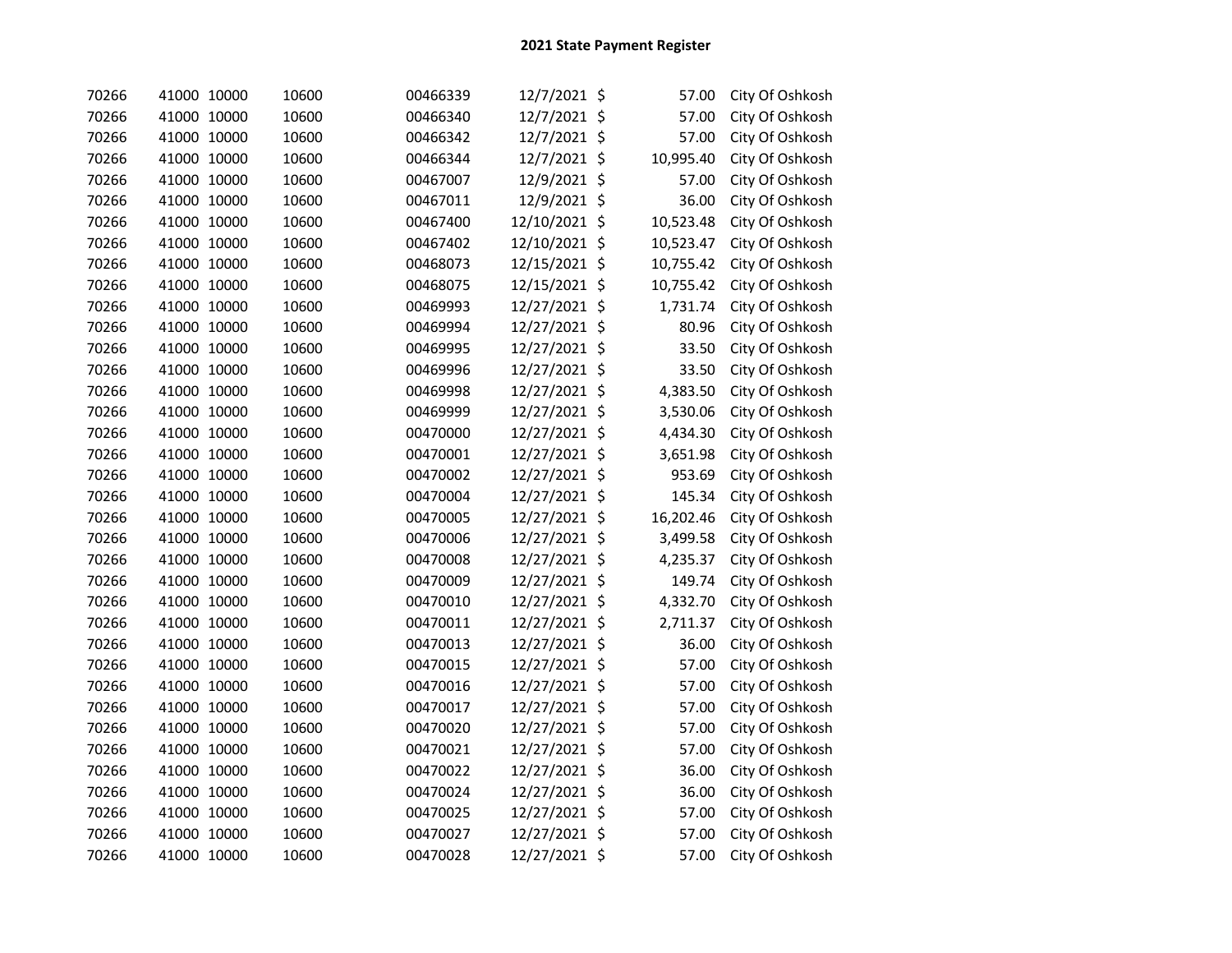| 70266 | 41000 10000 |             | 10600                                                                           | 00470029                | 12/27/2021 \$  | 57.00     | City Of Oshkosh            |    |              |
|-------|-------------|-------------|---------------------------------------------------------------------------------|-------------------------|----------------|-----------|----------------------------|----|--------------|
| 70266 | 41000 10000 |             | 10600                                                                           | 00470030                | 12/27/2021 \$  | 57.00     | City Of Oshkosh            |    |              |
| 70266 | 41000 10000 |             | 10600                                                                           | 00470032                | 12/27/2021 \$  | 57.00     | City Of Oshkosh            |    |              |
| 70266 | 41000 10000 |             | 10600                                                                           | 00470033                | 12/27/2021 \$  | 57.00     | City Of Oshkosh            |    |              |
| 70266 | 41000 10000 |             | 10600                                                                           | 00470034                | 12/27/2021 \$  | 57.00     | City Of Oshkosh            |    |              |
| 70266 | 41000 10000 |             | 10600                                                                           | 00470035                | 12/27/2021 \$  | 57.00     | City Of Oshkosh            |    |              |
| 70266 | 41000 10000 |             | 10600                                                                           | 00470037                | 12/27/2021 \$  | 57.00     | City Of Oshkosh            |    |              |
| 70266 | 41000 10000 |             | 10600                                                                           | 00470038                | 12/27/2021 \$  | 57.00     | City Of Oshkosh            |    |              |
| 70266 | 41000 10000 |             | 10600                                                                           | 00470039                | 12/27/2021 \$  | 57.00     | City Of Oshkosh            |    |              |
| 70266 | 41000 10000 |             | 10600                                                                           | 00470040                | 12/27/2021 \$  | 57.00     | City Of Oshkosh            |    |              |
| 70266 | 41000 10000 |             | 10600                                                                           | 00470041                | 12/27/2021 \$  | 10,995.40 | City Of Oshkosh            |    |              |
| 70266 | 41000 10000 |             | 10600                                                                           | 00470042                | 12/27/2021 \$  | 5,556.17  | City Of Oshkosh            |    |              |
| 70266 | 41000 10000 |             | 10600                                                                           | 00470043                | 12/27/2021 \$  | 166.80    | City Of Oshkosh            |    |              |
| 70266 | 41000 10000 |             | 10600                                                                           | 00470045                | 12/27/2021 \$  | 10,929.92 | City Of Oshkosh            |    |              |
| 70266 | 41000 10000 |             | 10600                                                                           | 00470046                | 12/27/2021 \$  | 730.17    | City Of Oshkosh            |    |              |
| 70266 | 41000 10000 |             | 10600                                                                           | 00470048                | 12/27/2021 \$  | 4,692.57  | City Of Oshkosh            |    |              |
| 70266 | 41000 10000 |             | 10600                                                                           | 00470049                | 12/27/2021 \$  | 1,126.41  | City Of Oshkosh            |    |              |
| 70266 | 41000 10000 |             | 10600                                                                           | 00470050                | 12/27/2021 \$  |           | 3,875.50 City Of Oshkosh   |    |              |
| 70266 |             |             | Department of Corrections - - Energy Costs, Energy-Related A Total              |                         |                |           |                            | \$ | 1,524,843.15 |
| 70266 |             |             | Department of Corrections - - Purchased Services For Offende                    |                         |                |           |                            |    |              |
| 70266 | 41000 10000 |             | 11100                                                                           | 00412240                | $2/25/2021$ \$ |           | 505.00 City Of Oshkosh     |    |              |
| 70266 |             |             | Department of Corrections - - Purchased Services For Offende Total              |                         |                |           |                            | \$ | 505.00       |
| 70266 |             |             | Department of Health Services - - Prepaid Medical Transport Reimbursement       |                         |                |           |                            |    |              |
| 70266 | 43500 10000 |             | 16300                                                                           | AMBULANCE 11/15/2021 \$ |                |           | 103,123.78 City Of Oshkosh |    |              |
| 70266 |             |             | Department of Health Services - - Prepaid Medical Transport Reimbursement Total |                         |                |           |                            | \$ | 103,123.78   |
| 70266 |             |             | Department of Health Services - - Wisconsin Resource Center -- M                |                         |                |           |                            |    |              |
| 70266 | 43500 10000 |             | 20200                                                                           | 00429977                | $6/16/2021$ \$ |           | 14.33 City Of Oshkosh      |    |              |
| 70266 |             |             | Department of Health Services - - Wisconsin Resource Center -- M Total          |                         |                |           |                            | \$ | 14.33        |
| 70266 |             |             | Department of Health Services - - Energy Costs, Energy-Related A                |                         |                |           |                            |    |              |
| 70266 |             | 43500 10000 | 20600                                                                           | 00400958                | $1/5/2021$ \$  | 3,428.08  | City Of Oshkosh            |    |              |
| 70266 |             | 43500 10000 | 20600                                                                           | 00401197                | $1/4/2021$ \$  | 9,906.21  | City Of Oshkosh            |    |              |
| 70266 | 43500 10000 |             | 20600                                                                           | 00401198                | $1/4/2021$ \$  |           | 5,556.23 City Of Oshkosh   |    |              |
| 70266 | 43500 10000 |             | 20600                                                                           | 00405798                | $1/25/2021$ \$ |           | 3,649.05 City Of Oshkosh   |    |              |
| 70266 | 43500 10000 |             | 20600                                                                           | 00405800                | $1/25/2021$ \$ |           | 9,403.71 City Of Oshkosh   |    |              |
| 70266 | 43500 10000 |             | 20600                                                                           | 00405802                | $1/25/2021$ \$ |           | 5,556.23 City Of Oshkosh   |    |              |
| 70266 |             |             |                                                                                 |                         |                |           |                            |    |              |
|       | 43500 10000 |             | 20600                                                                           | 00410883                | 2/19/2021 \$   | 3,481.00  | City Of Oshkosh            |    |              |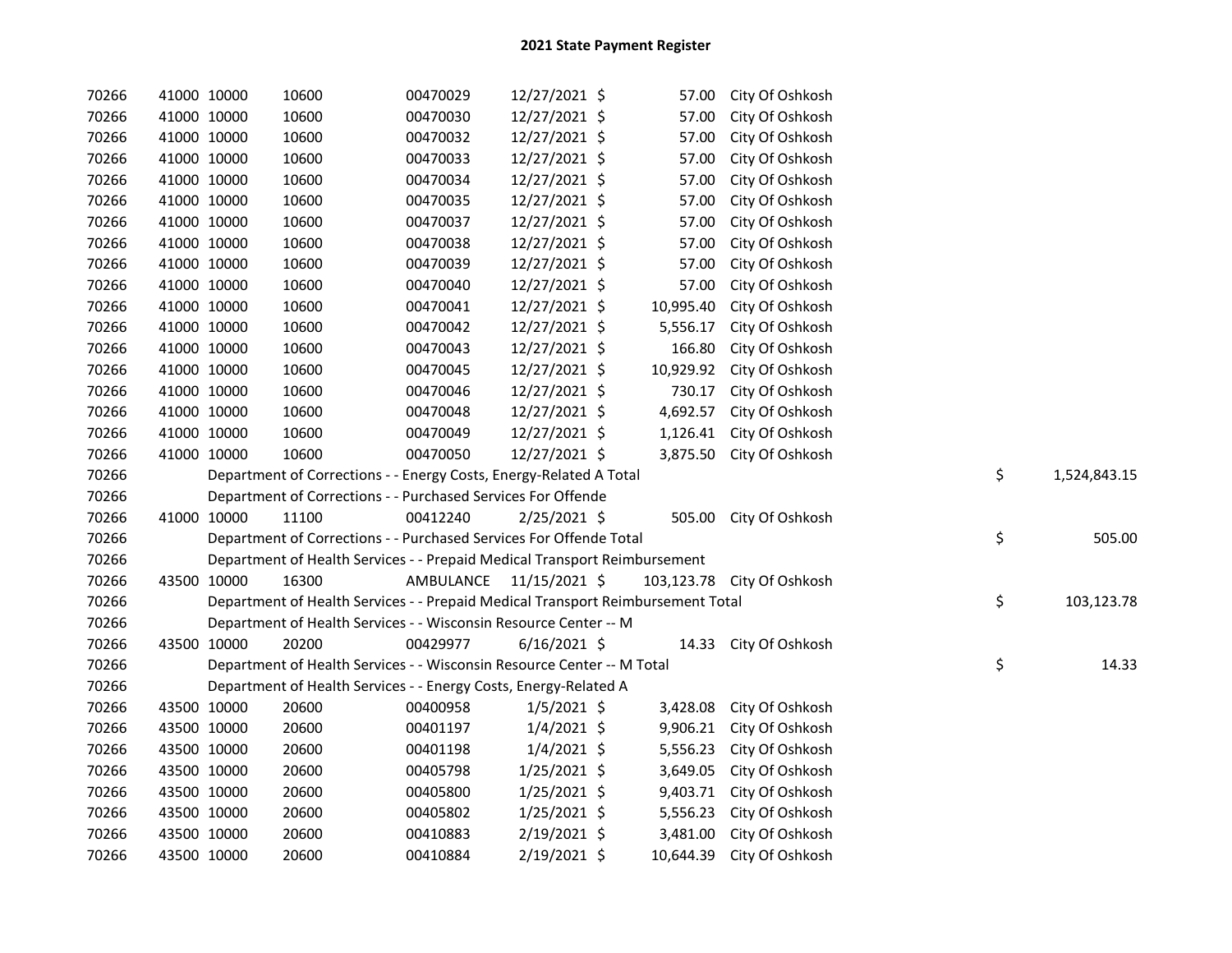| 70266 | 43500 10000 | 20600                                                                  | 00410885 | $2/19/2021$ \$ | 5,556.23  | City Of Oshkosh        |    |            |
|-------|-------------|------------------------------------------------------------------------|----------|----------------|-----------|------------------------|----|------------|
| 70266 | 43500 10000 | 20600                                                                  | 00418438 | 3/29/2021 \$   | 3,594.77  | City Of Oshkosh        |    |            |
| 70266 | 43500 10000 | 20600                                                                  | 00418441 | $3/29/2021$ \$ | 10,450.53 | City Of Oshkosh        |    |            |
| 70266 | 43500 10000 | 20600                                                                  | 00418442 | $3/29/2021$ \$ | 5,556.23  | City Of Oshkosh        |    |            |
| 70266 | 43500 10000 | 20600                                                                  | 00423858 | $4/26/2021$ \$ | 3,543.89  | City Of Oshkosh        |    |            |
| 70266 | 43500 10000 | 20600                                                                  | 00423859 | $4/26/2021$ \$ | 5,607.02  | City Of Oshkosh        |    |            |
| 70266 | 43500 10000 | 20600                                                                  | 00423861 | $4/26/2021$ \$ | 20,860.88 | City Of Oshkosh        |    |            |
| 70266 | 43500 10000 | 20600                                                                  | 00429957 | $6/2/2021$ \$  | 5,942.22  | City Of Oshkosh        |    |            |
| 70266 | 43500 10000 | 20600                                                                  | 00429958 | $6/2/2021$ \$  | 3,532.99  | City Of Oshkosh        |    |            |
| 70266 | 43500 10000 | 20600                                                                  | 00429961 | $6/2/2021$ \$  | 10,928.33 | City Of Oshkosh        |    |            |
| 70266 | 43500 10000 | 20600                                                                  | 00436020 | $6/29/2021$ \$ | 3,902.66  | City Of Oshkosh        |    |            |
| 70266 | 43500 10000 | 20600                                                                  | 00436021 | $6/29/2021$ \$ | 11,820.28 | City Of Oshkosh        |    |            |
| 70266 | 43500 10000 | 20600                                                                  | 00436025 | $6/29/2021$ \$ | 8,300.89  | City Of Oshkosh        |    |            |
| 70266 | 43500 10000 | 20600                                                                  | 00440773 | 8/13/2021 \$   | 4,528.73  | City Of Oshkosh        |    |            |
| 70266 | 43500 10000 | 20600                                                                  | 00440774 | 8/13/2021 \$   | 15,420.86 | City Of Oshkosh        |    |            |
| 70266 | 43500 10000 | 20600                                                                  | 00440775 | $8/13/2021$ \$ | 5,942.22  | City Of Oshkosh        |    |            |
| 70266 | 43500 10000 | 20600                                                                  | 00446351 | 8/25/2021 \$   | 4,635.80  | City Of Oshkosh        |    |            |
| 70266 | 43500 10000 | 20600                                                                  | 00446353 | 8/25/2021 \$   | 17,552.23 | City Of Oshkosh        |    |            |
| 70266 | 43500 10000 | 20600                                                                  | 00446354 | 8/25/2021 \$   | 6,001.64  | City Of Oshkosh        |    |            |
| 70266 | 43500 10000 | 20600                                                                  | 00451412 | 9/21/2021 \$   | 4,626.85  | City Of Oshkosh        |    |            |
| 70266 | 43500 10000 | 20600                                                                  | 00451413 | 9/21/2021 \$   | 13,581.27 | City Of Oshkosh        |    |            |
| 70266 | 43500 10000 | 20600                                                                  | 00451417 | 9/21/2021 \$   | 5,942.22  | City Of Oshkosh        |    |            |
| 70266 | 43500 10000 | 20600                                                                  | 00459035 | 10/28/2021 \$  | 17,681.47 | City Of Oshkosh        |    |            |
| 70266 | 43500 10000 | 20600                                                                  | 00459038 | 10/28/2021 \$  | 5,942.22  | City Of Oshkosh        |    |            |
| 70266 | 43500 10000 | 20600                                                                  | 00459043 | 10/28/2021 \$  | 4,474.22  | City Of Oshkosh        |    |            |
| 70266 | 43500 10000 | 20600                                                                  | 00463922 | 11/23/2021 \$  | 4,274.34  | City Of Oshkosh        |    |            |
| 70266 | 43500 10000 | 20600                                                                  | 00463926 | 11/23/2021 \$  | 13,439.22 | City Of Oshkosh        |    |            |
| 70266 | 43500 10000 | 20600                                                                  | 00463929 | 11/23/2021 \$  | 5,942.22  | City Of Oshkosh        |    |            |
| 70266 | 43500 10000 | 20600                                                                  | 00468912 | 12/20/2021 \$  | 12,872.55 | City Of Oshkosh        |    |            |
| 70266 | 43500 10000 | 20600                                                                  | 00468916 | 12/20/2021 \$  | 4,205.30  | City Of Oshkosh        |    |            |
| 70266 | 43500 10000 | 20600                                                                  | 00468918 | 12/20/2021 \$  | 5,942.22  | City Of Oshkosh        |    |            |
| 70266 |             | Department of Health Services - - Energy Costs, Energy-Related A Total |          |                |           |                        | \$ | 304,227.40 |
| 70266 |             | Department of Health Services - - Wisconsin Resource Center -- F       |          |                |           |                        |    |            |
| 70266 | 43500 10000 | 20900                                                                  | 00429977 | $6/16/2021$ \$ | 1.77      | City Of Oshkosh        |    |            |
| 70266 |             | Department of Health Services - - Wisconsin Resource Center -- F Total |          |                |           |                        | \$ | 1.77       |
| 70266 |             | Department of Health Services - - General Program Operations           |          |                |           |                        |    |            |
| 70266 | 43500 14200 | 20100                                                                  | 00406180 | $1/27/2021$ \$ |           | 349.74 City Of Oshkosh |    |            |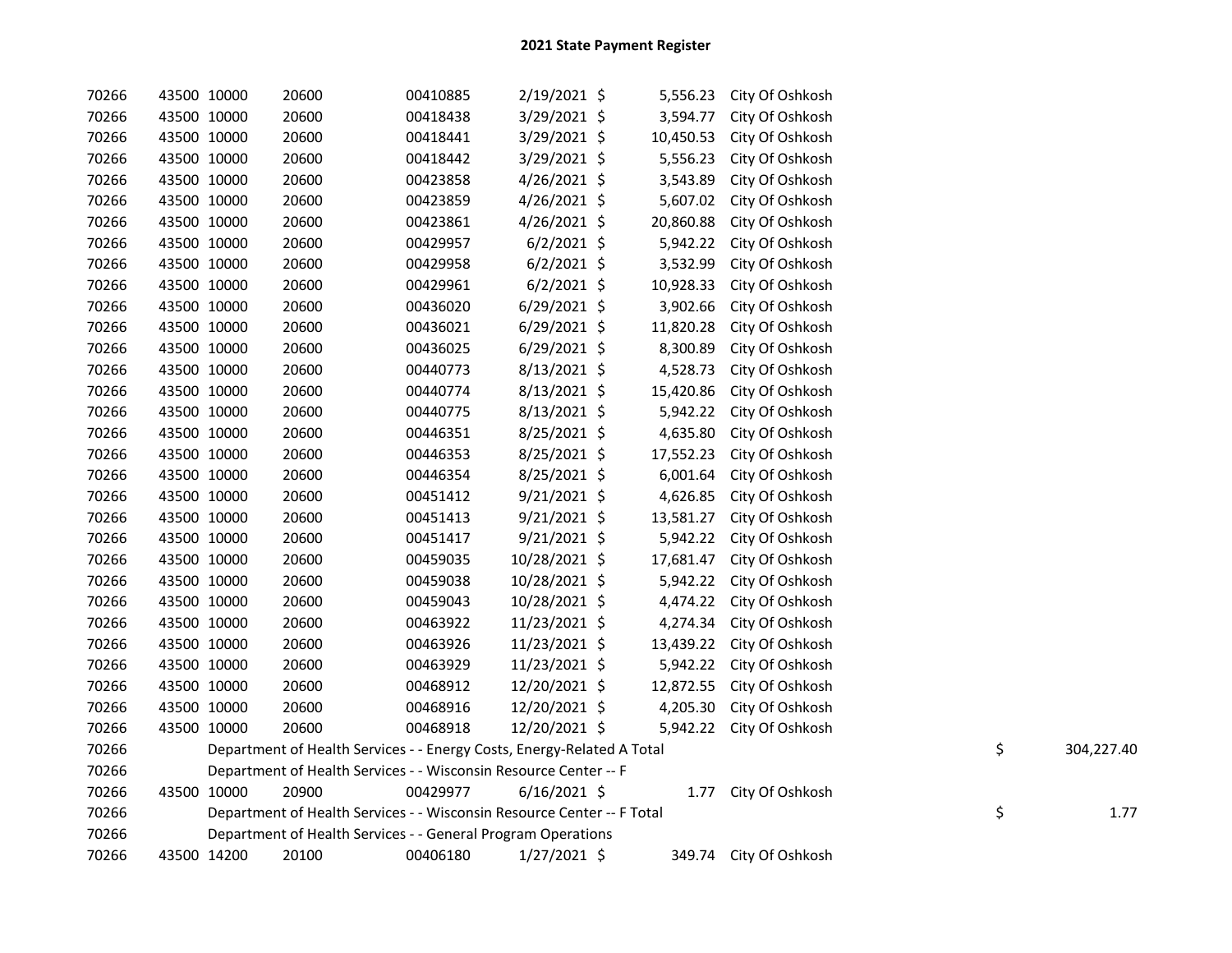| 70266 | 43500 14200 | 20100 | 00406204 | 1/27/2021 \$   | 394.29 | City Of Oshkosh |
|-------|-------------|-------|----------|----------------|--------|-----------------|
| 70266 | 43500 14200 | 20100 | 00412214 | 3/12/2021 \$   | 379.89 | City Of Oshkosh |
| 70266 | 43500 14200 | 20100 | 00412264 | 3/10/2021 \$   | 294.04 | City Of Oshkosh |
| 70266 | 43500 14200 | 20100 | 00416198 | 3/17/2021 \$   | 306.72 | City Of Oshkosh |
| 70266 | 43500 14200 | 20100 | 00418543 | 3/29/2021 \$   | 298.05 | City Of Oshkosh |
| 70266 | 43500 14200 | 20100 | 00418544 | 3/29/2021 \$   | 299.17 | City Of Oshkosh |
| 70266 | 43500 14200 | 20100 | 00419458 | 4/8/2021 \$    | 418.98 | City Of Oshkosh |
| 70266 | 43500 14200 | 20100 | 00422464 | 4/20/2021 \$   | 313.17 | City Of Oshkosh |
| 70266 | 43500 14200 | 20100 | 00426778 | 5/12/2021 \$   | 317.30 | City Of Oshkosh |
| 70266 | 43500 14200 | 20100 | 00426779 | 5/21/2021 \$   | 275.62 | City Of Oshkosh |
| 70266 | 43500 14200 | 20100 | 00426781 | $5/21/2021$ \$ | 315.59 | City Of Oshkosh |
| 70266 | 43500 14200 | 20100 | 00426782 | 5/21/2021 \$   | 415.26 | City Of Oshkosh |
| 70266 | 43500 14200 | 20100 | 00429977 | $6/16/2021$ \$ | 37.58  | City Of Oshkosh |
| 70266 | 43500 14200 | 20100 | 00432147 | $6/11/2021$ \$ | 369.89 | City Of Oshkosh |
| 70266 | 43500 14200 | 20100 | 00435134 | $6/24/2021$ \$ | 460.03 | City Of Oshkosh |
| 70266 | 43500 14200 | 20100 | 00435135 | 6/24/2021 \$   | 294.12 | City Of Oshkosh |
| 70266 | 43500 14200 | 20100 | 00435136 | $6/24/2021$ \$ | 333.72 | City Of Oshkosh |
| 70266 | 43500 14200 | 20100 | 00435877 | 6/28/2021 \$   | 362.79 | City Of Oshkosh |
| 70266 | 43500 14200 | 20100 | 00437807 | 7/22/2021 \$   | 360.85 | City Of Oshkosh |
| 70266 | 43500 14200 | 20100 | 00437814 | 7/16/2021 \$   | 460.72 | City Of Oshkosh |
| 70266 | 43500 14200 | 20100 | 00437819 | 7/16/2021 \$   | 460.03 | City Of Oshkosh |
| 70266 | 43500 14200 | 20100 | 00437821 | 7/16/2021 \$   | 416.90 | City Of Oshkosh |
| 70266 | 43500 14200 | 20100 | 00440379 | 7/30/2021 \$   | 360.85 | City Of Oshkosh |
| 70266 | 43500 14200 | 20100 | 00440381 | 7/30/2021 \$   | 361.49 | City Of Oshkosh |
| 70266 | 43500 14200 | 20100 | 00440387 | 7/30/2021 \$   | 360.20 | City Of Oshkosh |
| 70266 | 43500 14200 | 20100 | 00440389 | 8/6/2021 \$    | 403.03 | City Of Oshkosh |
| 70266 | 43500 14200 | 20100 | 00440397 | 8/6/2021 \$    | 418.49 | City Of Oshkosh |
| 70266 | 43500 14200 | 20100 | 00446182 | 8/25/2021 \$   | 369.25 | City Of Oshkosh |
| 70266 | 43500 14200 | 20100 | 00446183 | 8/24/2021 \$   | 424.95 | City Of Oshkosh |
| 70266 | 43500 14200 | 20100 | 00450617 | 9/20/2021 \$   | 322.86 | City Of Oshkosh |
| 70266 | 43500 14200 | 20100 | 00452000 | 9/30/2021 \$   | 299.74 | City Of Oshkosh |
| 70266 | 43500 14200 | 20100 | 00453160 | 9/30/2021 \$   | 355.68 | City Of Oshkosh |
| 70266 | 43500 14200 | 20100 | 00457113 | 10/22/2021 \$  | 368.67 | City Of Oshkosh |
| 70266 | 43500 14200 | 20100 | 00457115 | 10/18/2021 \$  | 313.04 | City Of Oshkosh |
| 70266 | 43500 14200 | 20100 | 00459063 | 10/28/2021 \$  | 415.91 | City Of Oshkosh |
| 70266 | 43500 14200 | 20100 | 00461410 | 11/19/2021 \$  | 369.29 | City Of Oshkosh |
| 70266 | 43500 14200 | 20100 | 00465631 | 12/2/2021 \$   | 363.46 | City Of Oshkosh |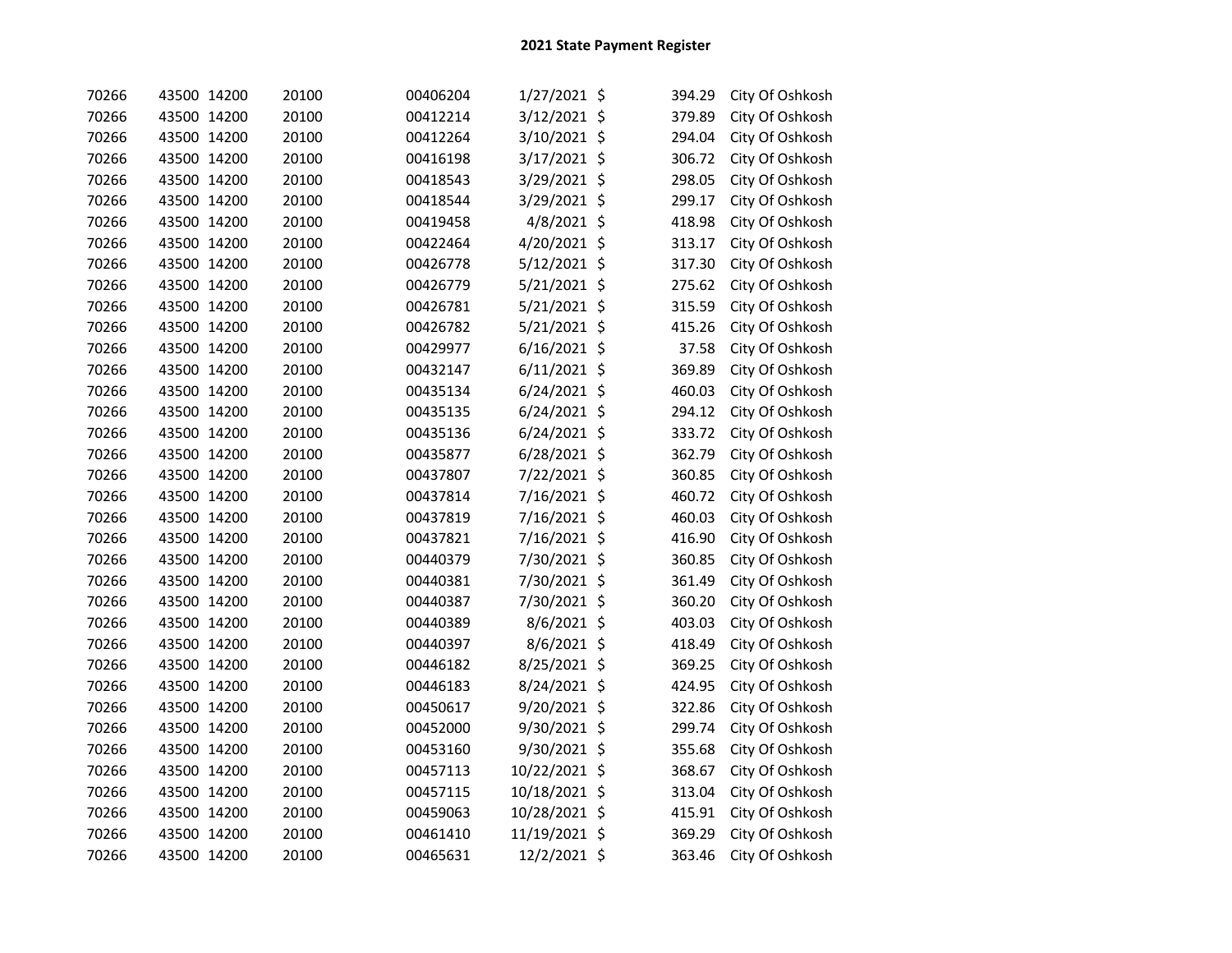| 70266 |             | 43500 14200 | 20100                                                              | 00466888 | 12/9/2021 \$   | 308.99    | City Of Oshkosh          |    |           |
|-------|-------------|-------------|--------------------------------------------------------------------|----------|----------------|-----------|--------------------------|----|-----------|
| 70266 | 43500 14200 |             | 20100                                                              | 00469479 | 12/21/2021 \$  | 330.96    | City Of Oshkosh          |    |           |
| 70266 | 43500 14200 |             | 20100                                                              | 00469480 | 12/21/2021 \$  | 379.07    | City Of Oshkosh          |    |           |
| 70266 | 43500 14200 |             | 20100                                                              | 00470029 | 12/30/2021 \$  | 328.64    | City Of Oshkosh          |    |           |
| 70266 |             |             | Department of Health Services - - General Program Operations Total |          |                |           |                          | \$ | 14,789.02 |
| 70266 |             |             | Department of Health Services - - Energy Costs, Energy-Related A   |          |                |           |                          |    |           |
| 70266 | 43500 14200 |             | 20600                                                              | 00400958 | $1/5/2021$ \$  | 1,832.86  | City Of Oshkosh          |    |           |
| 70266 | 43500 14200 |             | 20600                                                              | 00401197 | $1/4/2021$ \$  | 5,347.65  | City Of Oshkosh          |    |           |
| 70266 | 43500 14200 |             | 20600                                                              | 00401198 | $1/4/2021$ \$  | 2,920.24  | City Of Oshkosh          |    |           |
| 70266 | 43500 14200 |             | 20600                                                              | 00401199 | $1/4/2021$ \$  | 5.23      | City Of Oshkosh          |    |           |
| 70266 | 43500 14200 |             | 20600                                                              | 00401200 | $1/4/2021$ \$  | 4.95      | City Of Oshkosh          |    |           |
| 70266 | 43500 14200 |             | 20600                                                              | 00401201 | $1/4/2021$ \$  | 5.62      | City Of Oshkosh          |    |           |
| 70266 | 43500 14200 |             | 20600                                                              | 00405798 | 1/25/2021 \$   | 1,951.00  | City Of Oshkosh          |    |           |
| 70266 | 43500 14200 |             | 20600                                                              | 00405800 | $1/25/2021$ \$ | 5,076.39  | City Of Oshkosh          |    |           |
| 70266 | 43500 14200 |             | 20600                                                              | 00405802 | $1/25/2021$ \$ | 2,920.24  | City Of Oshkosh          |    |           |
| 70266 | 43500 14200 |             | 20600                                                              | 00405803 | $1/25/2021$ \$ | 5.23      | City Of Oshkosh          |    |           |
| 70266 | 43500 14200 |             | 20600                                                              | 00405806 | $1/25/2021$ \$ | 4.95      | City Of Oshkosh          |    |           |
| 70266 | 43500 14200 |             | 20600                                                              | 00405810 | $1/25/2021$ \$ | 5.62      | City Of Oshkosh          |    |           |
| 70266 | 43500 14200 |             | 20600                                                              | 00410880 | $2/19/2021$ \$ | 5.23      | City Of Oshkosh          |    |           |
| 70266 | 43500 14200 |             | 20600                                                              | 00410881 | 2/19/2021 \$   | 4.95      | City Of Oshkosh          |    |           |
| 70266 | 43500 14200 |             | 20600                                                              | 00410882 | 2/19/2021 \$   | 5.62      | City Of Oshkosh          |    |           |
| 70266 | 43500 14200 |             | 20600                                                              | 00410883 | 2/19/2021 \$   | 1,861.15  | City Of Oshkosh          |    |           |
| 70266 | 43500 14200 |             | 20600                                                              | 00410884 | 2/19/2021 \$   | 5,746.14  | City Of Oshkosh          |    |           |
| 70266 | 43500 14200 |             | 20600                                                              | 00410885 | 2/19/2021 \$   | 2,920.24  | City Of Oshkosh          |    |           |
| 70266 | 43500 14200 |             | 20600                                                              | 00418438 | 3/29/2021 \$   | 1,921.98  | City Of Oshkosh          |    |           |
| 70266 | 43500 14200 |             | 20600                                                              | 00418441 | 3/29/2021 \$   | 5,641.49  | City Of Oshkosh          |    |           |
| 70266 | 43500 14200 |             | 20600                                                              | 00418442 | 3/29/2021 \$   | 2,920.24  | City Of Oshkosh          |    |           |
| 70266 | 43500 14200 |             | 20600                                                              | 00418443 | 3/29/2021 \$   | 5.23      | City Of Oshkosh          |    |           |
| 70266 | 43500 14200 |             | 20600                                                              | 00418445 | 3/29/2021 \$   | 4.95      | City Of Oshkosh          |    |           |
| 70266 | 43500 14200 |             | 20600                                                              | 00418448 | $3/29/2021$ \$ | 5.62      | City Of Oshkosh          |    |           |
| 70266 | 43500 14200 |             | 20600                                                              | 00423858 | 4/26/2021 \$   | 1,894.78  | City Of Oshkosh          |    |           |
| 70266 | 43500 14200 |             | 20600                                                              | 00423859 | $4/26/2021$ \$ | 2,946.93  | City Of Oshkosh          |    |           |
| 70266 | 43500 14200 |             | 20600                                                              | 00423860 | 4/26/2021 \$   | 5.00      | City Of Oshkosh          |    |           |
| 70266 | 43500 14200 |             | 20600                                                              | 00423861 | $4/26/2021$ \$ | 11,261.28 | City Of Oshkosh          |    |           |
| 70266 | 43500 14200 |             | 20600                                                              | 00423862 | 4/26/2021 \$   | 5.27      | City Of Oshkosh          |    |           |
| 70266 | 43500 14200 |             | 20600                                                              | 00423863 | $4/26/2021$ \$ | 5.67      | City Of Oshkosh          |    |           |
| 70266 | 43500 14200 |             | 20600                                                              | 00429957 | $6/2/2021$ \$  |           | 3,123.11 City Of Oshkosh |    |           |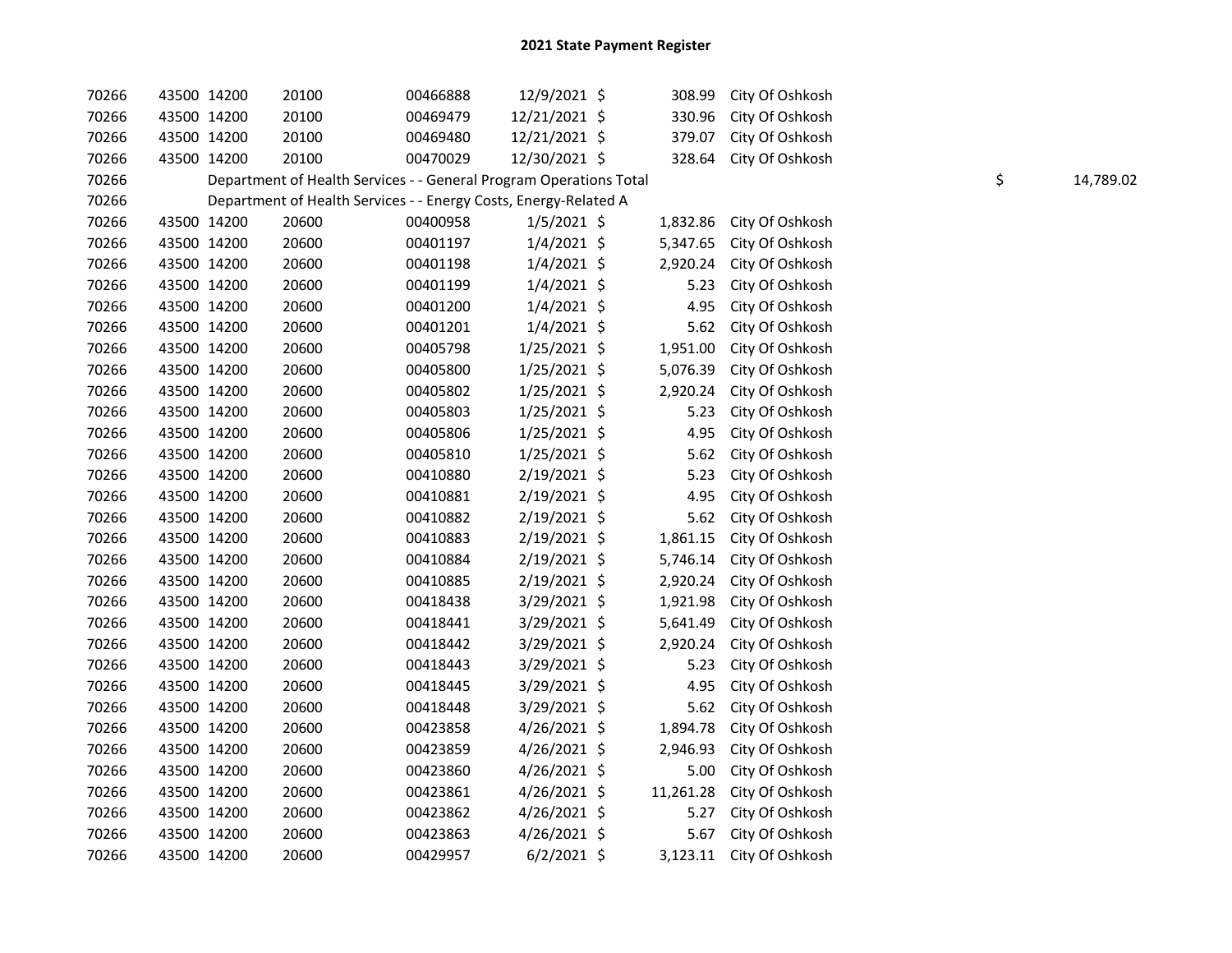| 70266 | 43500 14200 | 20600 | 00429958 | $6/2/2021$ \$  | 1,888.95       | City Of Oshkosh |
|-------|-------------|-------|----------|----------------|----------------|-----------------|
| 70266 | 43500 14200 | 20600 | 00429961 | $6/2/2021$ \$  | 5,899.42       | City Of Oshkosh |
| 70266 | 43500 14200 | 20600 | 00429962 | $6/2/2021$ \$  | 5.59           | City Of Oshkosh |
| 70266 | 43500 14200 | 20600 | 00429965 | $6/2/2021$ \$  | 5.29           | City Of Oshkosh |
| 70266 | 43500 14200 | 20600 | 00429966 | $6/2/2021$ \$  | 6.01           | City Of Oshkosh |
| 70266 | 43500 14200 | 20600 | 00436020 | 6/29/2021 \$   | 2,086.60       | City Of Oshkosh |
| 70266 | 43500 14200 | 20600 | 00436021 | 6/29/2021      | \$<br>6,380.92 | City Of Oshkosh |
| 70266 | 43500 14200 | 20600 | 00436022 | $6/29/2021$ \$ | 5.65           | City Of Oshkosh |
| 70266 | 43500 14200 | 20600 | 00436023 | 6/29/2021 \$   | 5.35           | City Of Oshkosh |
| 70266 | 43500 14200 | 20600 | 00436024 | 6/29/2021 \$   | 6.07           | City Of Oshkosh |
| 70266 | 43500 14200 | 20600 | 00436025 | $6/29/2021$ \$ | 2,280.53       | City Of Oshkosh |
| 70266 | 43500 14200 | 20600 | 00440773 | 8/13/2021 \$   | 2,166.46       | City Of Oshkosh |
| 70266 | 43500 14200 | 20600 | 00440774 | 8/13/2021 \$   | 7,448.34       | City Of Oshkosh |
| 70266 | 43500 14200 | 20600 | 00440775 | 8/13/2021 \$   | 2,794.36       | City Of Oshkosh |
| 70266 | 43500 14200 | 20600 | 00440776 | 8/13/2021 \$   | 5.00           | City Of Oshkosh |
| 70266 | 43500 14200 | 20600 | 00440777 | 8/13/2021 \$   | 4.74           | City Of Oshkosh |
| 70266 | 43500 14200 | 20600 | 00440778 | 8/13/2021 \$   | 5.38           | City Of Oshkosh |
| 70266 | 43500 14200 | 20600 | 00446351 | 8/25/2021 \$   | 2,217.67       | City Of Oshkosh |
| 70266 | 43500 14200 | 20600 | 00446353 | 8/25/2021 \$   | 8,477.79       | City Of Oshkosh |
| 70266 | 43500 14200 | 20600 | 00446354 | 8/25/2021 \$   | 2,822.30       | City Of Oshkosh |
| 70266 | 43500 14200 | 20600 | 00446355 | 8/25/2021 \$   | 5.05           | City Of Oshkosh |
| 70266 | 43500 14200 | 20600 | 00446356 | 8/25/2021 \$   | 4.78           | City Of Oshkosh |
| 70266 | 43500 14200 | 20600 | 00446357 | 8/25/2021 \$   | 5.43           | City Of Oshkosh |
| 70266 | 43500 14200 | 20600 | 00451412 | 9/21/2021 \$   | 2,213.39       | City Of Oshkosh |
| 70266 | 43500 14200 | 20600 | 00451413 | 9/21/2021 \$   | 6,559.81       | City Of Oshkosh |
| 70266 | 43500 14200 | 20600 | 00451417 | 9/21/2021 \$   | 2,794.36       | City Of Oshkosh |
| 70266 | 43500 14200 | 20600 | 00451418 | 9/21/2021 \$   | 5.00           | City Of Oshkosh |
| 70266 | 43500 14200 | 20600 | 00451429 | 9/21/2021 \$   | 4.74           | City Of Oshkosh |
| 70266 | 43500 14200 | 20600 | 00451435 | 9/21/2021 \$   | 5.38           | City Of Oshkosh |
| 70266 | 43500 14200 | 20600 | 00459035 | 10/28/2021 \$  | 8,540.22       | City Of Oshkosh |
| 70266 | 43500 14200 | 20600 | 00459038 | 10/28/2021 \$  | 2,794.36       | City Of Oshkosh |
| 70266 | 43500 14200 | 20600 | 00459039 | 10/28/2021 \$  | 5.00           | City Of Oshkosh |
| 70266 | 43500 14200 | 20600 | 00459041 | 10/28/2021 \$  | 4.74           | City Of Oshkosh |
| 70266 | 43500 14200 | 20600 | 00459042 | 10/28/2021 \$  | 5.38           | City Of Oshkosh |
| 70266 | 43500 14200 | 20600 | 00459043 | 10/28/2021 \$  | 2,140.38       | City Of Oshkosh |
| 70266 | 43500 14200 | 20600 | 00463922 | 11/23/2021     | \$<br>2,044.76 | City Of Oshkosh |
| 70266 | 43500 14200 | 20600 | 00463926 | 11/23/2021 \$  | 6,491.20       | City Of Oshkosh |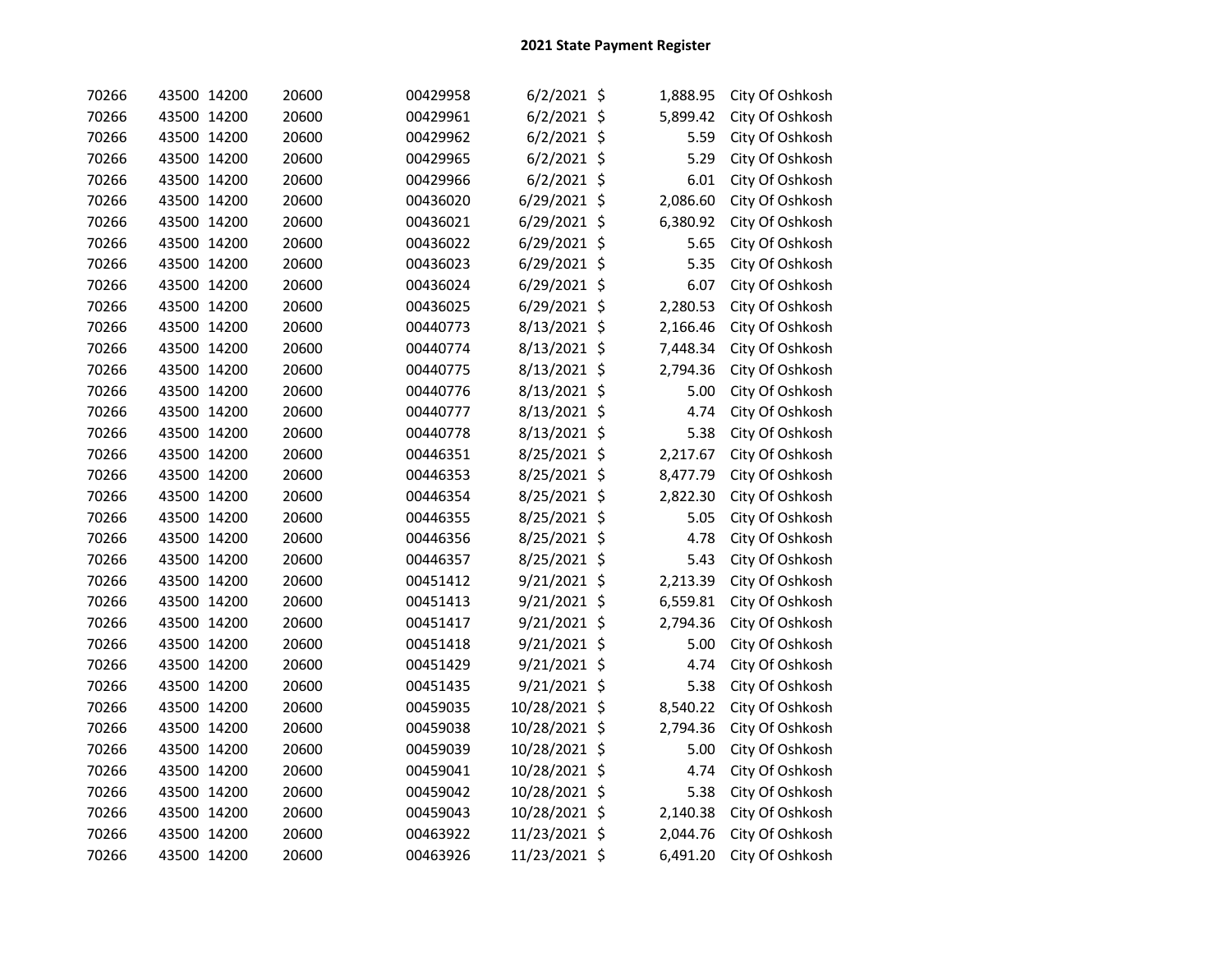| 70266 | 43500 14200 |             | 20600                                                                  | 00463929 | 11/23/2021 \$  | 2,794.36 | City Of Oshkosh |                  |
|-------|-------------|-------------|------------------------------------------------------------------------|----------|----------------|----------|-----------------|------------------|
| 70266 | 43500 14200 |             | 20600                                                                  | 00463930 | 11/23/2021 \$  | 5.00     | City Of Oshkosh |                  |
| 70266 | 43500 14200 |             | 20600                                                                  | 00463932 | 11/23/2021 \$  | 4.74     | City Of Oshkosh |                  |
| 70266 | 43500 14200 |             | 20600                                                                  | 00463933 | 11/23/2021 \$  | 5.38     | City Of Oshkosh |                  |
| 70266 | 43500 14200 |             | 20600                                                                  | 00468912 | 12/20/2021 \$  | 6,217.50 | City Of Oshkosh |                  |
| 70266 | 43500 14200 |             | 20600                                                                  | 00468916 | 12/20/2021 \$  | 2,011.73 | City Of Oshkosh |                  |
| 70266 | 43500 14200 |             | 20600                                                                  | 00468918 | 12/20/2021 \$  | 2,794.36 | City Of Oshkosh |                  |
| 70266 | 43500 14200 |             | 20600                                                                  | 00468920 | 12/20/2021 \$  | 5.00     | City Of Oshkosh |                  |
| 70266 | 43500 14200 |             | 20600                                                                  | 00468922 | 12/20/2021 \$  | 4.74     | City Of Oshkosh |                  |
| 70266 | 43500 14200 |             | 20600                                                                  | 00468923 | 12/20/2021 \$  | 5.38     | City Of Oshkosh |                  |
| 70266 |             |             | Department of Health Services - - Energy Costs, Energy-Related A Total |          |                |          |                 | \$<br>152,349.45 |
| 70266 |             |             | Department of Health Services - - Alternative Services Of Instit       |          |                |          |                 |                  |
| 70266 | 43500 14200 |             | 22500                                                                  | 00400958 | $1/5/2021$ \$  | 2.26     | City Of Oshkosh |                  |
| 70266 | 43500 14200 |             | 22500                                                                  | 00401197 | $1/4/2021$ \$  | 7.59     | City Of Oshkosh |                  |
| 70266 |             | 43500 14200 | 22500                                                                  | 00401198 | $1/4/2021$ \$  | 3.64     | City Of Oshkosh |                  |
| 70266 |             | 43500 14200 | 22500                                                                  | 00405798 | $1/25/2021$ \$ | 2.40     | City Of Oshkosh |                  |
| 70266 | 43500 14200 |             | 22500                                                                  | 00405800 | $1/25/2021$ \$ | 7.20     | City Of Oshkosh |                  |
| 70266 | 43500 14200 |             | 22500                                                                  | 00405802 | $1/25/2021$ \$ | 3.64     | City Of Oshkosh |                  |
| 70266 | 43500 14200 |             | 22500                                                                  | 00410883 | $2/19/2021$ \$ | 2.29     | City Of Oshkosh |                  |
| 70266 |             | 43500 14200 | 22500                                                                  | 00410884 | 2/19/2021 \$   | 8.15     | City Of Oshkosh |                  |
| 70266 |             | 43500 14200 | 22500                                                                  | 00410885 | 2/19/2021 \$   | 3.64     | City Of Oshkosh |                  |
| 70266 | 43500 14200 |             | 22500                                                                  | 00418438 | 3/29/2021 \$   | 2.37     | City Of Oshkosh |                  |
| 70266 | 43500 14200 |             | 22500                                                                  | 00418441 | 3/29/2021 \$   | 8.00     | City Of Oshkosh |                  |
| 70266 | 43500 14200 |             | 22500                                                                  | 00418442 | 3/29/2021 \$   | 3.64     | City Of Oshkosh |                  |
| 70266 | 43500 14200 |             | 22500                                                                  | 00423858 | 4/26/2021 \$   | 2.34     | City Of Oshkosh |                  |
| 70266 | 43500 14200 |             | 22500                                                                  | 00423859 | 4/26/2021 \$   | 3.67     | City Of Oshkosh |                  |
| 70266 | 43500 14200 |             | 22500                                                                  | 00423861 | 4/26/2021 \$   | 15.96    | City Of Oshkosh |                  |
| 70266 | 43500 14200 |             | 22500                                                                  | 00429957 | $6/2/2021$ \$  | 3.89     | City Of Oshkosh |                  |
| 70266 | 43500 14200 |             | 22500                                                                  | 00429958 | $6/2/2021$ \$  | 2.33     | City Of Oshkosh |                  |
| 70266 | 43500 14200 |             | 22500                                                                  | 00429961 | $6/2/2021$ \$  | 8.37     | City Of Oshkosh |                  |
| 70266 | 43500 14200 |             | 22500                                                                  | 00436020 | $6/29/2021$ \$ | 2.57     | City Of Oshkosh |                  |
| 70266 | 43500 14200 |             | 22500                                                                  | 00436021 | $6/29/2021$ \$ | 9.05     | City Of Oshkosh |                  |
| 70266 | 43500 14200 |             | 22500                                                                  | 00436025 | $6/29/2021$ \$ | 3.93     | City Of Oshkosh |                  |
| 70266 | 43500 14200 |             | 22500                                                                  | 00440773 | 8/13/2021 \$   | 2.98     | City Of Oshkosh |                  |
| 70266 | 43500 14200 |             | 22500                                                                  | 00440774 | 8/13/2021 \$   | 11.81    | City Of Oshkosh |                  |
| 70266 | 43500 14200 |             | 22500                                                                  | 00440775 | 8/13/2021 \$   | 3.89     | City Of Oshkosh |                  |
| 70266 | 43500 14200 |             | 22500                                                                  | 00446351 | 8/25/2021 \$   | 3.05     | City Of Oshkosh |                  |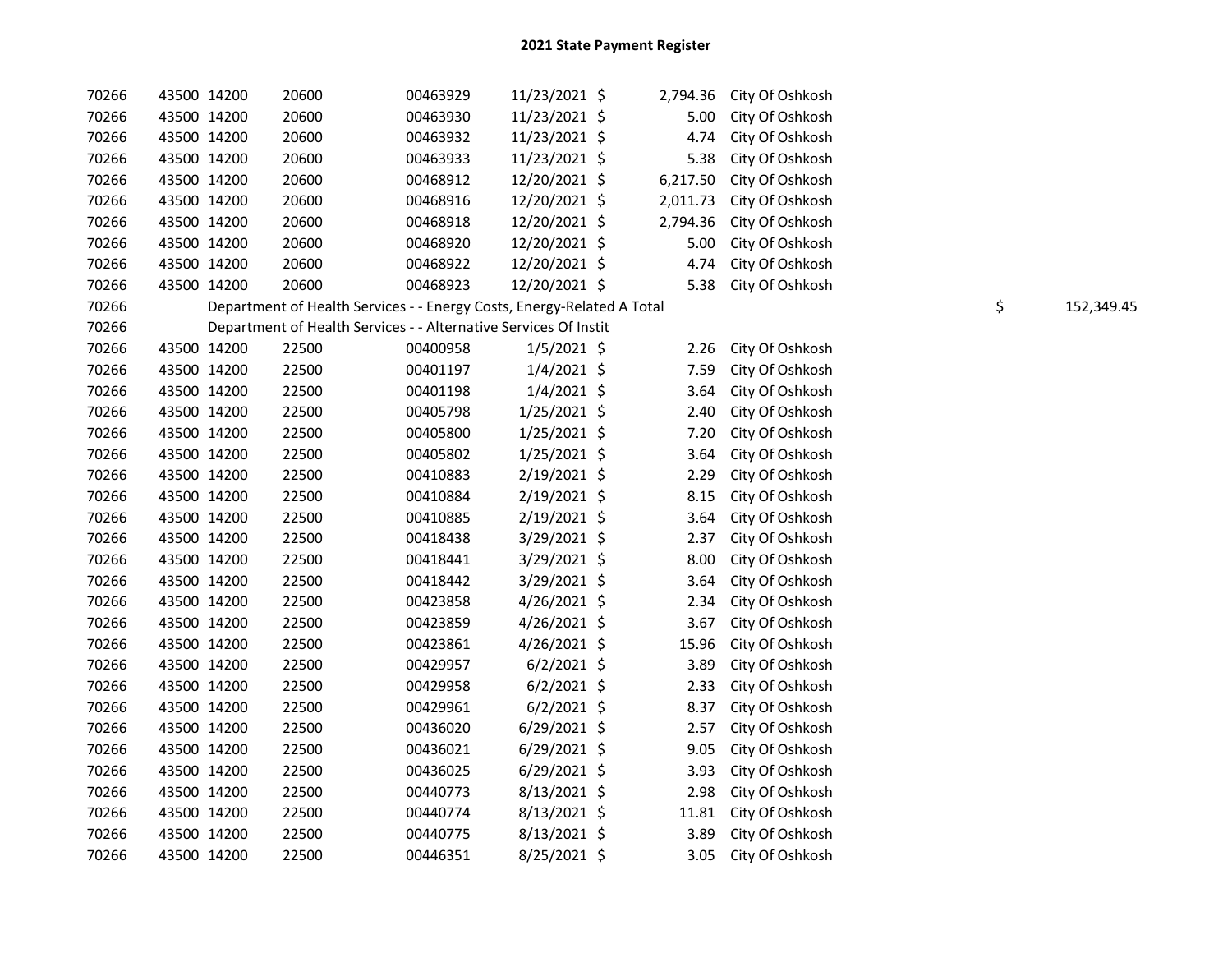| 70266 | 43500 14200 | 22500                                                                  | 00446353 | 8/25/2021 \$   | 13.46    | City Of Oshkosh |              |
|-------|-------------|------------------------------------------------------------------------|----------|----------------|----------|-----------------|--------------|
| 70266 | 43500 14200 | 22500                                                                  | 00446354 | 8/25/2021 \$   | 3.92     | City Of Oshkosh |              |
| 70266 | 43500 14200 | 22500                                                                  | 00451412 | $9/21/2021$ \$ | 3.05     | City Of Oshkosh |              |
| 70266 | 43500 14200 | 22500                                                                  | 00451413 | $9/21/2021$ \$ | 10.40    | City Of Oshkosh |              |
| 70266 | 43500 14200 | 22500                                                                  | 00451417 | 9/21/2021 \$   | 3.89     | City Of Oshkosh |              |
| 70266 | 43500 14200 | 22500                                                                  | 00459035 | 10/28/2021 \$  | 13.54    | City Of Oshkosh |              |
| 70266 | 43500 14200 | 22500                                                                  | 00459038 | 10/28/2021 \$  | 3.89     | City Of Oshkosh |              |
| 70266 | 43500 14200 | 22500                                                                  | 00459043 | 10/28/2021 \$  | 2.95     | City Of Oshkosh |              |
| 70266 | 43500 14200 | 22500                                                                  | 00463922 | 11/23/2021 \$  | 2.81     | City Of Oshkosh |              |
| 70266 | 43500 14200 | 22500                                                                  | 00463926 | 11/23/2021 \$  | 10.30    | City Of Oshkosh |              |
| 70266 | 43500 14200 | 22500                                                                  | 00463929 | 11/23/2021 \$  | 3.89     | City Of Oshkosh |              |
| 70266 | 43500 14200 | 22500                                                                  | 00468912 | 12/20/2021 \$  | 9.86     | City Of Oshkosh |              |
| 70266 | 43500 14200 | 22500                                                                  | 00468916 | 12/20/2021 \$  | 2.77     | City Of Oshkosh |              |
| 70266 | 43500 14200 | 22500                                                                  | 00468918 | 12/20/2021 \$  | 3.89     | City Of Oshkosh |              |
| 70266 |             | Department of Health Services - - Alternative Services Of Instit Total |          |                |          |                 | \$<br>217.28 |
| 70266 |             | Department of Health Services - - Utilities, Fuel, Heating And C       |          |                |          |                 |              |
| 70266 | 43500 14200 | 22600                                                                  | 00400958 | $1/5/2021$ \$  | 2,990.45 | City Of Oshkosh |              |
| 70266 | 43500 14200 | 22600                                                                  | 00401197 | $1/4/2021$ \$  | 8,725.11 | City Of Oshkosh |              |
| 70266 | 43500 14200 | 22600                                                                  | 00401198 | $1/4/2021$ \$  | 4,764.59 | City Of Oshkosh |              |
| 70266 | 43500 14200 | 22600                                                                  | 00401199 | $1/4/2021$ \$  | 8.52     | City Of Oshkosh |              |
| 70266 | 43500 14200 | 22600                                                                  | 00401200 | $1/4/2021$ \$  | 8.08     | City Of Oshkosh |              |
| 70266 | 43500 14200 | 22600                                                                  | 00401201 | $1/4/2021$ \$  | 9.16     | City Of Oshkosh |              |
| 70266 | 43500 14200 | 22600                                                                  | 00405798 | 1/25/2021 \$   | 3,183.22 | City Of Oshkosh |              |
| 70266 | 43500 14200 | 22600                                                                  | 00405800 | $1/25/2021$ \$ | 8,282.52 | City Of Oshkosh |              |
| 70266 | 43500 14200 | 22600                                                                  | 00405802 | $1/25/2021$ \$ | 4,764.59 | City Of Oshkosh |              |
| 70266 | 43500 14200 | 22600                                                                  | 00405803 | $1/25/2021$ \$ | 8.52     | City Of Oshkosh |              |
| 70266 | 43500 14200 | 22600                                                                  | 00405806 | 1/25/2021 \$   | 8.08     | City Of Oshkosh |              |
| 70266 | 43500 14200 | 22600                                                                  | 00405810 | 1/25/2021 \$   | 9.16     | City Of Oshkosh |              |
| 70266 | 43500 14200 | 22600                                                                  | 00410880 | 2/19/2021 \$   | 8.52     | City Of Oshkosh |              |
| 70266 | 43500 14200 | 22600                                                                  | 00410881 | $2/19/2021$ \$ | 8.08     | City Of Oshkosh |              |
| 70266 | 43500 14200 | 22600                                                                  | 00410882 | 2/19/2021 \$   | 9.16     | City Of Oshkosh |              |
| 70266 | 43500 14200 | 22600                                                                  | 00410883 | $2/19/2021$ \$ | 3,036.62 | City Of Oshkosh |              |
| 70266 | 43500 14200 | 22600                                                                  | 00410884 | 2/19/2021 \$   | 9,375.29 | City Of Oshkosh |              |
| 70266 | 43500 14200 | 22600                                                                  | 00410885 | $2/19/2021$ \$ | 4,764.59 | City Of Oshkosh |              |
| 70266 | 43500 14200 | 22600                                                                  | 00418438 | 3/29/2021 \$   | 3,135.87 | City Of Oshkosh |              |
| 70266 | 43500 14200 | 22600                                                                  | 00418441 | 3/29/2021 \$   | 9,204.54 | City Of Oshkosh |              |
| 70266 | 43500 14200 | 22600                                                                  | 00418442 | 3/29/2021 \$   | 4,764.59 | City Of Oshkosh |              |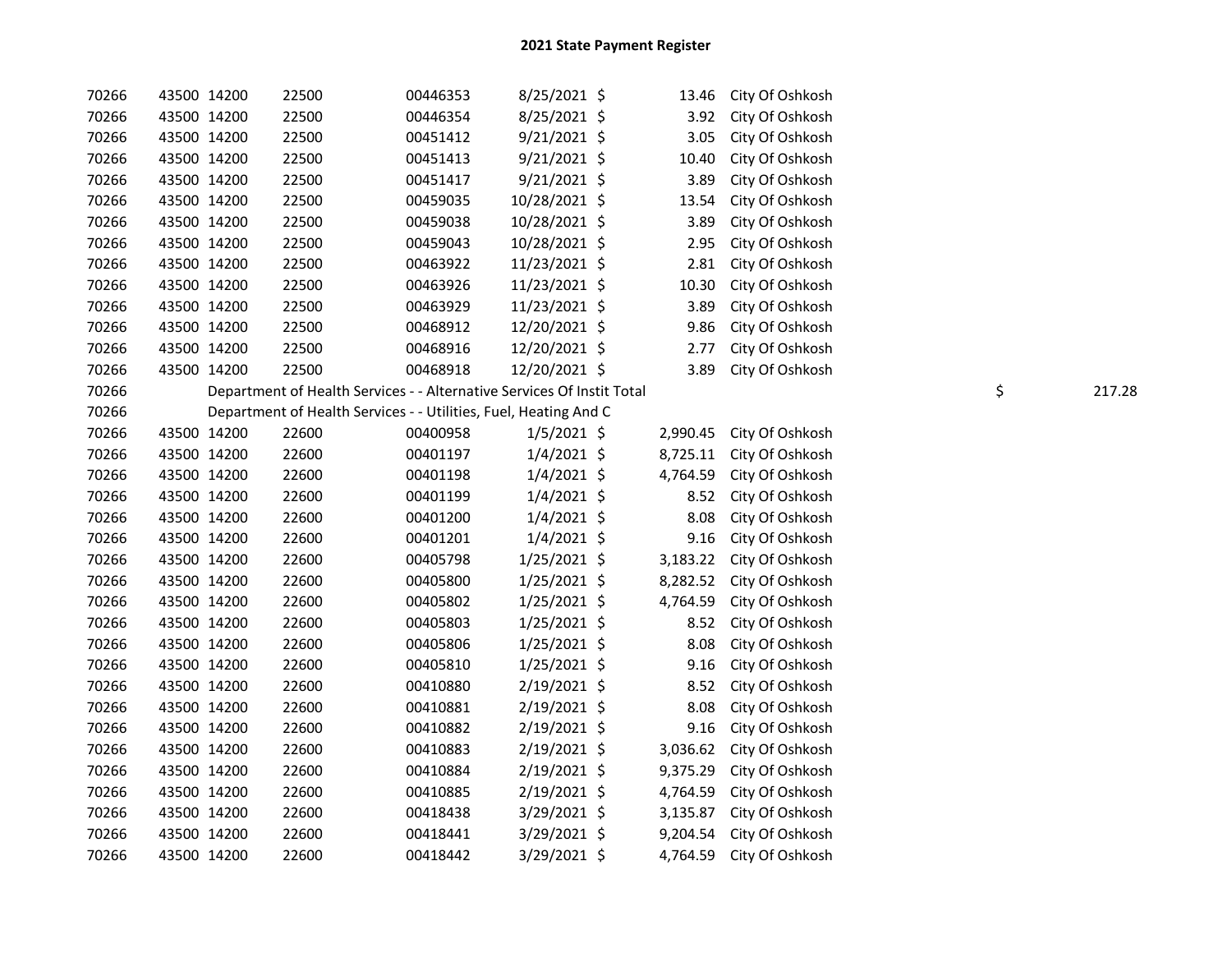| 70266 | 43500 14200 | 22600 | 00418443 | 3/29/2021 \$  |         | 8.52      | City Of Oshkosh |
|-------|-------------|-------|----------|---------------|---------|-----------|-----------------|
| 70266 | 43500 14200 | 22600 | 00418445 | 3/29/2021 \$  |         | 8.08      | City Of Oshkosh |
| 70266 | 43500 14200 | 22600 | 00418448 | 3/29/2021 \$  |         | 9.16      | City Of Oshkosh |
| 70266 | 43500 14200 | 22600 | 00423858 | 4/26/2021 \$  |         | 3,091.49  | City Of Oshkosh |
| 70266 | 43500 14200 | 22600 | 00423859 | 4/26/2021 \$  |         | 4,808.15  | City Of Oshkosh |
| 70266 | 43500 14200 | 22600 | 00423860 | 4/26/2021     | $\zeta$ | 8.15      | City Of Oshkosh |
| 70266 | 43500 14200 | 22600 | 00423861 | 4/26/2021     | \$      | 18,373.68 | City Of Oshkosh |
| 70266 | 43500 14200 | 22600 | 00423862 | 4/26/2021 \$  |         | 8.60      | City Of Oshkosh |
| 70266 | 43500 14200 | 22600 | 00423863 | 4/26/2021     | \$      | 9.25      | City Of Oshkosh |
| 70266 | 43500 14200 | 22600 | 00429957 | 6/2/2021      | \$      | 5,095.59  | City Of Oshkosh |
| 70266 | 43500 14200 | 22600 | 00429958 | $6/2/2021$ \$ |         | 3,081.97  | City Of Oshkosh |
| 70266 | 43500 14200 | 22600 | 00429961 | $6/2/2021$ \$ |         | 9,625.36  | City Of Oshkosh |
| 70266 | 43500 14200 | 22600 | 00429962 | $6/2/2021$ \$ |         | 9.12      | City Of Oshkosh |
| 70266 | 43500 14200 | 22600 | 00429965 | $6/2/2021$ \$ |         | 8.64      | City Of Oshkosh |
| 70266 | 43500 14200 | 22600 | 00429966 | $6/2/2021$ \$ |         | 9.80      | City Of Oshkosh |
| 70266 | 43500 14200 | 22600 | 00436020 | 6/29/2021 \$  |         | 3,404.45  | City Of Oshkosh |
| 70266 | 43500 14200 | 22600 | 00436021 | 6/29/2021 \$  |         | 10,410.97 | City Of Oshkosh |
| 70266 | 43500 14200 | 22600 | 00436022 | 6/29/2021 \$  |         | 9.21      | City Of Oshkosh |
| 70266 | 43500 14200 | 22600 | 00436023 | 6/29/2021 \$  |         | 8.72      | City Of Oshkosh |
| 70266 | 43500 14200 | 22600 | 00436024 | 6/29/2021 \$  |         | 9.90      | City Of Oshkosh |
| 70266 | 43500 14200 | 22600 | 00436025 | 6/29/2021 \$  |         | 3,721.11  | City Of Oshkosh |
| 70266 | 43500 14200 | 22600 | 00440773 | 8/13/2021 \$  |         | 4,205.47  | City Of Oshkosh |
| 70266 | 43500 14200 | 22600 | 00440774 | 8/13/2021 \$  |         | 14,458.54 | City Of Oshkosh |
| 70266 | 43500 14200 | 22600 | 00440775 | 8/13/2021 \$  |         | 5,424.34  | City Of Oshkosh |
| 70266 | 43500 14200 | 22600 | 00440776 | 8/13/2021 \$  |         | 9.71      | City Of Oshkosh |
| 70266 | 43500 14200 | 22600 | 00440777 | 8/13/2021 \$  |         | 9.19      | City Of Oshkosh |
| 70266 | 43500 14200 | 22600 | 00440778 | 8/13/2021 \$  |         | 10.43     | City Of Oshkosh |
| 70266 | 43500 14200 | 22600 | 00446351 | 8/25/2021     | \$      | 4,304.90  | City Of Oshkosh |
| 70266 | 43500 14200 | 22600 | 00446353 | 8/25/2021     | \$      | 16,456.90 | City Of Oshkosh |
| 70266 | 43500 14200 | 22600 | 00446354 | 8/25/2021 \$  |         | 5,478.59  | City Of Oshkosh |
| 70266 | 43500 14200 | 22600 | 00446355 | 8/25/2021 \$  |         | 9.81      | City Of Oshkosh |
| 70266 | 43500 14200 | 22600 | 00446356 | 8/25/2021 \$  |         | 9.29      | City Of Oshkosh |
| 70266 | 43500 14200 | 22600 | 00446357 | 8/25/2021 \$  |         | 10.54     | City Of Oshkosh |
| 70266 | 43500 14200 | 22600 | 00451412 | 9/21/2021 \$  |         | 4,296.59  | City Of Oshkosh |
| 70266 | 43500 14200 | 22600 | 00451413 | 9/21/2021 \$  |         | 12,733.74 | City Of Oshkosh |
| 70266 | 43500 14200 | 22600 | 00451417 | 9/21/2021 \$  |         | 5,424.34  | City Of Oshkosh |
| 70266 | 43500 14200 | 22600 | 00451418 | 9/21/2021 \$  |         | 9.71      | City Of Oshkosh |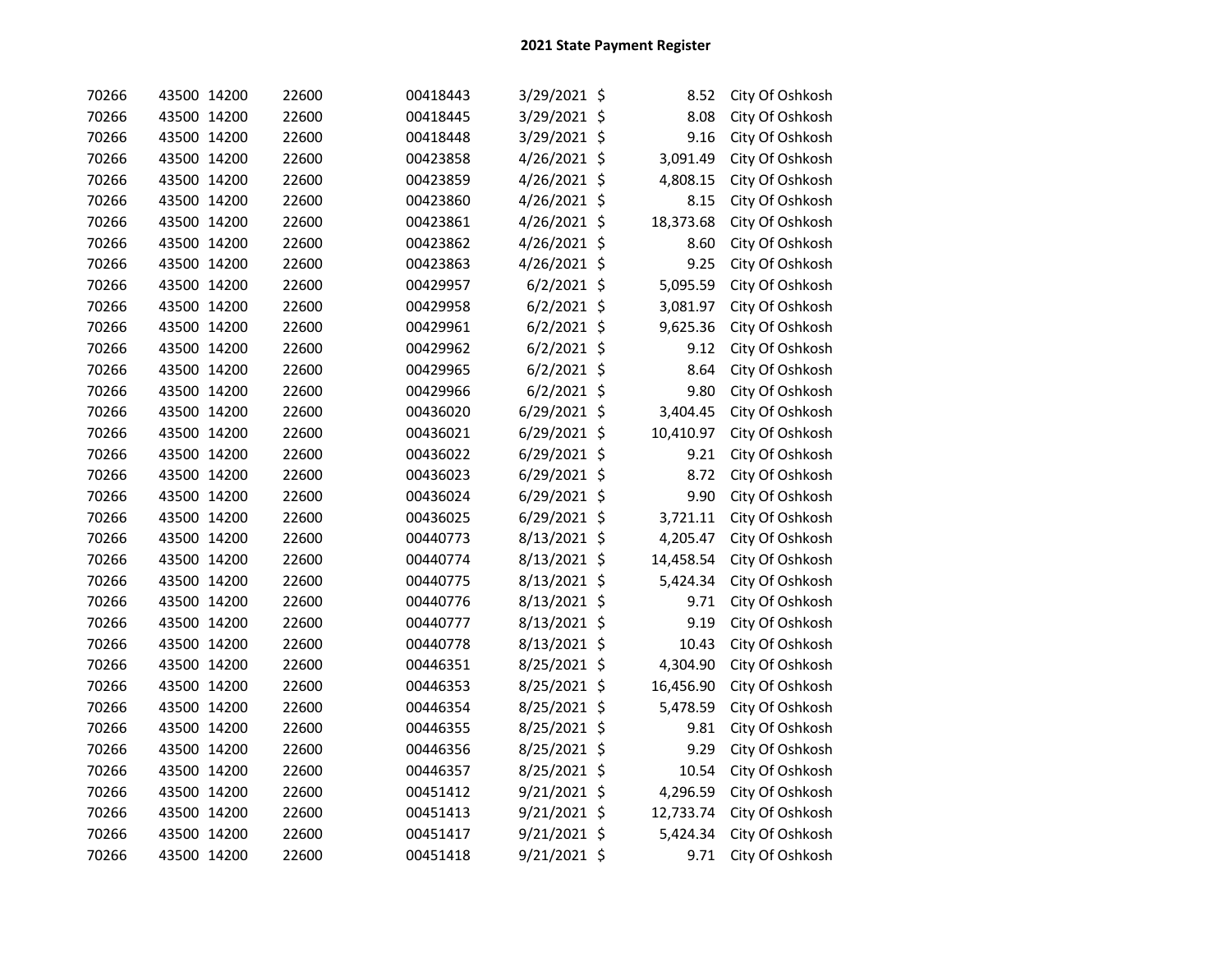| 70266 | 43500 14200 | 22600                                                                  | 00451429 | $9/21/2021$ \$ |           | 9.19  | City Of Oshkosh |                  |
|-------|-------------|------------------------------------------------------------------------|----------|----------------|-----------|-------|-----------------|------------------|
| 70266 | 43500 14200 | 22600                                                                  | 00451435 | 9/21/2021 \$   |           | 10.43 | City Of Oshkosh |                  |
| 70266 | 43500 14200 | 22600                                                                  | 00459035 | 10/28/2021 \$  | 16,578.07 |       | City Of Oshkosh |                  |
| 70266 | 43500 14200 | 22600                                                                  | 00459038 | 10/28/2021 \$  | 5,424.34  |       | City Of Oshkosh |                  |
| 70266 | 43500 14200 | 22600                                                                  | 00459039 | 10/28/2021 \$  |           | 9.71  | City Of Oshkosh |                  |
| 70266 | 43500 14200 | 22600                                                                  | 00459041 | 10/28/2021 \$  |           | 9.19  | City Of Oshkosh |                  |
| 70266 | 43500 14200 | 22600                                                                  | 00459042 | 10/28/2021 \$  |           | 10.43 | City Of Oshkosh |                  |
| 70266 | 43500 14200 | 22600                                                                  | 00459043 | 10/28/2021 \$  | 4,154.85  |       | City Of Oshkosh |                  |
| 70266 | 43500 14200 | 22600                                                                  | 00463922 | 11/23/2021 \$  | 3,969.25  |       | City Of Oshkosh |                  |
| 70266 | 43500 14200 | 22600                                                                  | 00463926 | 11/23/2021 \$  | 12,600.55 |       | City Of Oshkosh |                  |
| 70266 | 43500 14200 | 22600                                                                  | 00463929 | 11/23/2021 \$  | 5,424.34  |       | City Of Oshkosh |                  |
| 70266 | 43500 14200 | 22600                                                                  | 00463930 | 11/23/2021 \$  |           | 9.71  | City Of Oshkosh |                  |
| 70266 | 43500 14200 | 22600                                                                  | 00463932 | 11/23/2021 \$  |           | 9.19  | City Of Oshkosh |                  |
| 70266 | 43500 14200 | 22600                                                                  | 00463933 | 11/23/2021 \$  |           | 10.43 | City Of Oshkosh |                  |
| 70266 | 43500 14200 | 22600                                                                  | 00468912 | 12/20/2021 \$  | 12,069.25 |       | City Of Oshkosh |                  |
| 70266 | 43500 14200 | 22600                                                                  | 00468916 | 12/20/2021 \$  | 3,905.12  |       | City Of Oshkosh |                  |
| 70266 | 43500 14200 | 22600                                                                  | 00468918 | 12/20/2021 \$  | 5,424.34  |       | City Of Oshkosh |                  |
| 70266 | 43500 14200 | 22600                                                                  | 00468920 | 12/20/2021 \$  |           | 9.71  | City Of Oshkosh |                  |
| 70266 | 43500 14200 | 22600                                                                  | 00468922 | 12/20/2021 \$  |           | 9.19  | City Of Oshkosh |                  |
| 70266 | 43500 14200 |                                                                        |          |                |           |       |                 |                  |
|       |             | 22600                                                                  | 00468923 | 12/20/2021 \$  |           | 10.43 | City Of Oshkosh |                  |
| 70266 |             | Department of Health Services - - Utilities, Fuel, Heating And C Total |          |                |           |       |                 | \$<br>271,298.99 |
| 70266 |             | Department of Health Services - - Institute Operations                 |          |                |           |       |                 |                  |
| 70266 | 43500 14200 | 22900                                                                  | 00406180 | 1/27/2021 \$   | 570.64    |       | City Of Oshkosh |                  |
| 70266 | 43500 14200 | 22900                                                                  | 00406204 | $1/27/2021$ \$ | 643.31    |       | City Of Oshkosh |                  |
| 70266 | 43500 14200 | 22900                                                                  | 00412214 | $3/12/2021$ \$ | 619.81    |       | City Of Oshkosh |                  |
| 70266 | 43500 14200 | 22900                                                                  | 00412264 | 3/10/2021 \$   | 479.76    |       | City Of Oshkosh |                  |
| 70266 | 43500 14200 | 22900                                                                  | 00416198 | $3/17/2021$ \$ | 500.43    |       | City Of Oshkosh |                  |
| 70266 | 43500 14200 | 22900                                                                  | 00418543 | 3/29/2021 \$   | 486.28    |       | City Of Oshkosh |                  |
| 70266 | 43500 14200 | 22900                                                                  | 00418544 | $3/29/2021$ \$ | 488.13    |       | City Of Oshkosh |                  |
| 70266 | 43500 14200 | 22900                                                                  | 00419458 | $4/8/2021$ \$  | 683.60    |       | City Of Oshkosh |                  |
| 70266 | 43500 14200 | 22900                                                                  | 00422464 | 4/20/2021 \$   | 510.96    |       | City Of Oshkosh |                  |
| 70266 | 43500 14200 | 22900                                                                  | 00426778 | $5/12/2021$ \$ | 517.70    |       | City Of Oshkosh |                  |
| 70266 | 43500 14200 | 22900                                                                  | 00426779 | $5/21/2021$ \$ | 449.69    |       | City Of Oshkosh |                  |
| 70266 | 43500 14200 | 22900                                                                  | 00426781 | $5/21/2021$ \$ | 514.91    |       | City Of Oshkosh |                  |
| 70266 | 43500 14200 | 22900                                                                  | 00426782 | 5/21/2021 \$   | 677.54    |       | City Of Oshkosh |                  |
| 70266 | 43500 14200 | 22900                                                                  | 00429977 | $6/16/2021$ \$ |           | 61.32 | City Of Oshkosh |                  |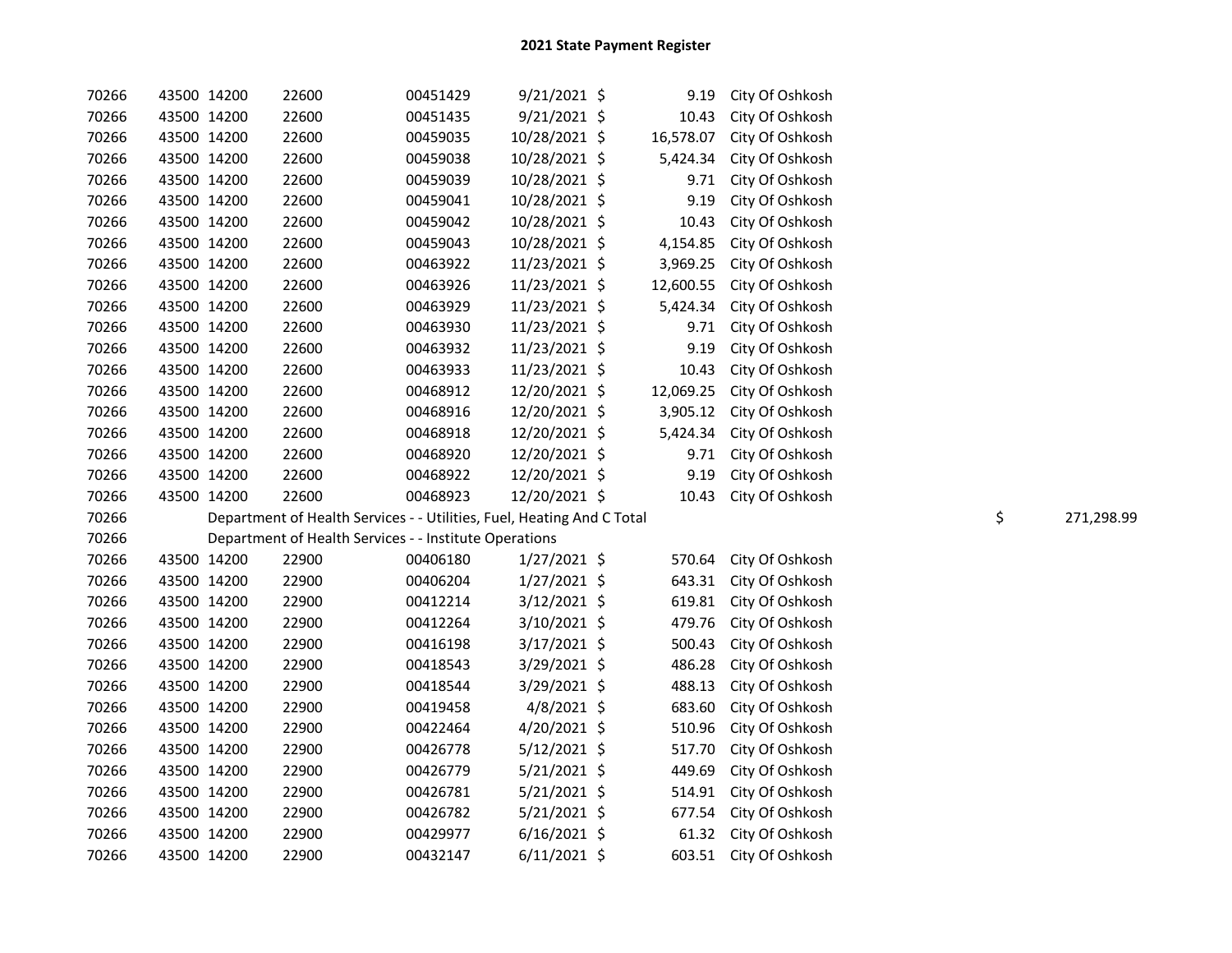| 70266 | 43500 14200 | 22900                                                        | 00435134 | $6/24/2021$ \$ | 750.57   | City Of Oshkosh |                 |
|-------|-------------|--------------------------------------------------------------|----------|----------------|----------|-----------------|-----------------|
| 70266 | 43500 14200 | 22900                                                        | 00435135 | $6/24/2021$ \$ | 479.87   | City Of Oshkosh |                 |
| 70266 | 43500 14200 | 22900                                                        | 00435136 | $6/24/2021$ \$ | 544.48   | City Of Oshkosh |                 |
| 70266 | 43500 14200 | 22900                                                        | 00435877 | 6/28/2021 \$   | 591.91   | City Of Oshkosh |                 |
| 70266 | 43500 14200 | 22900                                                        | 00437807 | 7/22/2021 \$   | 588.75   | City Of Oshkosh |                 |
| 70266 | 43500 14200 | 22900                                                        | 00437814 | 7/16/2021 \$   | 751.71   | City Of Oshkosh |                 |
| 70266 | 43500 14200 | 22900                                                        | 00437819 | 7/16/2021 \$   | 750.57   | City Of Oshkosh |                 |
| 70266 | 43500 14200 | 22900                                                        | 00437821 | 7/16/2021 \$   | 680.20   | City Of Oshkosh |                 |
| 70266 | 43500 14200 | 22900                                                        | 00440379 | 7/30/2021 \$   | 588.75   | City Of Oshkosh |                 |
| 70266 | 43500 14200 | 22900                                                        | 00440381 | 7/30/2021 \$   | 589.81   | City Of Oshkosh |                 |
| 70266 | 43500 14200 | 22900                                                        | 00440387 | 7/30/2021 \$   | 587.70   | City Of Oshkosh |                 |
| 70266 | 43500 14200 | 22900                                                        | 00440389 | $8/6/2021$ \$  | 657.57   | City Of Oshkosh |                 |
| 70266 | 43500 14200 | 22900                                                        | 00440397 | $8/6/2021$ \$  | 682.81   | City Of Oshkosh |                 |
| 70266 | 43500 14200 | 22900                                                        | 00446182 | 8/25/2021 \$   | 602.45   | City Of Oshkosh |                 |
| 70266 | 43500 14200 | 22900                                                        | 00446183 | 8/24/2021 \$   | 693.35   | City Of Oshkosh |                 |
| 70266 | 43500 14200 | 22900                                                        | 00450617 | 9/20/2021 \$   | 626.74   | City Of Oshkosh |                 |
| 70266 | 43500 14200 | 22900                                                        | 00452000 | 9/30/2021 \$   | 581.86   | City Of Oshkosh |                 |
| 70266 | 43500 14200 | 22900                                                        | 00453160 | $9/30/2021$ \$ | 580.32   | City Of Oshkosh |                 |
| 70266 | 43500 14200 | 22900                                                        | 00457113 | 10/22/2021 \$  | 715.66   | City Of Oshkosh |                 |
| 70266 | 43500 14200 | 22900                                                        | 00457115 | 10/18/2021 \$  | 607.66   | City Of Oshkosh |                 |
| 70266 | 43500 14200 | 22900                                                        | 00459063 | 10/28/2021 \$  | 678.59   | City Of Oshkosh |                 |
| 70266 | 43500 14200 | 22900                                                        | 00461410 | 11/19/2021 \$  | 716.86   | City Of Oshkosh |                 |
| 70266 | 43500 14200 | 22900                                                        | 00465631 | 12/2/2021 \$   | 705.54   | City Of Oshkosh |                 |
| 70266 | 43500 14200 | 22900                                                        | 00466888 | 12/9/2021 \$   | 599.81   | City Of Oshkosh |                 |
| 70266 | 43500 14200 | 22900                                                        | 00469479 | 12/21/2021 \$  | 642.44   | City Of Oshkosh |                 |
| 70266 | 43500 14200 | 22900                                                        | 00469480 | 12/21/2021 \$  | 735.83   | City Of Oshkosh |                 |
| 70266 | 43500 14200 | 22900                                                        | 00470029 | 12/30/2021 \$  | 637.96   | City Of Oshkosh |                 |
| 70266 |             | Department of Health Services - - Institute Operations Total |          |                |          |                 | \$<br>25,177.36 |
| 70266 |             | Department of Health Services - - Power Plant Operations     |          |                |          |                 |                 |
| 70266 | 43500 14200 | 23800                                                        | 00400958 | $1/5/2021$ \$  | 1,056.79 | City Of Oshkosh |                 |
| 70266 | 43500 14200 | 23800                                                        | 00401197 | $1/4/2021$ \$  | 1,196.94 | City Of Oshkosh |                 |
| 70266 | 43500 14200 | 23800                                                        | 00405798 | $1/25/2021$ \$ | 1,124.91 | City Of Oshkosh |                 |
| 70266 | 43500 14200 | 23800                                                        | 00405800 | $1/25/2021$ \$ | 1,136.22 | City Of Oshkosh |                 |
| 70266 | 43500 14200 | 23800                                                        | 00410883 | 2/19/2021 \$   | 1,073.11 | City Of Oshkosh |                 |
| 70266 | 43500 14200 | 23800                                                        | 00410884 | $2/19/2021$ \$ | 1,286.13 | City Of Oshkosh |                 |
| 70266 | 43500 14200 | 23800                                                        | 00418438 | $3/29/2021$ \$ | 1,108.18 | City Of Oshkosh |                 |
| 70266 | 43500 14200 | 23800                                                        | 00418441 | 3/29/2021 \$   | 1,262.71 | City Of Oshkosh |                 |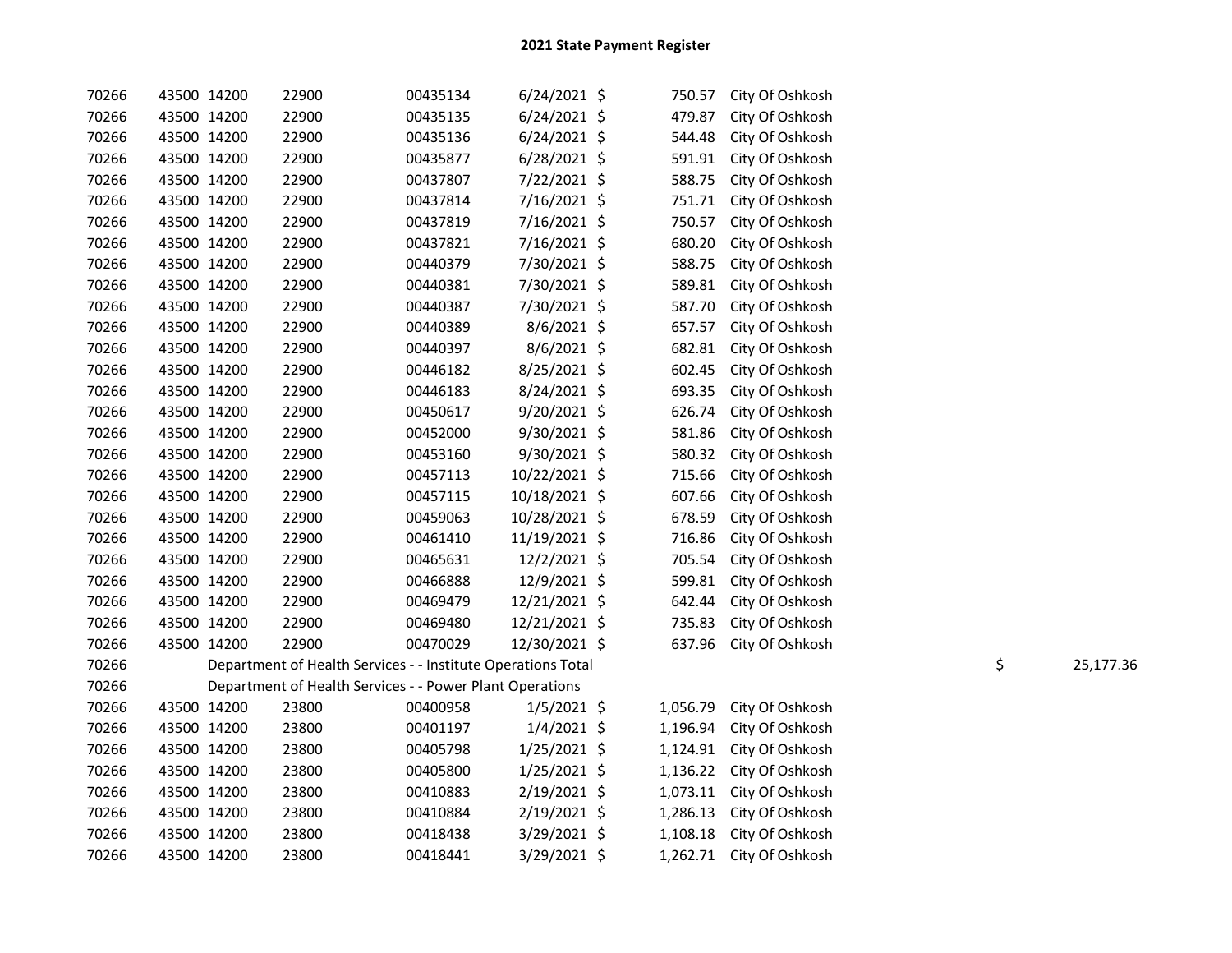| 70266 | 43500 14200 | 23800                                                            | 00423858 | 4/26/2021 \$   | 1,092.50 | City Of Oshkosh                    |    |           |
|-------|-------------|------------------------------------------------------------------|----------|----------------|----------|------------------------------------|----|-----------|
| 70266 | 43500 14200 | 23800                                                            | 00423861 | 4/26/2021 \$   | 2,520.56 | City Of Oshkosh                    |    |           |
| 70266 | 43500 14200 | 23800                                                            | 00429958 | $6/2/2021$ \$  | 1,089.14 | City Of Oshkosh                    |    |           |
| 70266 | 43500 14200 | 23800                                                            | 00429961 | $6/2/2021$ \$  | 1,320.44 | City Of Oshkosh                    |    |           |
| 70266 | 43500 14200 | 23800                                                            | 00436020 | 6/29/2021 \$   | 1,203.09 | City Of Oshkosh                    |    |           |
| 70266 | 43500 14200 | 23800                                                            | 00436021 | $6/29/2021$ \$ | 1,428.21 | City Of Oshkosh                    |    |           |
| 70266 | 43500 14200 | 23800                                                            | 00440773 | 8/13/2021 \$   | 1,396.10 | City Of Oshkosh                    |    |           |
| 70266 | 43500 14200 | 23800                                                            | 00440774 | 8/13/2021 \$   | 1,863.26 | City Of Oshkosh                    |    |           |
| 70266 | 43500 14200 | 23800                                                            | 00446351 | 8/25/2021 \$   | 1,429.10 | City Of Oshkosh                    |    |           |
| 70266 | 43500 14200 | 23800                                                            | 00446353 | 8/25/2021 \$   | 2,120.78 | City Of Oshkosh                    |    |           |
| 70266 | 43500 14200 | 23800                                                            | 00451412 | $9/21/2021$ \$ | 1,426.34 | City Of Oshkosh                    |    |           |
| 70266 | 43500 14200 | 23800                                                            | 00451413 | $9/21/2021$ \$ | 1,640.98 | City Of Oshkosh                    |    |           |
| 70266 | 43500 14200 | 23800                                                            | 00459035 | 10/28/2021 \$  | 2,136.40 | City Of Oshkosh                    |    |           |
| 70266 | 43500 14200 | 23800                                                            | 00459043 | 10/28/2021 \$  | 1,379.29 | City Of Oshkosh                    |    |           |
| 70266 | 43500 14200 | 23800                                                            | 00463922 | 11/23/2021 \$  | 1,317.68 | City Of Oshkosh                    |    |           |
| 70266 | 43500 14200 | 23800                                                            | 00463926 | 11/23/2021 \$  | 1,623.82 | City Of Oshkosh                    |    |           |
| 70266 | 43500 14200 | 23800                                                            | 00468912 | 12/20/2021 \$  | 1,555.35 | City Of Oshkosh                    |    |           |
| 70266 | 43500 14200 | 23800                                                            | 00468916 | 12/20/2021 \$  | 1,296.39 | City Of Oshkosh                    |    |           |
| 70266 |             | Department of Health Services - - Power Plant Operations Total   |          |                |          |                                    | \$ | 37,084.42 |
|       |             |                                                                  |          |                |          |                                    |    |           |
| 70266 |             | Department of Health Services - - Interagency And Intra-Agency P |          |                |          |                                    |    |           |
| 70266 | 43500 14200 | 26700                                                            | 00400958 | $1/5/2021$ \$  | 0.10     | City Of Oshkosh                    |    |           |
| 70266 | 43500 14200 | 26700                                                            | 00401197 | $1/4/2021$ \$  | 0.33     | City Of Oshkosh                    |    |           |
| 70266 | 43500 14200 | 26700                                                            | 00401198 | $1/4/2021$ \$  | 0.17     | City Of Oshkosh                    |    |           |
| 70266 | 43500 14200 | 26700                                                            | 00405798 | $1/25/2021$ \$ | 0.12     | City Of Oshkosh                    |    |           |
| 70266 | 43500 14200 | 26700                                                            | 00405800 | $1/25/2021$ \$ | 0.33     | City Of Oshkosh                    |    |           |
| 70266 | 43500 14200 | 26700                                                            | 00405802 | $1/25/2021$ \$ | 0.17     | City Of Oshkosh                    |    |           |
| 70266 | 43500 14200 | 26700                                                            | 00410883 | 2/19/2021 \$   | 0.11     | City Of Oshkosh                    |    |           |
| 70266 | 43500 14200 | 26700                                                            | 00410884 | 2/19/2021 \$   | 0.37     | City Of Oshkosh                    |    |           |
| 70266 | 43500 14200 | 26700                                                            | 00410885 | 2/19/2021 \$   | 0.17     | City Of Oshkosh                    |    |           |
| 70266 | 43500 14200 | 26700                                                            | 00418438 | 3/29/2021 \$   | 0.11     | City Of Oshkosh                    |    |           |
| 70266 | 43500 14200 | 26700                                                            | 00418441 | 3/29/2021 \$   | 0.36     | City Of Oshkosh                    |    |           |
| 70266 | 43500 14200 | 26700                                                            | 00418442 | $3/29/2021$ \$ | 0.17     | City Of Oshkosh                    |    |           |
| 70266 | 43500 14200 | 26700                                                            | 00423858 | 4/26/2021 \$   | 0.10     | City Of Oshkosh                    |    |           |
| 70266 | 43500 14200 | 26700                                                            | 00423859 | $4/26/2021$ \$ | 0.17     | City Of Oshkosh                    |    |           |
| 70266 | 43500 14200 | 26700                                                            | 00423861 | 4/26/2021 \$   | 0.72     | City Of Oshkosh                    |    |           |
| 70266 | 43500 14200 | 26700                                                            | 00429957 | $6/2/2021$ \$  | 0.18     | City Of Oshkosh<br>City Of Oshkosh |    |           |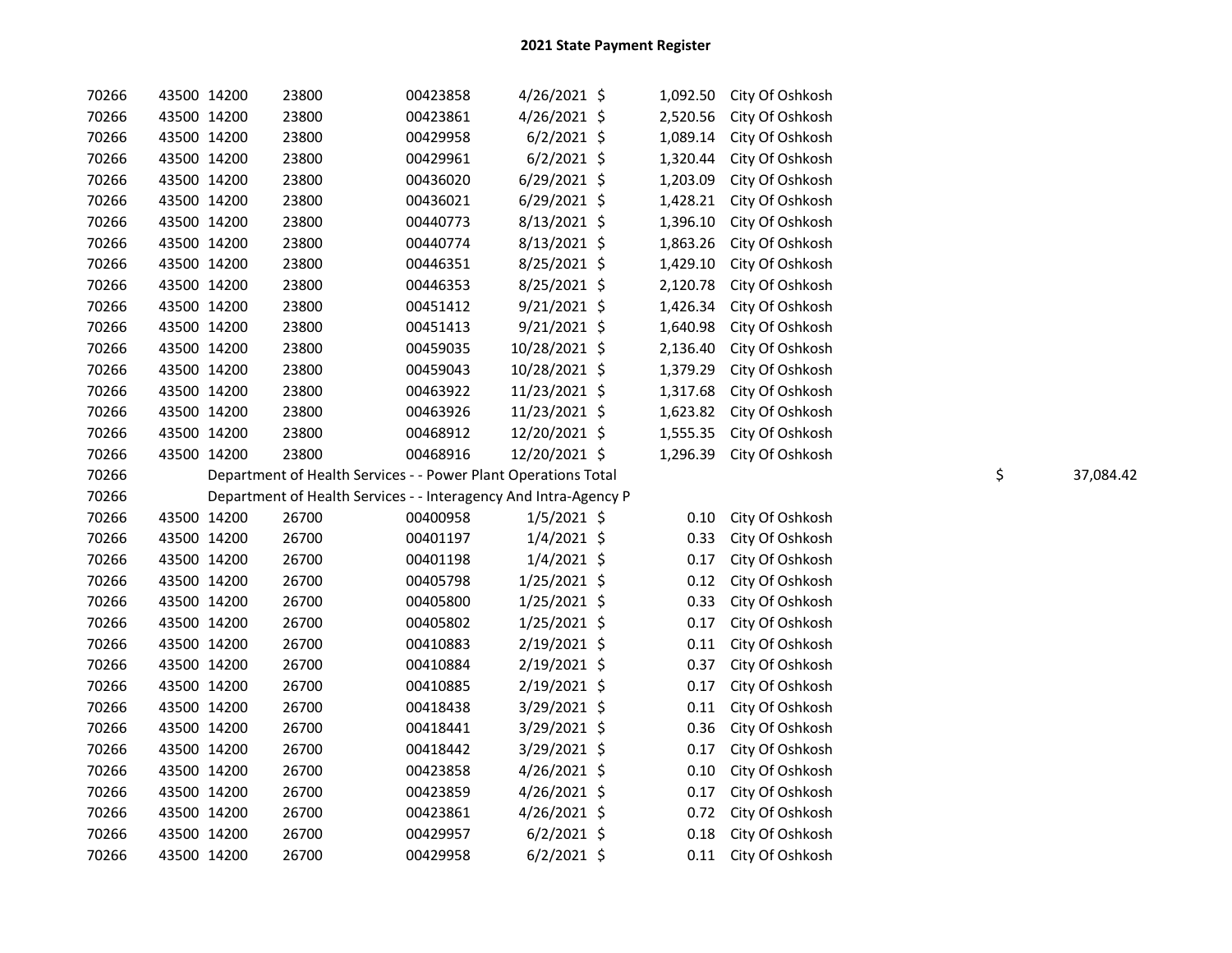| 70266 |             | 43500 14200 | 26700                                                                  | 00429961 | $6/2/2021$ \$  | 0.38     | City Of Oshkosh           |    |           |
|-------|-------------|-------------|------------------------------------------------------------------------|----------|----------------|----------|---------------------------|----|-----------|
| 70266 |             | 43500 14200 | 26700                                                                  | 00436020 | 6/29/2021 \$   | 0.12     | City Of Oshkosh           |    |           |
| 70266 |             | 43500 14200 | 26700                                                                  | 00436021 | $6/29/2021$ \$ | 0.41     | City Of Oshkosh           |    |           |
| 70266 |             | 43500 14200 | 26700                                                                  | 00436025 | $6/29/2021$ \$ | 0.18     | City Of Oshkosh           |    |           |
| 70266 |             | 43500 14200 | 26700                                                                  | 00440773 | $8/13/2021$ \$ | 0.13     | City Of Oshkosh           |    |           |
| 70266 |             | 43500 14200 | 26700                                                                  | 00440774 | 8/13/2021 \$   | 0.53     | City Of Oshkosh           |    |           |
| 70266 |             | 43500 14200 | 26700                                                                  | 00440775 | 8/13/2021 \$   | 0.18     | City Of Oshkosh           |    |           |
| 70266 |             | 43500 14200 | 26700                                                                  | 00446351 | 8/25/2021 \$   | 0.14     | City Of Oshkosh           |    |           |
| 70266 |             | 43500 14200 | 26700                                                                  | 00446353 | 8/25/2021 \$   | 0.60     | City Of Oshkosh           |    |           |
| 70266 |             | 43500 14200 | 26700                                                                  | 00446354 | 8/25/2021 \$   | 0.19     | City Of Oshkosh           |    |           |
| 70266 |             | 43500 14200 | 26700                                                                  | 00451412 | 9/21/2021 \$   | 0.14     | City Of Oshkosh           |    |           |
| 70266 |             | 43500 14200 | 26700                                                                  | 00451413 | $9/21/2021$ \$ | 0.47     | City Of Oshkosh           |    |           |
| 70266 |             | 43500 14200 | 26700                                                                  | 00451417 | $9/21/2021$ \$ | 0.18     | City Of Oshkosh           |    |           |
| 70266 |             | 43500 14200 | 26700                                                                  | 00459035 | 10/28/2021 \$  | 0.61     | City Of Oshkosh           |    |           |
| 70266 |             | 43500 14200 | 26700                                                                  | 00459038 | 10/28/2021 \$  | 0.18     | City Of Oshkosh           |    |           |
| 70266 |             | 43500 14200 | 26700                                                                  | 00459043 | 10/28/2021 \$  | 0.13     | City Of Oshkosh           |    |           |
| 70266 |             | 43500 14200 | 26700                                                                  | 00463922 | 11/23/2021 \$  | 0.13     | City Of Oshkosh           |    |           |
| 70266 |             | 43500 14200 | 26700                                                                  | 00463926 | 11/23/2021 \$  | 0.46     | City Of Oshkosh           |    |           |
| 70266 |             | 43500 14200 | 26700                                                                  | 00463929 | 11/23/2021 \$  | 0.18     | City Of Oshkosh           |    |           |
| 70266 |             | 43500 14200 | 26700                                                                  | 00468912 | 12/20/2021 \$  | 0.44     | City Of Oshkosh           |    |           |
| 70266 |             | 43500 14200 | 26700                                                                  | 00468916 | 12/20/2021 \$  | 0.13     | City Of Oshkosh           |    |           |
| 70266 |             | 43500 14200 | 26700                                                                  | 00468918 | 12/20/2021 \$  | 0.18     | City Of Oshkosh           |    |           |
| 70266 |             |             | Department of Health Services - - Interagency And Intra-Agency P Total |          |                |          |                           | \$ | 9.88      |
| 70266 |             |             | Department of Justice - - Officer training reimbursement               |          |                |          |                           |    |           |
| 70266 |             | 45500 10000 | 21400                                                                  | 00105893 | 11/24/2021 \$  |          | 13,760.00 City Of Oshkosh |    |           |
| 70266 |             |             | Department of Justice - - Officer training reimbursement Total         |          |                |          |                           | \$ | 13,760.00 |
| 70266 |             |             | Department of Justice - - Federal Aid, Local Assistance                |          |                |          |                           |    |           |
| 70266 |             | 45500 10000 | 25100                                                                  | 00094694 | $2/18/2021$ \$ | 118.44   | City Of Oshkosh           |    |           |
| 70266 |             | 45500 10000 | 25100                                                                  | 00097542 | $5/6/2021$ \$  | 1,016.94 | City Of Oshkosh           |    |           |
| 70266 |             | 45500 10000 | 25100                                                                  | 00100913 | 8/4/2021 \$    | 1,021.59 | City Of Oshkosh           |    |           |
| 70266 |             | 45500 10000 | 25100                                                                  | 00104363 | 10/28/2021 \$  | 303.50   | City Of Oshkosh           |    |           |
| 70266 |             |             | Department of Justice - - Federal Aid, Local Assistance Total          |          |                |          |                           | \$ | 2,460.47  |
| 70266 |             |             | Department of Military Affairs - - Energy Costs, Energy-Related A      |          |                |          |                           |    |           |
| 70266 |             | 46500 10000 | 10600                                                                  | 00088046 | $1/19/2021$ \$ | 1,424.84 | City Of Oshkosh           |    |           |
| 70266 |             | 46500 10000 | 10600                                                                  | 00090286 | 2/19/2021 \$   | 1,445.92 | City Of Oshkosh           |    |           |
| 70266 |             | 46500 10000 | 10600                                                                  | 00091692 | $3/24/2021$ \$ | 1,469.30 | City Of Oshkosh           |    |           |
| 70266 | 46500 10000 |             | 10600                                                                  | 00092763 | 4/19/2021 \$   | 1,448.20 | City Of Oshkosh           |    |           |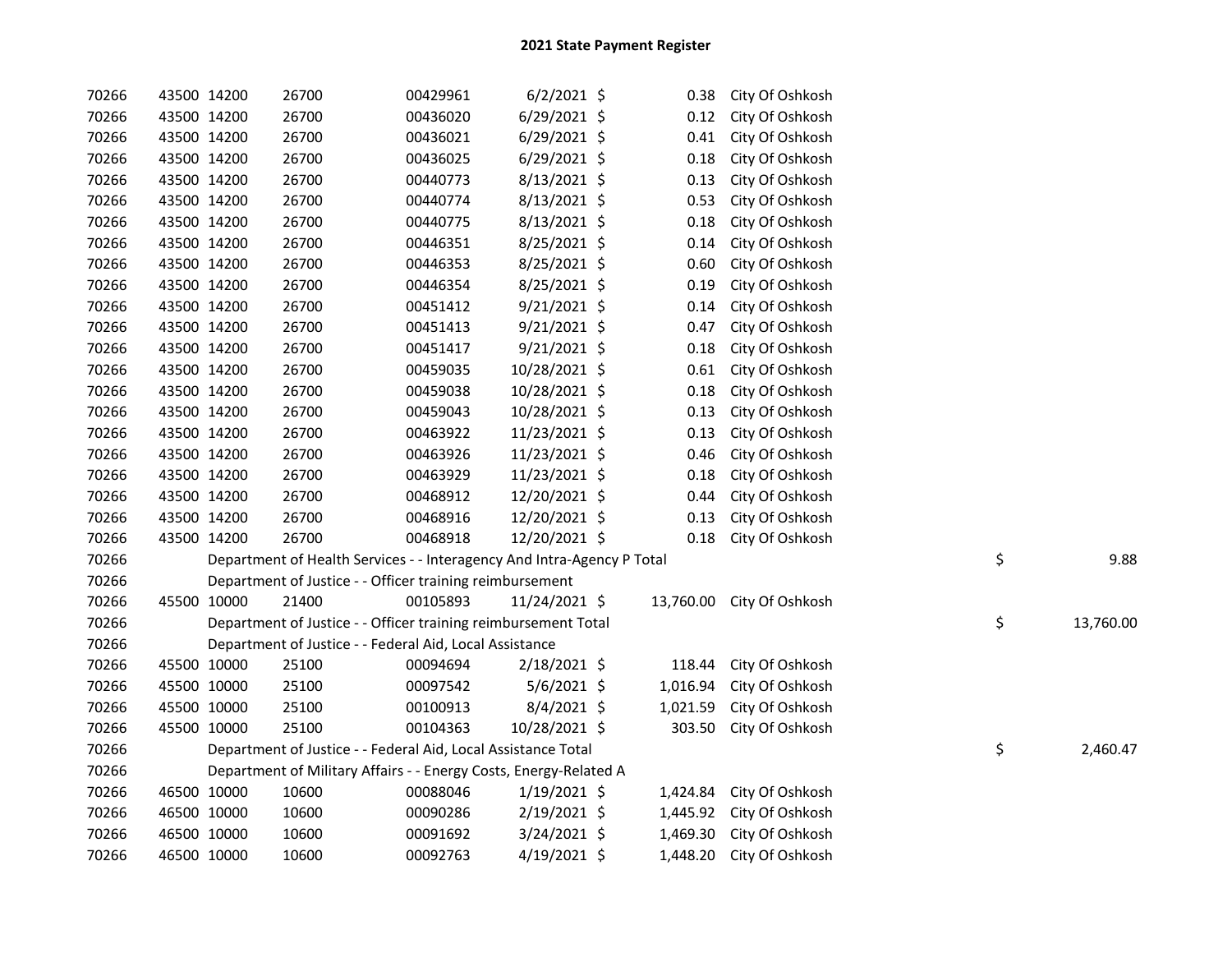| 70266 | 46500 10000 | 10600                                                                   | 00094667 | 5/27/2021 \$   | 1,529.70 | City Of Oshkosh |                 |
|-------|-------------|-------------------------------------------------------------------------|----------|----------------|----------|-----------------|-----------------|
| 70266 | 46500 10000 | 10600                                                                   | 00095676 | $6/18/2021$ \$ | 1,618.07 | City Of Oshkosh |                 |
| 70266 | 46500 10000 | 10600                                                                   | 00099007 | 8/19/2021 \$   | 1,549.13 | City Of Oshkosh |                 |
| 70266 | 46500 10000 | 10600                                                                   | 00099836 | 9/10/2021 \$   | 1,527.67 | City Of Oshkosh |                 |
| 70266 | 46500 10000 | 10600                                                                   | 00101366 | 10/15/2021 \$  | 1,516.94 | City Of Oshkosh |                 |
| 70266 | 46500 10000 | 10600                                                                   | 00102678 | 11/12/2021 \$  | 1,538.40 | City Of Oshkosh |                 |
| 70266 | 46500 10000 | 10600                                                                   | 00103717 | 12/10/2021 \$  | 1,538.40 | City Of Oshkosh |                 |
| 70266 |             | Department of Military Affairs - - Energy Costs, Energy-Related A Total |          |                |          |                 | \$<br>16,606.57 |
| 70266 |             | Department of Military Affairs - - Federal Aid-Service Contracts        |          |                |          |                 |                 |
| 70266 | 46500 10000 | 14100                                                                   | 00087519 | $1/7/2021$ \$  | 36.00    | City Of Oshkosh |                 |
| 70266 | 46500 10000 | 14100                                                                   | 00088044 | $1/19/2021$ \$ | 168.54   | City Of Oshkosh |                 |
| 70266 | 46500 10000 | 14100                                                                   | 00088963 | 1/29/2021 \$   | 36.00    | City Of Oshkosh |                 |
| 70266 | 46500 10000 | 14100                                                                   | 00090287 | 2/19/2021 \$   | 115.84   | City Of Oshkosh |                 |
| 70266 | 46500 10000 | 14100                                                                   | 00090539 | $3/1/2021$ \$  | 36.00    | City Of Oshkosh |                 |
| 70266 | 46500 10000 | 14100                                                                   | 00091691 | 3/24/2021 \$   | 117.32   | City Of Oshkosh |                 |
| 70266 | 46500 10000 | 14100                                                                   | 00092242 | $4/7/2021$ \$  | 36.00    | City Of Oshkosh |                 |
| 70266 | 46500 10000 | 14100                                                                   | 00092762 | $4/19/2021$ \$ | 106.82   | City Of Oshkosh |                 |
| 70266 | 46500 10000 | 14100                                                                   | 00093386 | $5/4/2021$ \$  | 36.00    | City Of Oshkosh |                 |
| 70266 | 46500 10000 | 14100                                                                   | 00094668 | $5/27/2021$ \$ | 117.55   | City Of Oshkosh |                 |
| 70266 | 46500 10000 | 14100                                                                   | 00095317 | $6/9/2021$ \$  | 36.00    | City Of Oshkosh |                 |
| 70266 | 46500 10000 | 14100                                                                   | 00095672 | $6/18/2021$ \$ | 118.72   | City Of Oshkosh |                 |
| 70266 | 46500 10000 | 14100                                                                   | 00097037 | 7/8/2021 \$    | 36.00    | City Of Oshkosh |                 |
| 70266 | 46500 10000 | 14100                                                                   | 00097454 | 7/16/2021 \$   | 1,581.32 | City Of Oshkosh |                 |
| 70266 | 46500 10000 | 14100                                                                   | 00097455 | 7/15/2021 \$   | 106.82   | City Of Oshkosh |                 |
| 70266 | 46500 10000 | 14100                                                                   | 00098536 | 8/12/2021 \$   | 36.00    | City Of Oshkosh |                 |
| 70266 | 46500 10000 | 14100                                                                   | 00099008 | 8/19/2021 \$   | 106.82   | City Of Oshkosh |                 |
| 70266 | 46500 10000 | 14100                                                                   | 00099333 | 8/27/2021 \$   | 36.36    | City Of Oshkosh |                 |
| 70266 | 46500 10000 | 14100                                                                   | 00099835 | 9/10/2021 \$   | 106.82   | City Of Oshkosh |                 |
| 70266 | 46500 10000 | 14100                                                                   | 00100457 | 9/24/2021 \$   | 36.00    | City Of Oshkosh |                 |
| 70266 | 46500 10000 | 14100                                                                   | 00101365 | 10/15/2021 \$  | 106.82   | City Of Oshkosh |                 |
| 70266 | 46500 10000 | 14100                                                                   | 00102014 | 10/28/2021 \$  | 36.00    | City Of Oshkosh |                 |
| 70266 | 46500 10000 | 14100                                                                   | 00102676 | 11/12/2021 \$  | 106.82   | City Of Oshkosh |                 |
| 70266 | 46500 10000 | 14100                                                                   | 00103683 | 12/10/2021 \$  | 36.00    | City Of Oshkosh |                 |
| 70266 | 46500 10000 | 14100                                                                   | 00103718 | 12/10/2021 \$  | 106.82   | City Of Oshkosh |                 |
| 70266 | 46500 10000 | 14100                                                                   | 00104633 | 12/29/2021 \$  | 36.00    | City Of Oshkosh |                 |
| 70266 |             | Department of Military Affairs - - Federal Aid-Service Contracts Total  |          |                |          |                 | \$<br>3,435.39  |

70266 Department of Military Affairs - - Regional Emergency Response Tm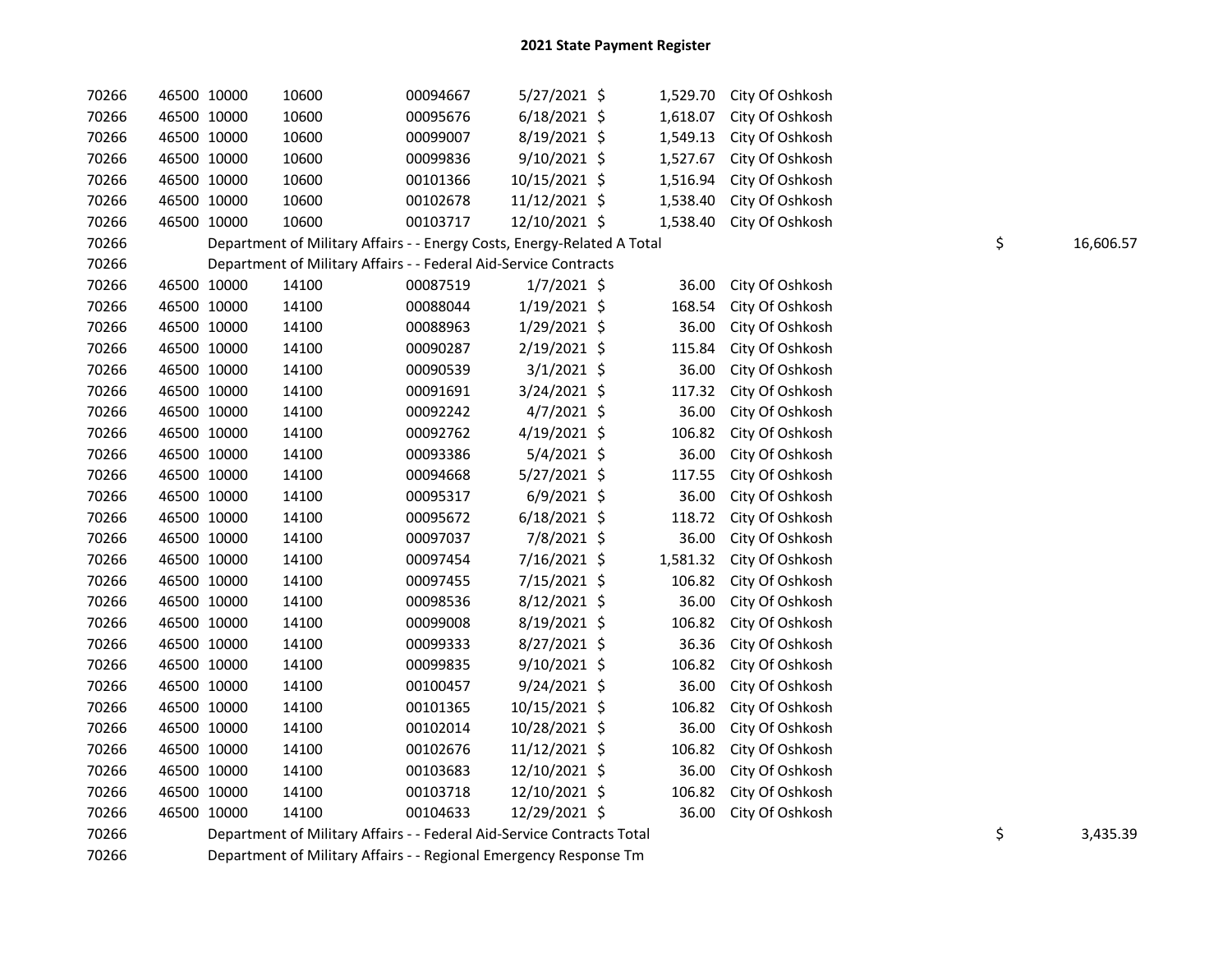| 70266 | 46500 10000 |                                                         | 30600                                                                   | 00088872 | $1/28/2021$ \$ |           | 11,268.85 | City Of Oshkosh |  |    |           |
|-------|-------------|---------------------------------------------------------|-------------------------------------------------------------------------|----------|----------------|-----------|-----------|-----------------|--|----|-----------|
| 70266 | 46500 10000 |                                                         | 30600                                                                   | 00094028 | $5/14/2021$ \$ |           | 11,268.85 | City Of Oshkosh |  |    |           |
| 70266 | 46500 10000 |                                                         | 30600                                                                   | 00097547 | 7/15/2021 \$   |           | 11,268.85 | City Of Oshkosh |  |    |           |
| 70266 | 46500 10000 |                                                         | 30600                                                                   | 00101874 | 10/25/2021 \$  |           | 11,268.85 | City Of Oshkosh |  |    |           |
| 70266 |             |                                                         | Department of Military Affairs - - Regional Emergency Response Tm Total |          |                |           |           |                 |  | \$ | 45,075.40 |
| 70266 |             | Elections Commission - - General Program Ops, GPR       |                                                                         |          |                |           |           |                 |  |    |           |
| 70266 | 51000 10000 |                                                         | 10100                                                                   | 00005060 | $1/7/2021$ \$  |           | 860.55    | City Of Oshkosh |  |    |           |
| 70266 |             |                                                         | Elections Commission - - General Program Ops, GPR Total                 |          |                |           |           |                 |  | \$ | 860.55    |
| 70266 |             | Department of Revenue - - Misc Revenue Holding Clearing |                                                                         |          |                |           |           |                 |  |    |           |
| 70266 | 56600 10000 |                                                         | 99500                                                                   | 00193066 | $3/1/2021$ \$  |           | 14,622.67 | City Of Oshkosh |  |    |           |
| 70266 | 56600 10000 |                                                         | 99500                                                                   | 00194406 | $3/8/2021$ \$  |           | 3,991.41  | City Of Oshkosh |  |    |           |
| 70266 | 56600 10000 |                                                         | 99500                                                                   | 00195270 | $3/15/2021$ \$ |           | 5,044.13  | City Of Oshkosh |  |    |           |
| 70266 | 56600 10000 |                                                         | 99500                                                                   | 00196058 | $3/22/2021$ \$ |           | 5,267.94  | City Of Oshkosh |  |    |           |
| 70266 | 56600 10000 |                                                         | 99500                                                                   | 00196730 | 3/29/2021 \$   |           | 1,569.52  | City Of Oshkosh |  |    |           |
| 70266 | 56600 10000 |                                                         | 99500                                                                   | 00197473 | $4/5/2021$ \$  |           | 6,721.27  | City Of Oshkosh |  |    |           |
| 70266 | 56600 10000 |                                                         | 99500                                                                   | 00198649 | $4/12/2021$ \$ |           | 1,463.12  | City Of Oshkosh |  |    |           |
| 70266 | 56600 10000 |                                                         | 99500                                                                   | 00199392 | 4/20/2021 \$   |           | 447.56    | City Of Oshkosh |  |    |           |
| 70266 | 56600 10000 |                                                         | 99500                                                                   | 00200041 | $4/26/2021$ \$ |           | 2,729.73  | City Of Oshkosh |  |    |           |
| 70266 | 56600 10000 |                                                         | 99500                                                                   | 00200611 | $5/3/2021$ \$  |           | 2,990.48  | City Of Oshkosh |  |    |           |
| 70266 | 56600 10000 |                                                         | 99500                                                                   | 00201789 | $5/10/2021$ \$ |           | 2,348.50  | City Of Oshkosh |  |    |           |
| 70266 | 56600 10000 |                                                         | 99500                                                                   | 00202455 | $5/17/2021$ \$ |           | 711.58    | City Of Oshkosh |  |    |           |
| 70266 | 56600 10000 |                                                         | 99500                                                                   | 00203206 | 5/24/2021 \$   |           | 1,954.86  | City Of Oshkosh |  |    |           |
| 70266 | 56600 10000 |                                                         | 99500                                                                   | 00203881 | $6/1/2021$ \$  |           | 2,465.39  | City Of Oshkosh |  |    |           |
| 70266 | 56600 10000 |                                                         | 99500                                                                   | 00204867 | $6/7/2021$ \$  |           | 797.51    | City Of Oshkosh |  |    |           |
| 70266 | 56600 10000 |                                                         | 99500                                                                   | 00205488 | $6/14/2021$ \$ |           | 1,097.04  | City Of Oshkosh |  |    |           |
| 70266 | 56600 10000 |                                                         | 99500                                                                   | 00205972 | $6/21/2021$ \$ |           | 245.70    | City Of Oshkosh |  |    |           |
| 70266 | 56600 10000 |                                                         | 99500                                                                   | 00208610 | $7/6/2021$ \$  |           | 709.75    | City Of Oshkosh |  |    |           |
| 70266 | 56600 10000 |                                                         | 99500                                                                   | 00209474 | 7/12/2021 \$   |           | 148.65    | City Of Oshkosh |  |    |           |
| 70266 | 56600 10000 |                                                         | 99500                                                                   | 00210888 | 7/26/2021 \$   |           | 551.00    | City Of Oshkosh |  |    |           |
| 70266 | 56600 10000 |                                                         | 99500                                                                   | 00212255 | 8/9/2021 \$    |           | 619.14    | City Of Oshkosh |  |    |           |
| 70266 | 56600 10000 |                                                         | 99500                                                                   | 00212736 | 8/16/2021 \$   |           | 266.95    | City Of Oshkosh |  |    |           |
| 70266 | 56600 10000 |                                                         | 99500                                                                   | 00213181 | 8/23/2021 \$   |           | 490.35    | City Of Oshkosh |  |    |           |
| 70266 | 56600 10000 |                                                         | 99500                                                                   | 00214048 | $9/7/2021$ \$  |           | 22.00     | City Of Oshkosh |  |    |           |
| 70266 | 56600 10000 |                                                         | 99500                                                                   | 00219574 | 11/8/2021 \$   |           | 295.00    | City Of Oshkosh |  |    |           |
| 70266 | 56600 10000 |                                                         | 99500                                                                   | 00220799 | 11/30/2021 \$  |           | 1,276.30  | City Of Oshkosh |  |    |           |
| 70266 |             |                                                         | Department of Revenue - - Misc Revenue Holding Clearing Total           |          | \$             | 58,847.55 |           |                 |  |    |           |

70266 Shared Revenue and Tax Relief - - Expenditure Restraint Program